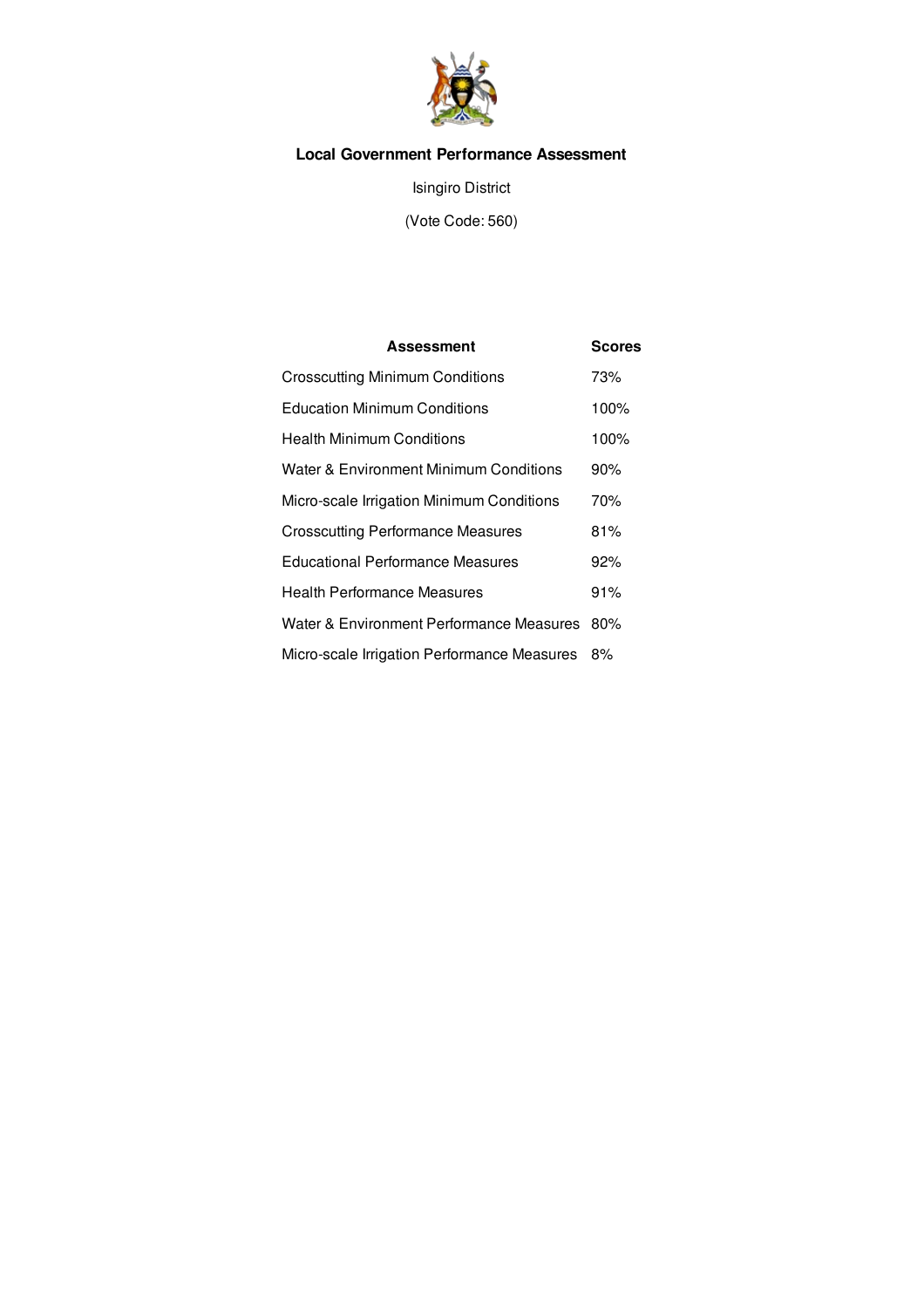#### **No. Summary of requirements Definition of compliance Compliance justification Score**

#### **Local Government Service Delivery Results**

| 1 | Service Delivery<br>Outcomes of DDEG<br>investments | • Evidence that infrastructure<br>projects implemented using | There were two projects funded by DDEG in the<br>district during FY 2019/2020 as follows: |
|---|-----------------------------------------------------|--------------------------------------------------------------|-------------------------------------------------------------------------------------------|
|   |                                                     | DDEG funding are functional and                              | (i) Construction of junior staff house at                                                 |
|   | Maximum 4 points on<br>this performance             | utilized as per the purpose of the<br>project(s):            | Ruborogota HC III in Ruborogota sub county<br>which was budgeted for shs 108,499,000 as   |
|   | measure                                             | • If so: Score 4 or else 0                                   | provided on page 29 of the approved budget.                                               |
|   |                                                     |                                                              | The project was captured on page 127 of the                                               |
|   |                                                     |                                                              | AWP and page 139 of the DDP. Actual                                                       |
|   |                                                     |                                                              | expenditure for the project totaled shs                                                   |
|   |                                                     |                                                              | 100,039,553 as provided on page 23 of the fourth                                          |
|   |                                                     |                                                              | quarter budget performance report for FY                                                  |
|   |                                                     |                                                              | 2019/2020. The project was in place after visiting                                        |
|   |                                                     |                                                              | it on 17th December, 2020. Health workers were                                            |

(ii) Renovation of Council Hall at the district headquarters which was budgeted for shs 19,983,000 as detailed on page 57 of the approved budget and page 184 of the AWP. Total expenditure on the project was shs 19,656,000 as detailed on page 56 of quarter four of the quarterly budget performance report of FY 2019/2020. The council hall at the district headquarters was visited on 17th December, 2020 and it was utilized for the purpose intended.

occupying the premises.

The junior staff house at Ruborogota HC III in Ruborogota sub county was utilized to provide accommodation for health workers as witnessed on 17th December, 2020 whereas the Council Hall was renovated to provide a venue for various meetings of the district.

| Service Delivery<br>Performance         | a. If the average score in the<br>overall LLG performance<br>assessment increased from | Not Applicable |
|-----------------------------------------|----------------------------------------------------------------------------------------|----------------|
| Maximum 6 points on<br>this performance | previous assessment :                                                                  |                |
| measure                                 | o by more than 10%: Score 3                                                            |                |
|                                         | o 5-10% increase: Score 2                                                              |                |
|                                         | o Below 5 % Score 0                                                                    |                |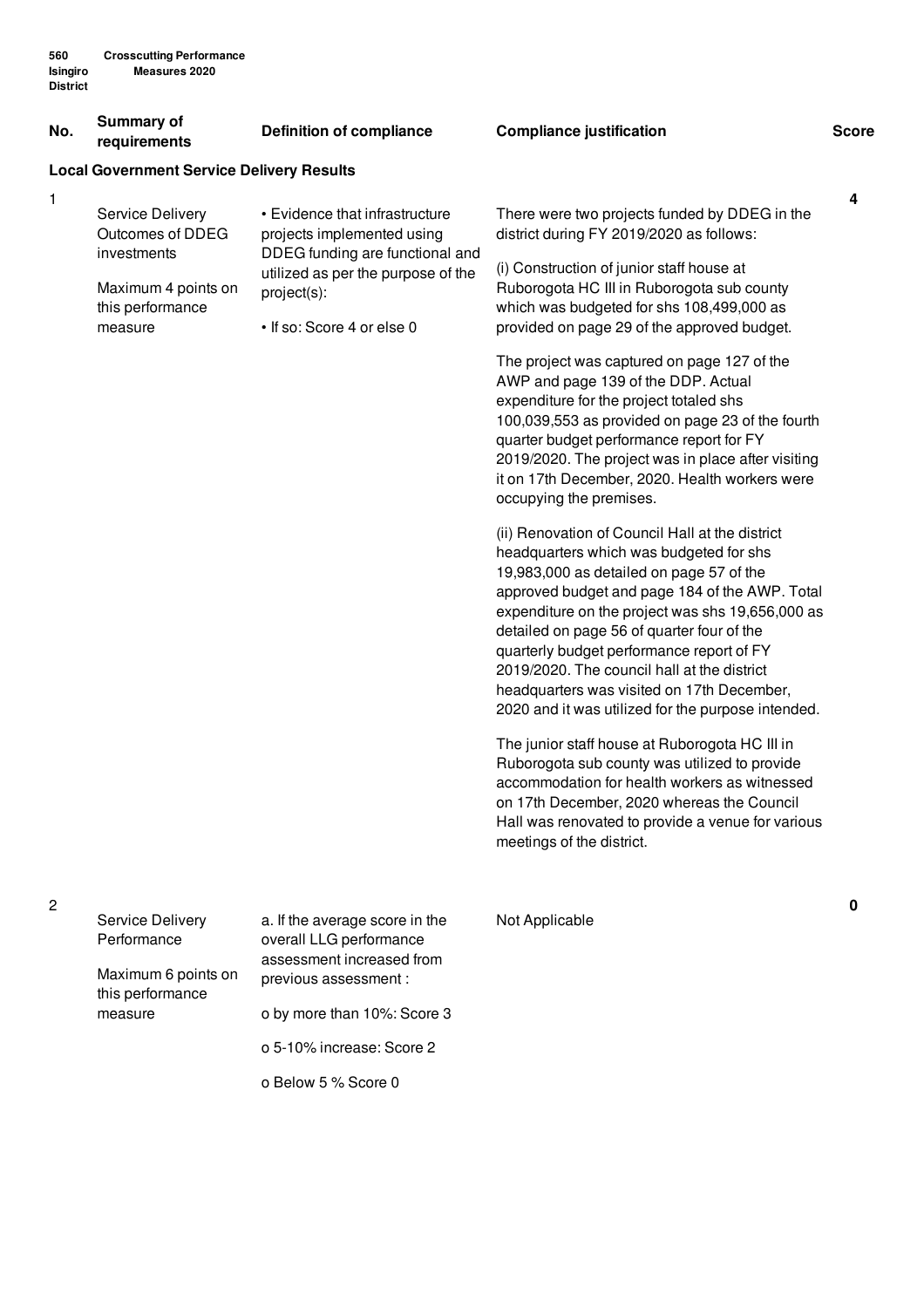| Service Delivery<br>Performance<br>Maximum 6 points on<br>this performance<br>measure | b. Evidence that the DDEG<br>funded investment projects<br>implemented in the previous FY<br>were completed as per<br>performance contract (with AWP)<br>by end of the FY.<br>• If 100% the projects were<br>completed: Score 3<br>• If 80-99%: Score 2<br>• If below 80%: 0 | The two DDEG funded investment projects in the<br>district during FY 2019/2020 were 100%<br>completed as evidenced by the District<br>Engineer's certificates of completion dated 23rd<br>June, 2020 and 15th May, 2020.<br>(i) Construction of junior staff house at<br>Ruborogota HC III in Ruborogota sub county;<br>(ii) Renovation of Council Hall at the Isingiro<br>district headquarters.<br>The projects were completed as per page 26 of<br>the performance contract (100%). This was further<br>reflected on page 64 of the 4th Quarter Budget<br>Performance Report.<br>Completion of the projects were further reflected<br>on page 36 of the performance contract (100%)<br>and page 48 of the 4th Quarter Budget<br>Performance Report.                                                                                                                                                                |
|---------------------------------------------------------------------------------------|------------------------------------------------------------------------------------------------------------------------------------------------------------------------------------------------------------------------------------------------------------------------------|-----------------------------------------------------------------------------------------------------------------------------------------------------------------------------------------------------------------------------------------------------------------------------------------------------------------------------------------------------------------------------------------------------------------------------------------------------------------------------------------------------------------------------------------------------------------------------------------------------------------------------------------------------------------------------------------------------------------------------------------------------------------------------------------------------------------------------------------------------------------------------------------------------------------------|
| Investment<br>Performance<br>Maximum 4 points on<br>this performance<br>measure       | a. If the LG budgeted and spent all<br>the DDEG for the previous FY on<br>eligible projects/activities as per<br>the DDEG grant, budget, and<br>implementation guidelines:<br>Score 2 or else score 0.                                                                       | The DLG spent all the DDEG on two eligible<br>projects per DDEG grant, budget and<br>implementation guidelines as detailed below:<br>(i) Construction of junior staff house at<br>Ruborogota HC III in Ruborogota which was<br>budgeted for shs 108,499,000 as provided on<br>page 29 of the approved budget.<br>The project was captured on page 127 of the<br>AWP and page 139 of the DDP. Actual<br>expenditure for the project totaled shs<br>100,039,553 as provided on page 23 of the fourth<br>quarter budget performance report for FY<br>2019/2020.<br>(ii) Renovation of Council Hall at the district<br>headquarters which was budgeted for shs<br>19,983,000 as detailed on page 57 of the<br>approved budget and page 184 of the AWP. Total<br>expenditure on the project was shs 19,656,000 as<br>detailed on page 56 of quarter four of the<br>quarterly budget performance report of FY<br>2019/2020. |
| Investment<br>Performance<br>Maximum 4 points on<br>this performance                  | b. If the variations in the contract<br>price for sample of DDEG funded<br>infrastructure investments for the<br>previous FY are within +/-20% of<br>the LG Engineers estimates,                                                                                             | Renovation of the Administration Building at<br>Isingiro District Headquarters had a contract price<br>of sh. 34,826,402 and an Engineer's Estimate of<br>sh. 34,845,400. this resulted in a variation of $+$<br>0.05 which was within $+/- 20\%$ .                                                                                                                                                                                                                                                                                                                                                                                                                                                                                                                                                                                                                                                                   |

score 2 or else score 0

3

3

measure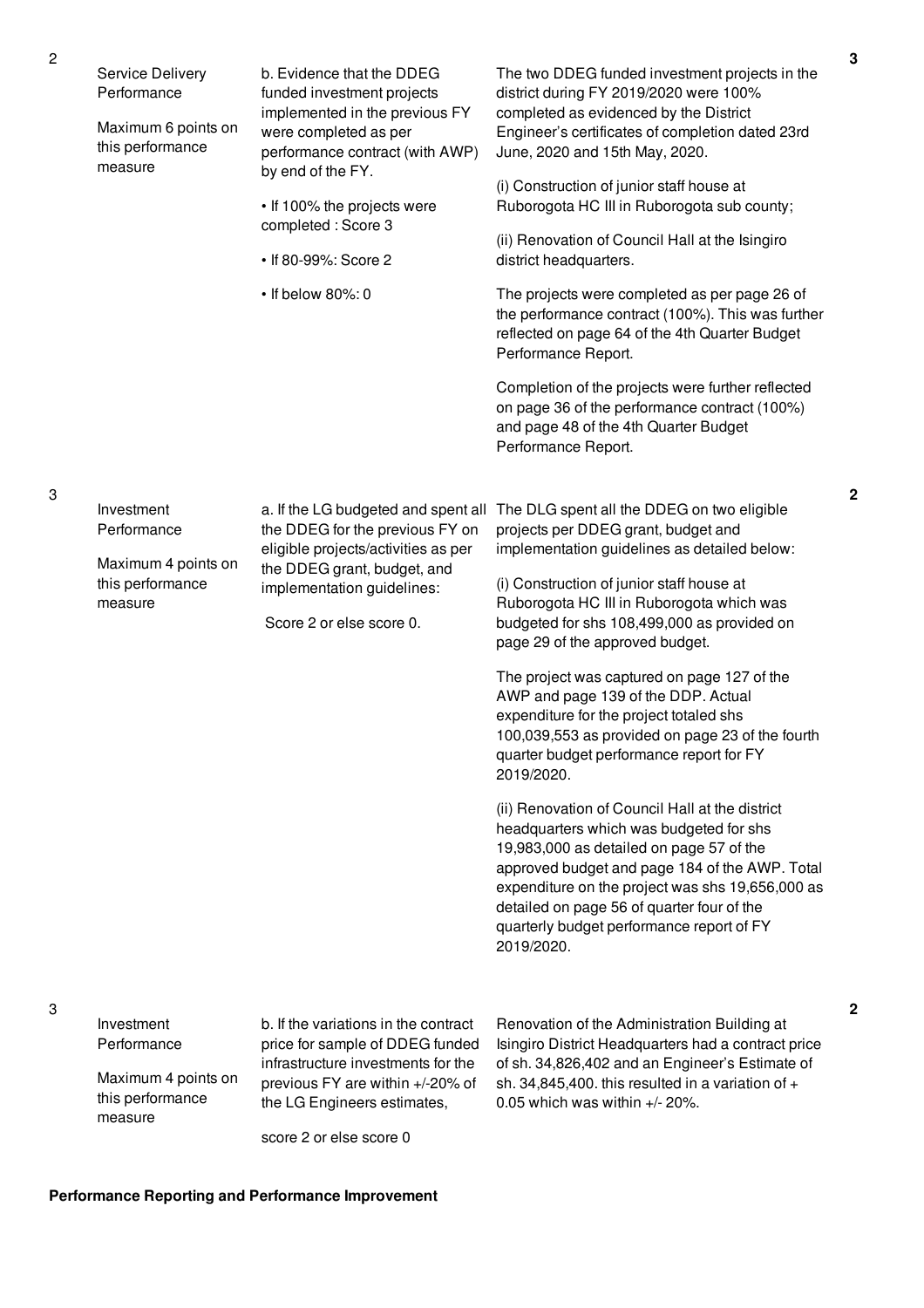4

Accuracy of reported information Maximum 4 points on this Performance Measure a. Evidence that information on the positions filled in LLGs as per minimum staffing standards is accurate, score 2 or else score 0 From the staff list and staff structure for FY 2020/21dated 1st July 2020, there was evidence on page 1, 2 and 3 that the information on positions of Senior Assistant Secretaries (SAS), Community Development Officers, (CDOS) and Senior Accounts Assistants (SAA) were filled in Lower Local Governments was accurate as per minimum staffing Standards. For the sampled LLGs which included; Ngarama sub county, Kikagate sub county and Isingiro Town Council, the staffing was as follows; Ngarama Sub county had 10 staff members posted by district HRM office, Kikagate sub county had 10 staff members posted, and Isingiro Town council had 46 staff. Accuracy of reported information Maximum 4 points on this Performance Measure b. Evidence that infrastructure constructed using the DDEG is in place as per reports produced by the LG: • If 100 % in place: Score 2, else score 0. *Note: if there are no reports produced to review: Score 0* Infrastructure constructed using DDEG funds were visited and confirmed that they were in existence. The two DDEG funded investment projects in the district during FY 2019/2020 were 100% completed as evidenced by the District Engineer's certificates of completion dated 23rd June, 2020 and 15th May, 2020. The projects were:

> (i) Construction of junior staff house at Ruborogota HC III in Ruborogota sub county and

(ii) Renovation of Council Hall at the Isingiro district headquarters.

In addition, the DLG submitted Quarterly Budget Performance Reports (QBPRs) for all the four quarters of the previous FY 2019/2020 as follows:

1st Quarter on 6th December 2019;

2nd Quarter on 5th February 2020;

3rd Quarter on 6th May 2020;

4th Quarter on 16th July 2020.

In addition, the above was supplemented by the District Engineer's certificates of completion dated 23rd June, 2020 and 15th May, 2020.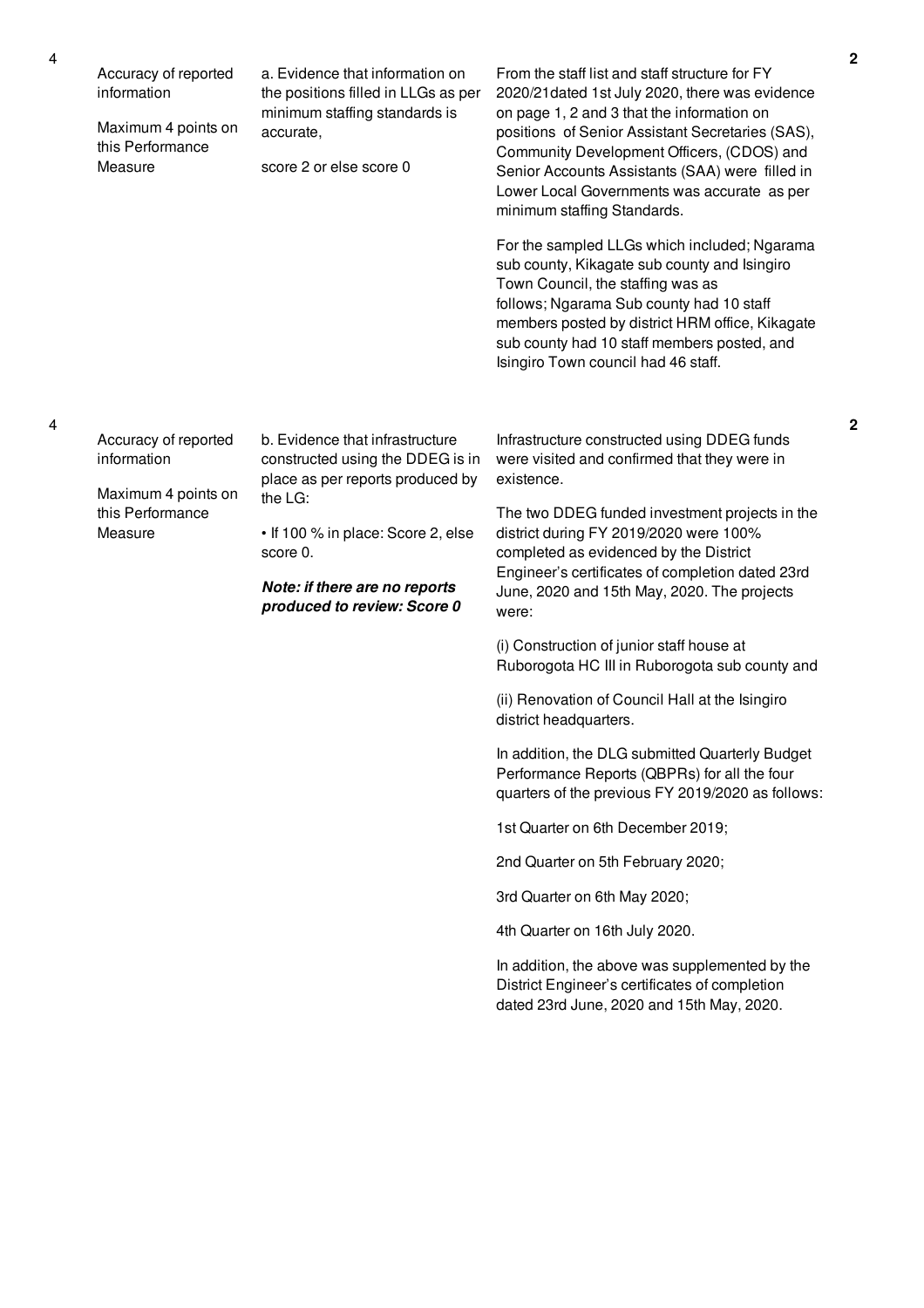| Reporting and<br>Performance<br>Improvement<br>Maximum 8 points on<br>this Performance<br>Measure | a. Evidence that the LG<br>conducted a credible assessment<br>of LLGs as verified during the<br>National Local Government<br>Performance Assessment<br>Exercise:<br>If there is no difference in the<br>assessment results of the LG and<br>national assessment in all LLGs<br>score 4 or else 0 | Not Applicable |
|---------------------------------------------------------------------------------------------------|--------------------------------------------------------------------------------------------------------------------------------------------------------------------------------------------------------------------------------------------------------------------------------------------------|----------------|
| Reporting and<br>Performance<br>Improvement<br>Maximum 8 points on<br>this Performance<br>Measure | b. The District/ Municipality has<br>developed performance<br>improvement plans for at least<br>30% of the lowest performing<br>LLGs for the current FY, based on<br>the previous assessment results.<br>Score: 2 or else score 0                                                                | Not Applicable |
| Reporting and<br>Performance<br>Improvement<br>Maximum 8 points on<br>this Performance            | c. The District/ Municipality has<br>implemented the PIP for the 30 %<br>lowest performing LLGs in the<br>previous FY:<br>Score 2 or else score 0                                                                                                                                                | Not Applicable |

# **Human Resource Management and Development**

|                                                                    |                                                                                                                            |                                                                                                                                                                                   | 0            |
|--------------------------------------------------------------------|----------------------------------------------------------------------------------------------------------------------------|-----------------------------------------------------------------------------------------------------------------------------------------------------------------------------------|--------------|
| Budgeting for and<br>actual recruitment and<br>deployment of staff | a. Evidence that the LG has<br>consolidated and submitted the<br>staffing requirements for the<br>coming FY to the MoPS by | There was evidence that the District consolidated<br>and submitted staffing requirements for the<br>coming FY 2021/22 to the Ministry of Public<br>Service on 28th December 2020. |              |
| Maximum 2 points on<br>this Performance<br>Measure                 | September 30th, with copy to the<br>respective MDAs and MoFPED.                                                            | However this was passed deadline of 30th<br>September 2020                                                                                                                        |              |
|                                                                    | Score 2 or else score 0                                                                                                    |                                                                                                                                                                                   |              |
|                                                                    |                                                                                                                            |                                                                                                                                                                                   | $\mathbf{2}$ |
| Performance                                                        | a. Evidence that the                                                                                                       | The District conducted a track and analysis                                                                                                                                       |              |
| management                                                         | District/Municipality has<br>conducted a tracking and analysis                                                             | reports of staff attendance for the month of July,<br>August, September, October, November and                                                                                    |              |
| Maximum 5 points on<br>this Performance                            | of staff attendance (as guided by                                                                                          | December 2019                                                                                                                                                                     |              |
| Measure                                                            | Ministry of Public Service CSI):                                                                                           |                                                                                                                                                                                   |              |
|                                                                    | Score 2 or else score 0                                                                                                    |                                                                                                                                                                                   |              |

5

5

6

7

Measure

**0**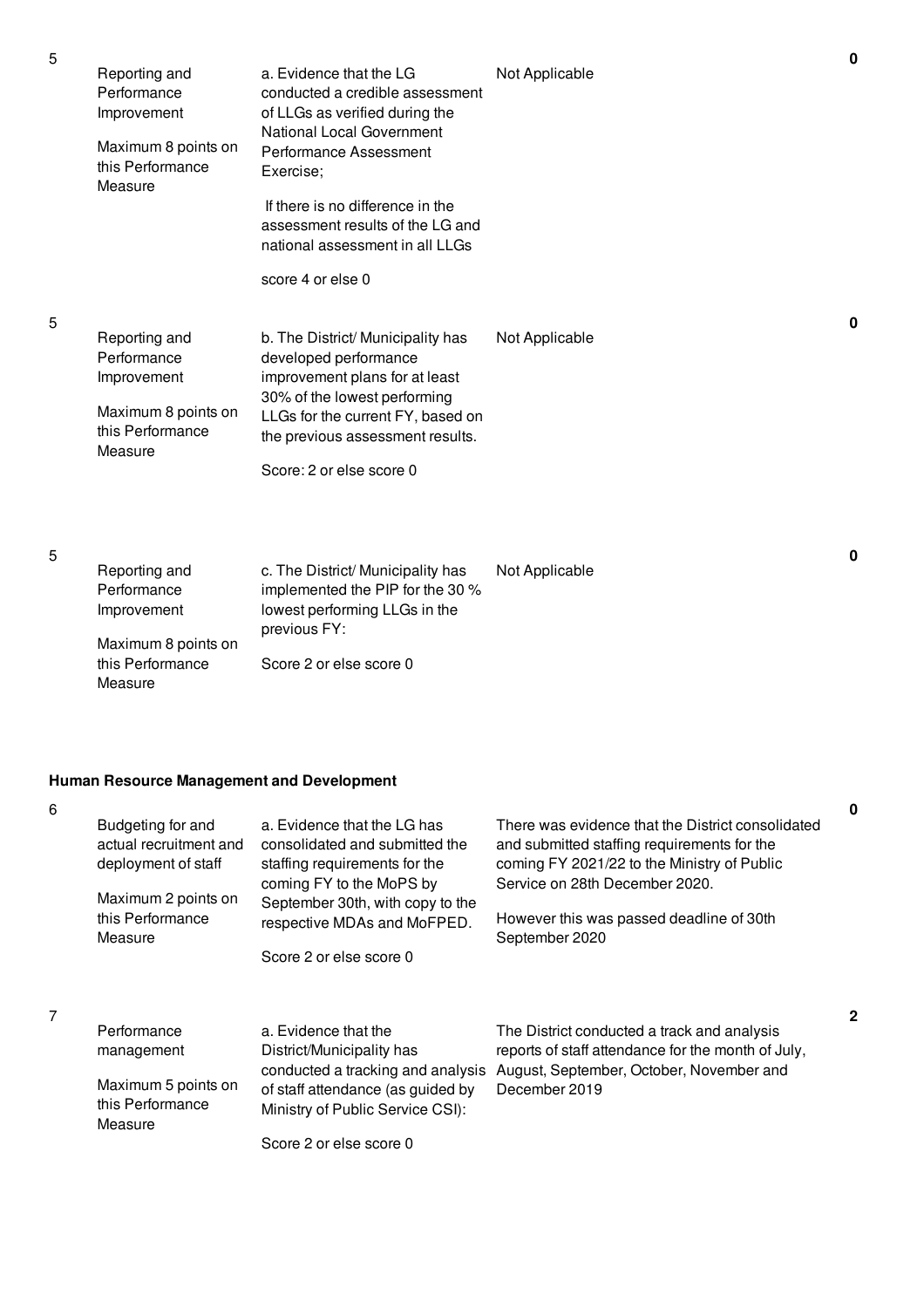Performance management

Maximum 5 points on this Performance Measure

i. Evidence that the LG has conducted an appraisal with the following features:

HODs have been appraised as per guidelines issued by MoPS during the previous

FY: Score 1 or else 0

From the personnel files, it was established that all the Heads of departments were appraised during the previous FY 2019/2020 as indicated below;

1. The head of Finance department Byagageire Innocent was appraised on 10th August 2020

2. The head of Natural Resources was appraised on 10th August 2020

3.The head of Planning Besiga Stephen was appraised on 12th July 2020

4.The head of Community Based Services department Mugarura Edward was appraised on 7th July 2020

5.The head of Commercial Services department Musinguzi Patrick Danny was appraised on 9th July 2020

6.The head of Works department Abenaitwe Asaph was appraised on 4th August 2020

7.The head of Production department Karugaba Aloysius was appraised on 13rd August 2020

8.The head of Health department Dr. Tumusherure Edson was appraised on 19th August 2020

9.The head of Education and Sports department Nkuba Godfrey was appraised on 6th August 2020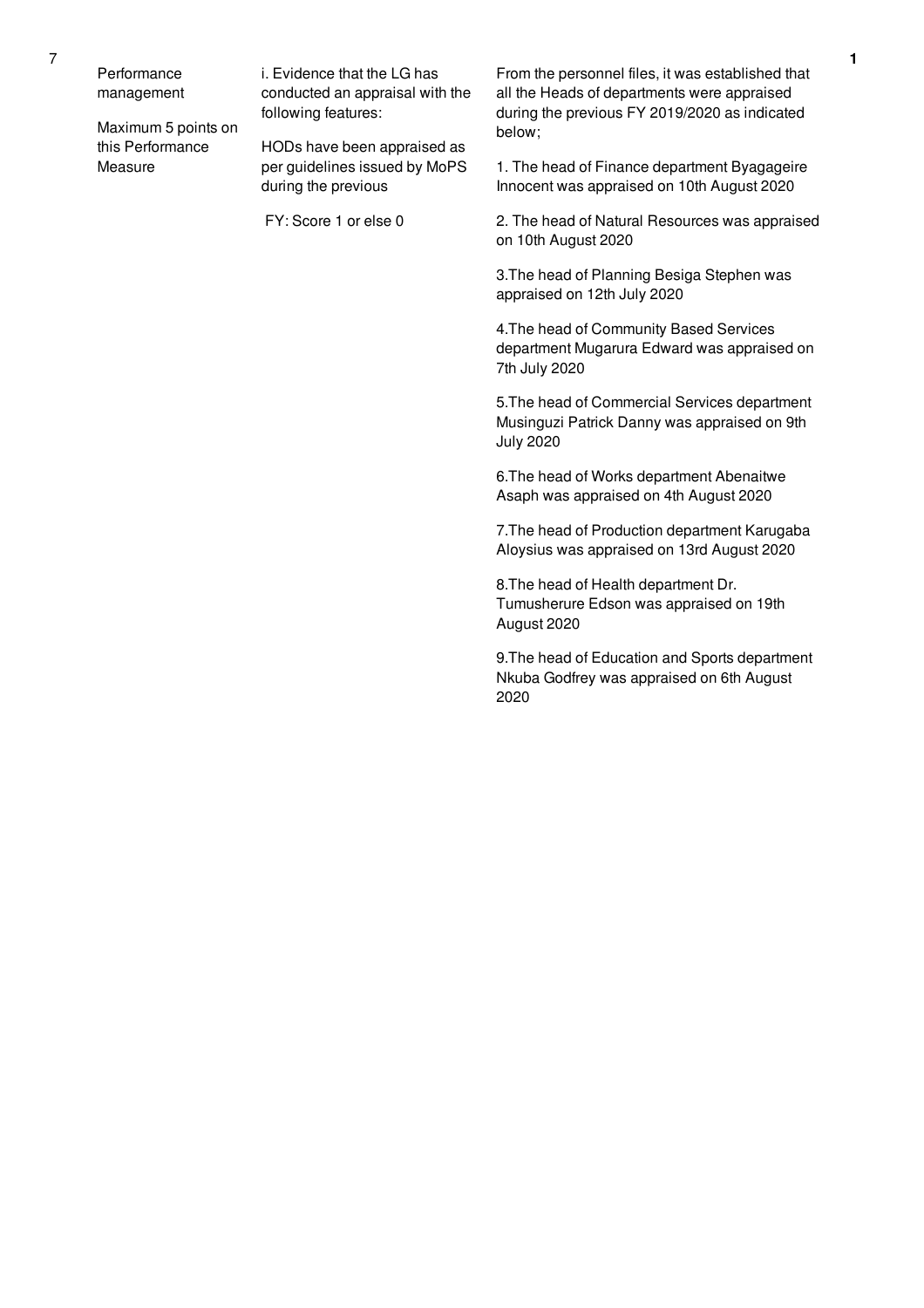|  | Performance<br>management                        | ii. (in addition to "a" above) has<br>also implemented administrative | There was evidence that the Rewards and<br>Sanctions committee was fully constituted.                                                                                            |
|--|--------------------------------------------------|-----------------------------------------------------------------------|----------------------------------------------------------------------------------------------------------------------------------------------------------------------------------|
|  | Maximum 5 points on                              | rewards and sanctions on time as<br>provided for in the guidelines:   | Members included;                                                                                                                                                                |
|  | this Performance<br>Measure                      | Score 1 or else 0                                                     | 1. Ahimbisibwe Cristopher DCAO / Chairperson                                                                                                                                     |
|  |                                                  |                                                                       | 2. Mwebaze Andrew PHRO Secretary                                                                                                                                                 |
|  |                                                  |                                                                       | 3. Mugarura Edward DCDO Member                                                                                                                                                   |
|  |                                                  |                                                                       | 4. Tumusherure Edson DHO Member                                                                                                                                                  |
|  |                                                  |                                                                       | 5. Kyogabirwe Oliver SAS Member                                                                                                                                                  |
|  |                                                  |                                                                       | 6. Namujalirwa Agnes Stenographer Secretary<br>Member                                                                                                                            |
|  |                                                  |                                                                       | The committee was functional and was sitting<br>every quarter and forwarding recommendations to<br>the Chief Administrative Officer for<br>implementation as per the guidelines. |
|  |                                                  |                                                                       | The committee sat on 5/9/2020 in the first quarter,<br>10/10/2019 in the second Quarter on 17/6/2020 in<br>fourth quarter                                                        |
|  |                                                  |                                                                       | All the sets of minutes were on file. The<br>committee did not sit in the third due to Covid 19<br>lockdown                                                                      |
|  |                                                  |                                                                       | Some of the recommendations implemented<br>included submitting staff to DSC for disciplinary<br>and recognizing best time managers                                               |
|  | Performance<br>management<br>Maximum 5 points on | Committee (CC) for staff<br>grievance redress which is                | iii. Has established a Consultative There was evidence that the Consultative<br>committee was fully constituted on 14th July<br>2020.                                            |
|  | this Performance<br>Measure                      | functional.<br>Score 1 or else 0                                      | Members included;                                                                                                                                                                |
|  |                                                  |                                                                       | 1. Mugaruru Edward DCDO / Chairperson                                                                                                                                            |
|  |                                                  |                                                                       | 2. Koburunga Allen HRO Secretary                                                                                                                                                 |
|  |                                                  |                                                                       | 3. Mugarura Edward DCDO Member                                                                                                                                                   |
|  |                                                  |                                                                       | 4.Dr. Tumusherure Edson DHO Member                                                                                                                                               |
|  |                                                  |                                                                       | 5. Natukunda Agatha Education Officer Member                                                                                                                                     |
|  |                                                  |                                                                       | 6.Namirimo Lilian Town Clerk Member                                                                                                                                              |
|  |                                                  |                                                                       | The committee was functional and was sitting<br>and forwarding recommendations to Chief<br>Administrative Officer for implementation                                             |
|  |                                                  |                                                                       | The committee sat on 12th September 2019                                                                                                                                         |
|  |                                                  |                                                                       | The minutes were on file.                                                                                                                                                        |

**1**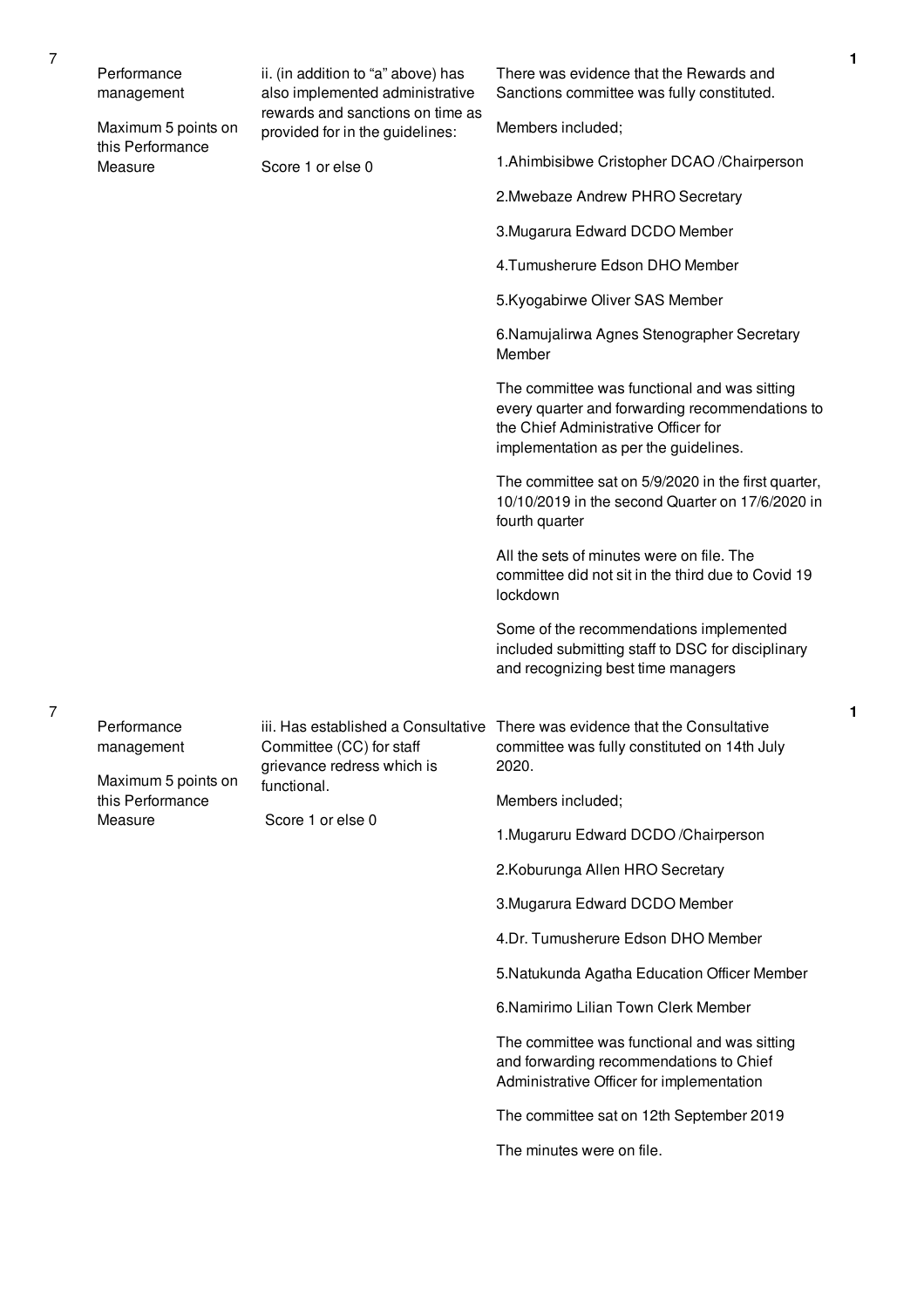| Payroll management<br>Maximum 1 point on<br>this Performance         | a. Evidence that 100% of the staff<br>recruited during the previous FY<br>have accessed the salary payroll<br>not later than two months after | The District recruited 144 staff in the previous<br>financial year (2019/2020) as per staff list dated<br>6th August 2020.                                                                                                          |
|----------------------------------------------------------------------|-----------------------------------------------------------------------------------------------------------------------------------------------|-------------------------------------------------------------------------------------------------------------------------------------------------------------------------------------------------------------------------------------|
| Measure or else score<br>0                                           | appointment:                                                                                                                                  | All the 144 staff recruited in the month of May<br>2020 (2019/2020) accessed salary payroll in                                                                                                                                      |
|                                                                      | Score 1.                                                                                                                                      | June 2020 within one month after appointment.<br>For example;                                                                                                                                                                       |
|                                                                      |                                                                                                                                               | 1. Ahumuza Stella Enrolled Nurse was appointed<br>on 28th May 2020 and accessed payroll in June<br>2020                                                                                                                             |
|                                                                      |                                                                                                                                               | 2. Assimwe Sarah Education Assistant II was<br>recruited on 2nd May 2020 and accessed payroll<br>in June 2020                                                                                                                       |
| Pension Payroll<br>management                                        | a. Evidence that 100% of staff that<br>retired during the previous FY<br>have accessed the pension                                            | From the list of retired staff from the Human<br>Resource Office dated 5th June 2020,13 staff<br>retired in the Financial year 2019/2020.                                                                                           |
| Maximum 1 point on<br>this Performance<br>Measure or else score<br>0 | payroll not later than two months<br>after retirement:<br>Score 1.                                                                            | All the 13 staff that retired in FY 2019/2020<br>accessed pension payroll within 2 month after<br>date of retirement. Some of the staff who<br>accessed pension payroll included; Tibahwa<br>Bonny retired on 2nd February 2020 and |

accessed pension payroll in march 2020.

# **Management, Monitoring and Supervision of Services.**

| 10 |                                                                                          |                                                                                                                                |                                                                                                                                                                                 |
|----|------------------------------------------------------------------------------------------|--------------------------------------------------------------------------------------------------------------------------------|---------------------------------------------------------------------------------------------------------------------------------------------------------------------------------|
|    | Effective Planning,<br>Budgeting and<br><b>Transfer of Funds for</b><br>Service Delivery | a. If direct transfers (DDEG) to<br>LLGs were executed in<br>accordance with the requirements<br>of the budget in previous FY: | Direct transfers of the DDEG to LLGs was done<br>during FY 2019/2020 totaling shs 374,165,283 in<br>accordance with the requirements of the budget<br>as detailed below:        |
|    | Maximum 6 points on<br>this Performance<br>Measure                                       | Score 2 or else score 0                                                                                                        | The DLG transferred shs 124,721,761 for each<br>one of the three quarters to the LLGs (sub<br>counties and town councils) thus shs<br>$124,721,761 \times 3 =$ shs 374,165,283. |
|    |                                                                                          |                                                                                                                                | Examples of transfers to LLGs:                                                                                                                                                  |
|    |                                                                                          |                                                                                                                                | (i) Kashumba sub county received shs 9,143,543<br>on voucher number DDEG/AUG/2019/618064<br>dated 15th August, 2019 in quarter one.                                             |
|    |                                                                                          |                                                                                                                                | (ii) Rushasha sub county received shs 5,712,178<br>on voucher number DDEG/FEB/2020/15 dated<br>24th February, 2020 in quarter three.                                            |
|    |                                                                                          |                                                                                                                                | (iii) Kabingo sub county received shs 5,063,440<br>on voucher number ADM/NOV/2019 dated 11th<br>November, 2019 in quarter two.                                                  |
|    |                                                                                          |                                                                                                                                | (iv) Kaberebere Town Council received shs<br>4,213,588 on voucher number ADM/NOV/2019<br>dated 11th November, 2019 in quarter two.                                              |

**1**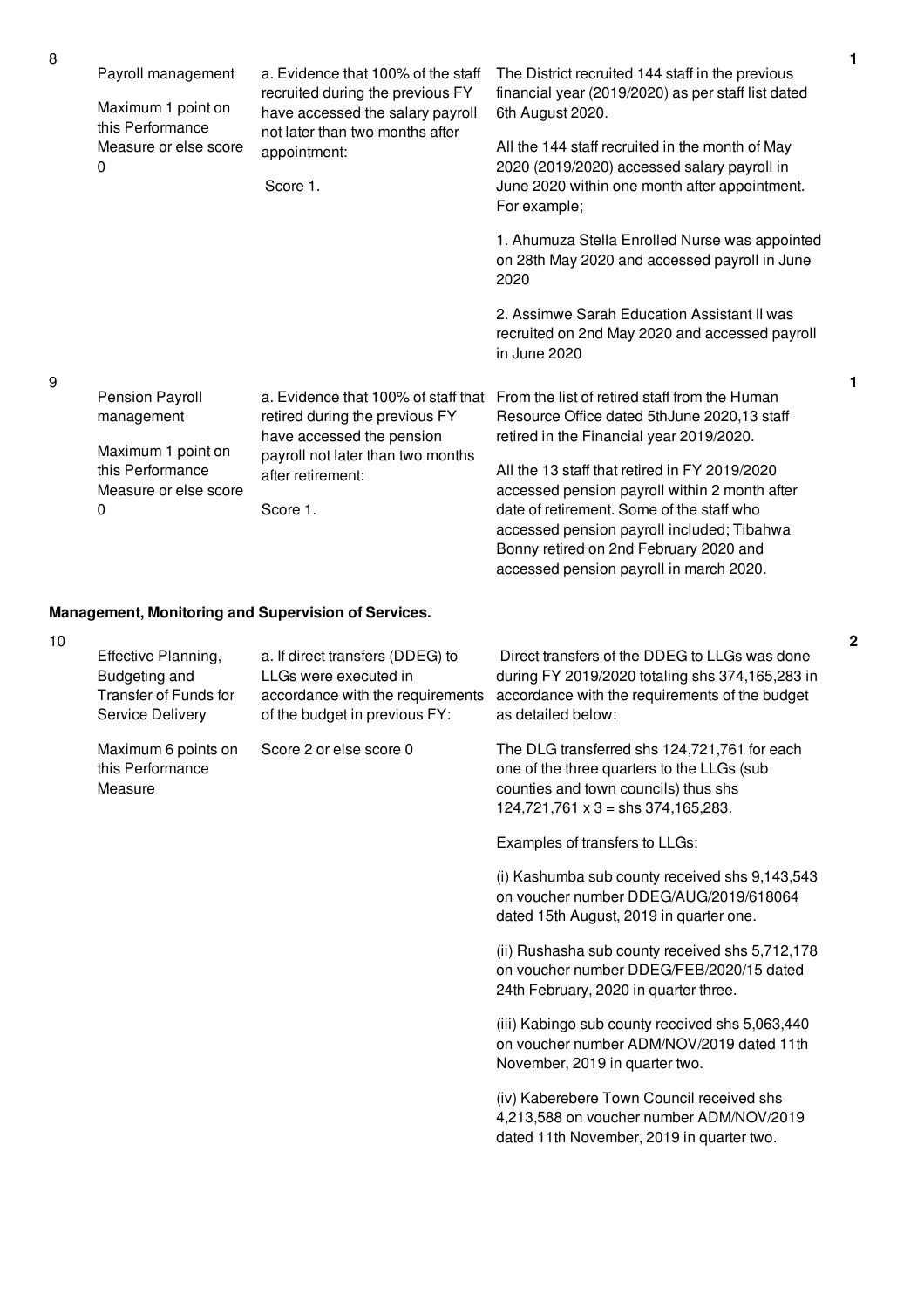| Effective Planning,<br><b>Budgeting and</b><br><b>Transfer of Funds for</b><br>Service Delivery<br>Maximum 6 points on<br>this Performance<br>Measure | b. If the LG did timely warranting/<br>verification of direct DDEG<br>transfers to LLGs for the last FY,<br>in accordance to the requirements<br>of the budget:<br>Score: 2 or else score 0 | In quarter one, DDEG cash limits were received<br>by the DLG on 24th July, 2019 from PS/ST under<br>reference MET.50/268/01, CAO communicated to<br>LLGs on transfer of DDEG funds to LLGs through<br>circular letter dated 30th July, 2019 under<br>reference CR/2016/1. Warranting was done on<br>31st July, 2019 and transfers effected accordingly<br>as per CAO's instructions. |
|-------------------------------------------------------------------------------------------------------------------------------------------------------|---------------------------------------------------------------------------------------------------------------------------------------------------------------------------------------------|--------------------------------------------------------------------------------------------------------------------------------------------------------------------------------------------------------------------------------------------------------------------------------------------------------------------------------------------------------------------------------------|
|                                                                                                                                                       |                                                                                                                                                                                             | In quarter two, DDEG cash limits were received<br>by the DLG on 14th October, 2019 from PS/ST<br>under reference MET.50/268/01, the CAO<br>communicated transfer of DDEG funds to LLGs<br>vide letter dated 14th October, 2019 under<br>reference CR/2016/1. Warranting was done on<br>14th October, 2019 and transfers effected as per<br>CAO's instructions.                       |
|                                                                                                                                                       |                                                                                                                                                                                             | In quarter three, DDEG cash limits were received<br>by the DLG on 14th January, 2020 from PS/ST<br>under reference MET.50/268/01, communication<br>to LLGs was done through CAO's letter dated 4th<br>February, 2020 under reference CR/2016/1.<br>Warranting was done on 16th January, 2020 and<br>transfers effected as per CAO's instructions.                                    |
|                                                                                                                                                       |                                                                                                                                                                                             | There were no delays of more than five days from<br>the time of receipt of cash limits from MOFPED to<br>warranting and release of funds to LLGs.                                                                                                                                                                                                                                    |
| Effective Planning,                                                                                                                                   | c. If the LG invoiced and                                                                                                                                                                   | Invoicing was done as follows:                                                                                                                                                                                                                                                                                                                                                       |
| <b>Budgeting and</b><br>Transfer of Funds for                                                                                                         | communicated all DDEG transfers<br>for the previous FY to LLGs within                                                                                                                       | Quarter One on 2nd August, 2019;                                                                                                                                                                                                                                                                                                                                                     |
| Service Delivery                                                                                                                                      | 5 working days from the date of<br>funds release in each quarter:                                                                                                                           | Quarter Two on 16th October, 2019;                                                                                                                                                                                                                                                                                                                                                   |
| Maximum 6 points on<br>this Performance<br>Measure                                                                                                    | Score 2 or else score 0                                                                                                                                                                     | Quarter Three on 17th January, 2020.                                                                                                                                                                                                                                                                                                                                                 |
| Routine oversight and<br>monitoring                                                                                                                   | a. Evidence that the<br>District/Municipality has                                                                                                                                           | The district carried out supervision and mentoring<br>of LLGs as per examples provided in the reports                                                                                                                                                                                                                                                                                |
| Maximum 4 points on<br>this Performance                                                                                                               | supervised or mentored all LLGs<br>in the District /Municipality at least                                                                                                                   | sampled below:<br>Supervision and mentoring report dated 10th                                                                                                                                                                                                                                                                                                                        |
| Measure                                                                                                                                               | once per quarter consistent with<br>guidelines:                                                                                                                                             | September, 2019 for quarter one; report dated<br>17th January, 2020 for quarter two; report dated                                                                                                                                                                                                                                                                                    |
|                                                                                                                                                       | Score 2 or else score 0                                                                                                                                                                     | 22nd June, 2020 for quarter three; report dated<br>30th July, 2020 for quarter four in FY 2019/2020.<br>Issues deliberated on included project<br>implementation in LGs, environment and social<br>safeguards, induction of newly recruited staff in<br>LGs, integration of population issues, application<br>of DDEG guidelines and local government<br>planning and budgeting etc. |

11

**2**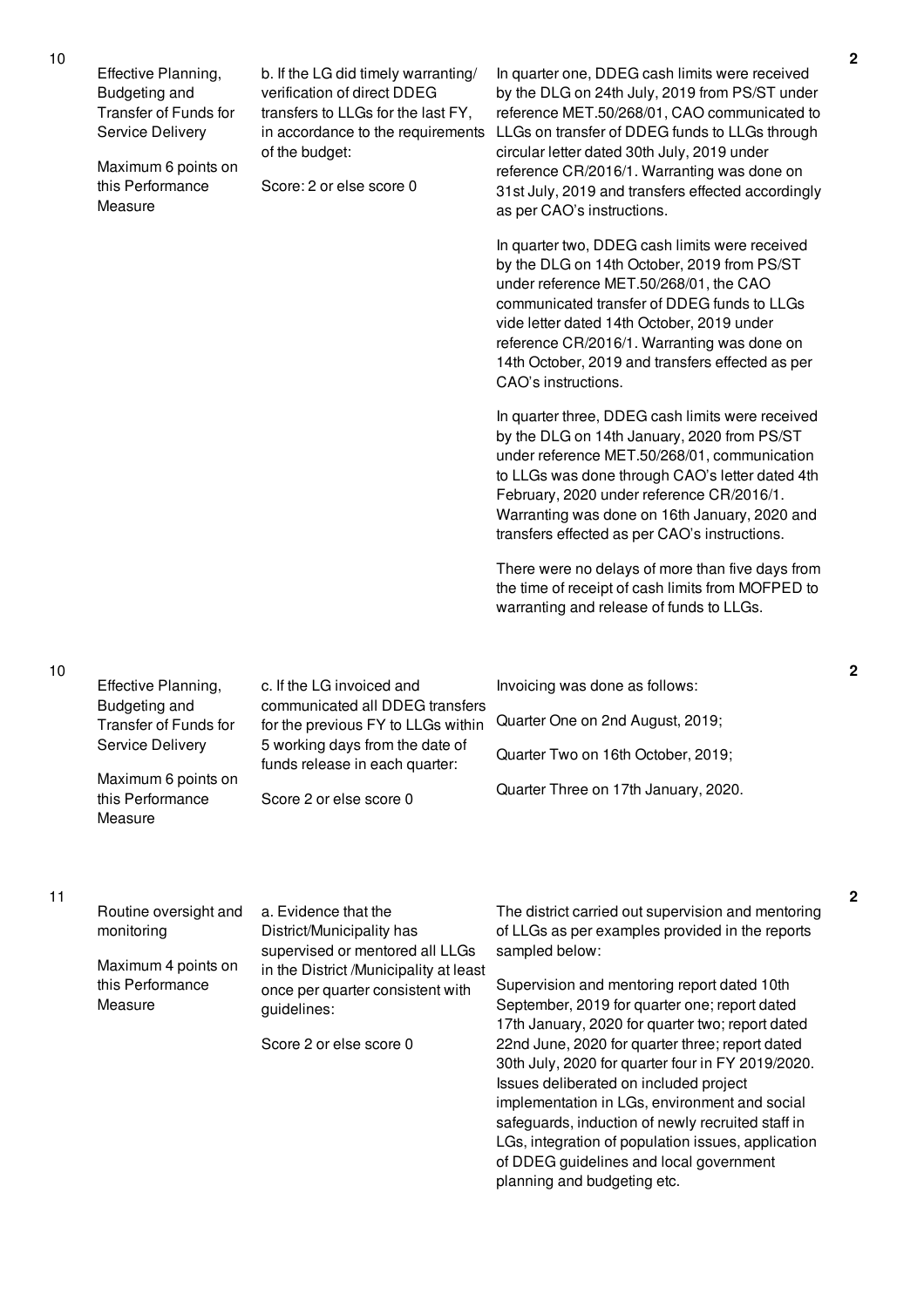Routine oversight and monitoring

Maximum 4 points on this Performance Measure

b. Evidence that the results/reports of support supervision and monitoring visits were discussed in the TPC, used by the District/ Municipality to make recommendations for corrective actions and followedup:

Score 2 or else score 0

Supervision and monitoring reports were discussed by TPC and corrective action taken on recommendations as provided below:

TPC meeting held on 17th February, 2020 discussed supervision and mentoring reports under minute reference MIN.10/02/202. The outbreak of COVID19 pandemic halted public gatherings and more meetings of the TPC

### **Investment Management**

12

Planning and budgeting for investments is conducted effectively

Maximum 12 points on this Performance Measure

a. Evidence that the

District/Municipality maintains an up-dated assets register covering details on buildings, vehicle, etc. as per format in the accounting manual:

Score 2 or else score 0

*Note: the assets covered must include, but not limited to: land, buildings, vehicles and infrastructure. If those core assets are missing score 0*

The district maintained a manual Assets Register which was formatted in compliance of the Local Governments Accounting Manual 2007. The register contained details in respect of each category of the council assets that covered records for land, buildings, motor vehicles, furniture and equipment etc. The register contained the most recent government donated assets such as motorcycles.

Examples for updates in the register covered Motorcycle Yamaha AG 125 valued at shs 13,373,500 on folio 037/2020 acquired on 28th October, 2019 – LG 0023 – 034- engine E 121E-012937 chassis LBPCE 28 WAH 0012929;

Motor vehicle Nissan Navara valued for shs 56,908,000 and recorded on folio 034/202 acquired on 23rd January, 2020 UG 0959Z engine YS234Q2220A chassis NTCB/23Z.

Kemengo Cope School in Rugaaga sub county had a building completed in March, 2020 valued at shs 208,995,930 recorded on folio 20/2020 in the assets register.

Smart TV serial number ISIN 560 75 inches acquired on 5th November, 2019 for use in the Council Hall reference 3 TE 75000. This was recorded on folio 33/09 of the register.

It was noted that the DLG had in place the IFMS computerised software which had partly computerised financial management operations. It was further noted that the process of computerising the Assets Register was in progress with direct assistance from MoFPED at the time of the assessment.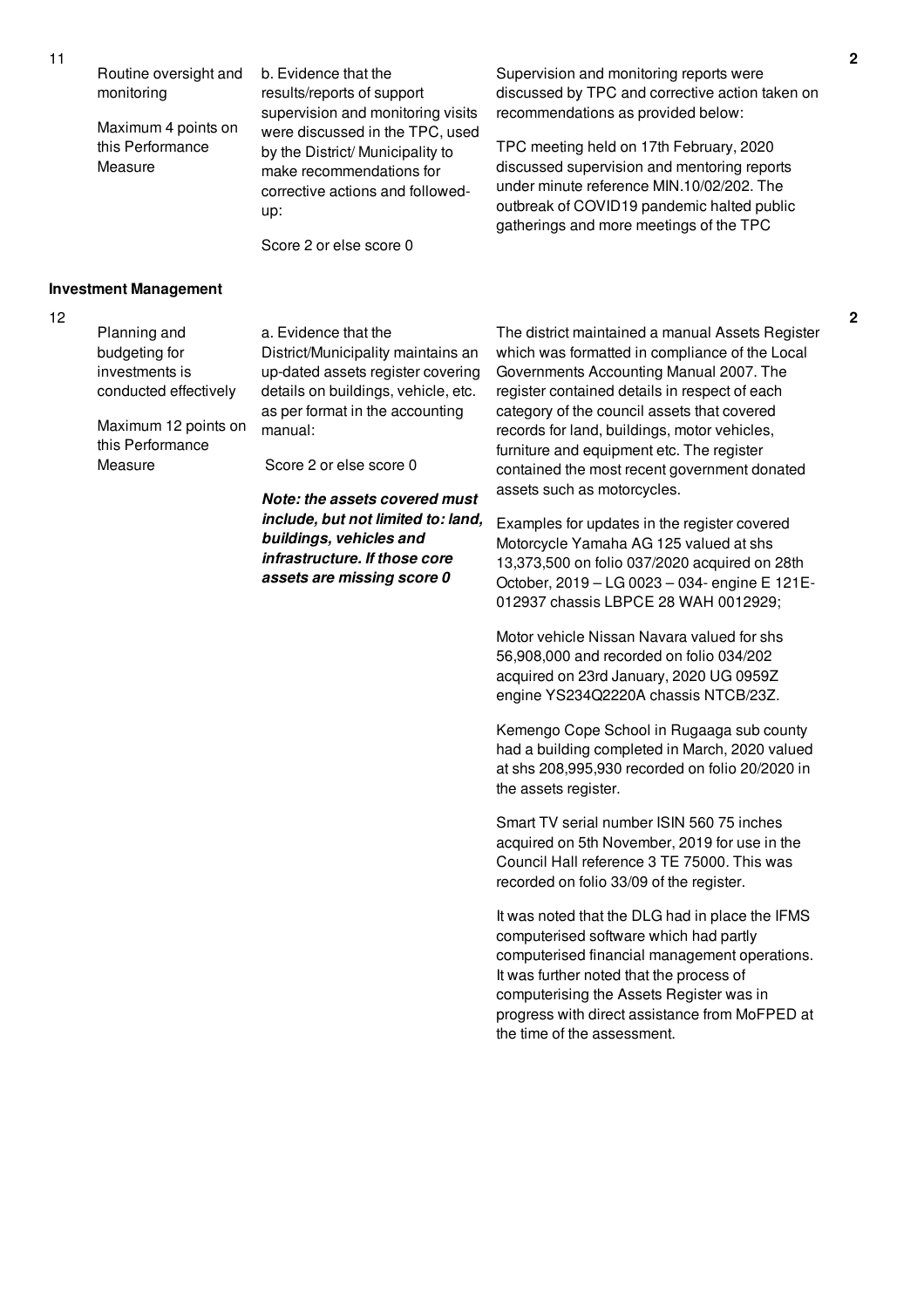Planning and budgeting for investments is conducted effectively Maximum 12 points on this Performance Measure b. Evidence that the District/Municipality has used the Board of Survey Report of the previous FY to make Assets Management decisions including procurement of new assets, maintenance of existing assets and disposal of assets: Score 1 or else 0

Planning and budgeting for investments is conducted effectively

Maximum 12 points on this Performance Measure

c. Evidence that District/Municipality has a functional physical planning committee in place which has submitted at least 4 sets of minutes of Physical Planning Committee to the MoLHUD. If so Score 2. Otherwise Score 0.

There was a Board of Survey Report for FY 2019/2020 in place a copy of which was submitted to the Accountant General on 24th August, 2020 under reference CR/108. The report was acknowledged by the Accountant General and OAG on 28th August, 2020. The Board made 20 recommendations some of which were being acted on and others cleared like the disposal of vehicle LG 0001 – 62, fencing of Nyamuyanja HC IV, disposal of furniture etc at the time of the assessment.

There was a Physical Planning Committee in place with 11 appointed members by the CAO as reflected in meetings that were held.

The Physical Planning Committee held meetings as detailed below:

On 22nd June, 2020, for which minutes were submitted to MLHUD on 11th September, 2020. Meeting held on 25th February, 2020 and minutes were submitted to MLHUD on 11th September, 2020.

Meeting held on 20th December, 2019 and minutes were submitted to MLHUD on 11th September, 2020;

Meeting held on 20th August 2019 and minutes were submitted to MLHUD on 11th September, 2020.

The DLG had in place an approved Physical Development Plan 2019 to 20140 which was drawn in November, 2019. However, submission of the plan to the National Physical Planning Board as required had not been done at the time of the assessment.

The Building Plan Registration Book was in place.

Members of the Physical Planning Committee that were appointed by the CAO vide CAO's letters dated 20th August, 2018:

1. Asiimwe Alice, CAO

2. Mukalazi Dickson, Physical Planner - **Secretary** 

- 3. Kalanzi Emmanuel, Isingiro TC
- 4. Namirimo Lillian, Endirinzi TC
- 5. Ahimbisibwe Moses, Ag. TC Kabuyanda
- 6. Nuweigaba J. Patrick, D.CAO
- 7.Tumwesigye Patrick, District Agric. Officer
- 8. Nkuba Godfrey, Ag. DEO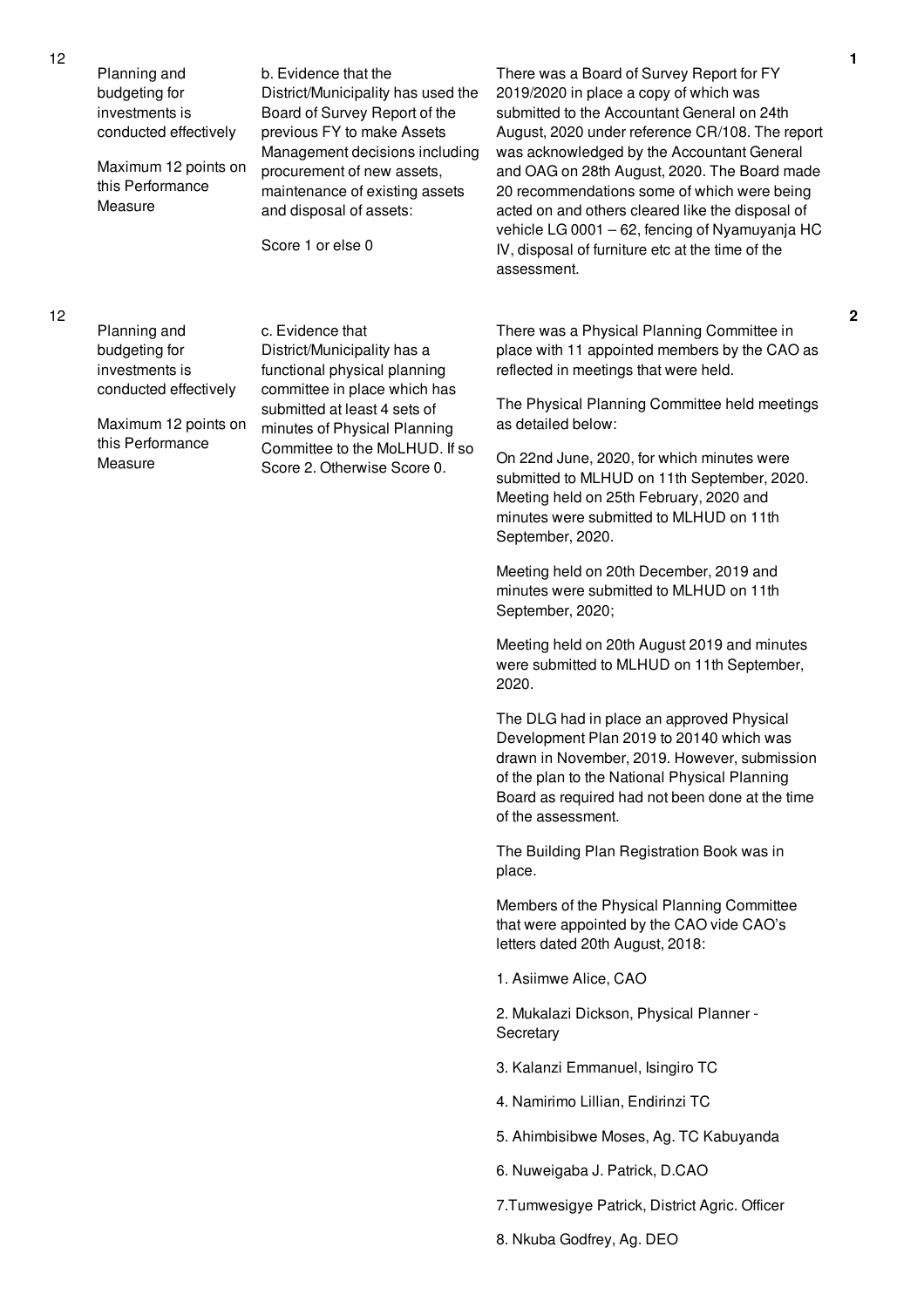- 9. Abeinatwe Asaph, District Engineer
- 10. Tumusherure Edson, DHO
- 11. Kamoga Abdul, Environment Officer
- 12. Bwengye Emmanuel, Ag. DNRO
- 13. Ninsiima Willis, Ag. TC Kikagate
- 14. Tubehabwe Sebastian, Ag. TC Bugango TC
- 15. Twebembere Jack, DWO
- 16. Mugarura Edward, DCDO

There were two projects funded by DDEG in the district during FY 2019/2020 as follows:

(i) Construction of junior staff house at Ruborogota HC III in Ruborogota sub county which was budgeted for shs 108,499,000 as provided on page 29 of the approved budget.

The project was captured on page 127 of the AWP and page 139 of the DDP. Actual expenditure for the project totaled shs 100,039,553 as provided on page 23 of the fourth quarter budget performance report for FY 2019/2020.

(ii) Renovation of Council Hall at the district headquarters which was budgeted for shs 19,983,000 as detailed on page 57 of the approved budget and page 184 of the AWP. Total expenditure on the project was shs 19,656,000 as detailed on page 56 of quarter four of the quarterly budget performance report of FY 2019/2020.

The DLG conducted two desk appraisal reports for all projects in FY 2019/2020 as evidenced by a report dated 5th July, 2019 by the District Planner. Another desk appraisal report was dated 3rd July, 2020 which covered all projects for current FY 2020/2021 by the District Planner.

Planning and budgeting for investments is conducted effectively Maximum 12 points on this Performance Measure d.For DDEG financed projects; Evidence that the District/Municipality has conducted a desk appraisal for all projects in the budget - to establish whether the prioritized investments are: (i) derived from the LG Development Plan; (ii) eligible for expenditure as per sector guidelines and funding source (e.g. DDEG). If desk appraisal is conducted and if all projects are derived from the LGDP: Score 2 or else score 0 Planning and budgeting for investments is conducted effectively For DDEG financed projects: e. Evidence that LG conducted field appraisal to check for (i) technical feasibility, (ii)

Maximum 12 points on this Performance Measure

Environmental and social acceptability and (iii) customized design for investment projects of the previous FY:

Score 2 or else score 0

There was a field appraisal report by the District Planner in place dated 11th December, 2019 in respect of projects for FY 2019/2020. The report contained technical feasibility and customized design for investment as well as environment and social issues page 12, 15, 19 and 22 of the report.

12

12

**2**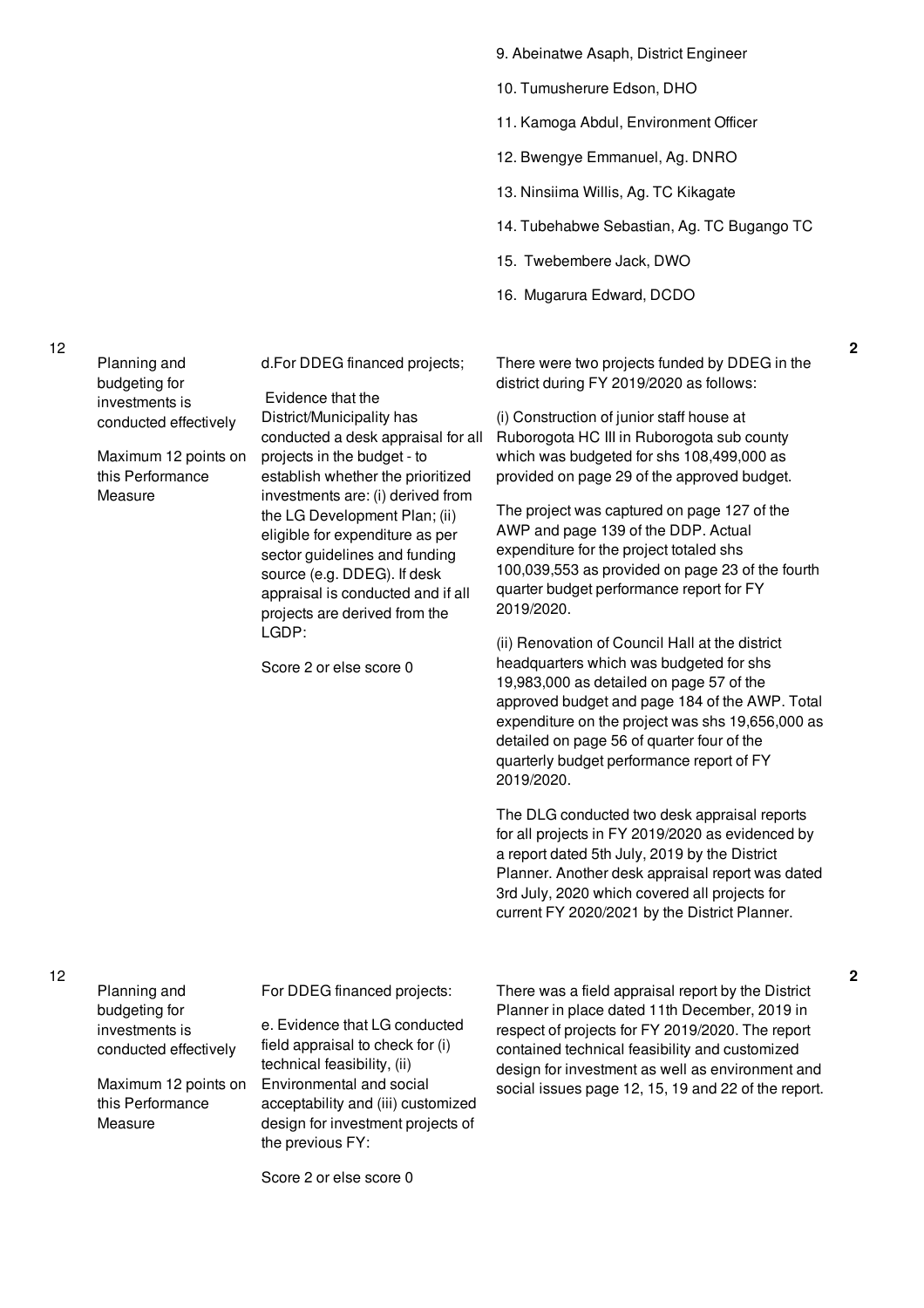| 12 | Planning and<br>budgeting for<br>investments is<br>conducted effectively<br>Maximum 12 points on<br>this Performance<br>Measure | f. Evidence that project profiles<br>with costing have been developed<br>and discussed by TPC for all<br>investments in the AWP for the<br>current FY, as per LG Planning<br>guideline and DDEG guidelines:<br>Score 1 or else score 0. | The TPC meeting held on 17th February, 2020<br>under minute reference MIN.11/02/2020<br>discussed the project profiles with costing as<br>captured in the DDP, Budgets and AWPS for FY<br>2019/2020. Examples of projects:<br>(i) Construction of SFG school at Ruborogota<br>Seed Senior Secondary, School budgeted for shs<br>292,597,678 per pages 44 and 45, on page 14 of<br>the DDP and AWP page 127.<br>(ii) Construction of St. Mary's Kagoto Primary |
|----|---------------------------------------------------------------------------------------------------------------------------------|-----------------------------------------------------------------------------------------------------------------------------------------------------------------------------------------------------------------------------------------|---------------------------------------------------------------------------------------------------------------------------------------------------------------------------------------------------------------------------------------------------------------------------------------------------------------------------------------------------------------------------------------------------------------------------------------------------------------|
|    |                                                                                                                                 |                                                                                                                                                                                                                                         | School, Kagarama Primary School and Butenga<br>Cope Primary School budgeted for shs<br>282,669,212. Page 40, 41 and 42 of the Budget,<br>page 121 of the AWP and pages 16.17 and 18 of<br>the DDP3.                                                                                                                                                                                                                                                           |
| 12 | Planning and<br>budgeting for<br>investments is<br>conducted effectively<br>Maximum 12 points on<br>this Performance<br>Measure | g. Evidence that the LG has<br>screened for environmental and<br>social risks/impact and put<br>mitigation measures where<br>required before being approved<br>for construction using checklists:<br>Score 2 or else score 0            | There was evidence of Environmental & Social<br>for DDEG funded projects planned for 2020/21.<br>Screening forms for construction of a maternity<br>ward with a placenta pit and two stance latrines<br>were seen endorsed by the CDO and the<br>Environment Officer on 9th September 2020.                                                                                                                                                                   |
| 13 | Procurement, contract<br>Maximum 8 points on<br>this Performance<br>Measure                                                     | a. Evidence that all infrastructure<br>management/execution projects for the current FY to be<br>implemented using the DDEG<br>were incorporated in the LG<br>approved procurement plan<br>Score 1 or else score 0                      | The DDEG funded project of Renovation of the<br>Administration Block at Isingiro Headquarters<br>was incorporated in the procurement plan. This<br>had a budget of sh. 34,826,402                                                                                                                                                                                                                                                                             |
| 13 | Procurement, contract<br>management/execution<br>Maximum 8 points on<br>this Performance<br>Measure                             | b. Evidence that all infrastructure<br>projects to be implemented in the<br>current FY using DDEG were<br>approved by the Contracts<br>Committee before<br>commencement of construction:<br>Score 1 or else score 0                     | The infrastructure project of procurement,<br>reference ISIN/560/WRKS/19/20/00011, was<br>approved under minute number<br>12/05/CC/2019/2020 on a meeting held on 15th<br>May 2020 by the contracts committee.                                                                                                                                                                                                                                                |

**2**

**1**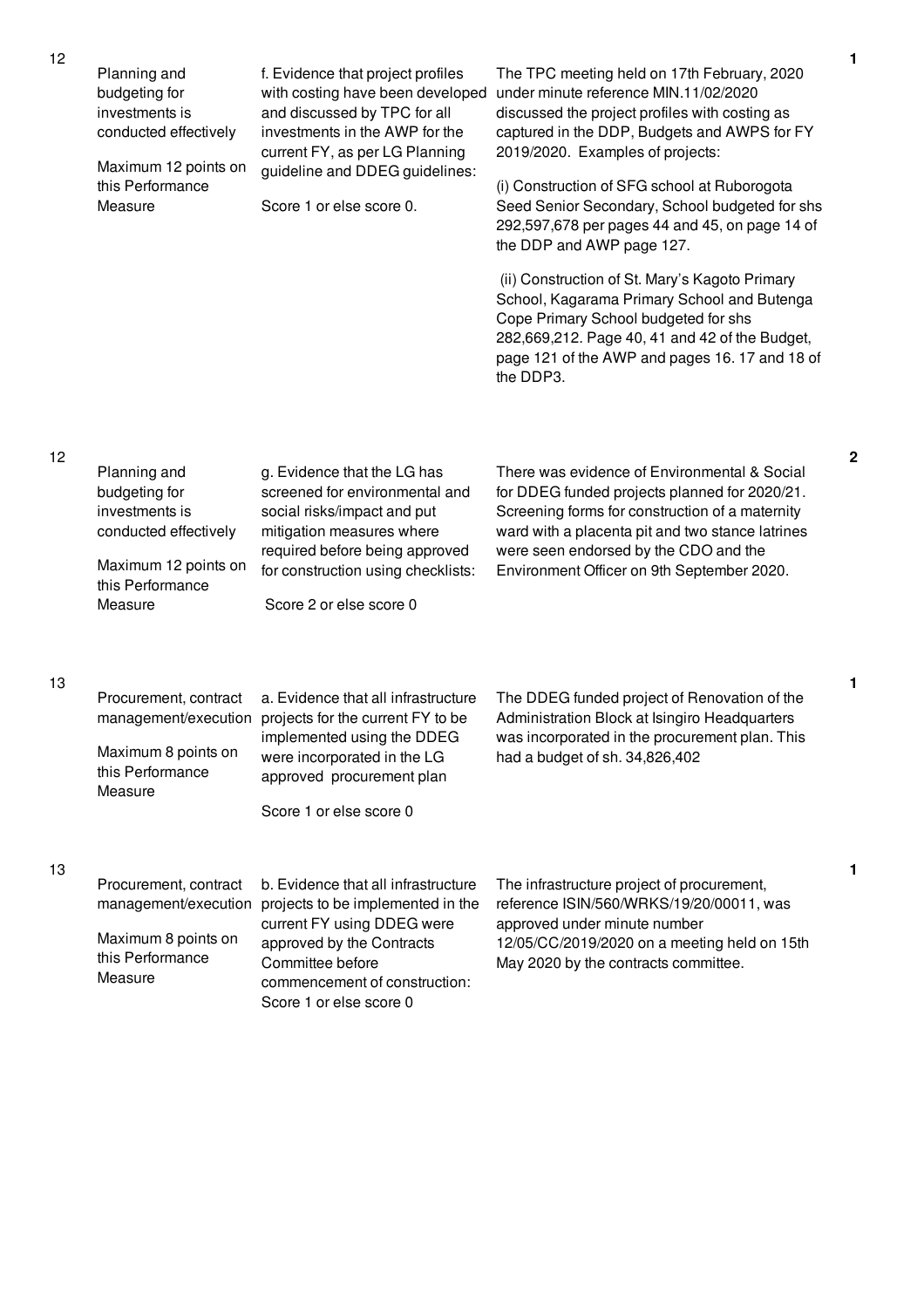| 13 | Procurement, contract                                                                               | c. Evidence that the LG has                                                                                                                                                                          | The project implementation consisted of;                                                                                                                                                | $\mathbf{1}$ |
|----|-----------------------------------------------------------------------------------------------------|------------------------------------------------------------------------------------------------------------------------------------------------------------------------------------------------------|-----------------------------------------------------------------------------------------------------------------------------------------------------------------------------------------|--------------|
|    | management/execution                                                                                | properly established the Project<br>Implementation team as specified                                                                                                                                 | District Engineer - Abenaitwe T. Asaph                                                                                                                                                  |              |
|    | Maximum 8 points on<br>this Performance<br>Measure                                                  | in the sector guidelines:<br>Score 1 or else 0                                                                                                                                                       | District Community Development Officer -<br>Mugarura Edward                                                                                                                             |              |
|    |                                                                                                     |                                                                                                                                                                                                      | District Education - Kamoga Abdul                                                                                                                                                       |              |
|    |                                                                                                     |                                                                                                                                                                                                      | Labor Officer - Mr. Turibamwe Silver                                                                                                                                                    |              |
|    |                                                                                                     |                                                                                                                                                                                                      | District Planner - Besiga Stephen                                                                                                                                                       |              |
|    |                                                                                                     |                                                                                                                                                                                                      | Engineering Assistant - Mr. Twinomujuni Daniel                                                                                                                                          |              |
|    |                                                                                                     |                                                                                                                                                                                                      | This team was appointed on 12th June 2020                                                                                                                                               |              |
|    |                                                                                                     |                                                                                                                                                                                                      |                                                                                                                                                                                         |              |
| 13 | Procurement, contract<br>Maximum 8 points on<br>this Performance<br>Measure                         | d. Evidence that all infrastructure<br>management/execution projects implemented using<br>DDEG followed the standard<br>technical designs provided by the<br>LG Engineer:<br>Score 1 or else score 0 | It had a standard technical design of 5mm depth<br>of V-shape of letters. The Letters shall be Arial<br>50mm high, done with black paint on a white<br>background.                      | 1            |
| 13 | Procurement, contract<br>management/execution                                                       | e. Evidence that the LG has<br>provided supervision by the<br>relevant technical officers of each                                                                                                    | The team listed above carried out the relevant<br>technical supervision;                                                                                                                | $\mathbf 2$  |
|    | Maximum 8 points on<br>this Performance                                                             | infrastructure project prior to                                                                                                                                                                      | District Engineer - Abenaitwe T. Asaph                                                                                                                                                  |              |
|    | Measure                                                                                             | verification and certification of<br>works in previous FY. Score 2 or<br>else score 0                                                                                                                | District Community Development Officer -<br>Mugarura Edward                                                                                                                             |              |
|    |                                                                                                     |                                                                                                                                                                                                      | District Education - Kamoga Abdul                                                                                                                                                       |              |
|    |                                                                                                     |                                                                                                                                                                                                      | Labor Officer - Mr. Turibamwe Silver                                                                                                                                                    |              |
|    |                                                                                                     |                                                                                                                                                                                                      | District Planner - Besiga Stephen                                                                                                                                                       |              |
|    |                                                                                                     |                                                                                                                                                                                                      | Engineering Assistant - Mr. Twinomujuni Daniel                                                                                                                                          |              |
|    |                                                                                                     |                                                                                                                                                                                                      | This team was appointed on 12th June 2020                                                                                                                                               |              |
|    |                                                                                                     |                                                                                                                                                                                                      | Supervision were efficiently done because works<br>of renovation were at the DLG                                                                                                        |              |
| 13 | Procurement, contract<br>management/execution<br>Maximum 8 points on<br>this Performance<br>Measure | f. The LG has verified works<br>(certified) and initiated payments<br>of contractors within specified<br>timeframes as per contract (within<br>2 months if no agreement):<br>Score 1 or else score 0 | There was a claim certificate was issued on 22nd<br>June 2020 and the payment was done on 26th<br>June, 2020. The payment was made within the<br>required timeframe of 2 months period. | 1            |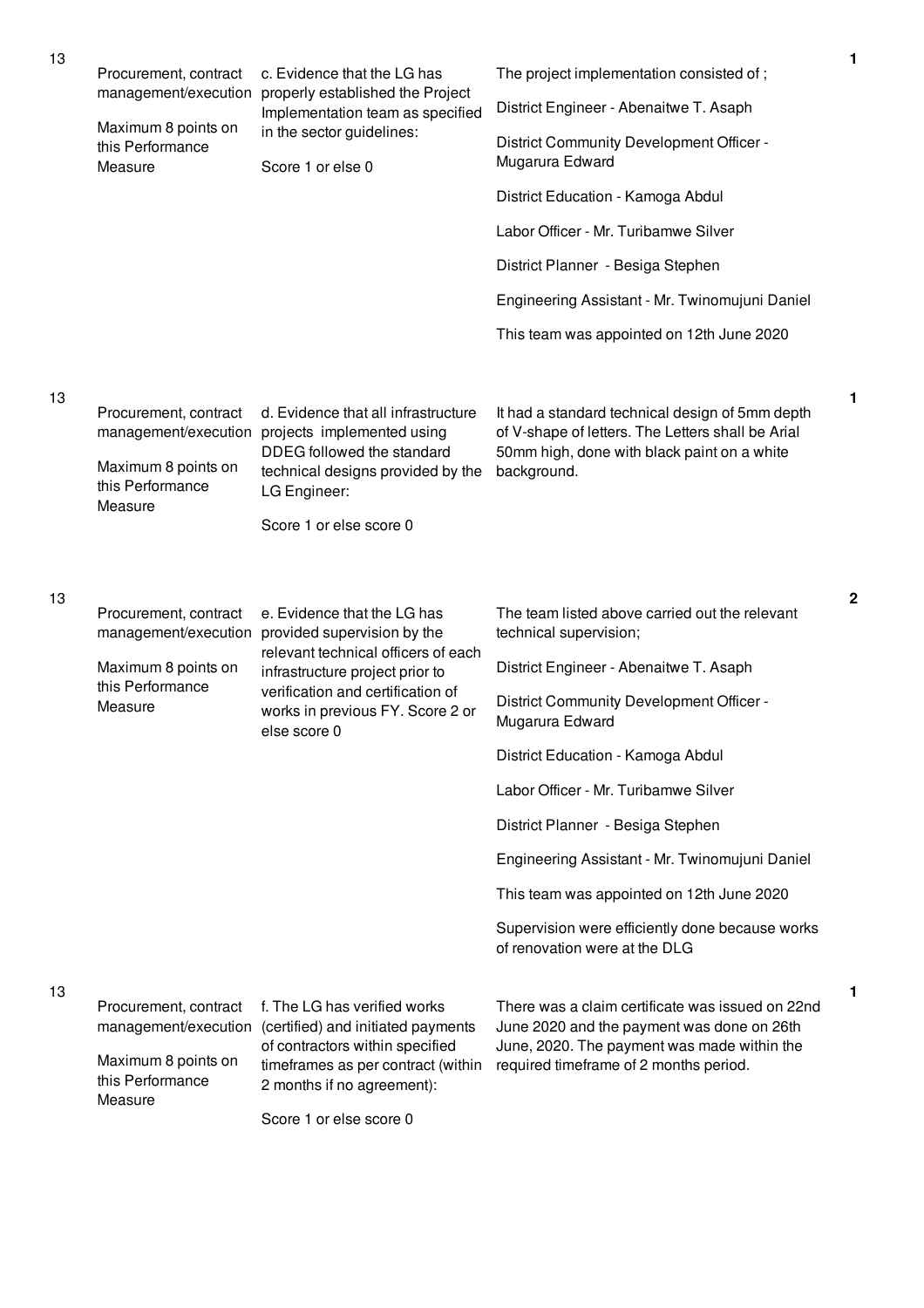Procurement, contract

Maximum 8 points on this Performance Measure

management/execution procurement file in place for each g. The LG has a complete contract with all records as required by the PPDA Law:

Score 1 or else 0

The procurement file for renovation of the Administration block was complete with an evaluation report that was approved by the Contracts Committee on 29th May 2020, with minutes of the Contracts Committee and the contract.

### **Environment and Social Safeguards**

14

14

| Grievance redress<br>mechanism<br>operational.<br>Maximum 5 points on<br>this performance<br>measure | a. Evidence that the<br>District/Municipality has i)<br>designated a person to coordinate<br>response to feed-back (grievance<br>/complaints) and ii) established a<br>centralized Grievance Redress<br>Committee (GRC), with optional<br>co-option of relevant departmental<br>heads/staff as relevant.<br>Score: 2 or else score 0                      | The LG Designated Mr. Mark June as the<br>grievance redress focal point person on 18th July<br>2019. Also in place were minutes of<br>the grievance redress committee dated 24th<br>September 2019 during which the committee<br>discussed different issues which included how to<br>investigate and responses to all the registered<br>complaints.                                                                                                                                                                      |
|------------------------------------------------------------------------------------------------------|-----------------------------------------------------------------------------------------------------------------------------------------------------------------------------------------------------------------------------------------------------------------------------------------------------------------------------------------------------------|--------------------------------------------------------------------------------------------------------------------------------------------------------------------------------------------------------------------------------------------------------------------------------------------------------------------------------------------------------------------------------------------------------------------------------------------------------------------------------------------------------------------------|
| Grievance redress<br>mechanism<br>operational.<br>Maximum 5 points on<br>this performance<br>measure | b. The LG has specified a system<br>for recording, investigating and<br>responding to grievances, which<br>includes a centralized complaints<br>log with clear information and<br>reference for onward action (a<br>defined complaints referral path),<br>and public display of information<br>at district/municipal offices.<br>If so: Score 2 or else 0 | There was evidence of a specified system of<br>recording, investigating and responding to<br>grievances. For instance they had steps of how<br>they handle grievances well displayed on the<br>notice board by the grievance focal point person<br>and these included registering the complaint to<br>the grievance focal point person who then refers it<br>to the grievance redress committee that<br>investigates but when the complaint is a crime<br>then after registration it is referred to police to<br>handle. |
| Grievance redress<br>mechanism<br>operational.<br>Maximum 5 points on<br>this performance<br>measure | c. District/Municipality has<br>publicized the grievance redress<br>mechanisms so that aggrieved<br>parties know where to report and<br>get redress.<br>If so: Score 1 or else 0                                                                                                                                                                          | The LG had publicized this mechanism to the<br>people of Isingiro district by display on the notice<br>board dated 24th September 2019. The<br>Grievance Focal Point Person also<br>communicated this mechanism to all Head<br>teachers via a letter dated 06th June 2019.                                                                                                                                                                                                                                               |

**2**

**2**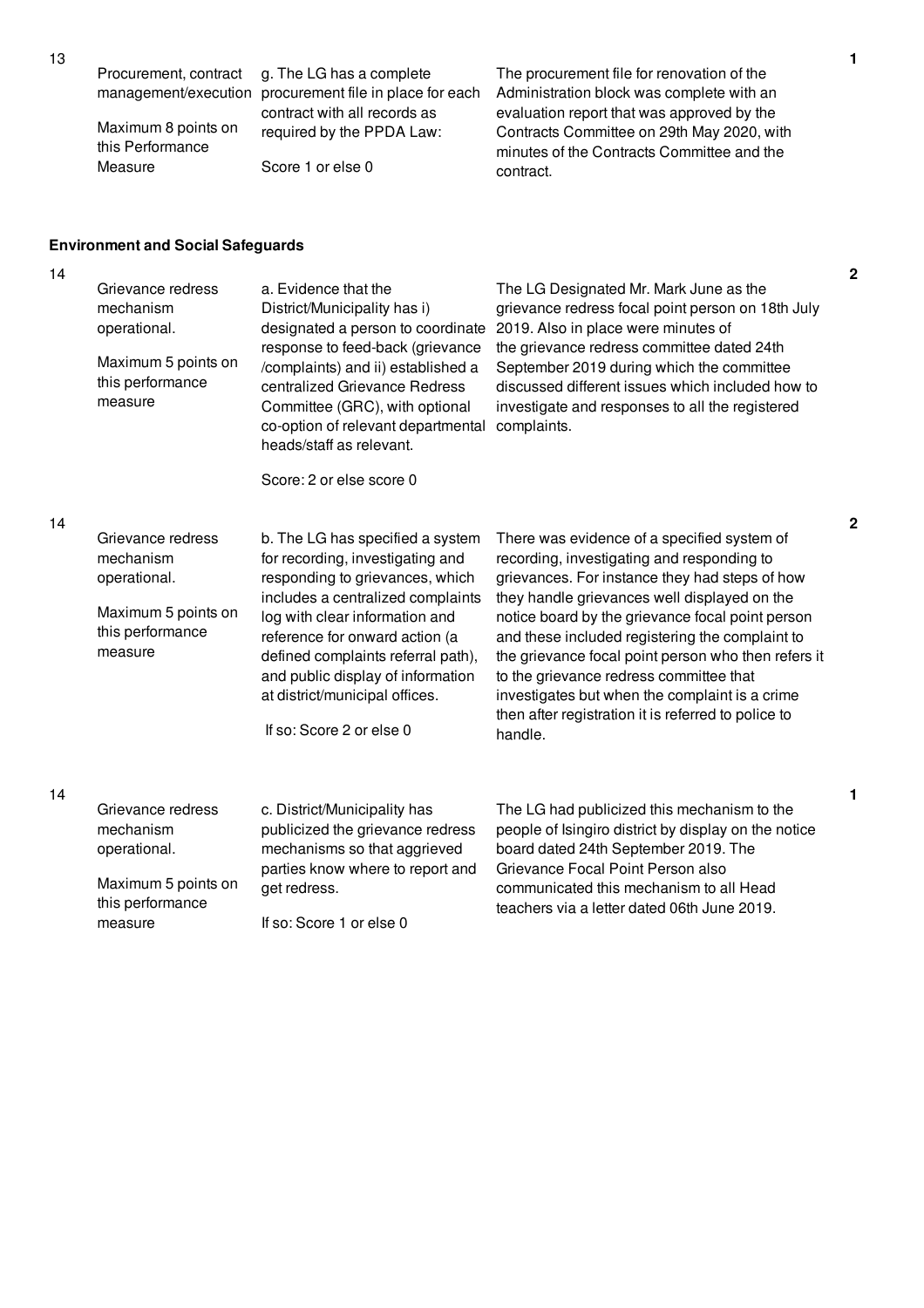| 15 | Safeguards for service<br>delivery of investments<br>effectively handled.<br>Maximum 11 points on<br>this performance<br>measure | a. Evidence that Environment,<br>Social and Climate change<br>interventions have been<br>integrated into LG Development<br>Plans, annual work plans and<br>budgets complied with: Score 1 or                                                                                                                                                                                   | The Environment, Social and Climate change<br>interventions were integrated in the DDP3 as<br>reflected on pages13 and page 113 of the DDP2.<br>The same was captured on page 99 of the<br>approved budget and page 23 of the AWP for FY<br>2020/2021.                | $\mathbf{1}$ |
|----|----------------------------------------------------------------------------------------------------------------------------------|--------------------------------------------------------------------------------------------------------------------------------------------------------------------------------------------------------------------------------------------------------------------------------------------------------------------------------------------------------------------------------|-----------------------------------------------------------------------------------------------------------------------------------------------------------------------------------------------------------------------------------------------------------------------|--------------|
|    |                                                                                                                                  | else score 0                                                                                                                                                                                                                                                                                                                                                                   | Examples of projects: (i) Construction of SFG<br>school at Ruborogota Seed Senior Secondary,<br>School budgeted for shs 292,597,678 per pages<br>44 and 45, on page 14 of the DDP and AWP<br>page 127.                                                                |              |
|    |                                                                                                                                  |                                                                                                                                                                                                                                                                                                                                                                                | (ii) Construction of St. Mary's Kagoto Primary<br>School, Kagarama Primary School and Butenga<br>Cope Primary School budgeted for shs<br>282,669,212. Page 40, 41 and 42 of the Budget,<br>page 121 of the AWP and pages 16.17 and 18 of<br>the DDP3.                 |              |
| 15 | Safeguards for service<br>delivery of investments<br>effectively handled.<br>Maximum 11 points on<br>this performance<br>measure | b. Evidence that LGs have<br>disseminated to LLGs the<br>enhanced DDEG guidelines<br>(strengthened to include<br>environment, climate change<br>mitigation (green infrastructures,<br>waste management equipment<br>and infrastructures) and<br>adaptation and social risk<br>management<br>score 1 or else 0                                                                  | There was evidence the LG disseminated the<br>enhanced DDEG guidelines to sub county chiefs,<br>key personnel and SAS at the LLGs. This was<br>done through CAO's letter dated 14th March,<br>2019 under reference CR/103 which was to all<br>LLGs and Town Councils. | 1            |
| 15 | Safeguards for service<br>delivery of investments<br>effectively handled.<br>Maximum 11 points on<br>this performance<br>measure | (For investments financed from<br>the DDEG other than health,<br>education, water, and irrigation):<br>c. Evidence that the LG<br>incorporated costed Environment<br>and Social Management Plans<br>(ESMPs) into designs, BoQs,<br>bidding and contractual<br>documents for DDEG<br>infrastructure projects of the<br>previous FY, where necessary:<br>score 3 or else score 0 | There was evidence of costed ESMPs for the<br>renovation of Isingiro council hall for instance<br>there was establishment of a good waste<br>management system at 600,000 shillings and<br>incorporated in the BOQs under the element of<br>environment.              | 3            |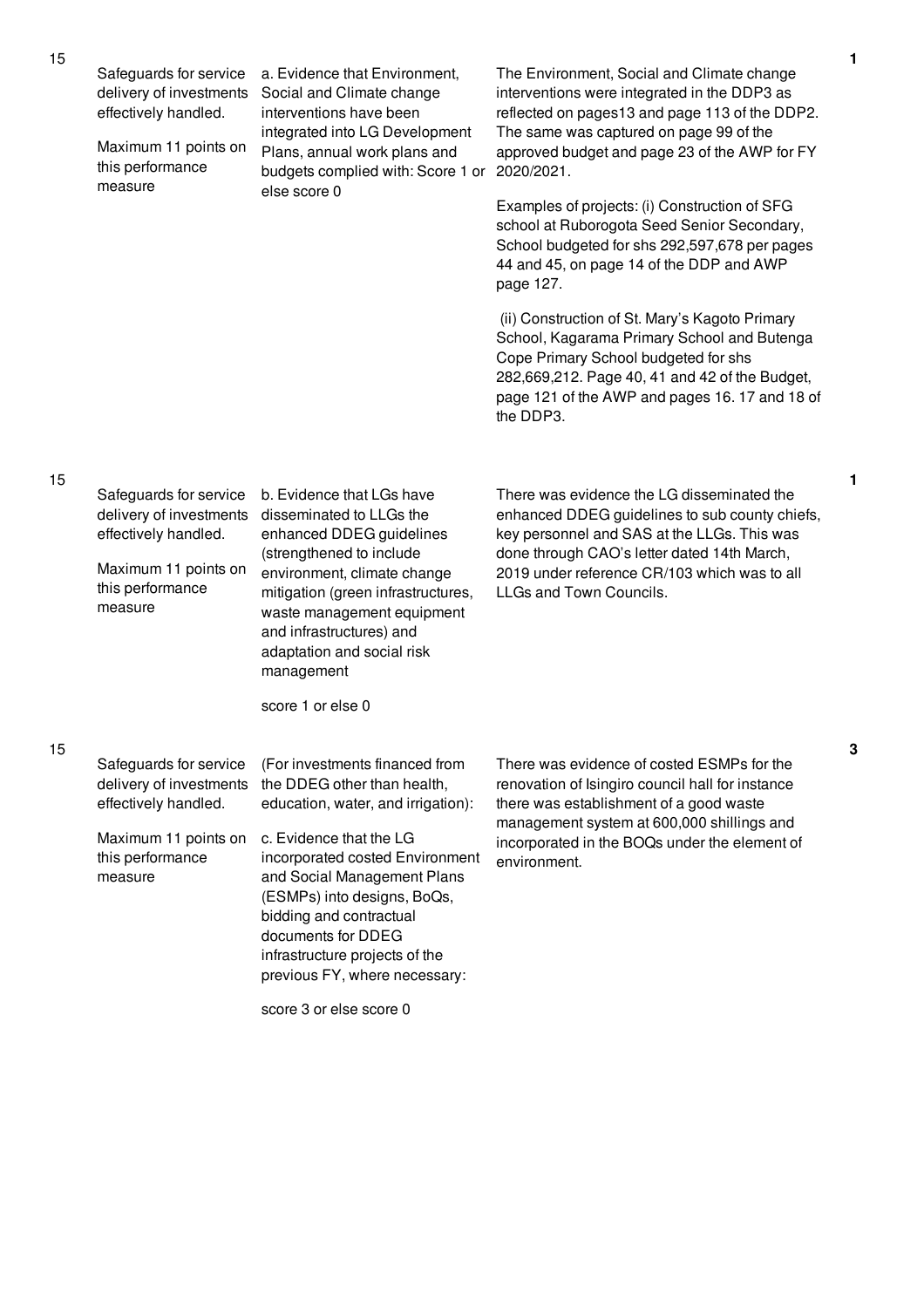| 15 | Safeguards for service<br>delivery of investments<br>effectively handled.                                                        | d. Examples of projects with<br>costing of the additional impact<br>from climate change.                                                                                                                                                                    | There was no evidence provided for assessment                                                                                                                                                                                                                                               | $\mathbf 0$ |
|----|----------------------------------------------------------------------------------------------------------------------------------|-------------------------------------------------------------------------------------------------------------------------------------------------------------------------------------------------------------------------------------------------------------|---------------------------------------------------------------------------------------------------------------------------------------------------------------------------------------------------------------------------------------------------------------------------------------------|-------------|
|    | Maximum 11 points on<br>this performance<br>measure                                                                              | Score 3 or else score 0                                                                                                                                                                                                                                     |                                                                                                                                                                                                                                                                                             |             |
| 15 | Safeguards for service<br>delivery of investments<br>effectively handled.<br>Maximum 11 points on<br>this performance<br>measure | e. Evidence that all projects are<br>implemented on land where the<br>LG has proof of ownership,<br>access, and availability (e.g. a<br>land title, agreement; Formal<br>Consent, MoUs, etc.), without any<br>encumbrances:                                 | There was evidence of land ownership, for<br>instance there was a formal consent dated<br>10/07/2018 from St. John Baptist church allowing<br>Isingiro district to the construct classrooms at<br>katooma primary school.                                                                   | 1           |
|    |                                                                                                                                  | Score 1 or else score 0                                                                                                                                                                                                                                     |                                                                                                                                                                                                                                                                                             |             |
| 15 | Safeguards for service<br>delivery of investments<br>effectively handled.<br>Maximum 11 points on<br>this performance<br>measure | f. Evidence that environmental<br>officer and CDO conducts support<br>supervision and monitoring to<br>ascertain compliance with<br>ESMPs; and provide monthly<br>reports:<br>Score 1 or else score 0                                                       | There was evidence of joint monitoring reports,<br>for example a monitoring report for the<br>construction of a class room block at Kabugo<br>primary school dated 12/03/2020.                                                                                                              | 1           |
| 15 | Safeguards for service<br>delivery of investments<br>effectively handled.<br>Maximum 11 points on<br>this performance<br>measure | g. Evidence that E&S compliance<br>Certification forms are completed<br>and signed by Environmental<br>Officer and CDO prior to<br>payments of contractors'<br>invoices/certificates at interim and<br>final stages of projects:<br>Score 1 or else score 0 | There was evidence of compliance certification<br>forms signed by the CDO and the environment<br>officer, for instance an Environment and social<br>compliance form ascertaining compliance of<br>mitigation measures at 4 stance VIP latrine at<br>Isingiro headquarters dated 21/02/2020. | 1           |

## **Financial management**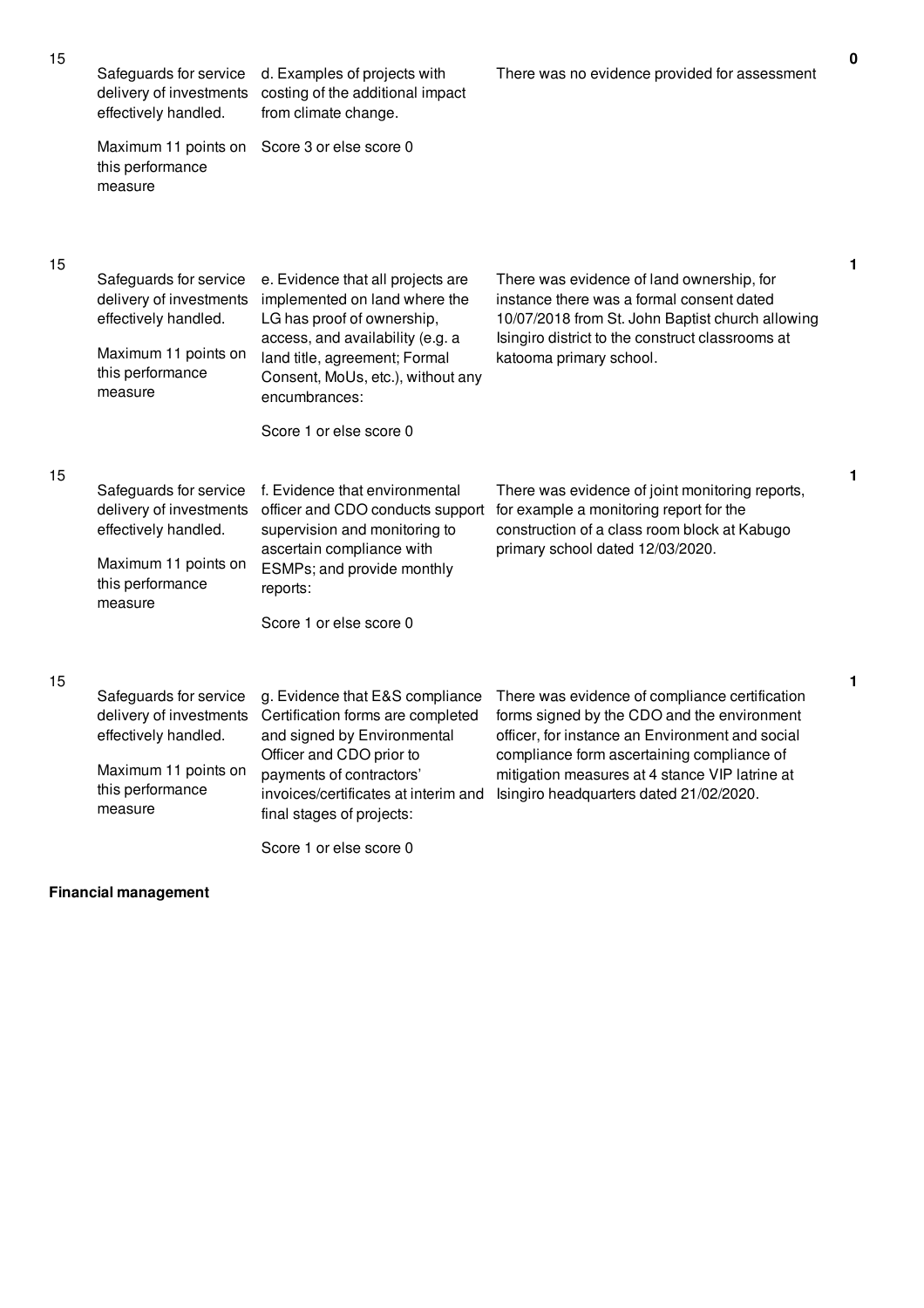| of the assessment:                                                                                                                                           | 30th November, 2020. Examples of reconciliation<br>statements:                                                                                                                                                                                                                                                                                                                                                                                                                                                                                                                                                                                                                                                                                                                                                                                                                                                                                                                                                                                                                                                                                                                             |
|--------------------------------------------------------------------------------------------------------------------------------------------------------------|--------------------------------------------------------------------------------------------------------------------------------------------------------------------------------------------------------------------------------------------------------------------------------------------------------------------------------------------------------------------------------------------------------------------------------------------------------------------------------------------------------------------------------------------------------------------------------------------------------------------------------------------------------------------------------------------------------------------------------------------------------------------------------------------------------------------------------------------------------------------------------------------------------------------------------------------------------------------------------------------------------------------------------------------------------------------------------------------------------------------------------------------------------------------------------------------|
| Score 2 or else score 0                                                                                                                                      | (i) The District TSA account and the District<br>Revenue Collection accounts were reconciled to<br>"zero" balance as on 30th November, 2020.                                                                                                                                                                                                                                                                                                                                                                                                                                                                                                                                                                                                                                                                                                                                                                                                                                                                                                                                                                                                                                               |
|                                                                                                                                                              | (ii) The DRDIP account 00300138000004 with<br>Centenary bank Isingiro branch had a reconciled<br>balance of shs 15,483,176 as on 31st October,<br>2020.                                                                                                                                                                                                                                                                                                                                                                                                                                                                                                                                                                                                                                                                                                                                                                                                                                                                                                                                                                                                                                    |
|                                                                                                                                                              | (iii) The Global Fund Account number<br>01483500378093 with DFCU Bank, Isingiro<br>branch had a reconciled balance of shs 40,831<br>as on 31st October, 2020.                                                                                                                                                                                                                                                                                                                                                                                                                                                                                                                                                                                                                                                                                                                                                                                                                                                                                                                                                                                                                              |
|                                                                                                                                                              | (iv) UWEP Account number 0148352772095 with<br>Centenary Bank, Isingiro branch had a reconciled<br>balance of shs 758,133 as on 30th June, 2020.                                                                                                                                                                                                                                                                                                                                                                                                                                                                                                                                                                                                                                                                                                                                                                                                                                                                                                                                                                                                                                           |
|                                                                                                                                                              | (v) UYLP Account number 0148557720915 with<br>DFCU bank Isingiro branch had a closing<br>reconciled balance of shs 700,000 as on 30th<br>June, 2020.                                                                                                                                                                                                                                                                                                                                                                                                                                                                                                                                                                                                                                                                                                                                                                                                                                                                                                                                                                                                                                       |
|                                                                                                                                                              | All the quarterly internal audit reports for FY<br>2019/2020 were produced and accordingly<br>submitted as required. The reports were<br>addressed to the District Speaker.<br>Quarter One report was produced on 31st<br>October, 2019, under reference AUD.251/3 and<br>circulated to Chairperson LGPAC, IAG, LG<br>Accounts Committee, OAG, RDC, PS MoLG and<br>CFO. (16 queries were raised). CAO<br>acknowledged receipt of the report on 31st<br>October, 2019.<br>Quarter Two report was produced on 31st<br>January, 2020 under reference AUD/251/3 and<br>circulated to the same officials as in quarter one.<br>(09 queries were raised). CAO acknowledged<br>receipt of the report on 31st January, 2020.<br>Quarter Three report was produced on 30th April,<br>2020 under reference AUD/251/3 and circulated<br>to same officials as in quarter one (25 queries<br>were raised). CAO acknowledged receipt of the<br>report on 30th April, 2020.<br>Quarter Four report was produced on 31st July,<br>2020 under reference AUD.251/3 and circulated<br>to the same officials as in quarter one. (17<br>queries). CAO acknowledged receipt of the report<br>on 31st July, 2020. |
| this Performance<br>LG executes the<br>Internal Audit function<br>in accordance with the<br><b>LGA Section 90</b><br>Maximum 4 points on<br>this performance | a. Evidence that LG has produced<br>all quarterly internal audit (IA)<br>reports for the previous FY.<br>Score 2 or else score 0                                                                                                                                                                                                                                                                                                                                                                                                                                                                                                                                                                                                                                                                                                                                                                                                                                                                                                                                                                                                                                                           |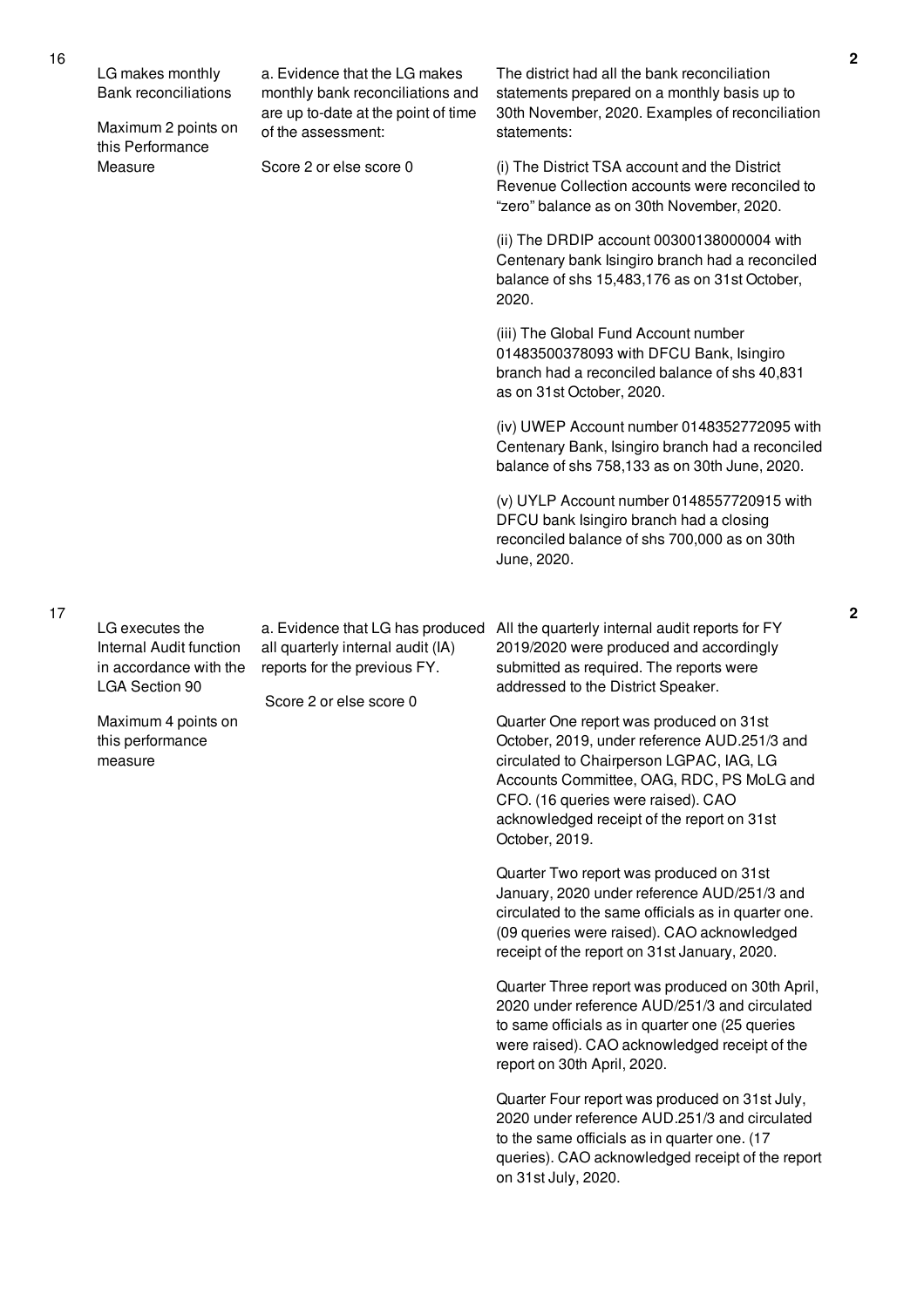| LG executes the<br>c. Evidence that internal audit<br>audit reports as follows: On 20th May, 2020<br>reports for the previous FY were<br>Internal Audit function<br>submitted to LG Accounting<br>whereby the internal audit reports for quarters<br>in accordance with the<br>Officer, LG PAC and that LG PAC<br><b>LGA Section 90</b><br>three was reviewed under minute<br>has reviewed them and followed-<br>MIN.03/05/2020/DPAC.<br>Maximum 4 points on<br>up:<br>this performance<br>Score 1 or else score 0<br>reviewed internal audit reports for quarter one<br>measure | LG executes the<br>Internal Audit function<br>in accordance with the<br><b>LGA Section 90</b><br>Maximum 4 points on<br>this performance<br>measure | b. Evidence that the LG has<br>provided information to the<br>Council/chairperson and the LG<br>PAC on the status of<br>implementation of internal audit<br>findings for the previous FY i.e.<br>information on follow up on audit<br>queries from all quarterly audit<br>reports.<br>Score 1 or else score 0 | The Internal Auditor submitted all the quarterly<br>reports through the District Speaker for<br>consideration by Chairperson of Council, LGPAC<br>and CAO. The Accounting Officer (CAO)<br>acknowledged receipt of all the audit reports that<br>were submitted by the Internal Auditor.<br>The Council that held its meeting on 5th March,<br>2020 reviewed the LGPAC report which covered<br>the first quarter report of the Internal Auditor for<br>quarter one under MIN. 5 (D)/03/1920 FC.<br>The meeting of Council held on 28th May, 2020<br>reviewed the LGPAC report which covered the<br>second and third quarter reports of the Internal<br>Auditor under MIN. 4/5/1920 FC. |  |
|----------------------------------------------------------------------------------------------------------------------------------------------------------------------------------------------------------------------------------------------------------------------------------------------------------------------------------------------------------------------------------------------------------------------------------------------------------------------------------------------------------------------------------------------------------------------------------|-----------------------------------------------------------------------------------------------------------------------------------------------------|---------------------------------------------------------------------------------------------------------------------------------------------------------------------------------------------------------------------------------------------------------------------------------------------------------------|----------------------------------------------------------------------------------------------------------------------------------------------------------------------------------------------------------------------------------------------------------------------------------------------------------------------------------------------------------------------------------------------------------------------------------------------------------------------------------------------------------------------------------------------------------------------------------------------------------------------------------------------------------------------------------------|--|
| MIN.04/03/II/2020/PDAC.                                                                                                                                                                                                                                                                                                                                                                                                                                                                                                                                                          |                                                                                                                                                     |                                                                                                                                                                                                                                                                                                               | The LGPAC held meetings to review the internal<br>LGPAC meeting was held on 20th March, 2020<br>and two, FY 2019/2020 under minute<br>LGPAC meeting was held on 2nd October, 2020                                                                                                                                                                                                                                                                                                                                                                                                                                                                                                      |  |

reviewed internal audit reports for quarter four FY 2019/2020 but minutes of the LGPAC were still in draft form at the time of the assessment. Other meetings of the LGPAC took place on the following dates: 19/03/2020; 12/12/2019; 09/12/2019 and 26/8/2019.

## **Local Revenues**

#### 18

LG has collected local revenues as per

Maximum 2 points on this performance measure

budget (collection ratio) collected against planned for the a. If revenue collection ratio (the percentage of local revenue previous FY (budget realization) is within +/- 10 %: then score 2 or else score 0.

The DLG budgeted shs 1,307,999,823 for local revenue for FY 2019/2020 as per financial statements of the district for FY 2019/2020 page 9. It however realized revenue collection amounting to shs 510,379,870 during the financial year as provided on page 9 of the DLG financial statements for FY 2019/2020. This was equivalent to 39% performance.

Low performance in revenue collection was attributed to the coronavirus pandemic. Most business enterprises as revenue sources were interrupted and others closed down.

17

17

**1**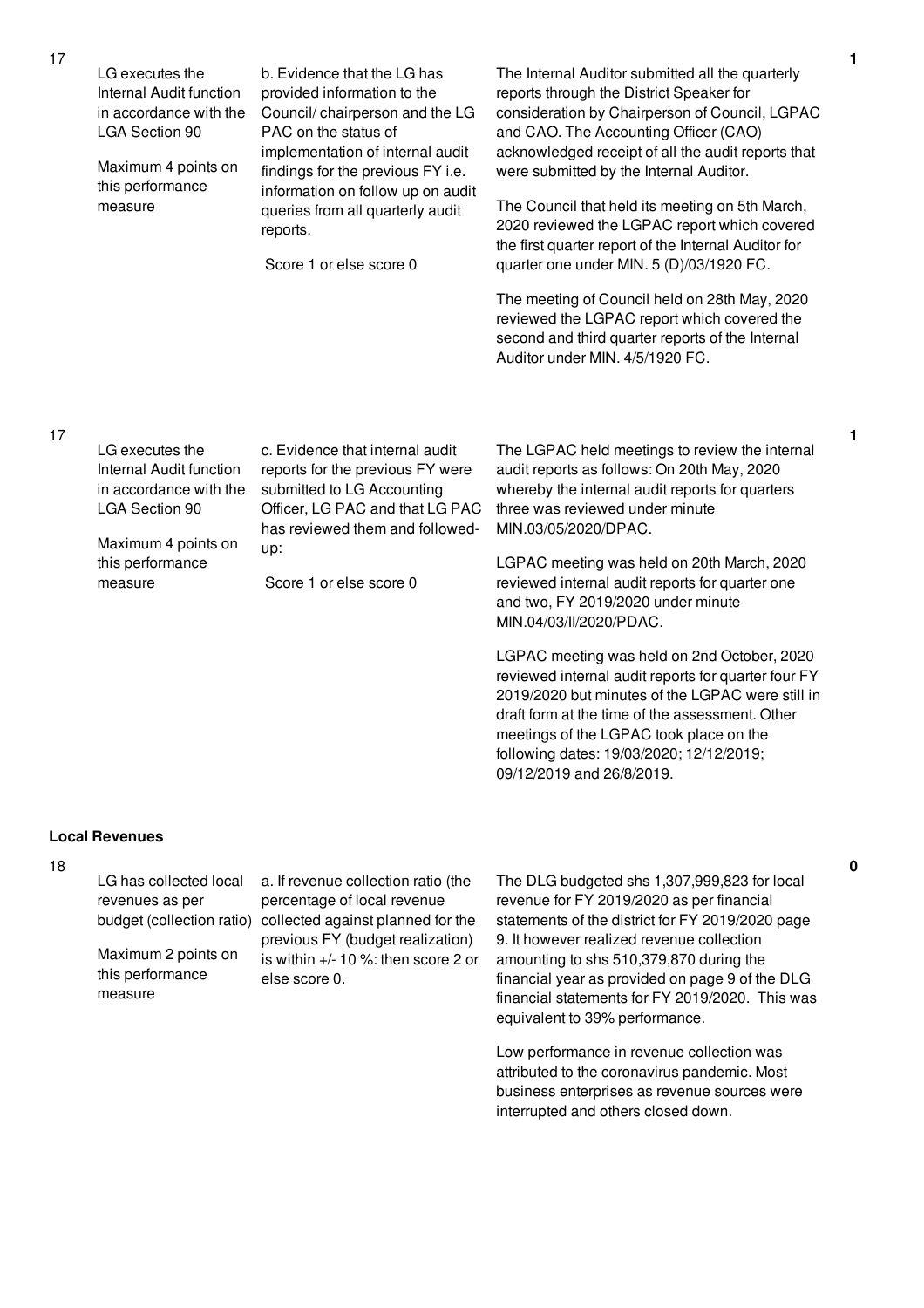LG own source

The LG has increased a. If increase in OSR (excluding

one/off, e.g. sale of assets, but

| revenues in the last<br>financial year<br>compared to the one<br>before the previous<br>financial year (last FY<br>year but one)<br>Maximum 2 points on<br>this Performance<br>Measure. | including arrears collected in the<br>year) from previous FY but one to<br>previous FY<br>• If more than 10 %: score 2.<br>• If the increase is from 5% -10 %:<br>score 1.<br>• If the increase is less than 5 %:<br>score 0. | 2019/2020 as detailed on page 9 of the financial<br>statements for FY 2019/2020. In FY 2018/2019,<br>the district collected shs 471,076,668 as per page<br>8 of the audited financial statements for FY<br>2018/2019 resulting in an increment in revenue<br>collection performance of 9%. I.e shs<br>510,379,870 less shs 471,076,668 = shs<br>39,303,202. |
|-----------------------------------------------------------------------------------------------------------------------------------------------------------------------------------------|-------------------------------------------------------------------------------------------------------------------------------------------------------------------------------------------------------------------------------|-------------------------------------------------------------------------------------------------------------------------------------------------------------------------------------------------------------------------------------------------------------------------------------------------------------------------------------------------------------|
| Local revenue<br>administration,<br>allocation, and<br>transparency<br>Maximum 2 points on                                                                                              | LLG share of local revenues<br>during the previous FY: score 2 or<br>else score 0                                                                                                                                             | a. If the LG remitted the mandatory The DLG remitted a total of shs 74,750,000 as<br>the mandatory 65% share of local revenue to<br>LLGs for FY 2019/2020 as detailed on page 9 of<br>the financial statements for FY 2019/2020. Local<br>revenue that was for sharing amounted to shs<br>115,000,000.                                                      |
| this performance<br>measure.                                                                                                                                                            |                                                                                                                                                                                                                               | Computation:                                                                                                                                                                                                                                                                                                                                                |
|                                                                                                                                                                                         |                                                                                                                                                                                                                               | $(74,750,000/115,000,000) \times 100 = 65\%$                                                                                                                                                                                                                                                                                                                |
|                                                                                                                                                                                         |                                                                                                                                                                                                                               | Examples:                                                                                                                                                                                                                                                                                                                                                   |
|                                                                                                                                                                                         |                                                                                                                                                                                                                               | (i) Nyakitunda sub county received shs 3,992,014<br>on district payment voucher number<br>ADM/JUN/202/045 dated 18th June, 2020.                                                                                                                                                                                                                            |
|                                                                                                                                                                                         |                                                                                                                                                                                                                               | (ii) Mbaare sub county received shs 4,273,302<br>on district payment voucher number<br>L/R/MAY/2020/009 dated 29th May, 2020.                                                                                                                                                                                                                               |
|                                                                                                                                                                                         |                                                                                                                                                                                                                               | (iii) Kikagate sub county received shs 6,975,840<br>on payment voucher number LST/OCT/2019/06<br>dated 25th October, 2019.                                                                                                                                                                                                                                  |
|                                                                                                                                                                                         |                                                                                                                                                                                                                               | (iv) Ruborogota sub county received shs<br>4,061,489 on payment voucher number                                                                                                                                                                                                                                                                              |

**Transparency and Accountability**

**2**

Local revenue collection amounting to shs 510,379,870 was realized during financial year

LST/OCT/2019/ 12 dated 25th October, 2019.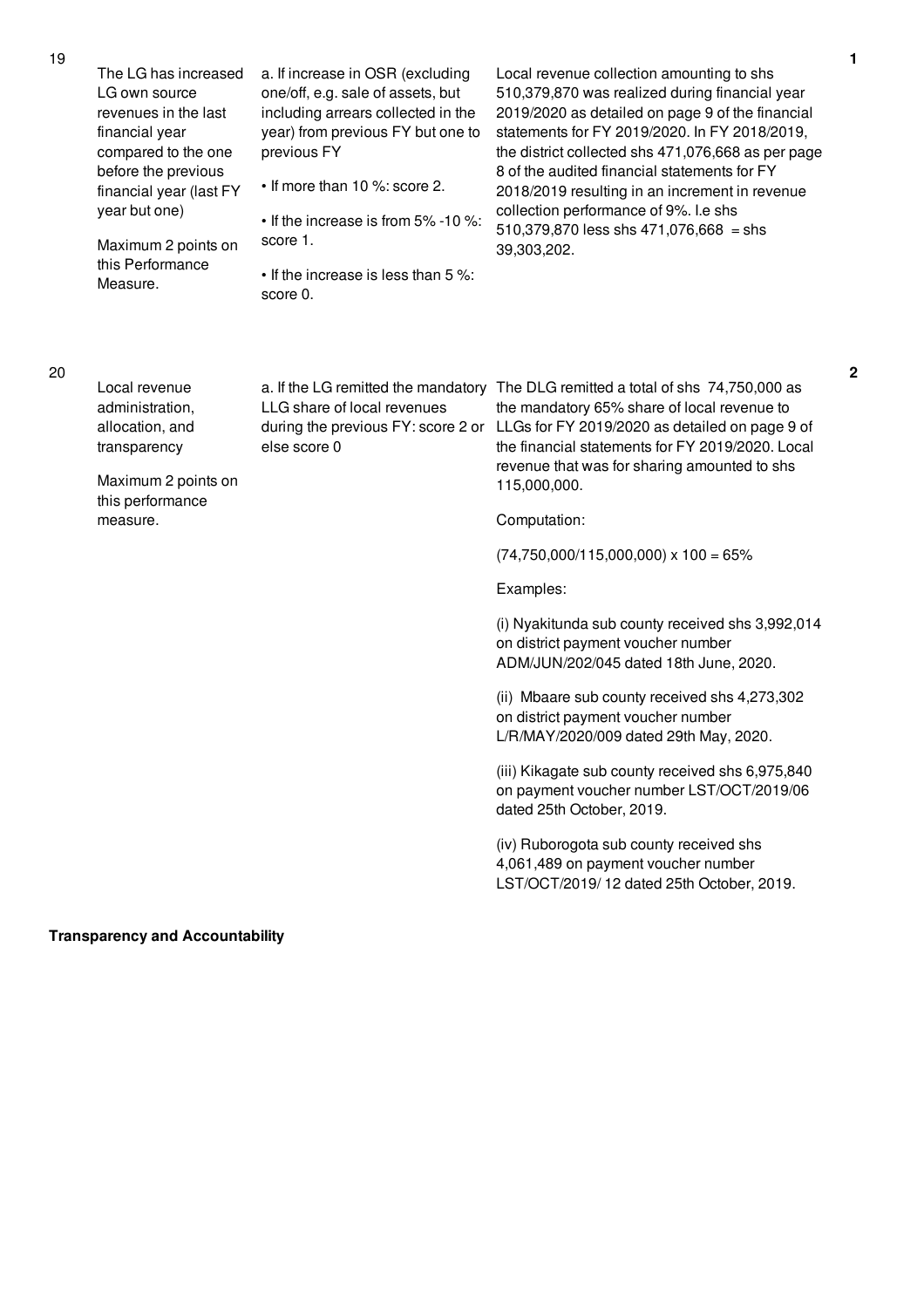| LG shares information<br>with citizens             | a. Evidence that the procurement<br>plan and awarded contracts and<br>all amounts are published: Score<br>2 or else score 0 | The procurement plan for current FY 2020/2021<br>was on display for the public.                                                                                                                                                              |  |                                                             |
|----------------------------------------------------|-----------------------------------------------------------------------------------------------------------------------------|----------------------------------------------------------------------------------------------------------------------------------------------------------------------------------------------------------------------------------------------|--|-------------------------------------------------------------|
| Maximum 6 points on<br>this Performance<br>Measure |                                                                                                                             | The procurement process was at Best Evaluated<br>Bidder and below are the sampled bidders that<br>were on the notice board;                                                                                                                  |  |                                                             |
|                                                    |                                                                                                                             | <b>Procurement Reference</b><br>number:ISIN560/WRKS/20-21/00008/Lot 1                                                                                                                                                                        |  |                                                             |
|                                                    |                                                                                                                             | Subject of Procurement:                                                                                                                                                                                                                      |  |                                                             |
|                                                    |                                                                                                                             | Construction of 5-stance lined pit latrine with<br>attached urinal at Kabegaramire Trading Centre,<br>Construction of Two stance lined Pit Latrine at<br>Rwantaha HC II with 10,000Ltr HDPE Water<br>Tank in Rushasha S/c. at shs.86,199,118 |  |                                                             |
|                                                    |                                                                                                                             |                                                                                                                                                                                                                                              |  | The Best Evaluated Bidder had a display date;<br>04/11/2020 |
|                                                    |                                                                                                                             | Removal date; 18/11/2020                                                                                                                                                                                                                     |  |                                                             |
|                                                    |                                                                                                                             |                                                                                                                                                                                                                                              |  |                                                             |
| LG shares information<br>with citizens             | b. Evidence that the LG<br>performance assessment results<br>and implications are published                                 | Publicity of the DLG performance assessment<br>results was done as required as per CAO'S<br>circular letter under reference CR/210/38 dated                                                                                                  |  |                                                             |
| Maximum 6 points on<br>this Performance<br>Measure | e.g. on the budget website for the<br>previous year: Score 2 or else<br>score 0                                             | 6th July, 2020 to all heads of department. Circular<br>letter was distributed to the chairperson of<br>council, RDC, all heads of department, notice<br>boards, website and all LLGs.                                                        |  |                                                             |

LG shares information with citizens Maximum 6 points on

this Performance Measure

previous FY conducted discussions (e.g. municipal urban fora, barazas, radio programmes etc.) with the public to provide feed-back on status of activity implementation: Score 1 or else score 0

c. Evidence that the LG during the The DLG conducted discussions on radio talk shows on Radio "Ruhiira FM" on every Tuesday in the week, "Radio Vision FM" on every Saturday of the week. Both radios offered free service to the district. Discussion centered on protection of children against violence, environment issues in LGs. Management of wetlands, project implementation in LGs. In addition, the DHO issued a circular letter to all heads of department dated 11th July,2020 under reference HEA/213/4 after the outbreak of COVID19.

**2**

**1**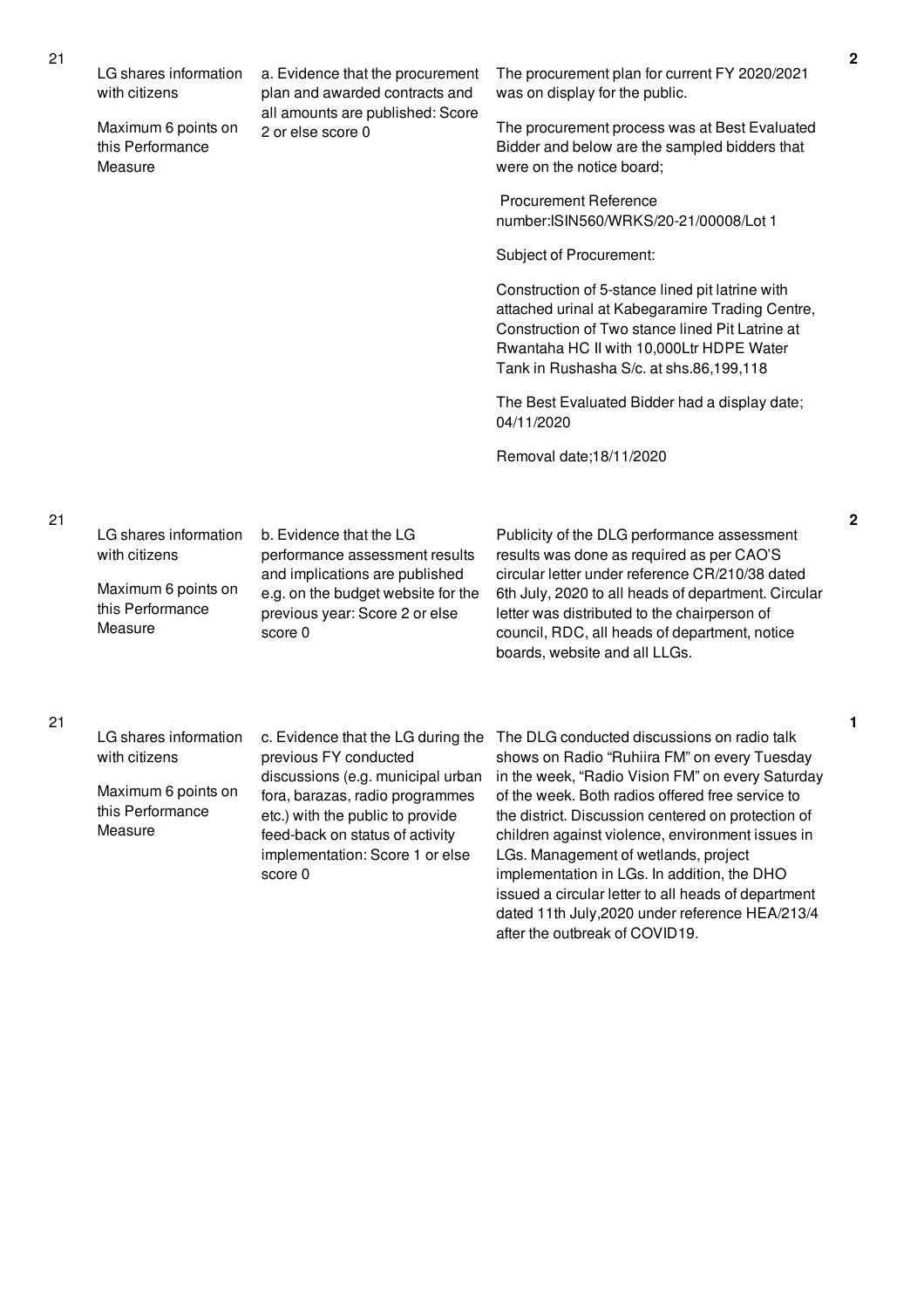| tax rates, ii) collection procedures, procedures etc as ret                                                                                          |                                                                                                                                               |
|------------------------------------------------------------------------------------------------------------------------------------------------------|-----------------------------------------------------------------------------------------------------------------------------------------------|
| Maximum 6 points on<br>and iii) procedures for appeal: If<br>this Performance<br>all i, ii, iii complied with: Score 1<br>Measure<br>or else score 0 | CR/104/5 circular let<br>on tax rates applicab<br>CAO's circular letter<br>Chairperson, CFO et<br>letter was dated 30th<br>reference CR/104/5 |
|                                                                                                                                                      | CAO's circular letter                                                                                                                         |

ridence for publicized information revenue collection flected in CAO's referenced tter dated 12th March, 2019  $ole$  in FY 2019/2020. The was copied to the District tc. Another CAO's circular March, 2020 under on enhanced tax rates. The was distributed to SAS, sub county chiefs and town clerks at LLGs levels

In addition, the same circulars were put on notice boards at all levels of the LLGs.

| Reporting to IGG<br>Maximum 1 point on<br>this Performance<br>Measure | a. LG has prepared an IGG report<br>which will include a list of cases<br>of alleged fraud and corruption<br>and their status incl.<br>administrative and action<br>taken/being taken, and the report<br>has been presented and<br>discussed in the council and other<br>fora. Score 1 or else score 0 | The DLG prepared and presented an IGG<br>summarized report to Council during its meeting<br>held on 28th May, 2020. The report was adopted<br>by council and reviewed under minute reference<br>MIN.5/5/19/20/FC, All the IGG's<br>recommendations were adopted and acted on.<br>Issues that were followed up by the IGG included<br>among others: |
|-----------------------------------------------------------------------|--------------------------------------------------------------------------------------------------------------------------------------------------------------------------------------------------------------------------------------------------------------------------------------------------------|----------------------------------------------------------------------------------------------------------------------------------------------------------------------------------------------------------------------------------------------------------------------------------------------------------------------------------------------------|
|                                                                       |                                                                                                                                                                                                                                                                                                        | (i) Alleged abuse of office by the TC of Isingiro<br>TC after selling off land in Ndeija sub county;                                                                                                                                                                                                                                               |

(ii) Alleged misappropriation of funds by the Senior Treasurer of Isingiro TC.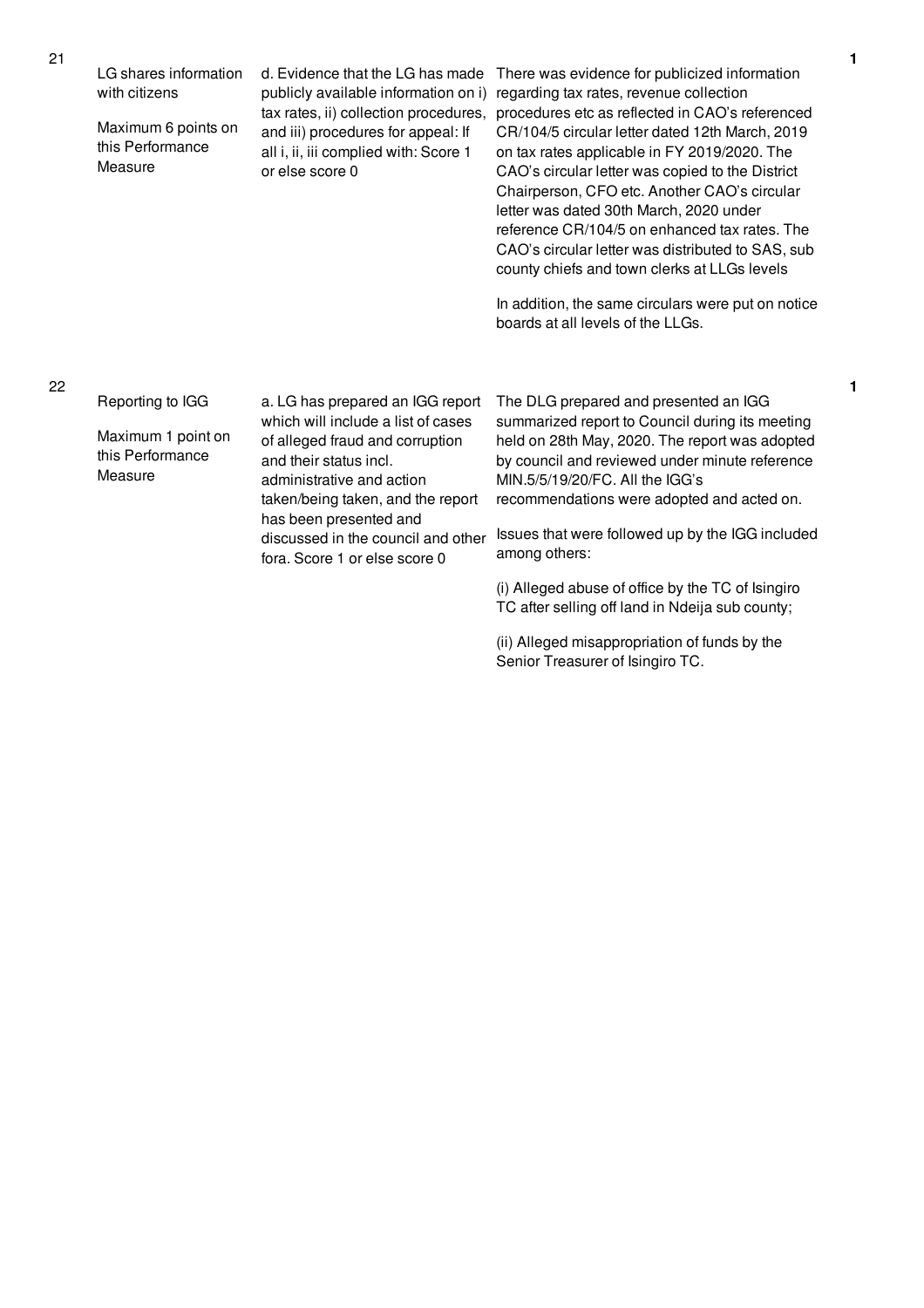| No.          | <b>Summary of</b><br>requirements                                                                                                                  | <b>Definition of compliance</b>                                                                                                                                                                                                       | <b>Compliance justification</b>                                                                                                                                                                                                                                                                                                                                 | <b>Score</b> |  |  |
|--------------|----------------------------------------------------------------------------------------------------------------------------------------------------|---------------------------------------------------------------------------------------------------------------------------------------------------------------------------------------------------------------------------------------|-----------------------------------------------------------------------------------------------------------------------------------------------------------------------------------------------------------------------------------------------------------------------------------------------------------------------------------------------------------------|--------------|--|--|
|              | <b>Local Government Service Delivery Results</b>                                                                                                   |                                                                                                                                                                                                                                       |                                                                                                                                                                                                                                                                                                                                                                 |              |  |  |
| 1            | Learning Outcomes:<br>The LG has improved<br>PLE and USE pass<br>rates.<br>Maximum 7 points on<br>this performance<br>measure                      | a) The LG PLE pass rate has improved<br>between the previous school year but one<br>and the previous year<br>• If improvement by more than 5% score 4<br>• Between 1 and 5% score 2<br>• No improvement score 0                       | There was a 6% improvement in the<br>PLE pass rate between 2018 and 2019.<br>In 2018 the candidates that passed in<br>Division 1, 2 and 3 were 5947 out of<br>8216 candidates resulting in a pass rate<br>of 72%. On the other hand in 2019 the<br>candidates who passed in Division 1, 2<br>and 3 were 6656 out of 8567<br>candidates with a pass rate of 78%. | 4            |  |  |
| $\mathbf{1}$ | Learning Outcomes:<br>The LG has improved<br>PLE and USE pass<br>rates.<br>Maximum 7 points on<br>this performance<br>measure                      | b) The LG UCE pass rate has improved<br>between the previous school year but one<br>and the previous year<br>• If improvement by more than 5% score 3<br>• Between 1 and 5% score 2<br>• No improvement score 0                       | There was a 2% improvement in UCE<br>pass rate between 2018 and 2019. In<br>2018 the candidates who passed in<br>Division 1, 2 and 3 were 1006 out of<br>2226 with a pass rate of 45%. On the<br>other hand in 2019 the candidates who<br>passed in Division 1, 2 and 3 were<br>1043 out of 2217 with a pass rate of<br>47%.                                    | $\mathbf{2}$ |  |  |
| 2            | <b>Service Delivery</b><br>Performance: Increase<br>in the average score in<br>the education LLG<br>performance<br>assessment.<br>Maximum 2 points | a) Average score in the education LLG<br>performance has improved between the<br>previous year but one and the previous<br>year<br>• If improvement by more than 5% score 2<br>• Between 1 and 5% score 1<br>• No improvement score 0 | Not Applicable                                                                                                                                                                                                                                                                                                                                                  | 0            |  |  |
| 3            | Investment<br>Performance: The LG<br>has managed<br>education projects as<br>per guidelines                                                        | a) If the education development grant has<br>been used on eligible activities as defined<br>in the sector guidelines: score 2; Else score<br>0                                                                                        | The Education development grant was<br>used on eligible activities that included<br>construction of 2 classroom blocks as<br>per Q4 budget performance report page<br>99 at a cost of shs 916,649,000.                                                                                                                                                          | $\mathbf{2}$ |  |  |

Maximum 8 points on this performance measure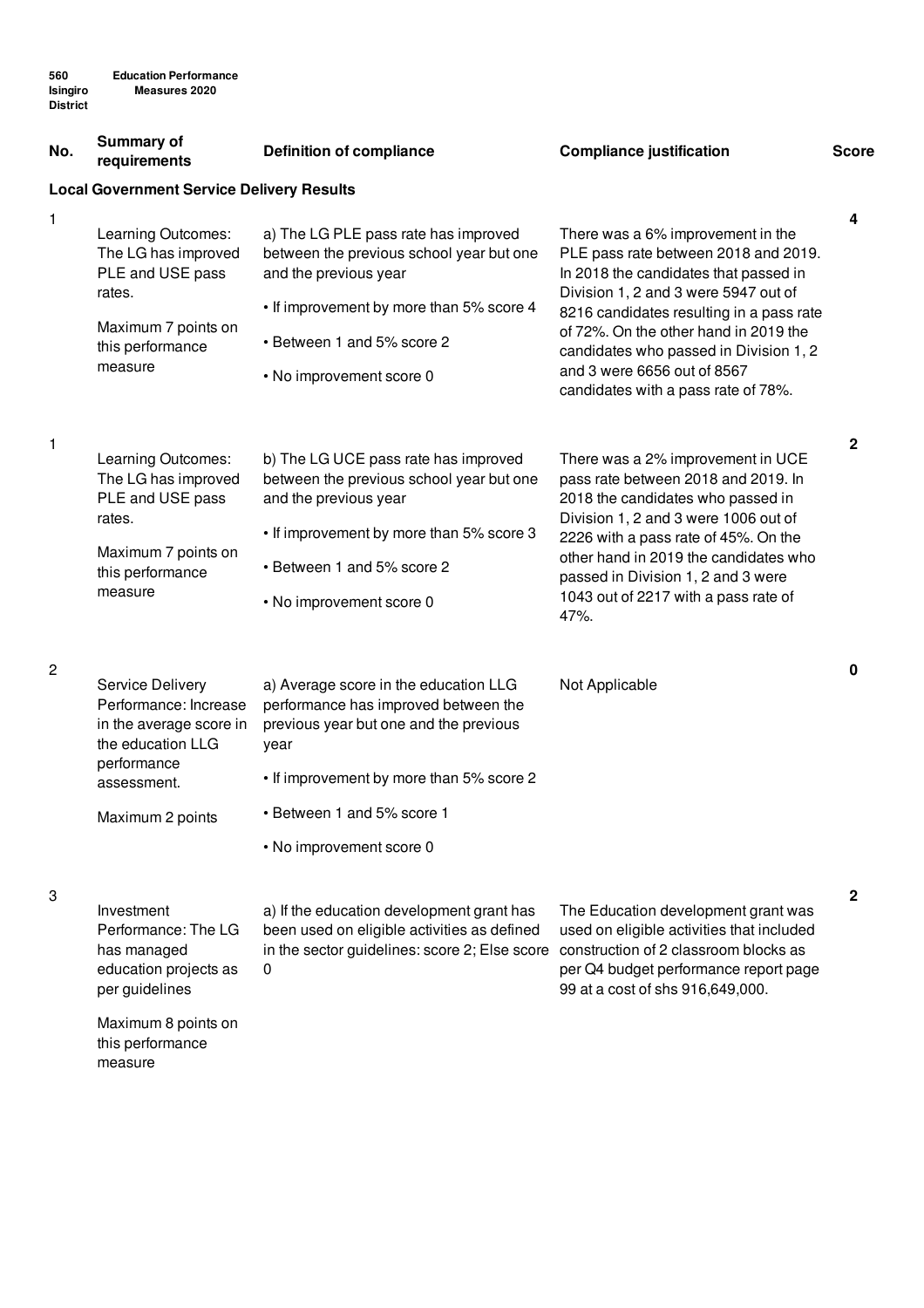| Investment<br>Performance: The LG<br>has managed<br>education projects as<br>per guidelines<br>Maximum 8 points on<br>this performance<br>measure | b) If the DEO, Environment Officer and<br>CDO certified works on Education<br>construction projects implemented in the<br>previous FY before the LG made payments<br>to the contractors score 2 or else score 0 | The DEO, CDO and EO certified work<br>before payments. This was evidenced<br>by interim payment certificates dated<br>27th April 2020 for the construction of<br>two classroom blocks with furniture at<br>Kabugu and Kirama 2 Primary Schools<br>under the procurement number<br>ISIN/560/WRKS/19-20/00004. The final<br>payment to the contractor was made on<br>4th May 2020.                                                                                                                                        |
|---------------------------------------------------------------------------------------------------------------------------------------------------|-----------------------------------------------------------------------------------------------------------------------------------------------------------------------------------------------------------------|-------------------------------------------------------------------------------------------------------------------------------------------------------------------------------------------------------------------------------------------------------------------------------------------------------------------------------------------------------------------------------------------------------------------------------------------------------------------------------------------------------------------------|
| Investment<br>Performance: The LG<br>has managed<br>education projects as<br>per guidelines<br>Maximum 8 points on<br>this performance<br>measure | c) If the variations in the contract price are<br>within +/-20% of the MoWT estimates score<br>2 or else score 0                                                                                                | Construction of 2 classroom blocks with<br>furniture at Kabugu and Karama II<br>Primary Schools both had an engineer's<br>estimate of sh. 207,824,550 and a<br>contract price of sh. 207,052,240, with a<br>variation of $+0.4\%$ .<br>Construction of 2 classroom Blocks with<br>finuture at Katooma I and Kemengo<br>primary schools both had an engineers<br>estimate of sh. 209,507,820 and a<br>contract price of sh. 208,995,936 with a<br>variation of $+0.2\%$ .<br>All the variations were within $+/- 20\%$ . |
| Investment<br>Performance: The LG<br>has managed<br>education projects as<br>per guidelines<br>Maximum 8 points on<br>this performance<br>measure | d) Evidence that education projects were<br>completed as per the work plan in the<br>previous FY<br>$\cdot$ If 100% score 2<br>· Between 80 - 99% score 1<br>· Below 80% score 0                                | The construction of 2 classroom blocks<br>at Kabugu and Karama II primary<br>schools had completion certificates<br>dated 26th May 2020 whereas the<br>construction of 2 classroom Blocks at<br>Katooma I and Kemengo primary<br>schools had completion certificates<br>dated 18th March 2020. This indicated<br>that 100% of the projects had been<br>completed as per the work plans.                                                                                                                                 |
| Achievement of<br>standards: The LG has<br>met prescribed school<br>staffing and<br>infrastructure standards<br>Maximum 6 points on               | a) Evidence that the LG has recruited<br>primary school teachers as per the<br>prescribed MoES staffing guidelines<br>• If 100%: score 3<br>• If 80 - 99%: score 2                                              | The LG had a total teacher requirement<br>of 1,512. Of these, 1,434 were in place<br>which amounted to 95%.                                                                                                                                                                                                                                                                                                                                                                                                             |
| this performance<br>measure                                                                                                                       | • If $70 - 79\%$ score: 1                                                                                                                                                                                       |                                                                                                                                                                                                                                                                                                                                                                                                                                                                                                                         |

• Below 70% score 0

3

4

3

3

**2**

**2**

**2**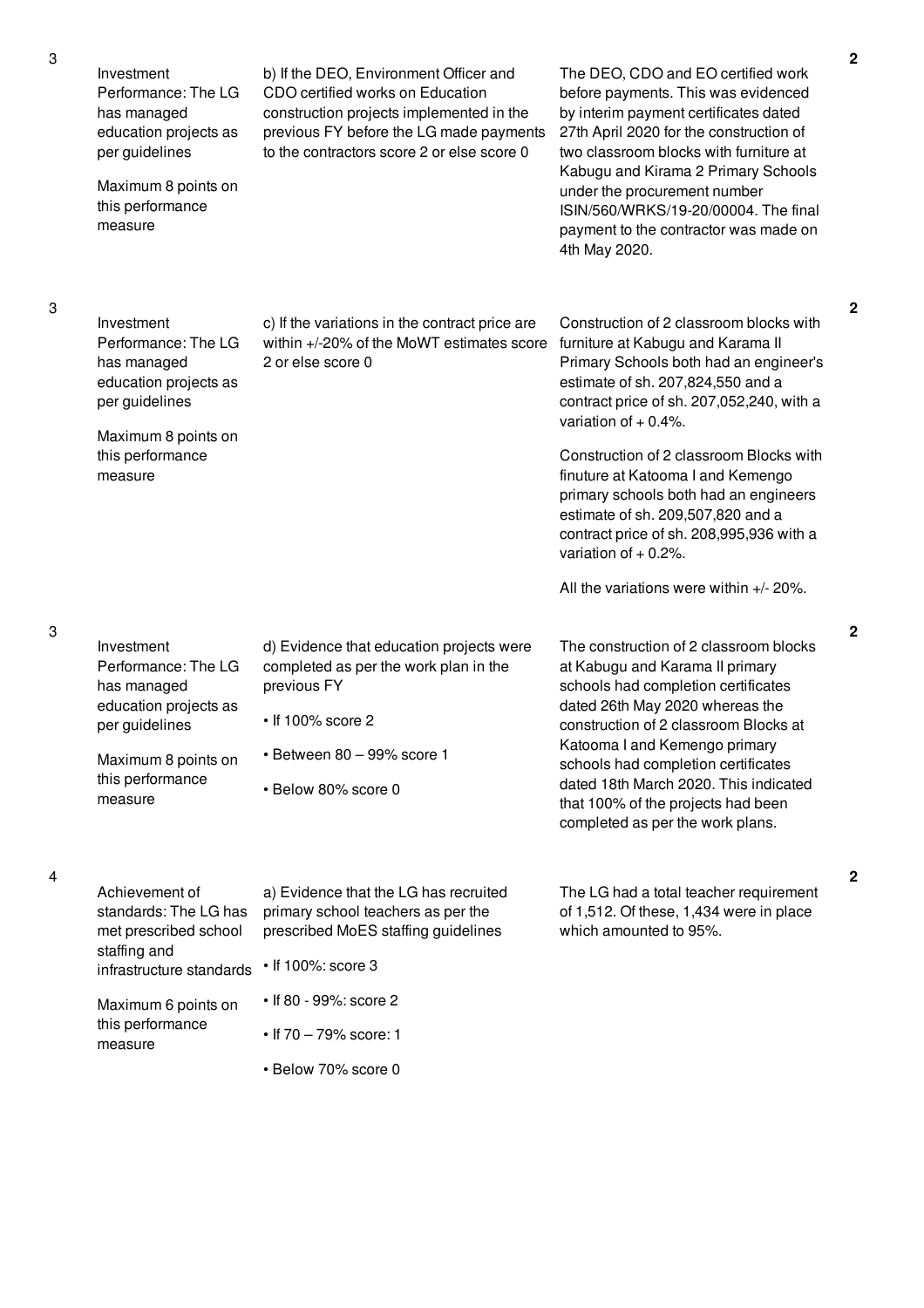| Achievement of                                     | b) Percent of schools in LG that meet basic | The LG had a total of 189 UPE schools    |
|----------------------------------------------------|---------------------------------------------|------------------------------------------|
| standards: The LG has                              | requirements and minimum standards set      | (page 33-40 of performance contract)     |
| met prescribed school                              | out in the DES guidelines,                  | and 21 USE schools (page 41-43 of        |
| staffing and                                       |                                             | performance contract). Of these 160 met  |
| infrastructure standards                           | $\cdot$ If above 70% score: 3               | the minimum standards set out in the     |
| Maximum 6 points on<br>this performance<br>measure | $\cdot$ If between 60 - 69%, score: 2       | DES guidelines which amounted to<br>76%. |
|                                                    | • If between 50 - 59%, score: 1             |                                          |
|                                                    | • Below 50 score: 0                         |                                          |

### **Performance Reporting and Performance Improvement**

5

| Accuracy of reported<br>information: The LG<br>has accurately reported               | a) Evidence that the LG has accurately<br>reported on teachers and where they are<br>deployed. | There was accurate reporting on<br>teachers and there deployment in all the<br>sampled three schools |
|--------------------------------------------------------------------------------------|------------------------------------------------------------------------------------------------|------------------------------------------------------------------------------------------------------|
| on teaching staff in<br>place, school<br>infrastructure, and<br>service performance. | • If the accuracy of information is 100%<br>score 2<br>$\cdot$ Else score: 0                   | At Rwekubo Primary School the<br>teachers on the staff list were 10<br>including;                    |
| Maximum 4 points on<br>this performance                                              |                                                                                                | • Baryamujura Ezra (file no 11488)<br>• Nyangoma Jennifer (file no: 11919)                           |

measure

- Nyangoma Jennifer (file no; 11919)
- Karungi Annet (file no 12591)

At Kamuli Primary School a total of 8 staff where on the staff list as deployed they included;

- Katushabe Mary (Reg. no 111/2004/6902)
- Arinaitwe M (Reg. no 111/2004/6990)
- Niwendishaba (Reg. no 111/2009/3574)

St Joseph Primary School had 12 staff on its staff list as deployed they included;

- Kasingye Baguma Secada (Comp no 177730)
- Mujuugu Odomoro (Comp. no 524340)
- Ampire Nicholas (Comp. no 524480)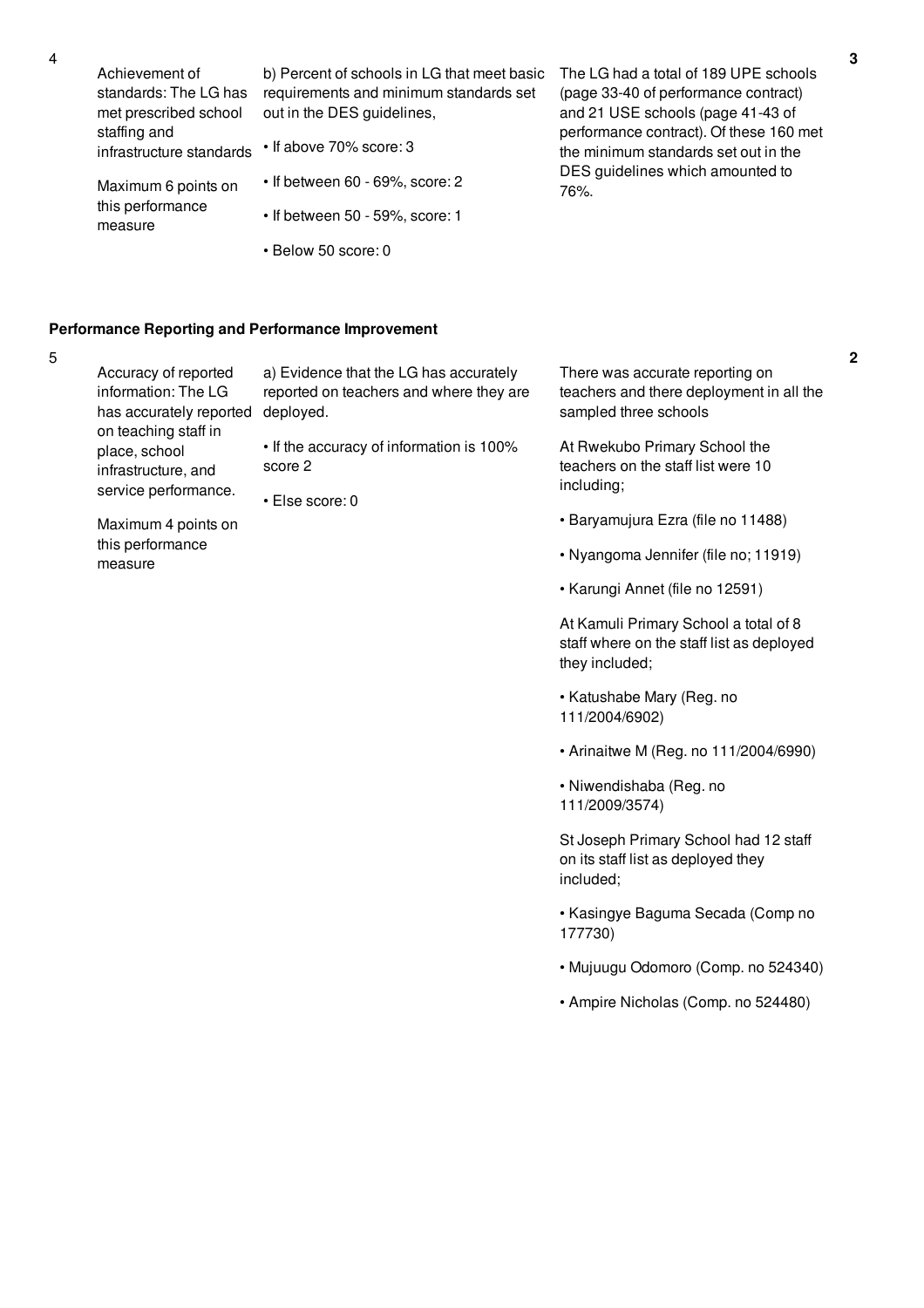Accuracy of reported information: The LG on teaching staff in place, school infrastructure, and service performance.

Maximum 4 points on this performance measure

has accurately reported infrastructure in all registered primary b) Evidence that LG has a school asset register accurately reporting on the schools.

> • If the accuracy of information is 100% score 2

• Else score: 0

The school asset register was present and accurately reported on infrastructure in all registered 189 primary schools as indicated from the sampled schools below;

1. St Joseph Primary School Kabirukwa (Emis 6845) had 9 classrooms, 9 latrines, 114 desks and no teacher accommodation.

2. Kamuli Primary School (Emis 6841) had 15 classrooms 5 of which required rehabilitation. It also had 7 latrines and required 4 new ones, 134 desks of which 40 required rehabilitation and 4 teacher accommodations which all needed rehabilitation.

3. Rwekubo Primary School (Emis 6647) had 14 classrooms and required 7 new classrooms, 14 latrines, 208 desks , 8 teacher accommodations and required 4 new teacher accommodations.

6

performance improvement:

Maximum 12 points on this performance measure

School compliance and a) The LG has ensured that all registered primary schools have complied with MoES annual budgeting and reporting guidelines and that they have submitted reports (signed by the head teacher and chair of the SMC) to the DEO by January 30. Reports should include among others, i) highlights of school performance, ii) a reconciled cash flow statement, iii) an annual budget and expenditure report, and iv) an asset register:

- If 100% school submission to LG, score: 4
- Between 80 99% score: 2
- Below 80% score 0

100% of the schools in the LG submitted their annual reports within the stipulated time frame and were fully endorsed by the respective head teachers and SMC chairpersons as indicated below;

1. Kagarama Primary School submitted its annual report on 29th November 2019. It had been endorsed on by the Head teacher, Mr. Twesigye John and the SMC chairperson Mr. Tibanyenda Silvano.

2. Kagoto Primary School was submitted its report on 18th October 2019. It had been endorsed on by the Head teacher, Mr. Nkirirehi Gerald and the SMC chairperson Sunday Lueben.

2. Kikagate Primary School submitted its report on 26th November 2019. It had been endorsed on by the Head teacher, Mr. Mugisha Livingstone and the SMC chairperson Karibuhunga Julius.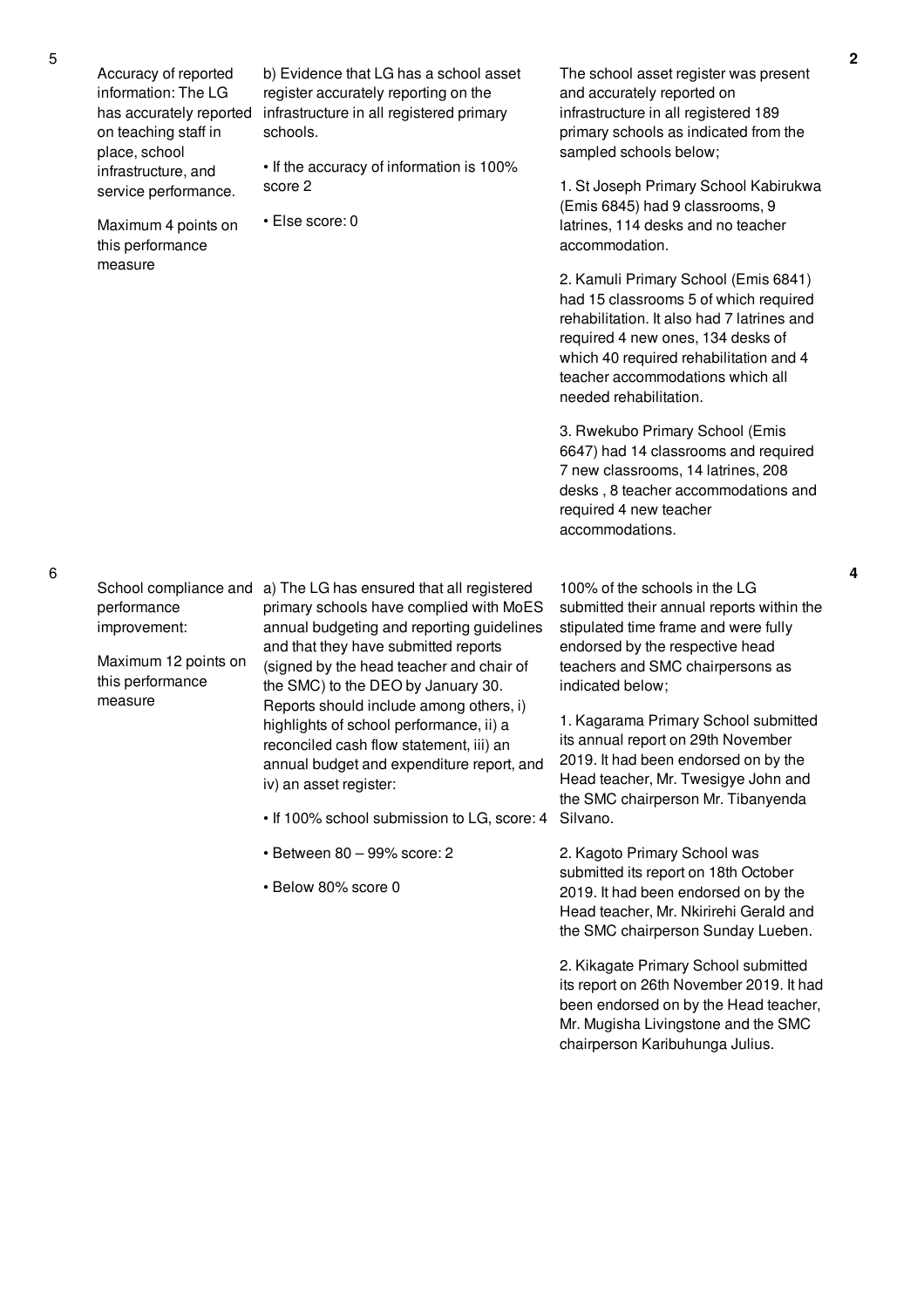| School compliance and<br>performance<br>improvement: | b) UPE schools supported to prepare and<br>implement SIPs in line with inspection<br>recommendations:                                       | All the sampled three schools, that<br>included Rwekubo Primary School,<br>Kamuli Primary School and St Joseph's<br>Kyabiruka had SIP's in place which |
|------------------------------------------------------|---------------------------------------------------------------------------------------------------------------------------------------------|--------------------------------------------------------------------------------------------------------------------------------------------------------|
| Maximum 12 points on<br>this performance<br>measure  | $\cdot$ If 50% score: 4                                                                                                                     | had been developed on 28th<br>September 2019 representing 100%.                                                                                        |
|                                                      | • Between 30– 49% score: 2                                                                                                                  |                                                                                                                                                        |
|                                                      | • Below 30% score 0                                                                                                                         |                                                                                                                                                        |
|                                                      |                                                                                                                                             |                                                                                                                                                        |
| performance<br>improvement:                          | School compliance and c) If the LG has collected and compiled<br>EMIS return forms for all registered schools<br>from the previous FY year: | 100% of the schools in Isingiro DLG<br>had submitted their EMIS return forms<br>from the previous FY                                                   |
| Maximum 12 points on<br>this performance<br>measure  | $\cdot$ If 100% score: 4:                                                                                                                   |                                                                                                                                                        |
|                                                      | $\cdot$ Between 90 - 99% score 2                                                                                                            |                                                                                                                                                        |
|                                                      | • Below 90% score 0                                                                                                                         |                                                                                                                                                        |

#### **Human Resource Management and Development**

7

6

6

Budgeting for and actual recruitment and deployment of staff: LG has substantively recruited all primary school teachers where there is a wage bill a) Evidence that the LG has budgeted for a head teacher and a minimum of 7 teachers per school or a minimum of one teacher per teachers as was indicated on page 32 class for schools with less than P.7 for the current FY: Score 4 or else, score: 0 The department budgeted sh. 10,135,636,000 for a total of 1,512 of the Performance Contract and page 114 of the Work Plan both for 2020/21.

Maximum 8 points on this performance measure

provision

- 7
- Budgeting for and actual recruitment and deployment of staff: LG has substantively recruited all primary school teachers where there is a wage bill provision

Maximum 8 points on this performance

measure

b) Evidence that the LG has deployed teachers as per sector guidelines in the current FY,

Score 3 else score: 0

Teachers had been deployed per sector guidelines. For example;

1. At Rwekubo Primary School, the teachers on the staff list were 10 including the Head mistress, Ms. Nyangoma Jennifer (file no; 11919)

2. Kamuli Primary School had a total of 8 staff including the Head mistress, Ms Katushabe Mary (Reg no 111/2004/6902)

3. Joseph Primary School had 12 staff including a Headmistress, Mrs. Kasingye Baguma Secada (Comp no 177730)

**4**

**4**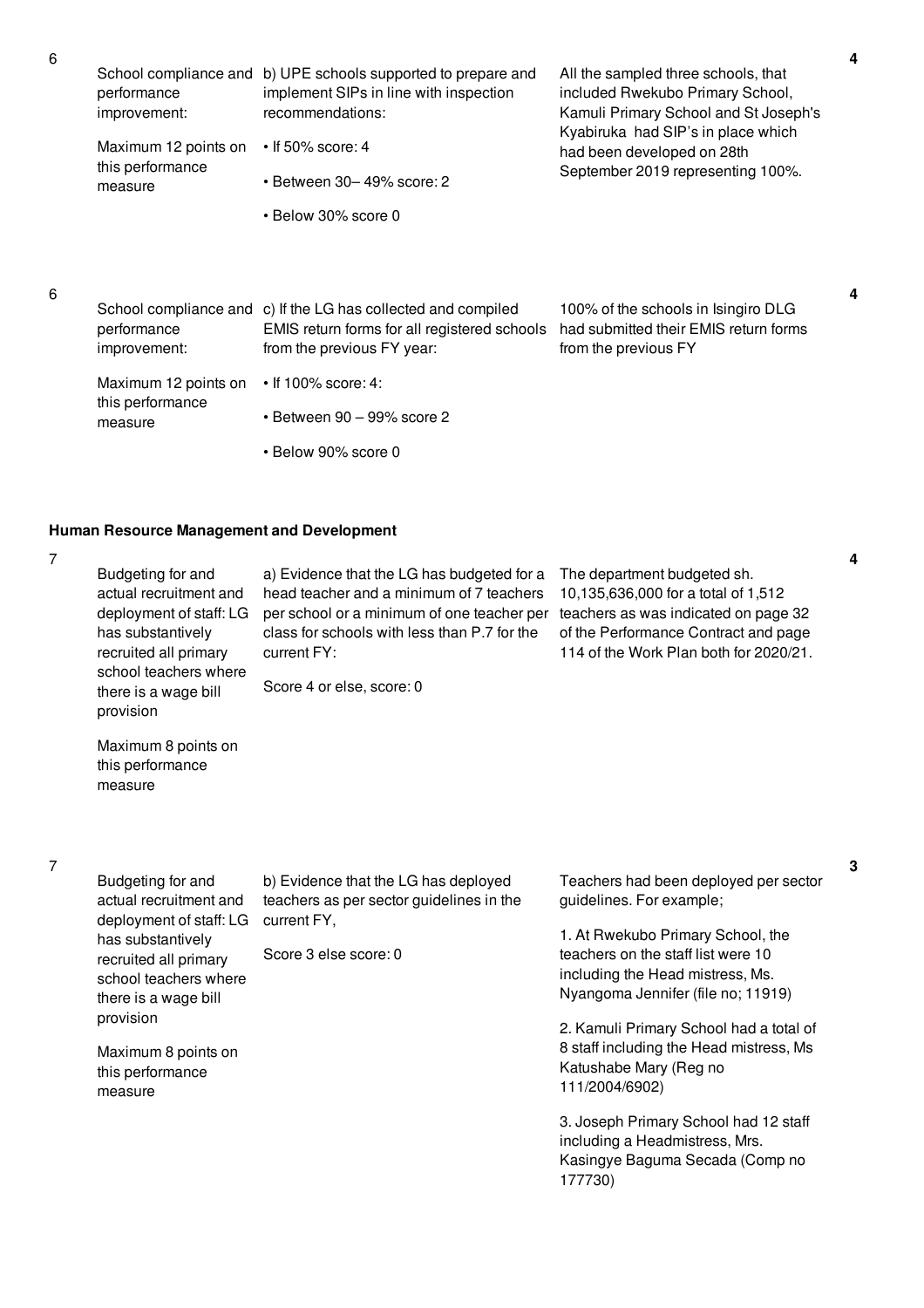Budgeting for and actual recruitment and deployment of staff: LG school notice board, has substantively recruited all primary school teachers where there is a wage bill provision

Maximum 8 points on this performance

measure

c) If teacher deployment data has been disseminated or publicized on LG and or

score: 1 else, score: 0

Teacher deployment lists had been publicized on all the sampled schools notice boards as indicated below;

At Rwekubo primary school the teachers on the staff list were 10 including;

- Baryamujura Ezra (file no 11488)
- Nyangoma Jennifer (file no 11919)
- Karungi Annet (file no 12591)

At kamuli primary school a total of 8 staff where on the staff list as deployed they included;

- Katushabe Mary (Reg. no 111/2004/6902)
- Arinaitwe M (Reg. no 111/2004/6990)
- Niwendishaba reg no 111/2009/3574

St Joseph Primary School had 12 staff on its staff list as deployed they included among others;

- Kasingye Baguma Secada (Comp. no 177730)
- Mujuugu Odomoro (Comp. no 524340)
- Ampire Nicholas 524480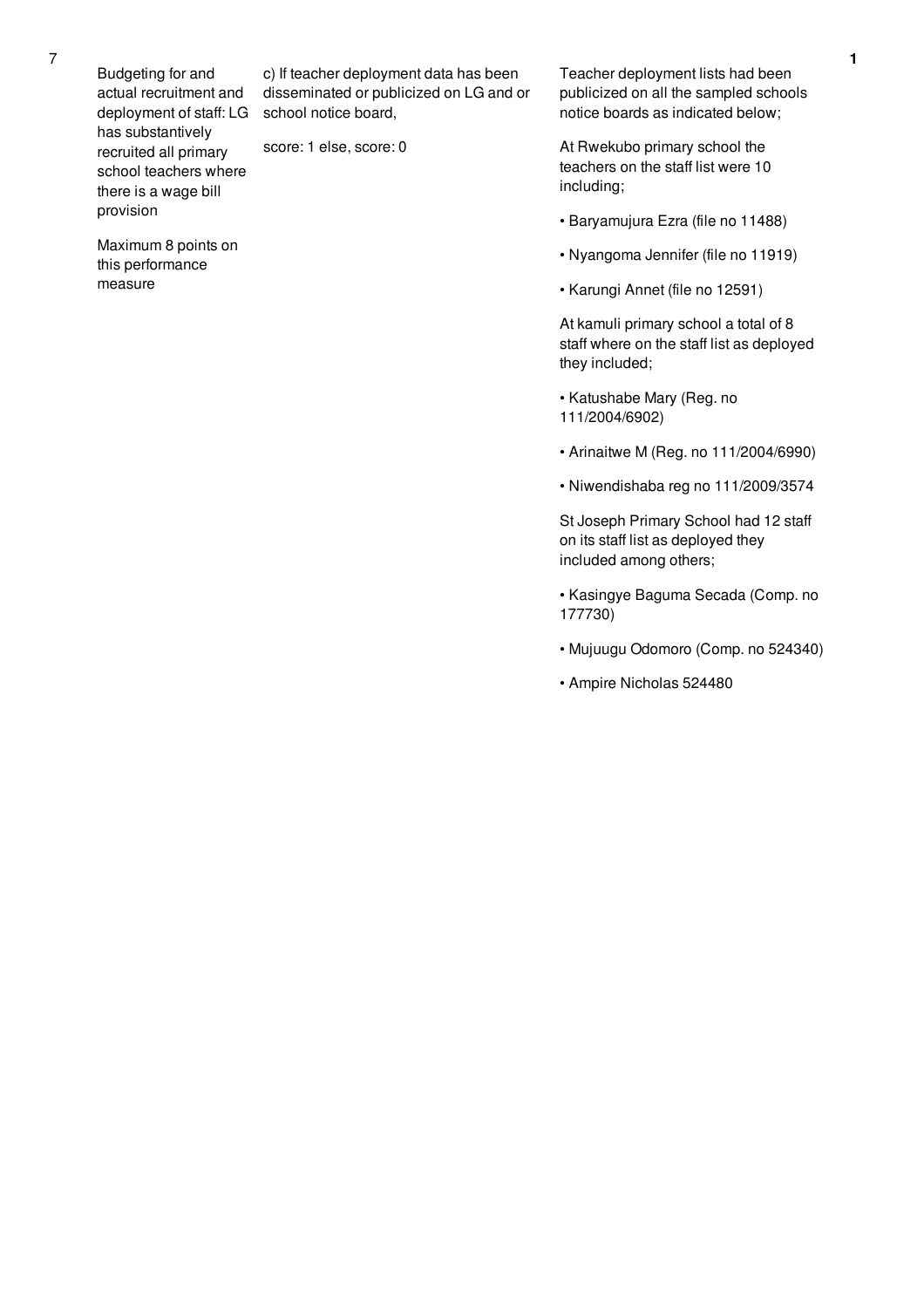Performance management: Appraisals have been conducted for all education management staff, head teachers in the registered primary and secondary schools, and training conducted to address identified capacity gaps.

Maximum 8 points on this performance

measure

a) If all primary school head teachers have been appraised with evidence of appraisal reports submitted to HRM with copt to DEO/MEO

Score: 2 or else, score: 0

The District had 147 Government aided primary schools. Of these, 10 randomly sampled head teacher's files were selected and all were found to have been appraised as follows;

1.Amarwe Charles of Kabazaana P/S was appraised on 9th March 2020

2.Gumisiriza Albert of Mishenyi I P/S was appraised on 20th February 2020

3.Asiimwe Aida of Nyamuyanja Central P/S was appraised on 29th January 2020

4.Mubangizi Julius of Rwamurunga P/S was appraised on 20th December 2019

5.Tumwekatse Setrine of Katereera P/S was appraised on 20th March 2020

6.Musasizi Robert of Nyakibare P/S was appraised on 2th September 2020

7.Ahimbisibwe Hanningtone of Iryango P/S was appraised on 17th December 2019

8. Sekabira Kaimu Kafeero of Kishuro Moslem P/S was appraised on 17th December 2020

9.Ssali David of Kiryaburo P/S was appraised on 29th January 2020

10.Tumwesigye Herbet of Kayonza P/S was appraised on 18th March 2020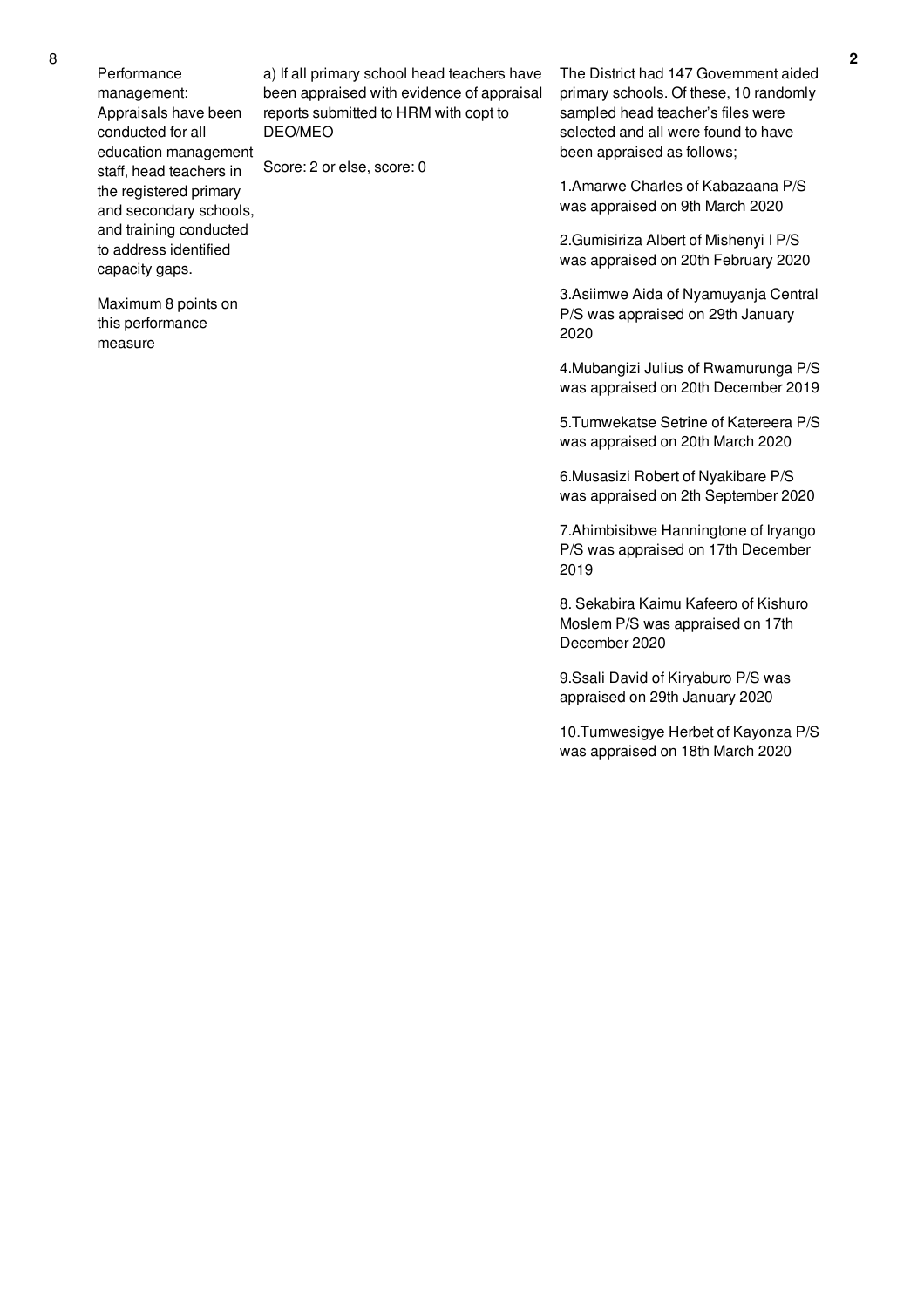Performance management: Appraisals have been conducted for all education management staff, head teachers in the registered primary and secondary schools, and training conducted to address identified capacity gaps.

Maximum 8 points on this performance

measure

b) If all secondary school head teachers have been appraised with evidence of appraisal reports submitted by D/CAO (or Chair BoG) to HRM

Score: 2 or else, score: 0

The District had 18 Government aided Secondary schools, a review of 10 randomly sampled head teacher's files from among the 18 revealed that all the 10 sampled head teachers were appraised

Those appraised included;

1.Nuwamanya Margret of Kiyenje SS was new. She was assumed duty on 4th May 2020 and is not yet due for appraisal

2.Bitarinsha Charles of Masha seed school was assigned duties of Headteacher on 15th September 2020 and was not yet due for appraisal

3.Baluku Edson of Birere SS was posted on 28th January 2020 and signed performance agreement on 10/2/2020 was not yet due for appraisal

4.Muhwezi K Innocent of Ngarama SS was transferred on 27th October 2020 and was not yet due for appraisal

5.Mworozi Paddy of Bukanga SS was appraised on 14th February 2020

6.Mujuni Naboth of Rubingo Seed School was appraised on 11th February 2020

7.Begumya Julius of Kigaragara Voc School was appraised on 20th January 2020

8.Nakawende Innocent of Ntungu SS was appraised on 18th December 2020

9.Mulinda James of Kabula Muslim SS was new and had not been appraised

10.Mukombozi Joseph of Katanoga SS signed a performance agreement on 15th January 2020 and was not yet due for appraisal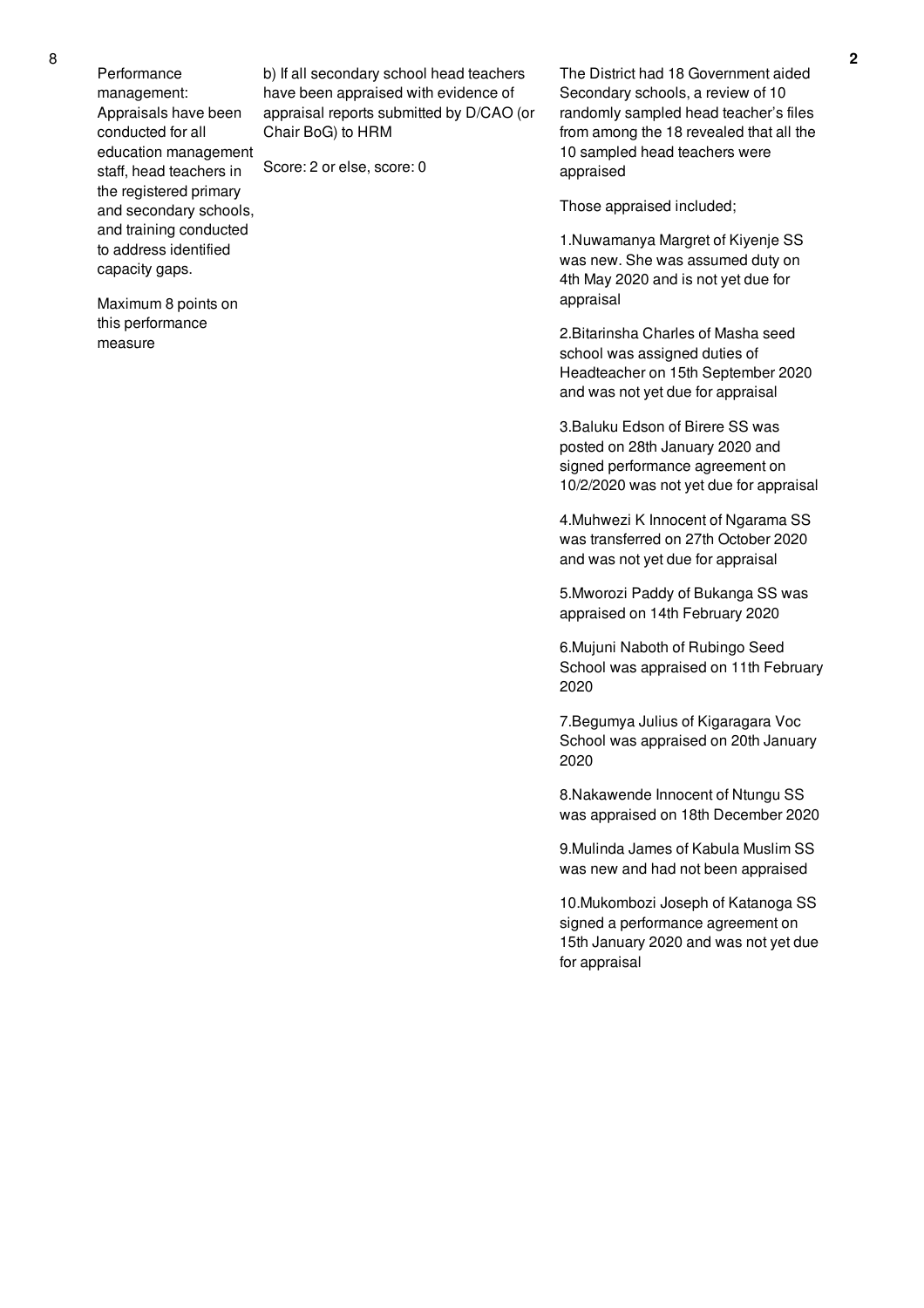Performance management: Appraisals have been conducted for all education management score: 2. Else, score: 0 staff, head teachers in the registered primary and secondary schools, and training conducted to address identified capacity gaps.

Maximum 8 points on this performance measure

c) If all staff in the LG Education department Nkuba Godfrey Ag. District Education have been appraised against their performance plans

Officer was appraised on 6th August 2020

Amanyire Deogratias Senior Inspector of Schools was appraised on 30th June 2020

Yesigyemukama Charles Inspector of Schools was appraised on 15th July 2020

Natukunda Agatha Education Officer was appraised on 30th June 2020

8

| Performance             | d) The LG has prepared a training plan to     | The education department had a           |
|-------------------------|-----------------------------------------------|------------------------------------------|
| management:             | address identified staff capacity gaps at the | training plan for the year 2019/20 dated |
| Appraisals have been    | school and LG level,                          | 6th October 2019 that included;          |
| conducted for all       |                                               |                                          |
| education management    | score: 2 Else, score: 0                       | • Basic financial management training    |
| staff, head teachers in |                                               | for head teachers at a budget cost of    |
| the registered primary  |                                               | 1,000,000shs                             |
| and secondary schools,  |                                               |                                          |
| and training conducted  |                                               | • Performance management training for    |
| to address identified   |                                               | head teachers at a cost of 300,000       |
| capacity gaps.          |                                               |                                          |

Maximum 8 points on this performance measure

### **Management, Monitoring and Supervision of Services.**

9

Planning, Budgeting, and Transfer of Funds for Service Delivery: The Local Government has allocated and spent funds for service delivery as prescribed in the sector guidelines.

a) The LG has confirmed in writing the list of schools, their enrolment, and budget allocation in the Programme Budgeting System (PBS) by December 15th annually.

If 100% compliance, score:2 or else, score: 0

In a letter dated 22nd February 2020 ref CR/214, the district confirmed the list of schools and budget allocation in the PBS the primary schools were 189 with a total enrollment of 89,180 pupils

Maximum 8 points on this performance measure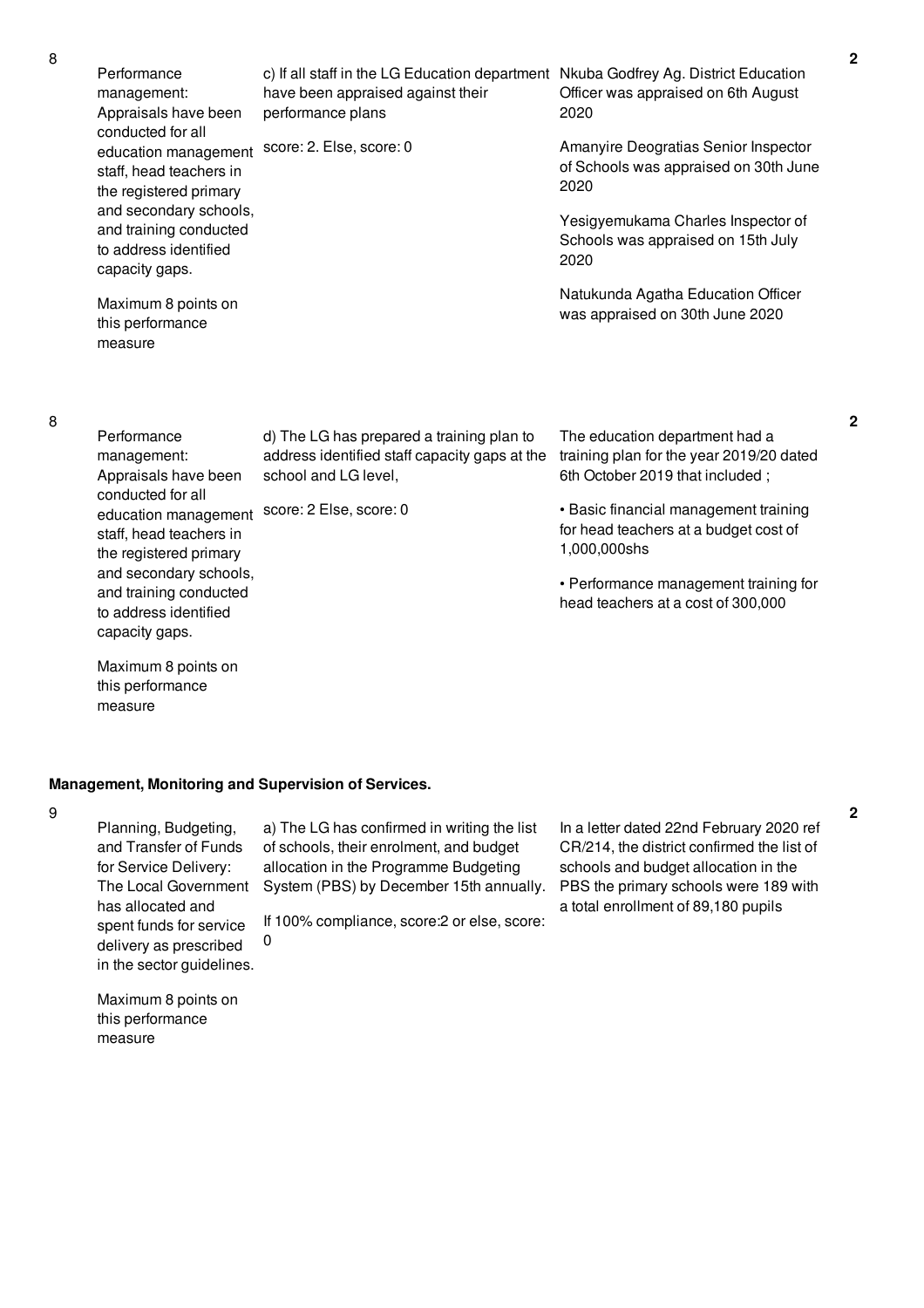Planning, Budgeting, and Transfer of Funds for Service Delivery: The Local Government has allocated and spent funds for service delivery as prescribed in the sector guidelines.

Maximum 8 points on this performance measure

9

Planning, Budgeting, and Transfer of Funds for Service Delivery: The Local Government has allocated and spent funds for service delivery as prescribed in the sector guidelines.

3 quarters

Maximum 8 points on this performance measure

b) Evidence that the LG made allocations to The LG Budgeted shs 115,756,000 for inspection and monitoring functions in line with the sector quidelines.

If 100% compliance, score:2 else, score: 0

Monitoring and inspections and spent shs 83,215,000 which was 72% page 95 of the q4 report 2019/20

**2**

c) Evidence that LG submitted warrants for school's capitation within 5 days for the last limits were received by the DLG on 24th If 100% compliance, score: 2 else score: 0 In quarter one, schools capitation cash July, 2019 from PS/ST under reference MET.50/268/01, communication by the CAO to schools was done on 30th July, 2019 under letter referenced CR/2016/1. Warranting was done on 26th July, 2019 and transfers effected

as per CAO's instructions.

There was no transactions quarter in two in respect of schools capitation cash limits.

In quarter three, schools capitation cash limits were received by the DLG on 14th January, 2020 from PS/ST under reference MET.50/268/01, communication to schools by CAO was done on 4th February, 2020. Warranting was done on 17th January, 2019 and transfers effected as per CAO's instructions.

In quarter four, schools capitation cash limits were received by the DLG on 14th April, 2020 from PS/ST under reference MET.50/268/01, communication to schools by CAO was done on 22nd April, 2020. Warranting was done on 17th April, 2020 and transfers effected as per CAO's instructions on 17th April, 2020.

There were no delays of more than five days from the time of receipt of cash limits from MOFPED to warranting and release of funds to schools.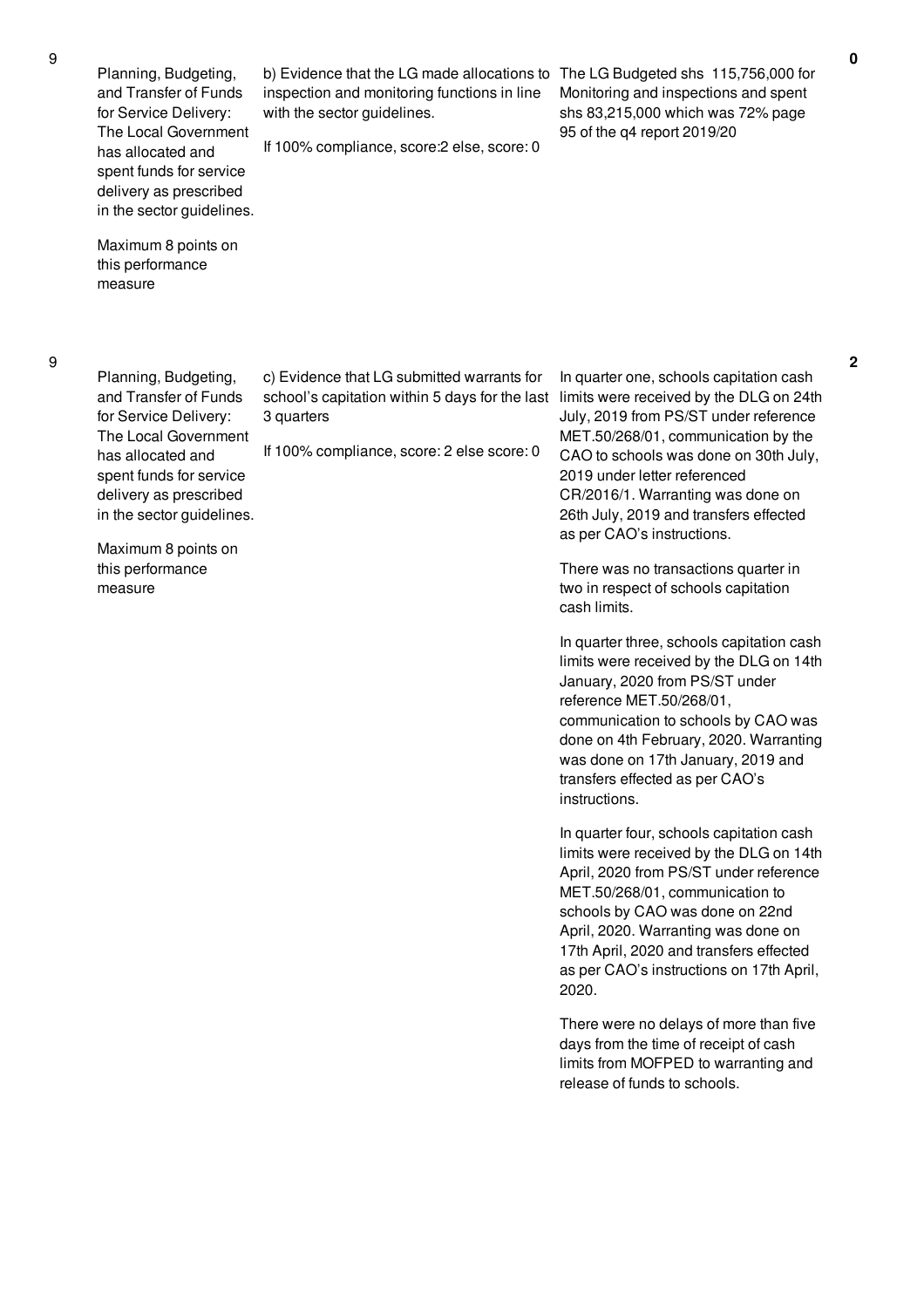| 9  | Planning, Budgeting,<br>and Transfer of Funds                      | d) Evidence that the LG has invoiced and<br>the DEO/ MEO has communicated/                                                     | The LG invoiced for quarter one on 29th<br>July, 2019                                                                                                                                                              |
|----|--------------------------------------------------------------------|--------------------------------------------------------------------------------------------------------------------------------|--------------------------------------------------------------------------------------------------------------------------------------------------------------------------------------------------------------------|
|    | for Service Delivery:<br>The Local Government<br>has allocated and | publicized capitation releases to schools<br>within three working days of release from<br>MoFPED.                              | Quarter three FY 2019/20 on 20th<br>January, 2020                                                                                                                                                                  |
|    | spent funds for service<br>delivery as prescribed                  | If 100% compliance, score: 2 else, score: 0                                                                                    | Quarter 4 2019/20 on 20tt April, 2020                                                                                                                                                                              |
|    | in the sector guidelines.                                          |                                                                                                                                | The LG communicated on 11/06/2019,<br>24th/9.2019 and 11/02/2020 which was                                                                                                                                         |
|    | Maximum 8 points on<br>this performance<br>measure                 |                                                                                                                                | within three working days release from<br>MOFPED.                                                                                                                                                                  |
|    |                                                                    |                                                                                                                                |                                                                                                                                                                                                                    |
| 10 | Routine oversight and<br>monitoring                                | a) Evidence that the LG Education<br>department has prepared an inspection                                                     | The Inspection planning meeting for<br>term II of 2019 was held on 14th May                                                                                                                                        |
|    | Maximum 10 points on<br>this performance                           | plan and meetings conducted to plan for<br>school inspections.                                                                 | 2019, for term III of 2019 on 25th August<br>2019, and for term I of 2020 on 18th<br>February 2020. In all these meetings,                                                                                         |
|    | measure                                                            | • If 100% compliance, score: 2, else score:<br>0                                                                               | inspection plans for the respective<br>terms were prepared, copies of the<br>inspection tools were availed to the<br>members in attendance and funds<br>allocated to the respective inspection<br>teams discussed. |
| 10 | Routine oversight and                                              | b) Percent of registered UPE schools that                                                                                      | Out of the 189 UPE Schools in Isingiro                                                                                                                                                                             |
|    | monitoring                                                         | have been inspected and monitored, and<br>findings compiled in the DEO/MEO's                                                   | District, the UPE schools inspected<br>were as indicated below,                                                                                                                                                    |
|    | Maximum 10 points on<br>this performance<br>measure                | monitoring report:<br>• If 100% score: 2                                                                                       | 1. For term II of 2019, 189 schools were<br>inspected.                                                                                                                                                             |
|    |                                                                    | · Between 80 - 99% score 1                                                                                                     | 2. Term III of 2019, 189 schools were<br>inspected.                                                                                                                                                                |
|    |                                                                    | · Below 80%: score 0                                                                                                           | 3. At term I of 2020, 189 schools were                                                                                                                                                                             |
|    |                                                                    |                                                                                                                                | inspected.                                                                                                                                                                                                         |
|    |                                                                    |                                                                                                                                | The percentage of schools inspected<br>was 100.                                                                                                                                                                    |
| 10 |                                                                    |                                                                                                                                |                                                                                                                                                                                                                    |
|    | Routine oversight and<br>monitoring                                | c) Evidence that inspection reports have<br>been discussed and used to recommend<br>corrective actions, and that those actions | On 30th August 2019, inspection<br>reports were discussed under min<br>4/8/2019. Some of the issues discussed                                                                                                      |
|    | Maximum 10 points on<br>this performance                           | have subsequently been followed-up,                                                                                            | included that of inadequate teachers in<br>the district and also the Town Council                                                                                                                                  |
|    | measure                                                            | Score: 2 or else, score: 0                                                                                                     | schools being overstaffed with respect<br>to the rural schools. In the meeting, it<br>was resolved that some of the teachers<br>in the urban schools would be                                                      |

**2**

**2**

**2**

transferred to the Urban Schools.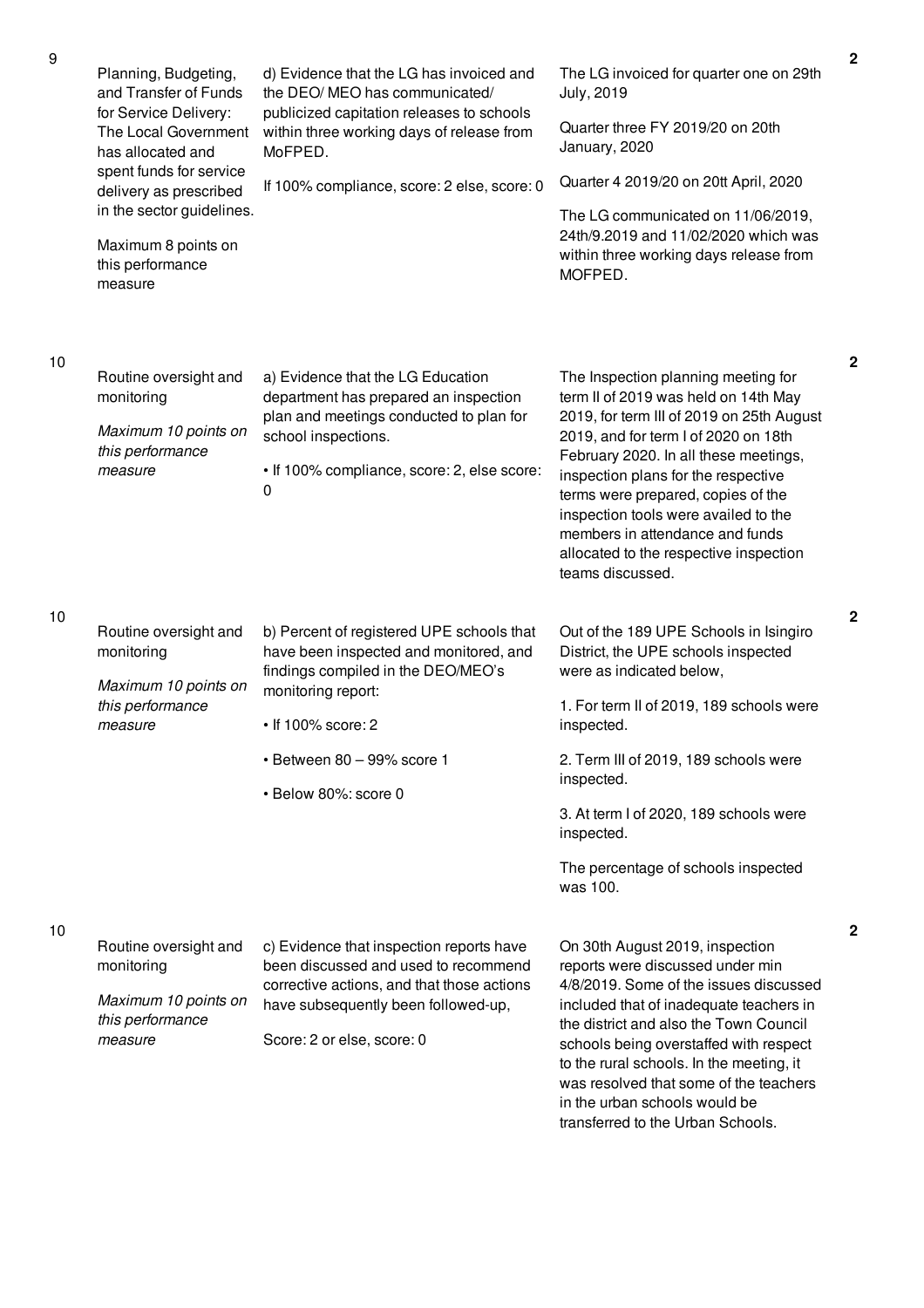| 10 | Routine oversight and<br>monitoring                                                                  | d) Evidence that the DIS and DEO have<br>presented findings from inspection and                                                                                                                             | The inspection report for term II of 2019<br>was submitted to DES on 6th                                                                                                                                                                                                                                                                                                               | 2                |
|----|------------------------------------------------------------------------------------------------------|-------------------------------------------------------------------------------------------------------------------------------------------------------------------------------------------------------------|----------------------------------------------------------------------------------------------------------------------------------------------------------------------------------------------------------------------------------------------------------------------------------------------------------------------------------------------------------------------------------------|------------------|
|    | Maximum 10 points on<br>this performance<br>measure                                                  | monitoring results to respective schools<br>and submitted these reports to the<br>Directorate of Education Standards (DES)<br>in the Ministry of Education and Sports<br>(MoES): Score 2 or else score: 0   | September 2019, for term III of 2019<br>was received on 18th June 2020, and<br>for term I of 2020 was submitted on 26th<br>August 2020. The Inspection findings<br>were also shared with schools on 24th<br>September 2019 and 10th June 2019<br>and evidenced by attendances of the<br>Head teachers for the said meetings.                                                           |                  |
| 10 | Routine oversight and<br>monitoring<br>Maximum 10 points on<br>this performance<br>measure           | e) Evidence that the council committee<br>responsible for education met and<br>discussed service delivery issues including<br>inspection and monitoring findings,<br>performance assessment results, LG PAC | The Education, Health & social services<br>standing Committee met and discussed<br>service delivery issues in a meetings<br>held 10th December 2019 under Minute<br>5/12/2019, the issues included;                                                                                                                                                                                    | 2                |
|    |                                                                                                      | reports etc. during the previous FY: score 2<br>or else score: 0                                                                                                                                            | 1. Holding a dialogue meeting with all<br>stakeholders of Kyezimbire SSS,<br>Ngarama SS and Birere SS                                                                                                                                                                                                                                                                                  |                  |
|    |                                                                                                      |                                                                                                                                                                                                             | 2. And the issue of Isingiro lacking a<br>technical school. It was recommended<br>that one should be established in the<br>district.                                                                                                                                                                                                                                                   |                  |
|    |                                                                                                      |                                                                                                                                                                                                             | On 22nd December 2019 under minute<br>05/10/2019 the education report was<br>discussed                                                                                                                                                                                                                                                                                                 |                  |
| 11 | Mobilization of parents<br>to attract learners<br>Maximum 2 points on<br>this performance<br>measure | Evidence that the LG Education department There was evidence that the LG<br>has conducted activities to mobilize, attract<br>and retain children at school,<br>score: 2 or else score: 0                    | Education department conducted<br>activities to mobilize, attract and retain<br>children in school. For example;<br>1. On 10th August 2019, the education<br>department held a mobilization meeting<br>at Mbaare primary school and under<br>minute 2/5/2019, the DEO informed the<br>parents that it was a constitutional<br>obligation for them to take their children<br>to school. | $\boldsymbol{2}$ |
|    |                                                                                                      |                                                                                                                                                                                                             | 2. And on 22nd May 2019 in a meeting<br>held at Ruborogota Primary school, it<br>was resolved in minute 3/5/2019 to<br>report all parents who had refused to<br>take their children to school and punish<br>all teachers who had turned pupils into<br>child laborers while at school.                                                                                                 |                  |

**Investment Management**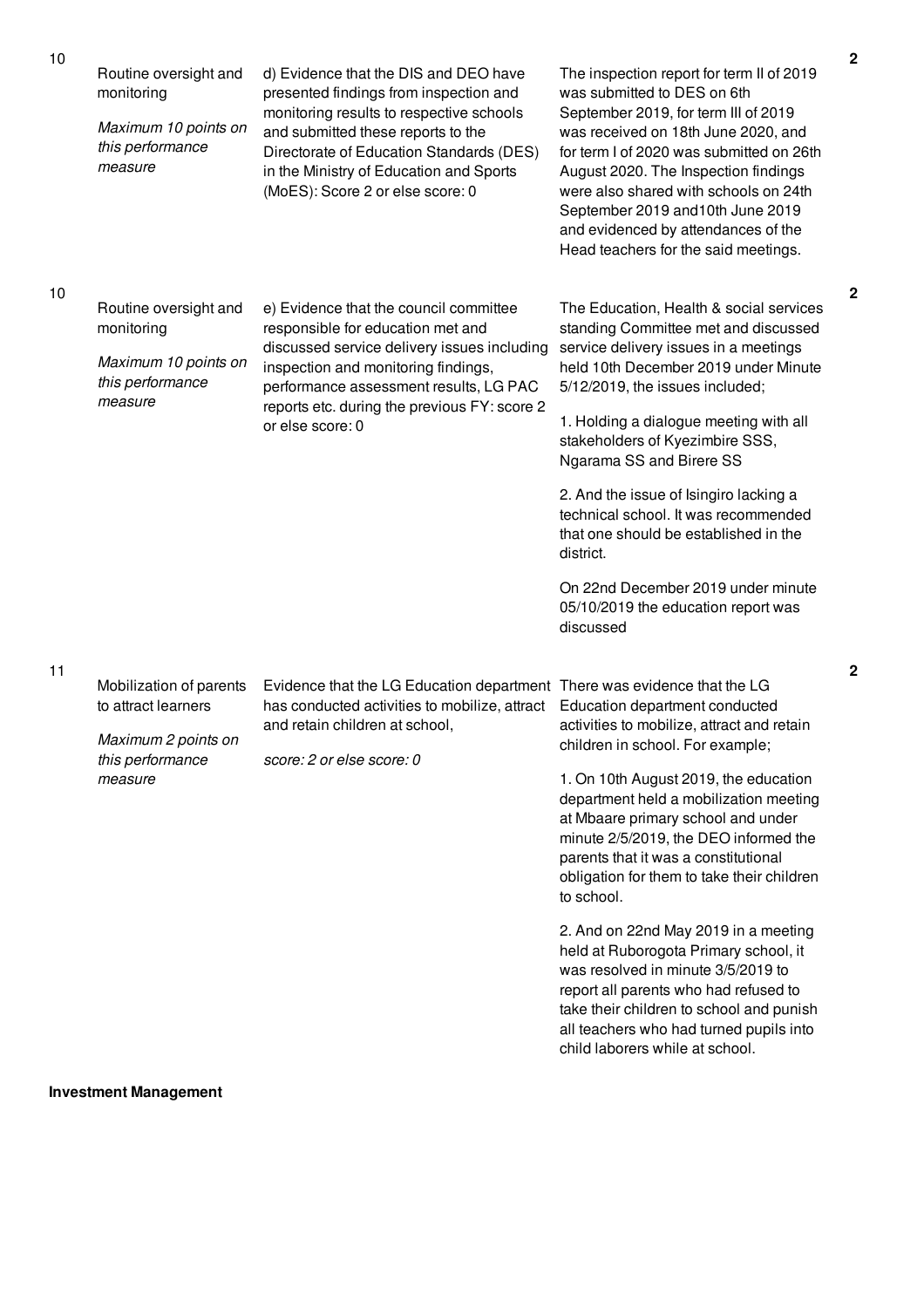Planning and budgeting for investments

*Maximum 4 points on this performance measure*

a) Evidence that there is an up-to-date LG asset register which sets out school facilities and equipment relative to basic standards, *score: 2, else score: 0*

There was an up to date LG asset register as indicated from the sampled schools below;

1. St Joseph Primary School Kabirukwa (EMIS 6845) had 9 classrooms, 9 latrines, 114 desks and no teacher accommodation.

2. Kamuli Primary School (EMIS 6841) had 15 classrooms of which 5 required rehabilitation, 7 latrines and required 4 others, 134 desks of which 40 required rehabilitation and 4 teacher accommodations which all needed rehabilitation.

3. And Rwekubo Primary School (EMIS 6647) had 14 classrooms and required 7 new more, 14 latrines, 208 desks, and 8 teacher accommodations and required 4 others.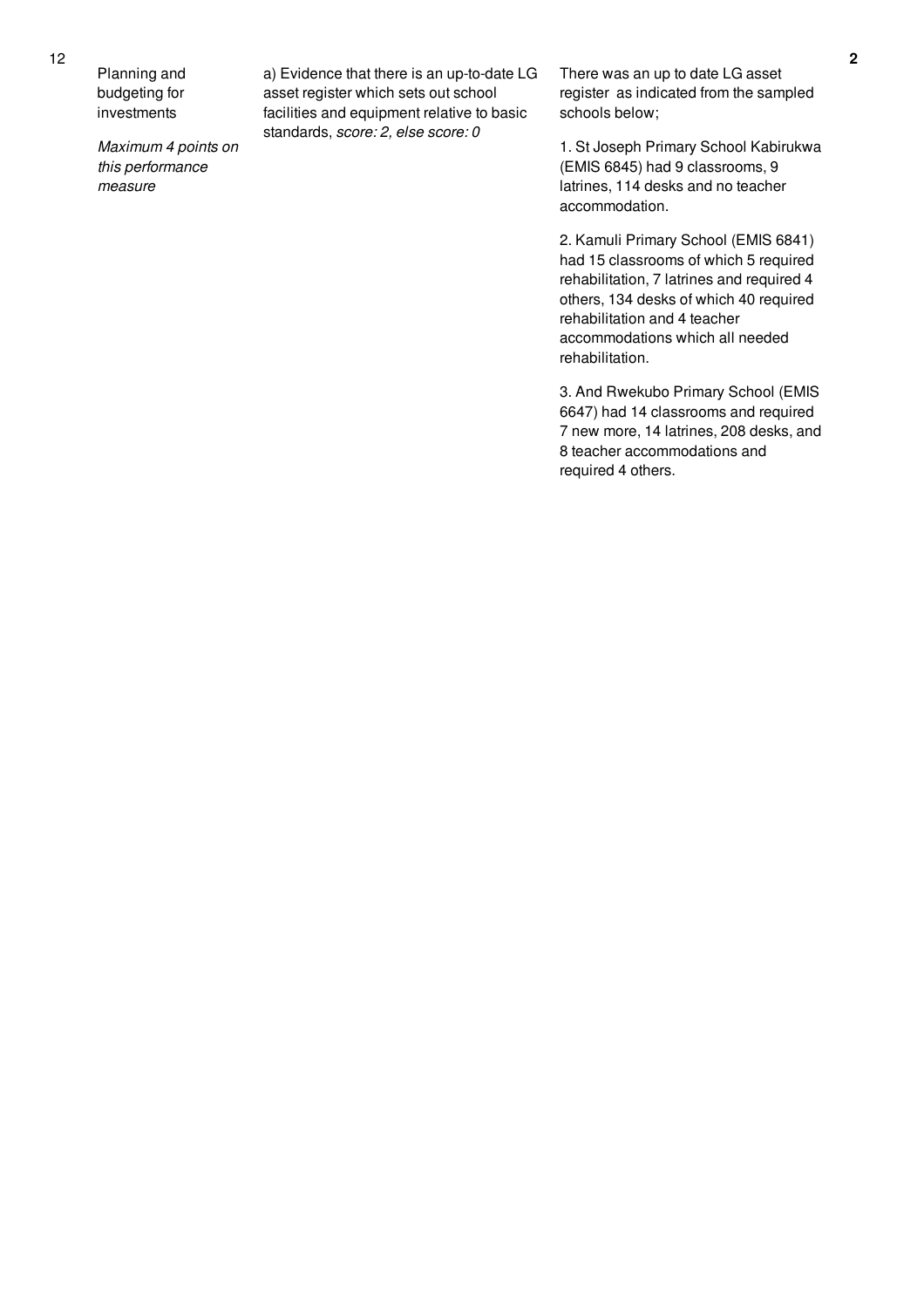Planning and

12

budgeting for investments

*Maximum 4 points on this performance measure*

b) Evidence that the LG has conducted a desk appraisal for all sector projects in the budget to establish whether the prioritized investment is: (i) derived from the LGDP; (ii) eligible for expenditure under sector guidelines and funding source (e.g. sector development grant, DDEG). If appraisals were conducted for all projects that were planned in the previous FY, *score: 1 or else, score: 0*

The Education Department had two projects to implement in FY 2019/2020.

(i) Construction of Ruborogota Seed Secondary School budgeted at shs 541,564,000 per approved budget, page 43, page 143 of the AWP, DDP page 140. Actual expenditure was shs541,564,000 per page 99 of quarter four budget performance report FY 2019/2020.

(ii) Construction of Kemengo Primary School, Nyakamuri Primary School, Nyakabungo Primary School and Kamutumo Primary School budgeted for shs 2,777,000,000 as per page 99 of the approved budget, page 143 of the AWP and page 140, 141,142, and 143 of the DDP. Actual expenditure was shs 375,085,000 per page 99 of the quarter 4 budget performance report.

Desk appraisal reports dated 6th, 7th and 8th June, 2019 by the District Engineer and District Planner.

As for FY 2020/2021, there were two projects; one for completion of Rugoroboza Seed school and construction of St. Mary's Kagoto Primary School. AWP pages 23 to 26, DDP 3 pages 19 and approved budget page 44.

The District Engineer conducted desk appraisal reports dated 24th and 25th March, 2020 in respect of all the projects.

Planning and budgeting for investments *Maximum 4 points on this performance measure* c) Evidence that the LG has conducted field Appraisal for (i) technical feasibility; (ii) environmental and social acceptability; and (iii) customized designs over the previous FY, score 1 else score: 0 Field report by the District Engineer was in place dated 12th June, 2019 and 25th March, 2020 to check on technical feasibility, environmental and social acceptability. The field report was supplemented by site meetings headed by the D/E. 13 Procurement, contract management/execution budgeted for and ensured that planned *Maximum 9 points on* a) If the LG Education department has sector infrastructure projects have been approved and incorporated into the The infrastructure project was incorporated into the procurement plan of FY2019/2020;

procurement plan, *score: 1, else score: 0*

Construction of Ruborogota Seed School at 1,084,912,669 shs

**1**

**1**

12

*this performance*

*measure*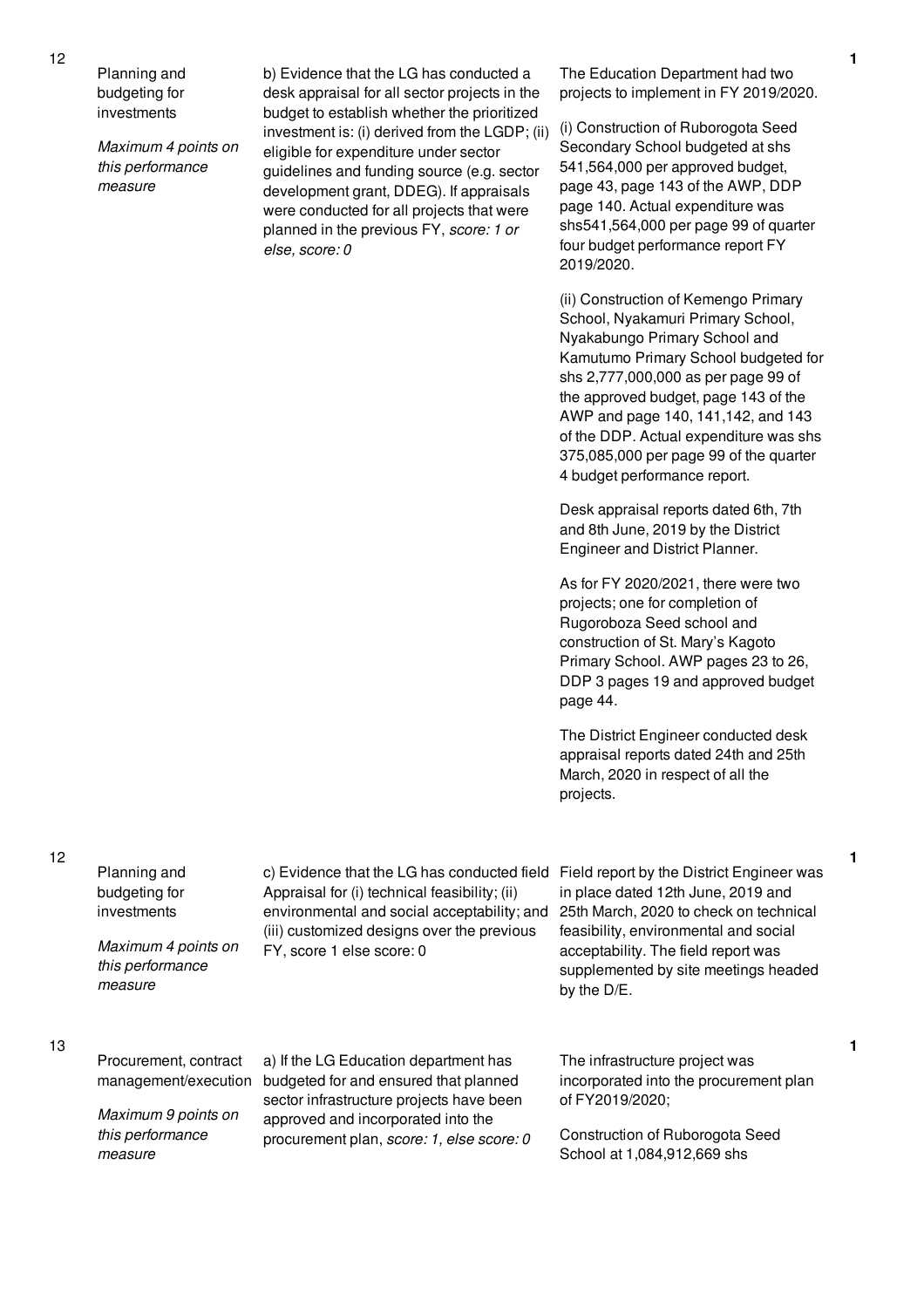| 13 | Procurement, contract<br>management/execution<br>Maximum 9 points on<br>this performance<br>measure | b) Evidence that the school infrastructure<br>was approved by the Contracts Committee<br>and cleared by the Solicitor General (where<br>above the threshold) before the<br>commencement of construction, score: 1,<br>else score: 0                                                                                                  | The school infrastructure was approved<br>by the contracts committee 28th October<br>2019 under minute number<br>16/10/CC/2019/2020. The Solicitor<br>General letter was issued on 5th<br>December 2019                           | 1 |
|----|-----------------------------------------------------------------------------------------------------|--------------------------------------------------------------------------------------------------------------------------------------------------------------------------------------------------------------------------------------------------------------------------------------------------------------------------------------|-----------------------------------------------------------------------------------------------------------------------------------------------------------------------------------------------------------------------------------|---|
| 13 | Procurement, contract<br>management/execution<br>Maximum 9 points on<br>this performance<br>measure | c) Evidence that the LG established a<br>Project Implementation Team (PIT) for<br>school construction projects constructed<br>within the last FY as per the<br>guidelines. score: 1, else score: 0                                                                                                                                   | There was a project Implementation<br>Team appointed on 12th December,<br>2019<br>Eng. Abenaitwe T. Asaph - District<br>Engineer<br>Mr. Mugarura Edward - DCDO<br>Mr. Kamoga Abdul - DEO<br>Mr. Turibamwe Silver - Labour Officer | 1 |
| 13 | Procurement, contract<br>management/execution<br>Maximum 9 points on<br>this performance<br>measure | d) Evidence that the school infrastructure<br>followed the standard technical designs<br>provided by the MoES<br>Score: 1, else, score: 0                                                                                                                                                                                            | The school infrastructure followed the<br>standard technical 34.23m by 8.53m on<br>ICT block and Laboratory 21.3m by<br>9.23m.<br>There was compliance to MoES<br>standards evidenced by the<br>Dimensions sampled as evidenced.  | 1 |
| 13 | Procurement, contract<br>management/execution<br>Maximum 9 points on<br>this performance<br>measure | e) Evidence that monthly site meetings<br>were conducted for all sector infrastructure<br>projects planned in the previous FY score:<br>1, else score: 0                                                                                                                                                                             | There project implementation team<br>carried out monthly meetings as<br>required; For example, monthly<br>meetings were conducted on 24th<br>November 2020, 30th September 2020<br>and 31st August 2020 among others.             | 1 |
| 13 | Procurement, contract<br>management/execution<br>Maximum 9 points on<br>this performance<br>measure | f) If there's evidence that during critical<br>stages of construction of planned sector<br>infrastructure projects in the previous FY, at conducted. For example there were<br>least 1 monthly joint technical supervision<br>involving engineers, environment officers,<br>CDOs etc , has been conducted score: 1,<br>else score: 0 | There was evidence of technical<br>supervision at critical stages was<br>monitoring reports for the seed school<br>which were dated 17th November 2019,<br>27th November 2019 and 30th<br>September 2019 among others.            | 1 |
| 13 | Procurement, contract<br>management/execution<br>Maximum 9 points on<br>this performance<br>measure | g) If sector infrastructure projects have been The payment claim was made on 26th<br>properly executed and payments to<br>contractors made within specified<br>timeframes within the contract, score: 1,<br>else score: 0                                                                                                            | September 2020 and payment was<br>made on 14th October 2020. Payment<br>was made within the required timeframe<br>of 2 months as required.                                                                                        | 1 |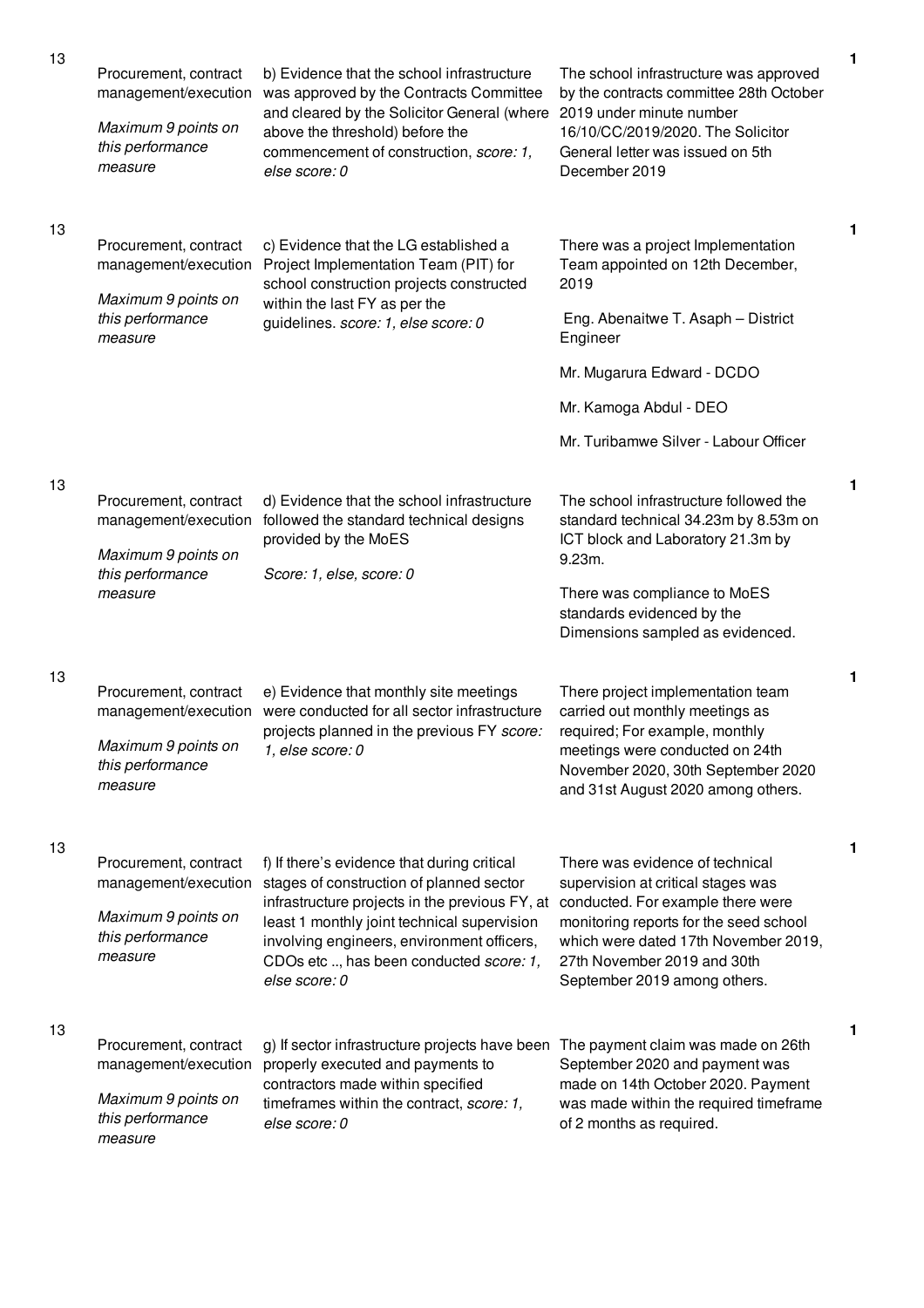14

Procurement, contract management/execution submitted a procurement plan in *Maximum 9 points on this performance measure* h) If the LG Education department timely accordance with the PPDA requirements to the procurement unit by April 30, *score: 1, else, score: 0* The education department submitted its procurement plan on the 20th April 2020 which was within the timeline of 30th April. This included the following education projects; 1. Construction of a two classroom block with furniture at St. Mary's Kagoto P/S in Kabuyanda Sub County at shs. 103,424,000 2. Construction of a two classroom block with furniture at Butenga P/S in Birere Sub County at shs. 103,424,000. 3. Construction of two classroom block with furniture at Kagarama P/S in Birere Sub County at shs. 103,424,000. Procurement, contract management/execution *Maximum 9 points on this performance measure* i) Evidence that the LG has a complete procurement file for each school infrastructure contract with all records as required by the PPDA Law *score 1 or else score 0* The procurement file for Construction of Ruborogota Seed school was found to be complete with the evaluation report which was approved by the contracts committee on the 19th July 2019, with minutes of the contracts committee, and the contract which was signed on 13th November 2019. **Environment and Social Safeguards** Grievance redress: LG Evidence that grievances have been There was evidence that grievances in

Education grievances have been recorded, investigated, and responded to in line with the LG grievance redress framework.

*Maximum 3 points on this performance measure*

recorded, investigated, responded to and recorded in line with the grievance redress framework, score: 3, else score: 0

the education sector were recorded, investigated and recorded to. For example on 2nd February 2020, there was a complaint recorded by Kashenyi Primary School in relation to a land conflict it had with the community. All the parties involved were brought to a round table and the land in question was divided accordingly.

Safeguards for service delivery. *Maximum 3 points on*

*this performance measure*

Evidence that LG has disseminated the Education guidelines to provide for access to land (without encumbrance), proper siting of schools, 'green' schools, and energy and water conservation

*Score: 3, or else score: 0*

There was evidence that the LG disseminated the Education guidelines to schools. In the sampled schools which included Rwekubo, Kamuli and St. Josephs Kyabirakwa, there was evidence of receipt of these guidelines on 4th February 2020.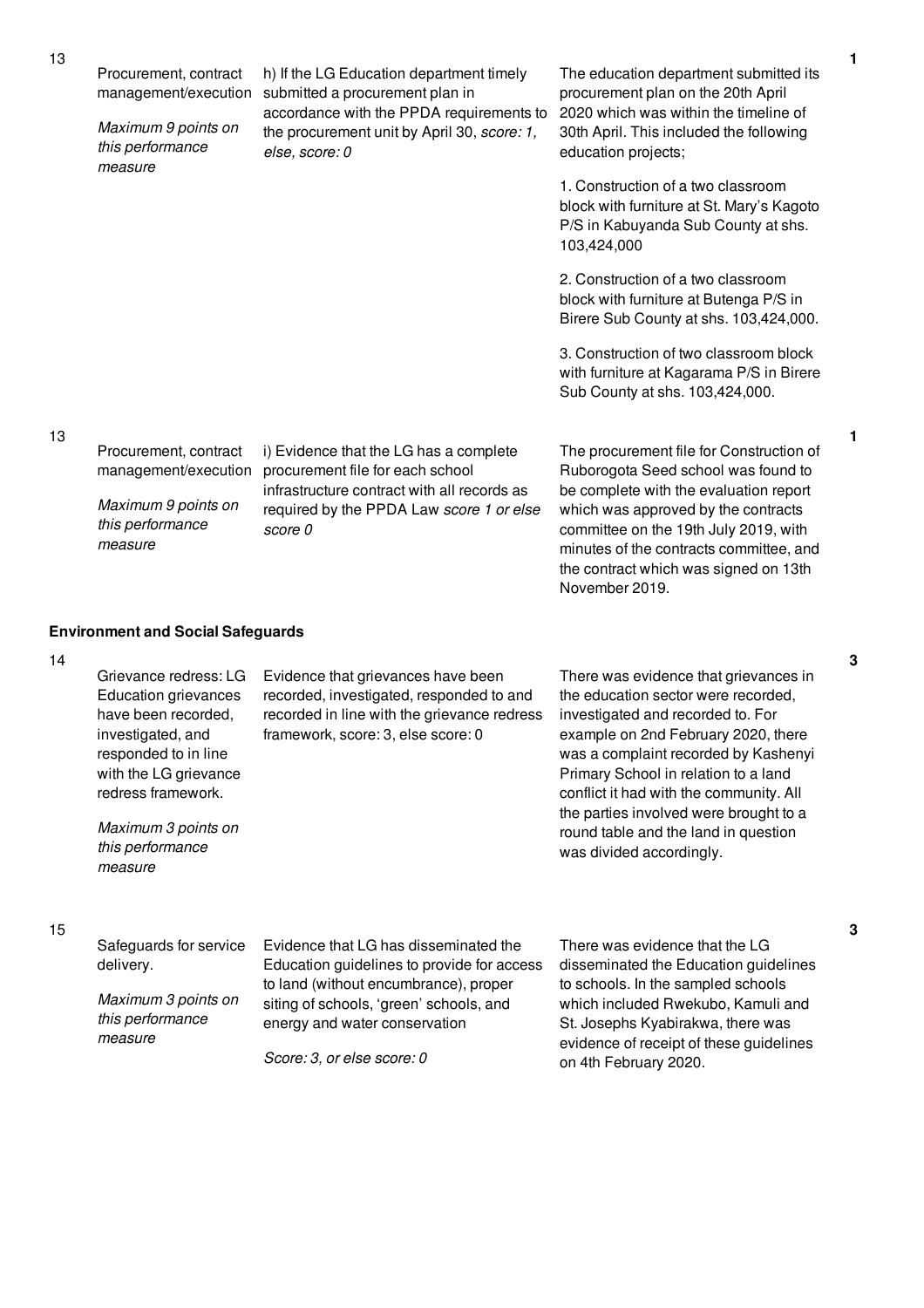Safeguards in the

*Maximum 6 points on this performance measure*

delivery of investments is incorporated within the BoQs and a) LG has in place a costed ESMP and this Although ESMPs were costed but there contractual documents, *score: 2, else score: 0*

was no social safeguard in the BOQs.

**1**

**2**

**1**

| 16 | Safeguards in the                       | b) If there is proof of land ownership,                           |
|----|-----------------------------------------|-------------------------------------------------------------------|
|    | delivery of investments                 | access of school construction projects,<br>score: 1, else score:0 |
|    | Maximum 6 points on<br>this performance |                                                                   |
|    | measure                                 |                                                                   |
|    |                                         |                                                                   |

There was evidence of land ownership for all education projects, for instance there was a formal consent dated 10th July 2018 from St. John Baptist church allowing Isingiro district to the construct classrooms at Katooma primary school

## 16

| Safeguards in the<br>delivery of investments<br>Maximum 6 points on<br>this performance<br>measure | c) Evidence that the Environment Officer<br>and CDO conducted support supervision<br>and monitoring (with the technical team) to<br>ascertain compliance with ESMPs<br>including follow up on recommended<br>corrective actions; and prepared monthly<br>monitoring reports, score: 2, else score: 0 | There was evidence of joint monitoring<br>reports, for example a monitoring report<br>of construction of 02 classroom bock at<br>Katooma primary school dated 24th<br>February 2020 signed by both the<br>Environment Officer and the CDO to<br>ascertain the compliance of the ESMPs. |
|----------------------------------------------------------------------------------------------------|------------------------------------------------------------------------------------------------------------------------------------------------------------------------------------------------------------------------------------------------------------------------------------------------------|----------------------------------------------------------------------------------------------------------------------------------------------------------------------------------------------------------------------------------------------------------------------------------------|
| Safeguards in the<br>delivery of investments<br>Maximum 6 points on<br>this performance<br>measure | d) If the E&S certifications were approved<br>and signed by the environmental officer<br>and CDO prior to executing the project<br>contractor payments<br>Score: 1, else score:0                                                                                                                     | There was evidence of Environment<br>and Social certification forms signed by<br>the environment officer and the CDO for<br>example compliance certificate dated<br>8th June 2020 for the construction of<br>two classroom blocks at Kamengo<br>primary school was issued.             |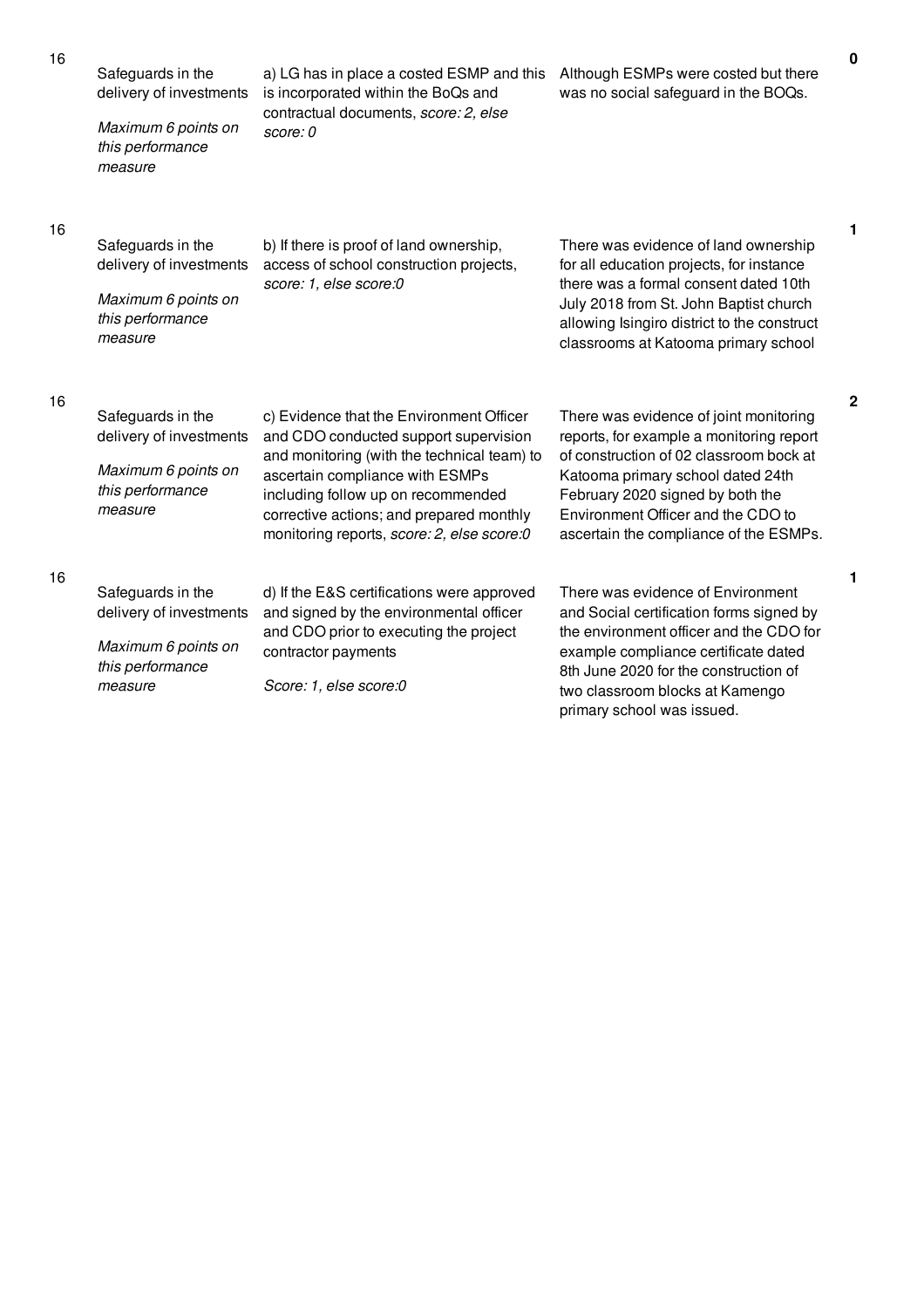| No. | <b>Summary of</b><br>requirements                                                                                                                                    | <b>Definition of compliance</b>                                                                                                                                                         | <b>Compliance justification</b>                                                                                                                                                                                                | <b>Score</b> |
|-----|----------------------------------------------------------------------------------------------------------------------------------------------------------------------|-----------------------------------------------------------------------------------------------------------------------------------------------------------------------------------------|--------------------------------------------------------------------------------------------------------------------------------------------------------------------------------------------------------------------------------|--------------|
|     | <b>Local Government Service Delivery Results</b>                                                                                                                     |                                                                                                                                                                                         |                                                                                                                                                                                                                                |              |
|     | Outcome: The LG has<br>registered higher<br>percentage of the<br>population accessing<br>health care services.<br>Maximum 2 points on<br>this performance<br>measure | a. If the LG registered Increased<br>utilization of Health Care<br>Services (focus on total OPD<br>attendance, and deliveries.<br>• By 20% or more, score 2<br>• Less than 20%, score 0 | The sampled health facilities had the following<br>output: For OPD 18/19 23546 and 19/20 30314<br>giving a percentage increase of 29 and for<br>deliveries 18/19 2431, 19/20 2661 which made a<br>percentage increase of 9.5 % | 2            |

## 2

| Service Delivery<br>Performance: Average | a. If the average score in Health<br>for LLG performance | Not Applicable |
|------------------------------------------|----------------------------------------------------------|----------------|
| score in the Health LLG                  | assessment is:                                           |                |
| performance<br>assessment.               | • Above 70%; score 2                                     |                |
| Maximum 4 points on                      | $\cdot$ 50 – 69% score 1                                 |                |
| this performance<br>measure              | • Below 50%; score 0                                     |                |

Note: To have zero wait for year one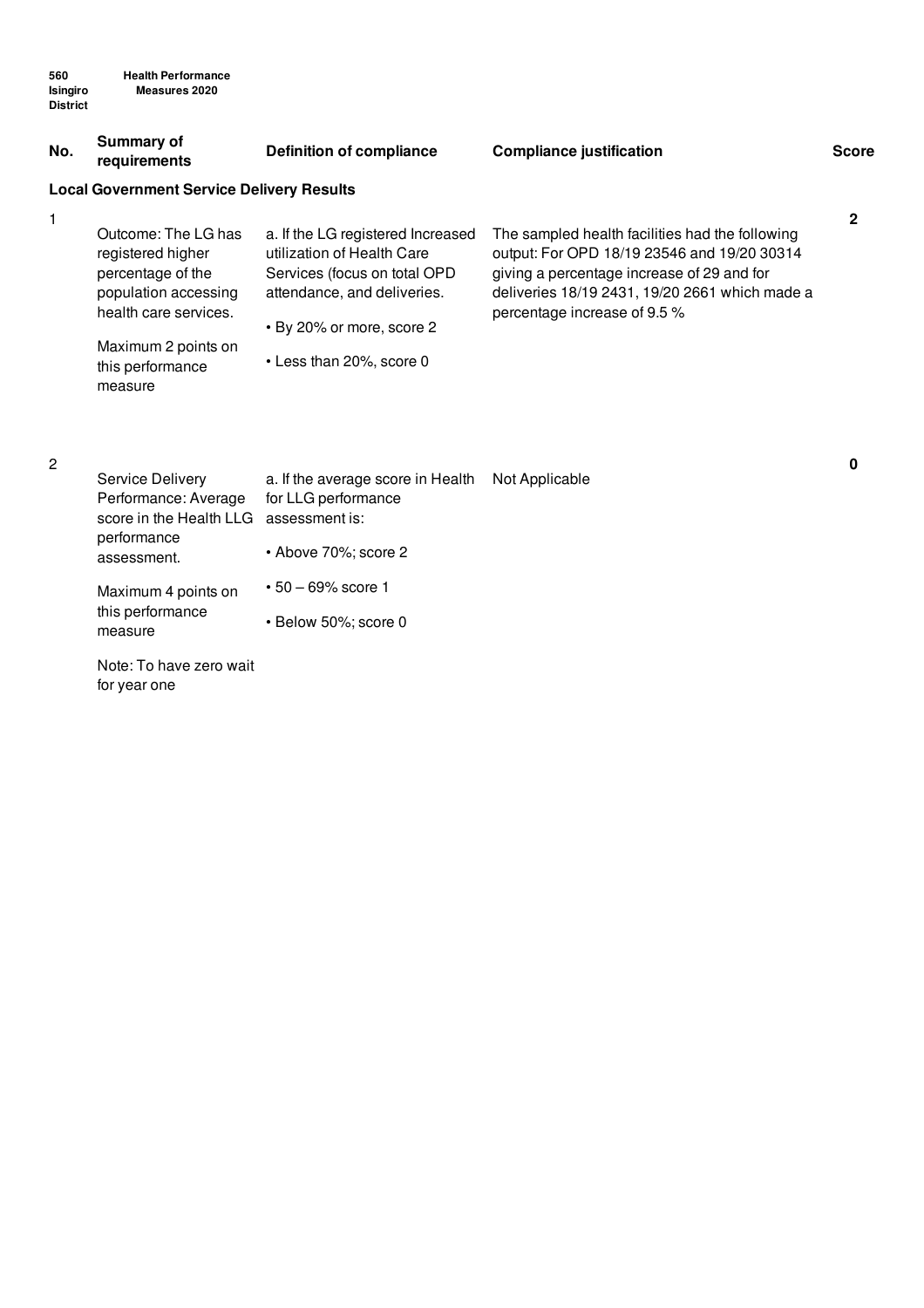Service Delivery Performance: Average score in the Health LLG assessment for HC IIIs and IVs performance assessment. Maximum 4 points on this performance measure Note: To have zero wait for year one b. If the average score in the RBF quarterly quality facility is: • Above 75%; score 2 • 65 – 74%; score 1 • Below 65% ; score 0 The LG had 8 HC IIIs and 4 HC IVs assessed and scored as follows: Kabuyanda HC IV 81.02% Rugaaga HC IV 94% Nyamuyanja HC IV 90.94% Rwekubo HC IV 91.6% Kyabirukwa HC III 94% Kikagate HC III 72.3% Nyakitunda HC III 81.61% Ruhiira HC III 80% Kanwamaizi HC III 78.06% Nshungyezi HC III 78.52% Mbaare HC III 79.13%

Nyarubungo HC III 95.5%

This made an average of 84.7%

3

Investment performance: The LG has managed health projects as per guidelines.

Maximum 8 points on this performance measure

a. If the LG budgeted and spent all the health development grant for the previous FY on eligible activities as per the health grant and budget guidelines, score 2 or else score 0.

The budget for the health department for the development grant for FY 2019/2020 was shs 1,148,506,000 as provided on page 86 of the fourth quarter budget performance report for FY 2019/2020. Actual expenditure amounted to shs 1,843,793,000 during FY 2019/2020 as detailed on page 86 of the financial statements for FY 2019/2020. Examples of projects for the health department:

(i) Construction of junior staff house at Ruborogota HC III in Ruborogota which was budgeted for shs 108,499,000 as provided on page 29 of the approved budget.

The project was captured on page 127 of the AWP and page 139 of the DDP. Actual expenditure for the project totaled shs 100,039,553 as provided on page 23 of the fourth quarter budget performance report for FY 2019/2020.

(ii) Upgrading of Busheeka HC II to HC III in Endiinzi sub county. Renovation of structures, construction of placenta pit and supply of water tank at Rugaaga HC IV in Rugaaga sub county.

(iii) Renovation of structures, construction of placenta pit and supply of water tank at Rugaaga HC IV.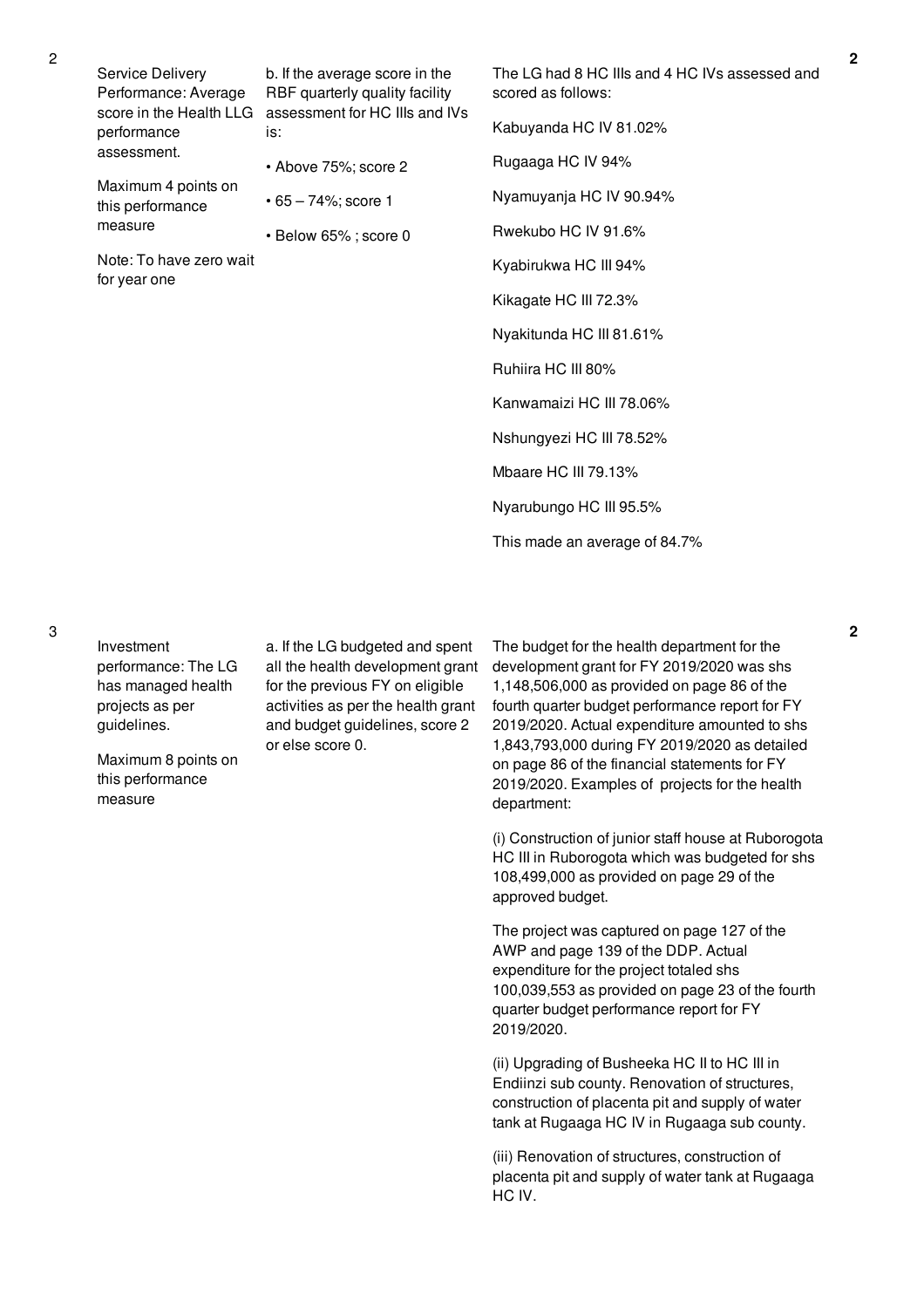Investment performance: The LG has managed health projects as per guidelines.

Maximum 8 points on this performance measure

b. If the DHO/MMOH, LG Engineer, Environment Officer and CDO certified works on health projects before the LG made payments to the contractors/ suppliers score 2 or else score 0

Review of payment vouchers for contracts in the health department revealed

That all payments to contractors were certified by the DHO, D/E, CDO and Environment Officer as required. Examples: (i) Payment to Regitex Technical Services Ltd for shs 46,237,326 on voucher number DDEG/DEC/200/004 dated 20th December, 2019 for construction of two junior staff houses each with two stances latrines at Ruborogota HC III in Ruborogota sub county. Payment was initiated on 4th December, 2019. The D/E, DHO, CDO, CAO and Environment Officer certified payment to the contractor on 16th December, 2019.

(ii) Payment to Katuma Construction Ltd for shs 5,484,300 on voucher number DDEG/FEB/2020/001 dated 6th February, 2020 for Renovation of structures, construction of placenta pit and supply of water tank at Rugaaga HC IV. The DHO, CDO, Environment Officer, D/E certified payment on 15th January, 2020.

(iii) Payment to Kwed Construction Ltd for shs 38,007,178 on voucher number HEA/JUN/2020/005 dated 23rd June, 2020 for upgrading of Busheka HC II to HC III in Endiinzi sub county. Payment was initiated on 22st May, 2020; D/E, DHO, CAO and Environment Officer certified payment on 22nd June, 2020. The CDO certified payment on 19thJune, 2020.

Investment performance: The LG has managed health projects as per guidelines.

Maximum 8 points on this performance measure

price of sampled health infrastructure investments are within +/-20% of the MoWT Engineers estimates, score 2 or else score 0

c. If the variations in the contract Construction of 2 Junior Staff Houses with a Tank and a 2 Stance latrine at Ruborogota HC III had an engineer's estimate of sh. 107,992,420 and a contract price of sh. 107,900,793. This resulted in a variation +0.08%.

Investment performance: The LG has managed health projects as per guidelines.

Maximum 8 points on this performance measure

d. Evidence that the health sector investment projects implemented in the previous FY were completed as per work plan by end of the FY

• Between 80 and 99% score 1

• less than 80 %: Score 0

• If 100 % Score 2

The Construction of 2 Junior Staff Houses with a Tank and a 2 Stance latrine at Ruborogota HC III was completed as was evidenced by a completion certificate dated 24 June 2020.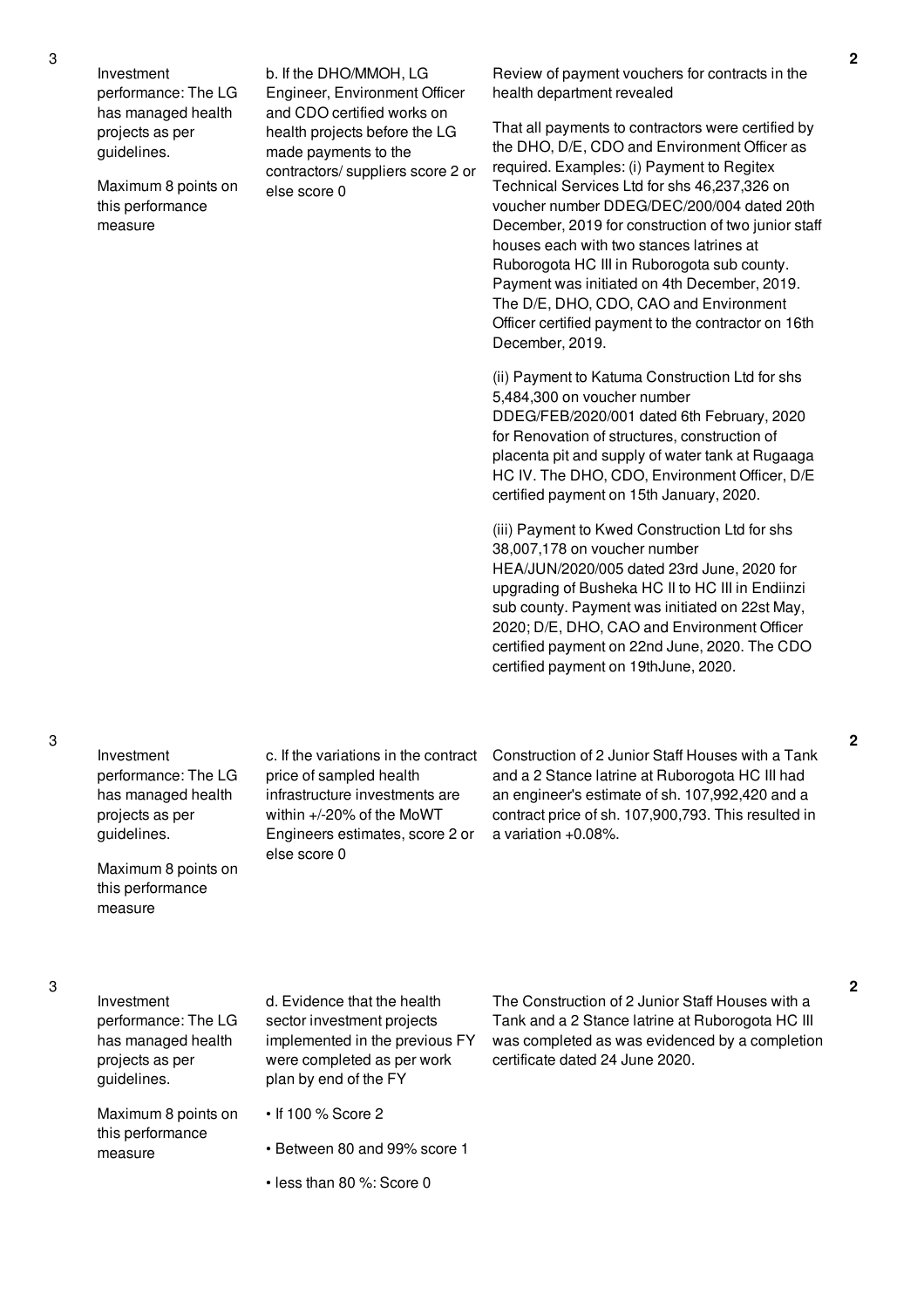| Achievement of                       | a. Evidence that the LC    |
|--------------------------------------|----------------------------|
| Standards: The LG has                | recruited staff for all HC |
| met health staffing and              | HCIVs as per staffing s    |
| infrastructure facility<br>standards | • If above 90% score 2     |
| Maximum 4 points on                  | • If 75% - 90%: score 1    |
| this performance                     | D . L 7 P . O 0            |

Evidence that the LG has ruited staff for all HCIIIs and HCIVs as per staffing structure

• Below 75 %: score 0

The LG had 4 HC IVs and 17 HC IIIs with a total staffing requirement of 434. Of these, 372 positions filled amounting to 85.7%.

The junior staff house had an exterior dimension

**1**

### 4

Achievement of Standards: The LG has met health staffing and infrastructure facility standards

measure

infrastructure construction projects meet the approved MoH Facility Infrastructure Designs.

b. Evidence that the LG health

• If 100 % score 2 or else score 0

Maximum 4 points on this performance measure

of 8.4 m by 5.8m as was required by the technical designs.

**2**

## **Performance Reporting and Performance Improvement**

| 5 |                                                                                                                                                    |                                                                                                         |                                                                                                   |
|---|----------------------------------------------------------------------------------------------------------------------------------------------------|---------------------------------------------------------------------------------------------------------|---------------------------------------------------------------------------------------------------|
|   | Accuracy of Reported<br>Information: The LG<br>maintains and reports<br>accurate information<br>Maximum 4 points on<br>this performance<br>measure | a. Evidence that information on<br>positions of health workers filled<br>is accurate: Score 2 or else 0 | Rwekubo HC IV had 51 staff on the list;                                                           |
|   |                                                                                                                                                    |                                                                                                         | Isaac Paul Mpeire MO no. 11029                                                                    |
|   |                                                                                                                                                    |                                                                                                         | Mugerwa Enoch SMO no. 10969                                                                       |
|   |                                                                                                                                                    |                                                                                                         | Nyarubungo HC III had 16 staff on the list;                                                       |
|   |                                                                                                                                                    |                                                                                                         | Mugabekazi Jastine CO no.10860                                                                    |
|   |                                                                                                                                                    |                                                                                                         | Kyarimpa Resty EM no.10497                                                                        |
|   |                                                                                                                                                    |                                                                                                         | Nyakitunda HC III had 14 staff on the list;                                                       |
|   |                                                                                                                                                    |                                                                                                         | Byamukama John Stephen EN no.10687                                                                |
|   |                                                                                                                                                    |                                                                                                         | Ndyomugyenyi James En no. 10841.                                                                  |
|   |                                                                                                                                                    |                                                                                                         | All those were present in their facilities as per staff<br>list for FY 2020/21 from the District. |
|   |                                                                                                                                                    |                                                                                                         |                                                                                                   |
| 5 | Accuracy of Reported                                                                                                                               | b. Evidence that information on                                                                         | Bushereka HC II was upgraded to HC III in FY                                                      |
|   |                                                                                                                                                    |                                                                                                         |                                                                                                   |

5

Information: The LG maintains and reports accurate information

Maximum 4 points on this performance measure

health facilities upgraded or constructed and functional is accurate: Score 2 or else 0

18/19 and rolled over to FY 19/20 now complete and functional.

**2**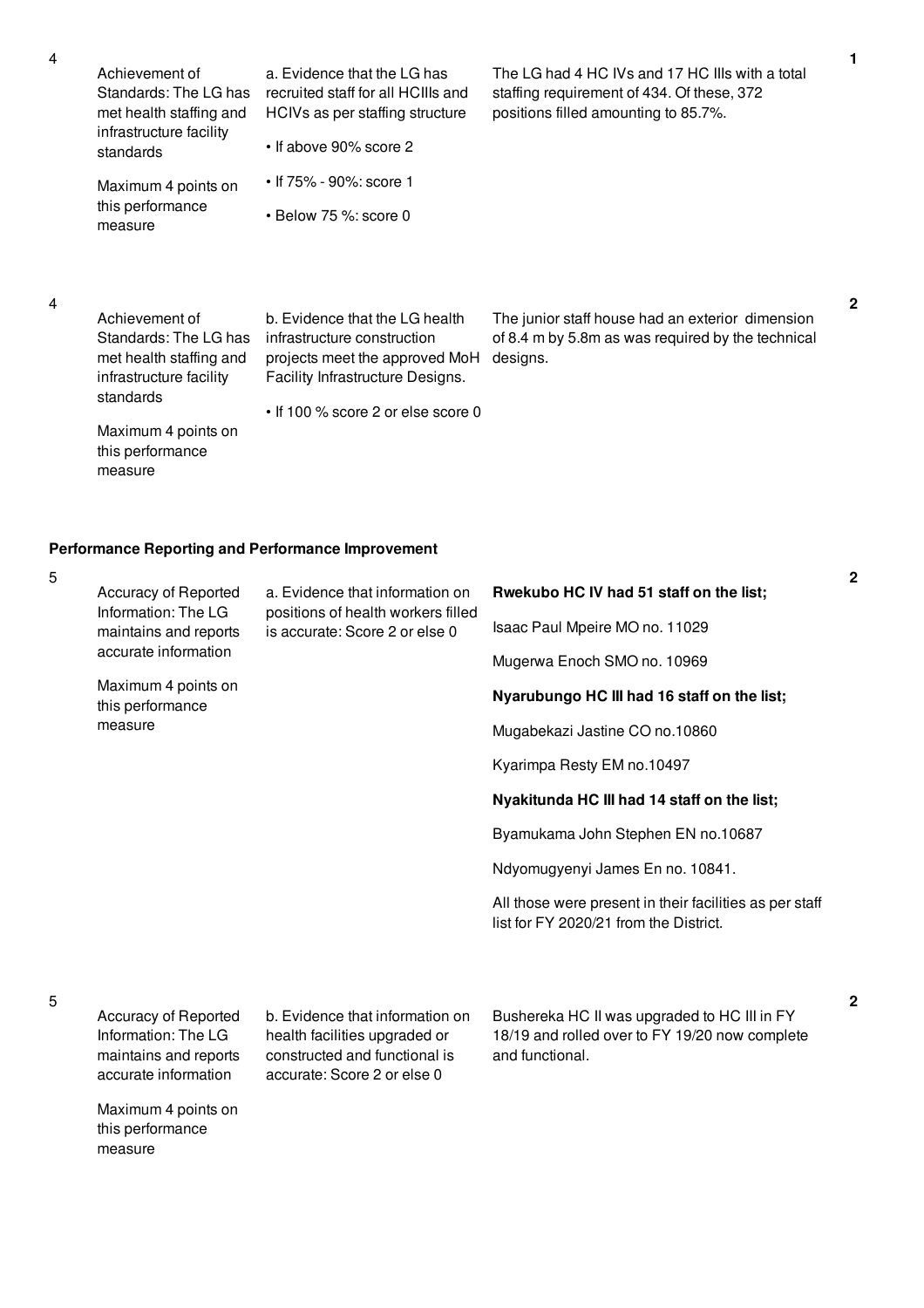Health Facility Compliance to the Budget and Grant Guidelines, Result Based Financing and Performance Improvement: LG has enforced Health Facility Compliance, Result Based Financing and implemented Performance Improvement support.

Maximum 14 points on this performance

measure

a) Health facilities prepared and submitted Annual Workplans & budgets to the DHO/MMOH by March 31st of the previous FY as per the LG Planning Guidelines for Health Sector:

• Score 2 or else 0

The sampled Health facilities submitted their Annual Workplans to the DHO as follows; Rwekubo HC IV submitted on 20th March 2020, Nyarubungo HC III on 21st March 2020 and Nyakitunda HC III on 20th March 2020. All the submissions were in conformity with the prescribed formats.

6

Health Facility Compliance to the Budget and Grant Guidelines, Result Based Financing and Performance Improvement: LG has enforced Health Facility Compliance, Result Based Financing and implemented Performance Improvement support.

b) Health facilities prepared and submitted to the DHO/MMOH Annual Budget Performance Reports for the previous FY by July 15th of the previous FY as per the Budget and Grant Guidelines :

• Score 2 or else 0

The health facilities submitted their Annual Budget Performance reports for FY 19/20 to the DHO as follows; Rwekubo HC IV submitted on 14th July 2020, Nyarubungo HC III on 13th July 2020 and Nyakitunda HC III on 8th July 2020.

Maximum 14 points on this performance measure

Health Facility Compliance to the Budget and Grant Guidelines, Result Based Financing and Performance Improvement: LG has enforced Health Facility Compliance, Result Based Financing and implemented **Performance** Improvement support.

Maximum 14 points on this performance

measure

a) Health facilities have developed and reported on implementation of facility improvement plans that incorporate performance issues identified in monitoring and assessment reports

• Score 2 or else 0

All sampled health facilities submitted their PIPs timely as follows; Rwekubo HC IV submitted on 2nd October 2020, Nyarubungo HC III on 2nd October 2020 and Nyakitunda HC III on 2nd October 2020. These include issues like increase of OPD coverage and increase ANC etc.

**2**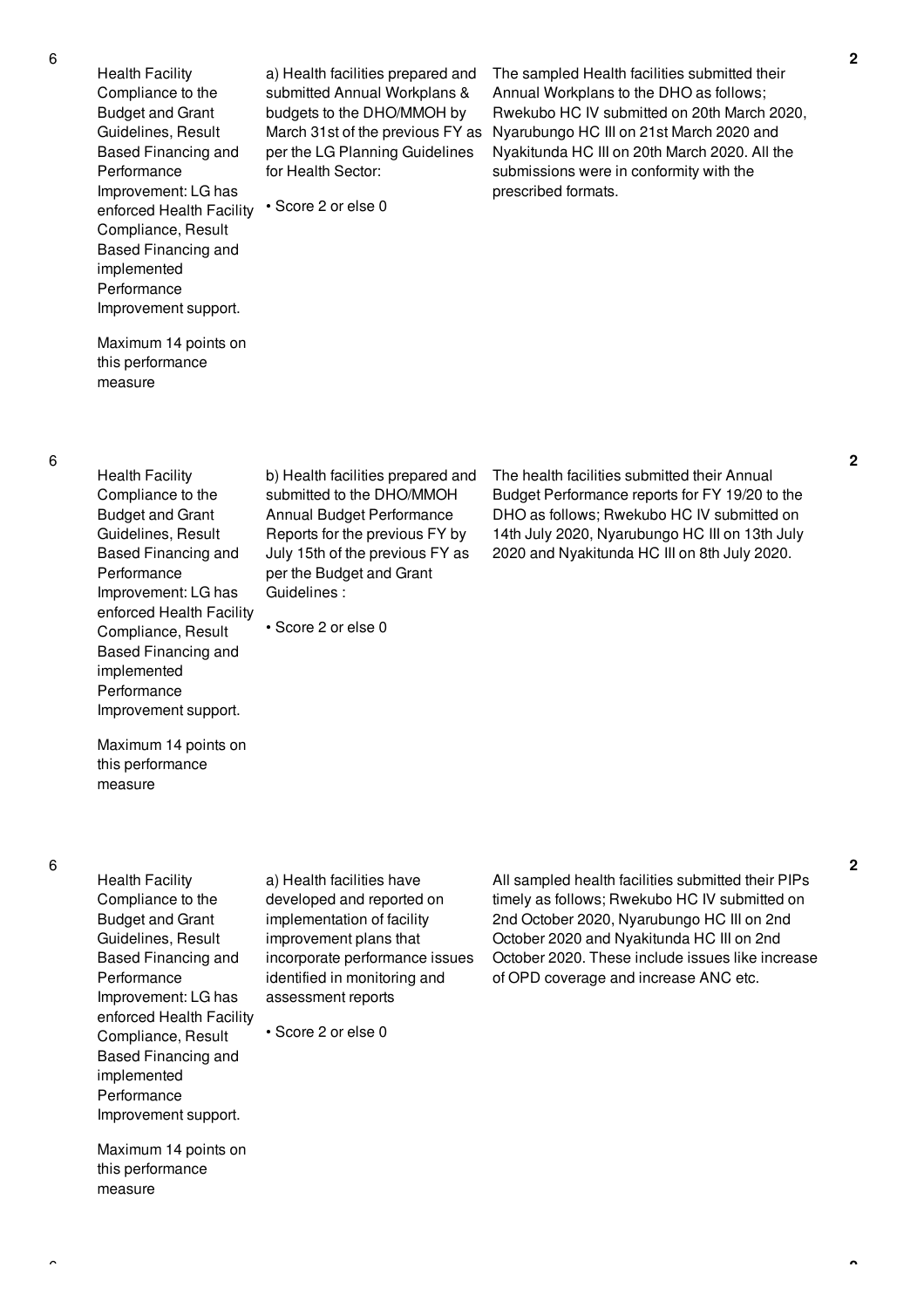<sup>6</sup> Health Facility Compliance to the Budget and Grant Guidelines, Result Based Financing and **Performance** Improvement: LG has enforced Health Facility • score 2 or else score 0 Compliance, Result Based Financing and implemented Performance Improvement support.

> Maximum 14 points on this performance

measure

d) Evidence that health facilities submitted up to date monthly and quarterly HMIS reports timely (7 days following the end of each month and quarter) If 100%,

The sampled health facilities submitted monthly reports as follows;

For July 2019, Rwekubo HC IV submitted its report on 6/08/19, Nyarubungo HC III on 2/08/19 and Nyakitunda HC III on 2/08/19

For August 2019, Rwekubo HC IV submitted its report on 4/09/19, Nyarubungo HC III on 5/09/19 and Nyakitunda HC III on 5/09/19

For September 19, Rwekubo HC IV submitted its report on 5/10/19, Nyarubungo HC III on 5/09/19 and Nyakitunda HC III on 7/10/19

For October 2019, Rwekubo HC IV submitted its report on 5/11/19, Nyarubungo HC III on 5/11/19 and Nyakitunda HC III on 6/11/19

For November 2019, Rwekubo HC IV submitted its report on 6/12/19, Nyarubungo HC III on 6/12/19 and Nyakitunda HC III on 5/12/19

For December 2019, Rwekubo HC IV submitted its report on 6/01/20, Nyarubungo HC III on 7/01/20 and Nyakitunda HC III on 7/01/20

For January 2020, Rwekubo HC IV submitted its report on 7/02/20, Nyarubungo HC III on 6/02/20 and Nyakitunda HC III on 6/02/20

For February 2020, Rwekubo HC IV submitted its report on 7/03/20, Nyarubungo HC III on 6/03/20 and Nyakitunda HC III on 7/03/20

For March 2020, Rwekubo HC IV submitted its report on 7/04/20, Nyarubungo HC III on 7/04/20 and Nyakitunda HC III on 6/04/20

For April 2020, Rwekubo HC IV submitted its report on 7/05/20, Nyarubungo HC III on 7/05/20 and Nyakitunda HC III on 7/05/20

For May 2020, Rwekubo HC IV submitted its report on 6/06/20, Nyarubungo HC III on 4/06/20 and Nyakitunda HC III on 7/06/20

And for June 2020, Rwekubo HC IV submitted its report on 7/07/20, Nyarubungo HC III on 7/07/20 and Nyakitunda HC III on 6/07/20

These health centres also submitted quarterly reports as follows;

For quarter 1, Rwekubo HC IV submitted its report on 5/10/19, Nyarubungo HC III on 5/10/19 and Nyakitunda HC III on 7/10/19

For quarter 2, Rwekubo HC IV submitted its report on 6/01/20, Nyarubungo HC III on 6/01/20 and Nyakitanda HC III on 7/01/20

For quarter 3, Rwekubo HC IV submitted its report on 7/04/20, Nyarubungo HC III on 7/04/20 and Nyakitanda HC III on 6/04/20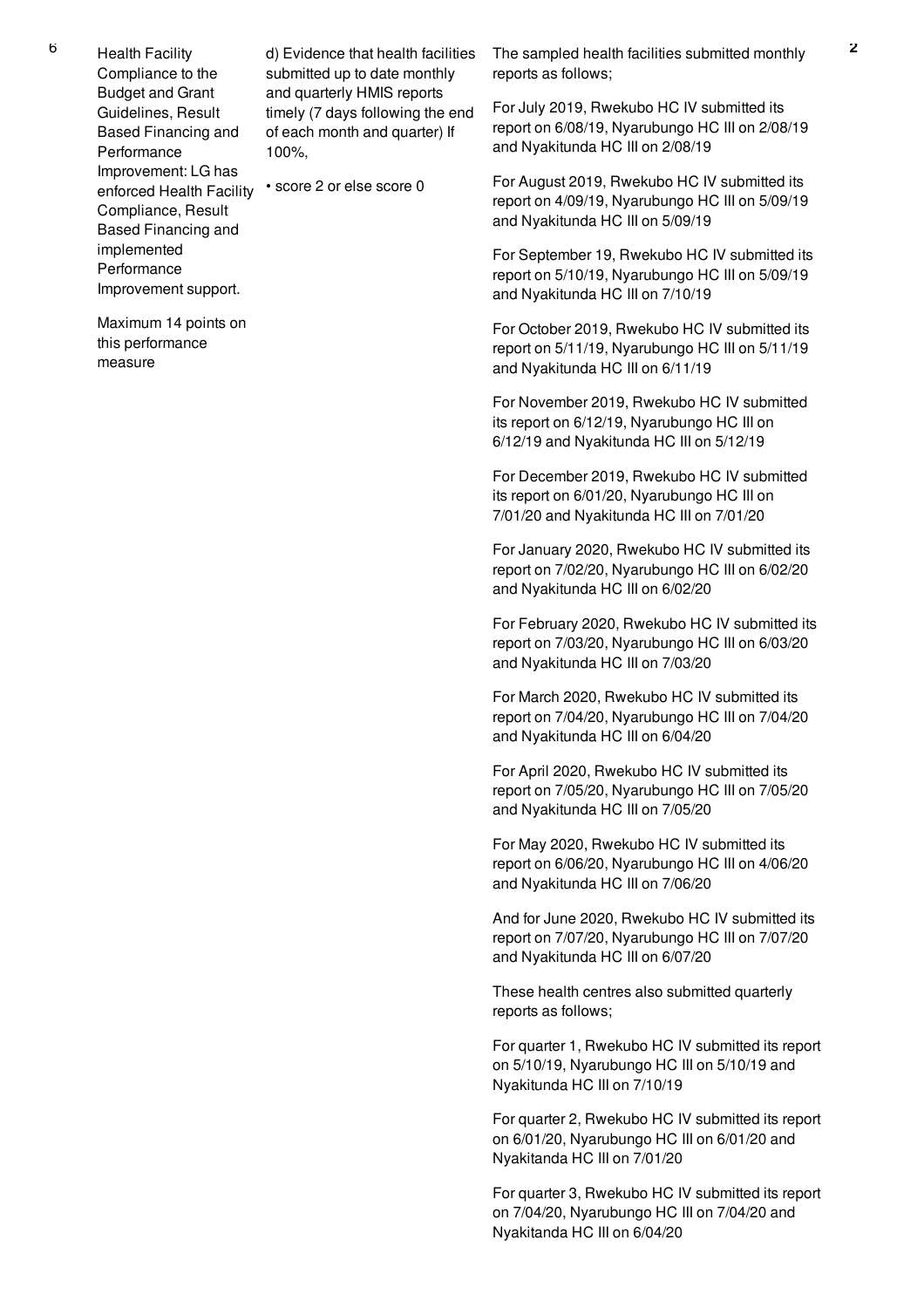And for quarter 4, Rwekubo HC IV submitted its report on 7/07/20, Nyarubungo HC III on 7/07/20 and Nyakitanda HC III on 6/07/20.

All the reports were submitted in time as was required.

The Health facilities submitted RBF invoices timely as follows; Rwekubo HC IV submitted on 8th October 2020, Nyarubungo HC III on 4th October 2020 and Nyakitunda HC III on 7th

October 2020.

Health Facility Compliance to the Budget and Grant Guidelines, Result Based Financing and Performance Improvement: LG has enforced Health Facility districts Compliance, Result Based Financing and implemented Performance Improvement support.

Maximum 14 points on this performance measure

6

6

Health Facility Compliance to the Budget and Grant Guidelines, Result Based Financing and Performance Improvement: LG has enforced Health Facility Compliance, Result Based Financing and implemented **Performance** Improvement support. f) If the LG timely (by end of 3rd

Maximum 14 points on this performance

measure

week of the month following end of the quarter) verified, compiled and submitted to MOH facility RBF invoices for all RBF Health Facilities, if 100%, score 1 or else score 0

e) Evidence that Health facilities submitted RBF invoices timely (by 15th of the month following end of the quarter). If 100%, score 2 or else score 0

Note: Municipalities submit to

The LG verified, compiled and submitted to MOH facility RBF invoices late on 17th November 2020.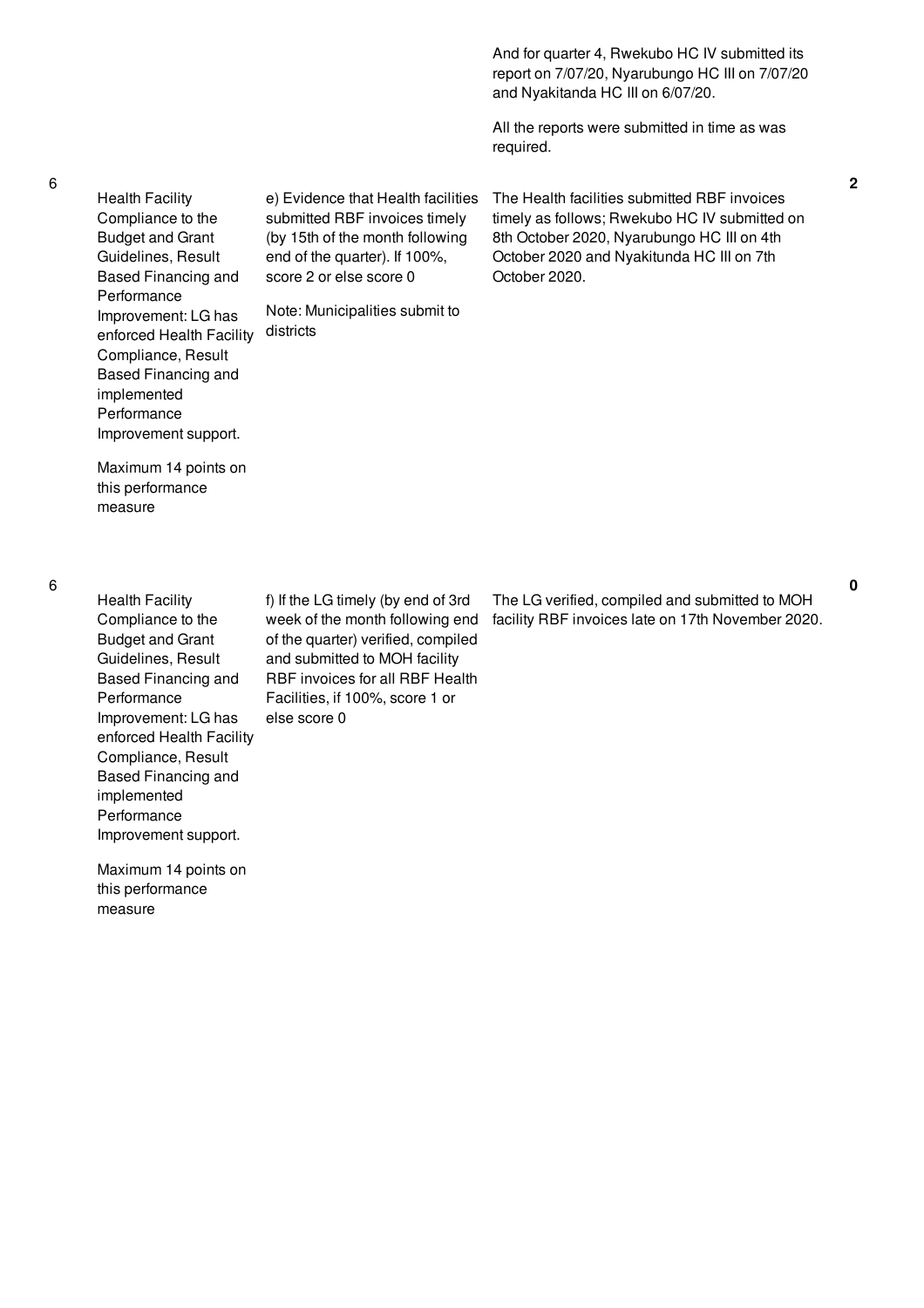Maximum 14 points on this performance measure Health Facility Compliance to the Budget and Grant Guidelines, Result Based Financing and Performance Improvement: LG has enforced Health Facility Compliance, Result Based Financing and implemented

Performance

measure

Improvement support.

Maximum 14 points on this performance

h) Evidence that the LG has:

i. Developed an approved Performance Improvement Plan for the weakest performing health facilities, score 1 or else 0

The LG developed Performance Improvement Plan for the District on 2nd October 2020. This covered Rwekubo HC IV, Nyakitunda HC III & Nyarubungo HC III

The Health Department submitted Quarterly Budget Performance Reports (QBPRs) to the District Planner for consolidation for all the four quarters of the previous FY 2019/2020 as follows:

1st Quarter on 08 October 2019;

2nd Quarter on 06 January 2020;

3rd Quarter on 07 April 2020;

4th Quarter on 06 July 2020.

6

Compliance, Result Based Financing and implemented Performance Improvement support.

Health Facility Compliance to the Budget and Grant Guidelines, Result Based Financing and

Performance

Improvement: LG has enforced Health Facility g) If the LG timely (by end of the first month of the following quarter) compiled and submitted all quarterly (4) Budget Performance Reports. If 100%, score 1 or else score 0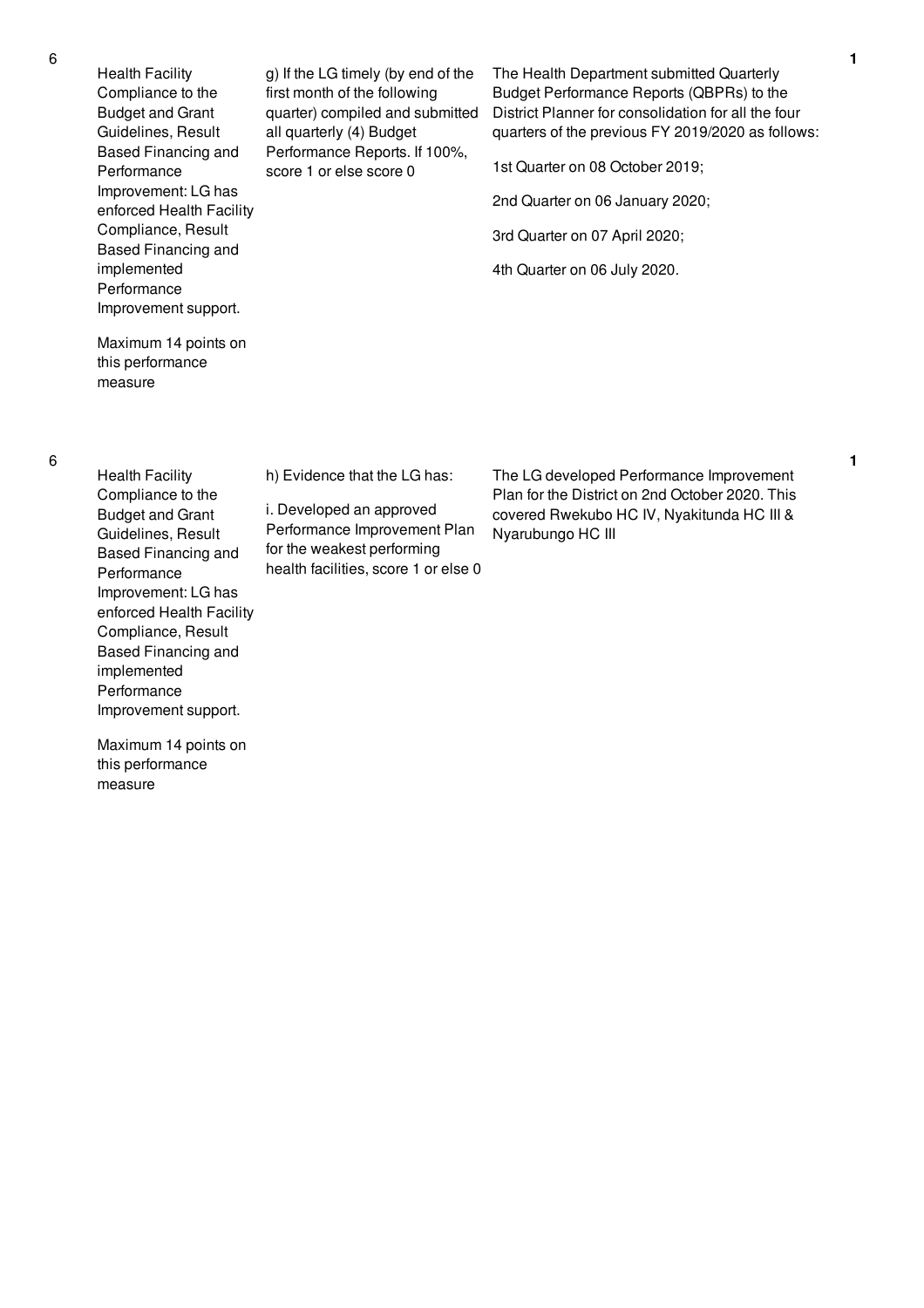Health Facility Compliance to the Budget and Grant Guidelines, Result Based Financing and Performance Improvement: LG has enforced Health Facility Compliance, Result Based Financing and implemented Performance Improvement support.

ii. Implemented Performance Improvement Plan for weakest performing facilities, score 1 or else 0

According to the report written on 12th November 2020, Rwekubo IV was mentored on data management, management of HUMC meetings.

Maximum 14 points on this performance measure

### **Human Resource Management and Development**

7

Budgeting for, actual recruitment and deployment of staff: The i. Budgeted for health workers as Local Government has budgeted for, recruited and deployed staff as per guidelines a) Evidence that the LG has: per guidelines/in accordance with the staffing norms score 2 or else 0 The LG budgeted shs. 4,229,316,000 which was to cover a total of 498 health workers.

Maximum 9 points on this performance measure

## 7

Budgeting for, actual recruitment and deployment of staff: The ii. Deployed health workers as Local Government has budgeted for, recruited and deployed staff as per guidelines Maximum 9 points on this performance measure a) Evidence that the LG has: per guidelines (all the health facilities to have at least 75% of staff required) in accordance with the staffing norms score 2 or else 0 The LG had a total of 45 health facilities. Of these, only 28 had at least 75% of the required staff positioned filled. The 3 sampled facilities had staff filled as follows: Rwekubo HC IV Had 51/48 106% Nyarubungo HC III had 16/19 84.2% Nyakitunda HC III had 14/19 73.6%.

In conclusion, not all health facilities had at least 75% of the required staffing positions filled.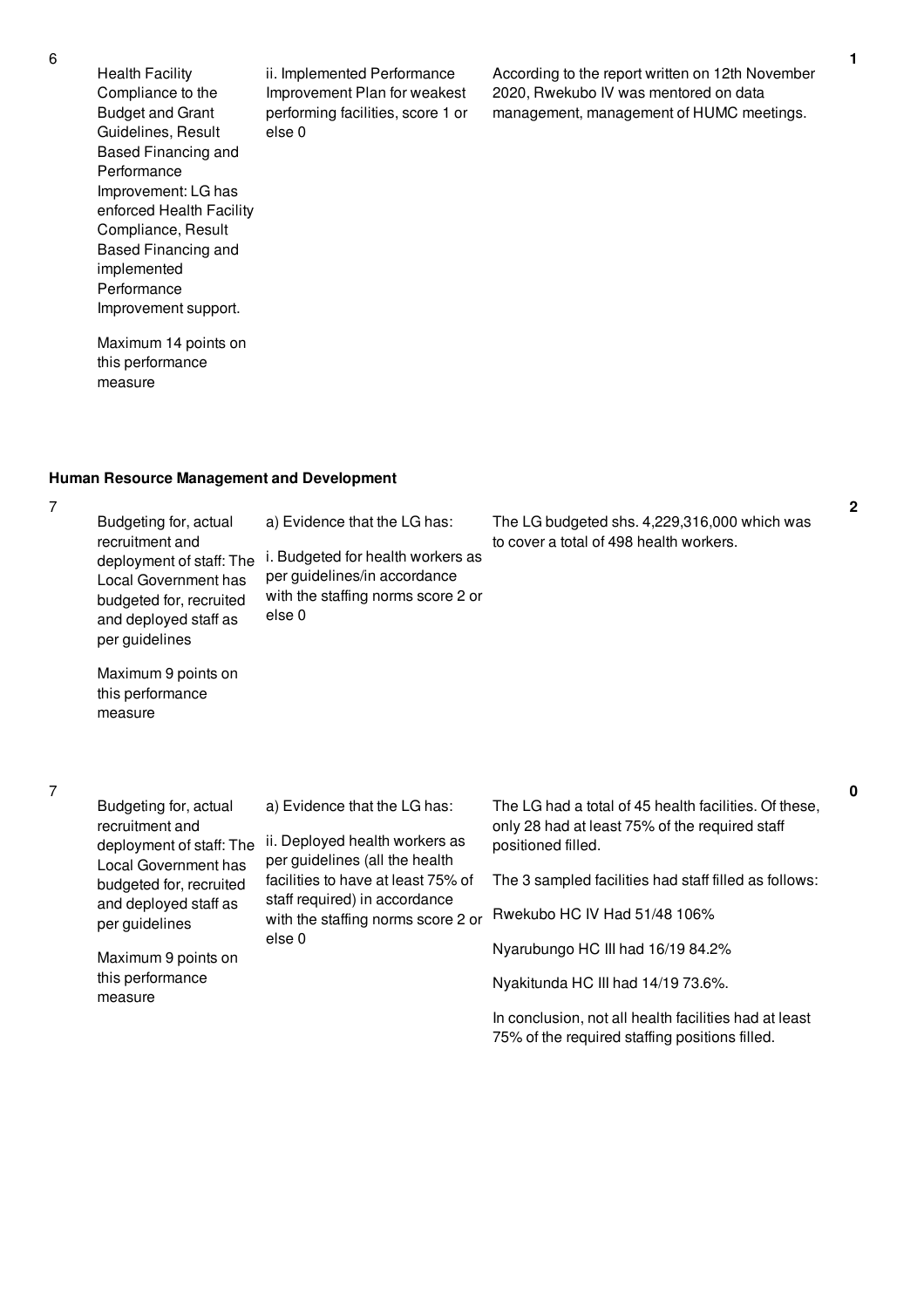Budgeting for, actual recruitment and Local Government has budgeted for, recruited and deployed staff as per guidelines

Maximum 9 points on this performance measure

deployment of staff: The where they are deployed, score b) Evidence that health workers are working in health facilities 3 or else score 0

There was evidence that health workers were working in the health facilities where they were deployed based on the sampled health facilities. Rwekubo HC IV had 51 health workers, Nyarubungo HC III had 16 health workers and Nyakitunda HC III had 14 health workers. All these health workers regularly attended duty based on the daily attendence records seen.

Budgeting for, actual recruitment and Local Government has budgeted for, recruited and deployed staff as per guidelines

deployment of staff: The deployment and disseminated c) Evidence that the LG has publicized health workers by, among others, posting on facility notice boards, for the current FY score 2 or else score 0

There was evidence that the LG publicized health workers deployment as was observed on the notice boards of the sampled health centres. Rwekubo HC IV had a display of 51 health workers dated 1st December 2020, Nyarubungo HC III had a display of 16 health workers dated 9th December 2020 and Nyakitunda HC III had a display of 14 health workers dated 8th December 2020.

Maximum 9 points on this performance measure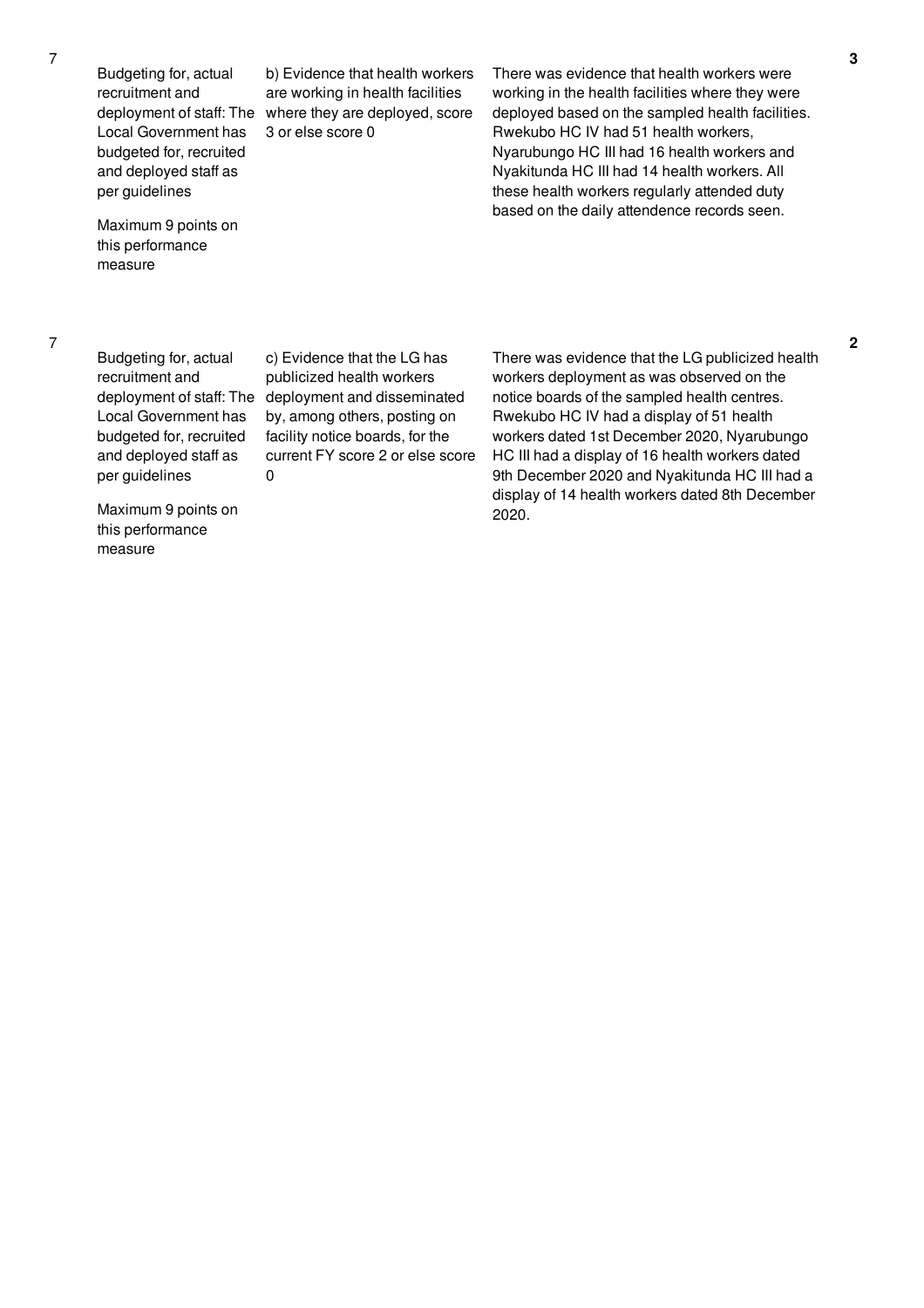Performance management: The LG has appraised, taken corrective action and trained Health Workers.

Maximum 6 points on this performance measure

a) Evidence that the DHO/MMOHs has:

i. Conducted annual performance appraisal of all Health facility In-charges against the agreed performance plans and submitted a copy to HRO during the previous FY score 1 or else 0

All the 10 sampled health facility in charges were appraised against agreed performance plans as indicated below;

1.Namirembe Shamirah of Busheka HCIII was appraised on 18th July 2020

2.Tushabe Evas Nursing Assistant of Kyeirumba HCIII was appraised on 24th August 2020

3.Mugabekazi Justine Enrolled Midwife of Nyarubungo HC III was appraised 30th June 2020

4. Atwine Imelda Enrolled Midwife of Nshongezi HC III was appraised on 30th June 2020

5.Nyamate Julia Enrolled Midwife of Ruhira HC III was appraised on 30th June 2020

6.Mugerwa Enoch Senior Medical Officer of Rwekubo HC IV was appraised on 20th July 2020

7.Aturinda Collins Medical Officer of Kabuyanda HCIV was appraised on 13th July 2020

8.Dr Nankunda Faith Medical Officer of Nyamuyanja HC IV was appraised on 15th July 2020

9.Ndyomugyenyi James Enrolled Nurse of Nyajitunda HC III was appraised on 8th August 2020

10.Kiyombo Philomon Clinical Officer of Rugaaga HCIV was appraised on 02nd August 2020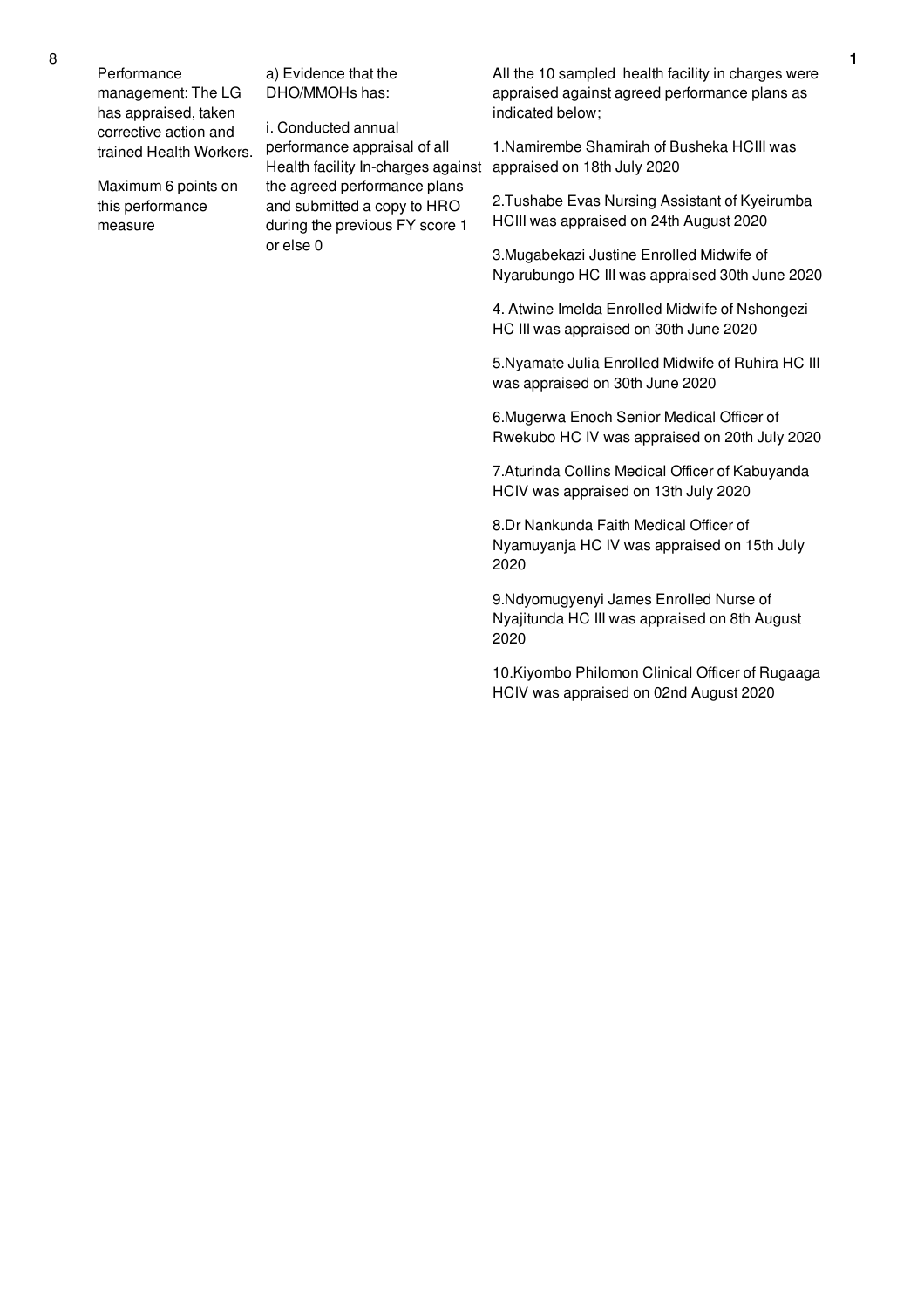Performance management: The LG has appraised, taken corrective action and trained Health Workers.

Maximum 6 points on this performance measure

ii. Ensured that Health Facility In-charges conducted performance appraisal of all health facility workers against the agreed performance plans and submitted a copy through DHO/MMOH to HRO during the previous FY score 1 or else 0

A review of the 10 Health facility worker's files revealed that all the 10 health facility workers sampled were appraised in FY 2019/2020.

Those appraised included;

1) Muzahura John Baptist Senior Clinical Officer of Rwekubo HCIV was appraised on 25th July 2020

2) Najja Agnes Nursing Assistant of Murema HCII was appraised on 14th July 2020

3) Kyasimire Peninah Nursing Assistant; of Kihihi HCII was appraised on 10th October 2020

4) Gamukama Tuheise Medical Officer of Kabuyanda HCIV was appraised on 28th July 2020

5) Sendekize Aloysius; Lab Technician of Kabuyanda HCIV was appraised on 22nd June 2020

6) Kabagambe Moses Enrolled Nurse of Rwekubo HC IV was appraised on 25th June 2020

7) Asiimwe Dinavence Enrolled Nurse of Kahenda HCII was appraised on 9th July 2020

8)Kyatukundire Jovitah Lab Assistant of Nyakitunda HC III was appraised on 19th July 2020

9) Mutaremwa B Stephen Lab Technician of Ngarama HCIII was appraised on 30th June 2020

10) Kyarikunda Jovas Enrolled Midwife of Endiizi HC III was appraised on 18th July 2020

There was a training report dated 7th July 2020 on performance assessment of health workers

**Performance** management: The LG has appraised, taken corrective action and

8

iii. Taken corrective actions based on the appraisal reports, score 2 or else 0

trained Health Workers. Maximum 6 points on this performance

measure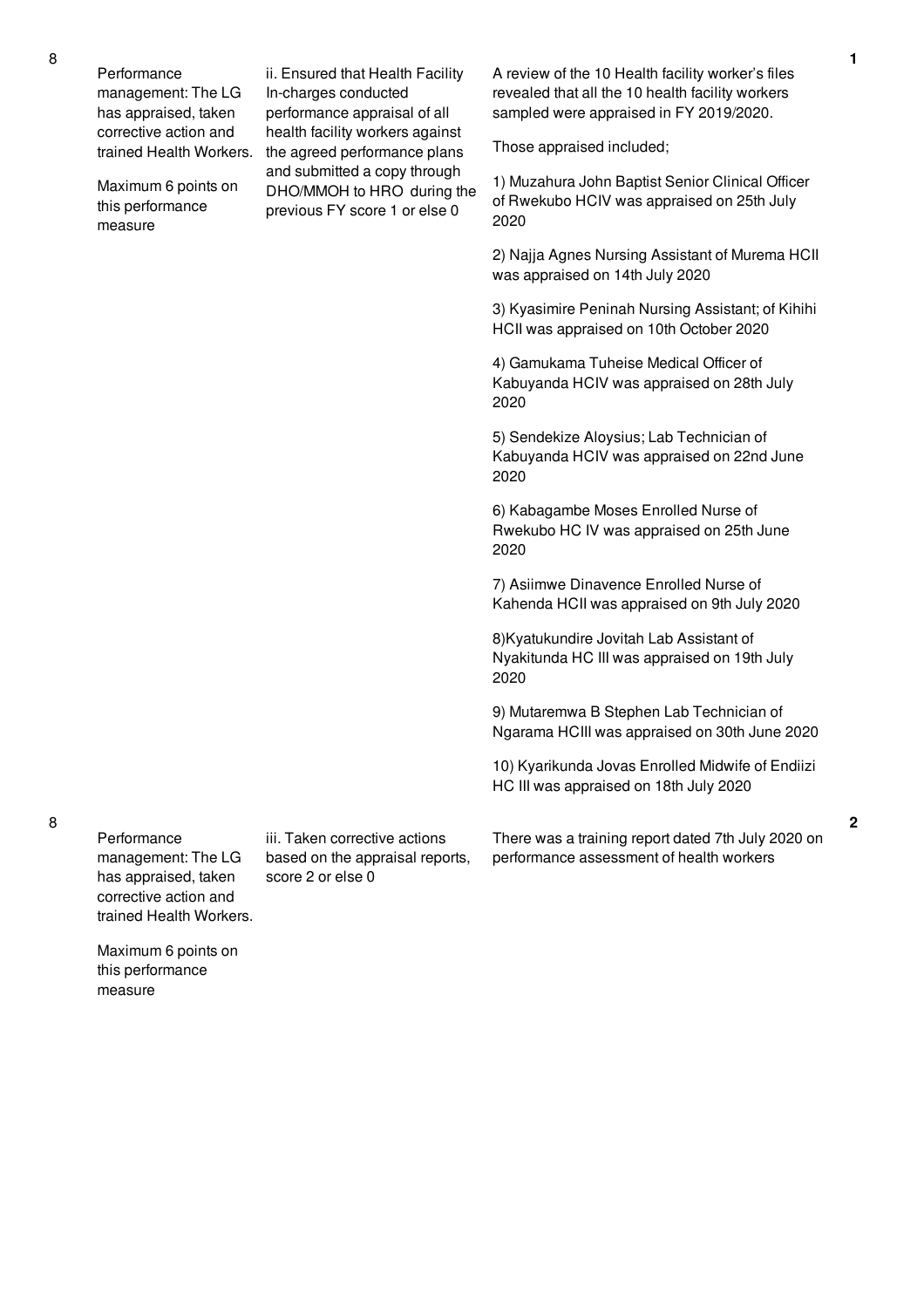Performance management: The LG has appraised, taken corrective action and trained Health Workers.

Maximum 6 points on this performance measure

b) Evidence that the LG:

i. conducted training of health workers (Continuous Professional Development) in accordance to the training plans at District/MC level, score 1 or else 0

The LG trained 16 health workers between 15th - 18th June 2020 on Revised Consolidated Guidelines for Prevention and Treatment of HIV 2020 at Ruhira HC III.

8

Performance management: The LG has appraised, taken corrective action and trained Health Workers.

Maximum 6 points on this performance measure

ii. Documented training activities in the training/CPD database, score 1 or else score 0

The training of the 16 health workers conducted between 15th - 18th June 2020 on the Revised Consolidated Guidelines for Prevention and Treatment of HIV 2020 at Ruhira HC III was documented in the training database.

## **Management, Monitoring and Supervision of Services.**

9

| Planning, budgeting,<br>and transfer of funds for<br>service delivery: The<br>Local Government has<br>budgeted, used and<br>disseminated funds for<br>service delivery as per<br>guidelines. | a. Evidence that the CAO/Town<br>Clerk confirmed the list of Health<br>facilities (GoU and PNFP<br>receiving PHC NWR grants) and<br>notified the MOH in writing by<br>September 30th if a health<br>facility had been listed<br>incorrectly or missed in the | The CAO wrote to the MOH confirming 59 health<br>facilities accessing PHC NWR on 6th July 2020<br>Ref: CR/213/4. |
|----------------------------------------------------------------------------------------------------------------------------------------------------------------------------------------------|--------------------------------------------------------------------------------------------------------------------------------------------------------------------------------------------------------------------------------------------------------------|------------------------------------------------------------------------------------------------------------------|
| Maximum 9 points on<br>this performance                                                                                                                                                      | previous FY, score 2 or else<br>score 0                                                                                                                                                                                                                      |                                                                                                                  |

### 9

Planning, budgeting, and transfer of funds for service delivery: The Local Government has budgeted, used and disseminated funds for service delivery as per guidelines.

measure

Maximum 9 points on this performance measure

b. Evidence that the LG made allocations towards monitoring service delivery and management of District health services in line with the health sector grant guidelines (15% of the PHC NWR Grant for LLHF allocation made for DHO/MMOH), score 2 or else score 0.

The approved budget for the Health Department for FY 2019/2020 under PHC NWR was shs 493,102,000 as per page 23 of the approved budget. Actual allocation for service delivery and management was shs 73,965,300 as per page 23 of the approved budget, which was equivalent to 15%.

**1**

**1**

**2**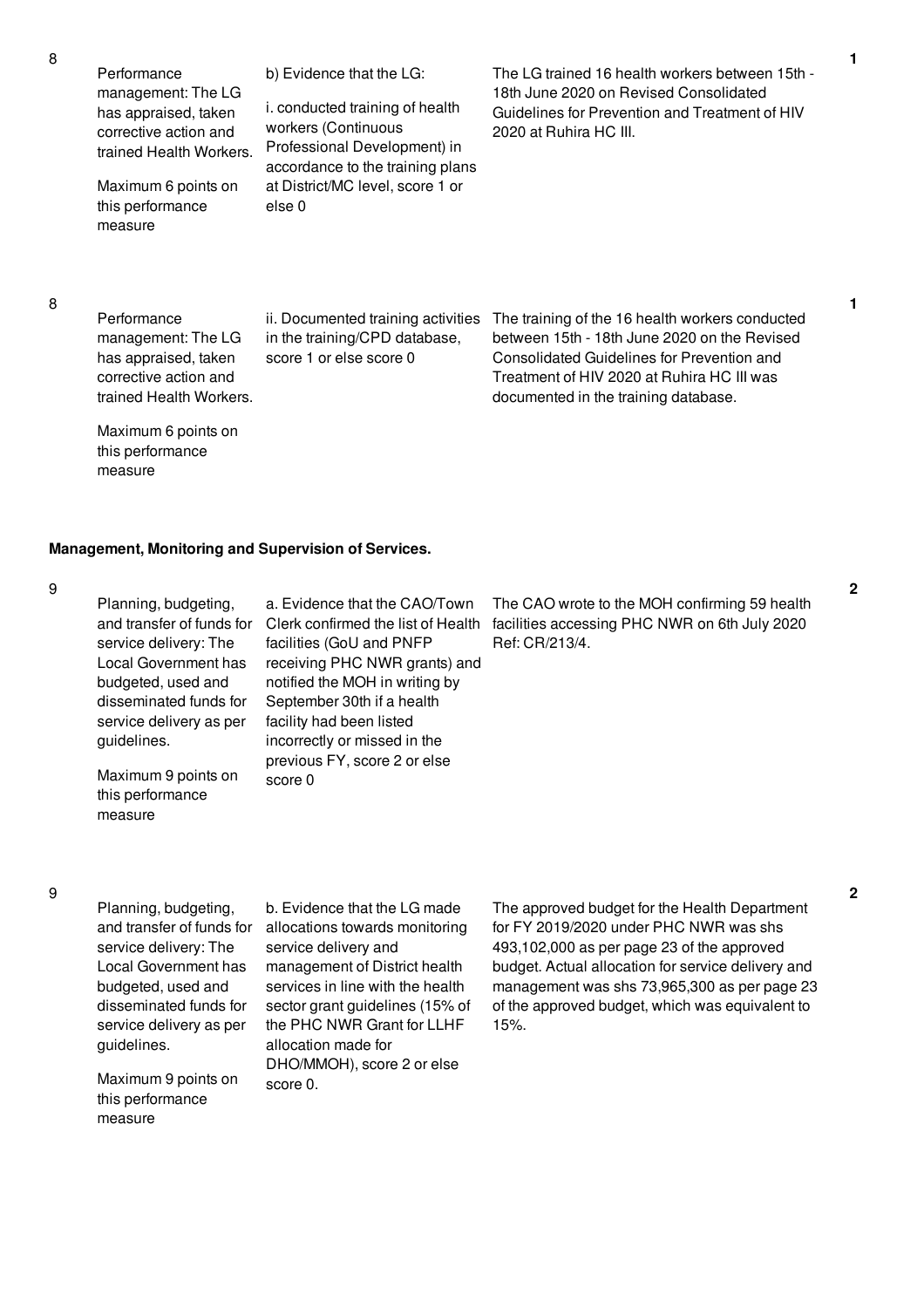Planning, budgeting, and transfer of funds for service delivery: The Local Government has budgeted, used and disseminated funds for service delivery as per guidelines.

c. If the LG made timely warranting/verification of direct grant transfers to health facilities for the last FY, in accordance to the requirements of the budget score 2 or else score 0

Maximum 9 points on this performance measure

The DLG made timely warranting/verification of direct grant transfers to health facilities during FY 2019/2020 in accordance with the requirements of the budget.

In quarter one, grant for health cash limits were received by the DLG on 24th July, 2019 from PS/ST under reference MET.50/268/01, communication by CAO to health facilities was done on 30th July, 2019 under reference CR/206/1. Warranting was done on 26th July, 2019 and transfers effected as per CAO's instructions.

In quarter two, grant for health cash limits were received by the DLG on 14th October, 2019 from PS/ST under reference MET.50/268/01, communication by CAO to health facilities was done on 14th October, 2019 under reference CR/206/1. Warranting was done on 24th October, 2019 and transfers effected as per CAO's instructions.

In quarter three, grant for health cash limits were received by the DLG on 14th January, 2020 from PS/ST under reference MET.50/268/01, communication by CAO under reference CR/2016/1 to health facilities was done on 4th February, 2020. Warranting was done on 16th January, 2020 and transfers effected as per CAO's instructions.

In quarter four, health grant capitation cash limits were received by the DLG on 14th April, 2020 from PS/ST under reference MET.50/268/01, communication by CAO under reference CR/206/1 to health facilities was done on 16th April, 2020. Warranting was done on 20th April, 2020 and transfers effected as per CAO's instructions.

There were no delays of more than five days from the time of receipt of cash limits from MOFPED to warranting and release of funds to the health facilities.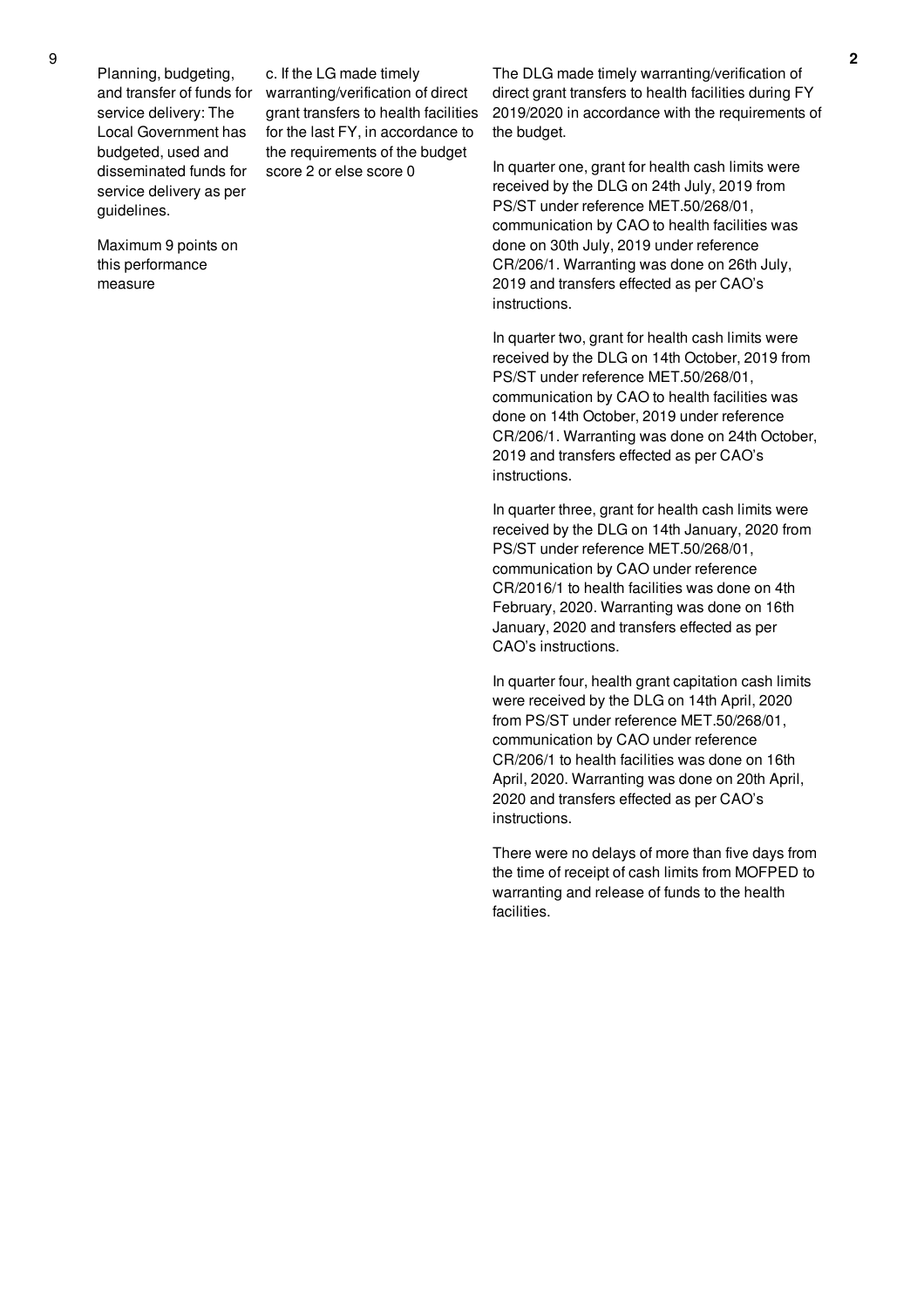| Local Government has<br>budgeted, used and<br>disseminated funds for<br>service delivery as per<br>guidelines.<br>Maximum 9 points on                                                                                                                     | FY to health facilities within 5<br>working days from the day of<br>funds release in each quarter,<br>score 2 or else score 0                                                                                                                                                           | Invoicing for quarter two was done on 1st<br>November, 2019;<br>Invoicing for quarter three was done on 22nd<br>January, 2020;                                                                                                                                                                  |
|-----------------------------------------------------------------------------------------------------------------------------------------------------------------------------------------------------------------------------------------------------------|-----------------------------------------------------------------------------------------------------------------------------------------------------------------------------------------------------------------------------------------------------------------------------------------|-------------------------------------------------------------------------------------------------------------------------------------------------------------------------------------------------------------------------------------------------------------------------------------------------|
|                                                                                                                                                                                                                                                           |                                                                                                                                                                                                                                                                                         |                                                                                                                                                                                                                                                                                                 |
|                                                                                                                                                                                                                                                           |                                                                                                                                                                                                                                                                                         |                                                                                                                                                                                                                                                                                                 |
| this performance                                                                                                                                                                                                                                          |                                                                                                                                                                                                                                                                                         | Invoicing for quarter four was done on 23rd April,<br>2020                                                                                                                                                                                                                                      |
| measure                                                                                                                                                                                                                                                   |                                                                                                                                                                                                                                                                                         | There were no delays experienced in invoicing<br>and communication of PHC NWR Grant beyond<br>five days.                                                                                                                                                                                        |
| Planning, budgeting,<br>and transfer of funds for<br>service delivery: The<br><b>Local Government has</b><br>budgeted, used and<br>disseminated funds for<br>service delivery as per<br>guidelines.<br>Maximum 9 points on<br>this performance<br>measure | e. Evidence that the LG has<br>publicized all the quarterly<br>financial releases to all health<br>facilities within 5 working days<br>from the date of receipt of the<br>expenditure limits from<br>MoFPED-e.g. through posting<br>on public notice boards: score 1<br>or else score 0 | The 1st Quarter 20/21 expenditure limits were<br>received on 27th July 2020 and invoiced on 13th<br>August 2020.                                                                                                                                                                                |
| Routine oversight and<br>monitoring: The LG<br>monitored, provided<br>hands -on support<br>supervision to health<br>facilities.<br>Maximum 7 points on<br>this performance<br>measure                                                                     | a. Evidence that the LG health<br>department implemented<br>action(s) recommended by the<br><b>DHMT Quarterly performance</b><br>review meeting (s) held during<br>the previous FY, score 2 or else<br>score 0                                                                          | There was no evidence that the recommendations<br>made during the performance review meetings<br>were followed up.                                                                                                                                                                              |
| Routine oversight and<br>monitoring: The LG<br>monitored, provided<br>hands -on support<br>supervision to health<br>facilities.<br>Maximum 7 points on<br>this performance                                                                                | b. If the LG quarterly<br>performance review meetings<br>involve all health facilities in<br>charges, implementing partners,<br>DHMTs, key LG departments<br>e.g. WASH, Community<br>Development, Education<br>department, score 1 or else 0                                            | DHMT performance review meetings for 2019/20<br>were held as follows;<br>1. For the 1st Quarter, the meeting was held on<br>24th September 2019.<br>2. For the 2nd Quarter on 23rd December 2019<br>3. For the 3rd Quarter on 10th February 2020<br>4. And for the 4th quarter on 8th May 2020. |
|                                                                                                                                                                                                                                                           |                                                                                                                                                                                                                                                                                         |                                                                                                                                                                                                                                                                                                 |

**0**

**0**

**1**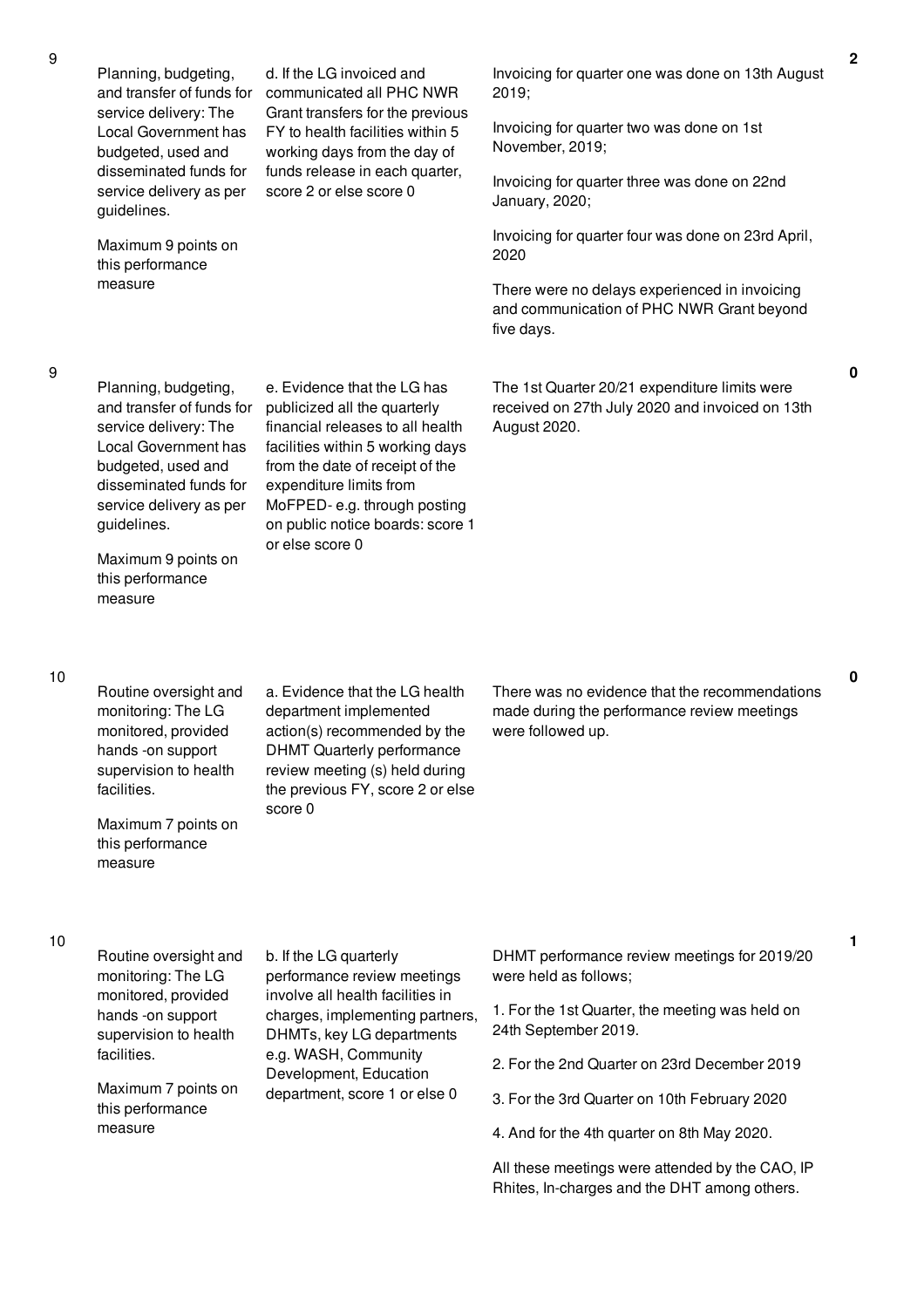| 10 | Routine oversight and<br>monitoring: The LG<br>monitored, provided<br>hands -on support<br>supervision to health<br>facilities.<br>Maximum 7 points on<br>this performance<br>measure | c. If the LG supervised 100% of<br>HC IVs and General hospitals<br>(including PNFPs receiving<br>PHC grant) at least once every<br>quarter in the previous FY<br>(where applicable) : score 1 or<br>else, score 0<br>If not applicable, provide the<br>score                                     | The LG had no General Hospital but supervised<br>Rwekubo HC IV, Kabuyanda HC IV, Nyamuyanja<br>HC IV & Rugaaga HC IV according to the reports<br>to the CAO submitted on 24th September 2020,<br>10th January 2020, 30th March 2020 and 14th<br>September 2020.                                  | 1 |
|----|---------------------------------------------------------------------------------------------------------------------------------------------------------------------------------------|--------------------------------------------------------------------------------------------------------------------------------------------------------------------------------------------------------------------------------------------------------------------------------------------------|--------------------------------------------------------------------------------------------------------------------------------------------------------------------------------------------------------------------------------------------------------------------------------------------------|---|
| 10 | Routine oversight and<br>monitoring: The LG<br>monitored, provided<br>hands -on support<br>supervision to health<br>facilities.<br>Maximum 7 points on<br>this performance<br>measure | d. Evidence that DHT/MHT<br>ensured that Health Sub Districts<br>(HSDs) carried out support<br>supervision of lower level health<br>facilities within the previous FY<br>(where applicable), score 1 or<br>else score 0<br>• If not applicable, provide the<br>score                             | The 3 HSDs in the LG supervised lower health<br>facilities as follows:<br>1. Kabuyanda HSD supervised Nyakitunda HC III<br>on 1st April 2020, 28th May 2020 & 28th June<br>2020<br>2. Nyamuyanja HSD supervised Nyarubungo HC<br>III on 30th August 2019 and 19th November 2019<br>among others. | 1 |
| 10 | Routine oversight and<br>monitoring: The LG<br>monitored, provided<br>hands -on support<br>supervision to health<br>facilities.<br>Maximum 7 points on<br>this performance<br>measure | e. Evidence that the LG used<br>results/reports from discussion of<br>the support supervision and<br>monitoring visits, to make<br>recommendations for specific<br>corrective actions and that<br>implementation of these were<br>followed up during the previous<br>FY, score 1 or else score 0 | The DHT used results after support supervision<br>and made recommendations for corrective action.<br>During a meeting held on 4th May 2020 Min 4 a<br>shortage of Midwives & Nurses at Kabuyanda &<br>Rwekubo HC IVs. The CAO posted 2 Midwives to<br>each health facility on 13th May 2020.     | 1 |
| 10 |                                                                                                                                                                                       |                                                                                                                                                                                                                                                                                                  |                                                                                                                                                                                                                                                                                                  | 1 |

Routine oversight and monitoring: The LG monitored, provided hands -on support supervision to health facilities. f. Evidence that the LG provided support to all health facilities in the management of medicines and health supplies, during the previous FY: score 1 or else, score 0 The LG supervised and mentored Rwekubo HC IV, Nyaburungo HC III and Nyakitunda HC III on store management, stock card usage and handling of expired medicines during the 4th Quarter 2019/20 (28th April 2020, 28th May 2020 & 5th June 2020)

Maximum 7 points on this performance measure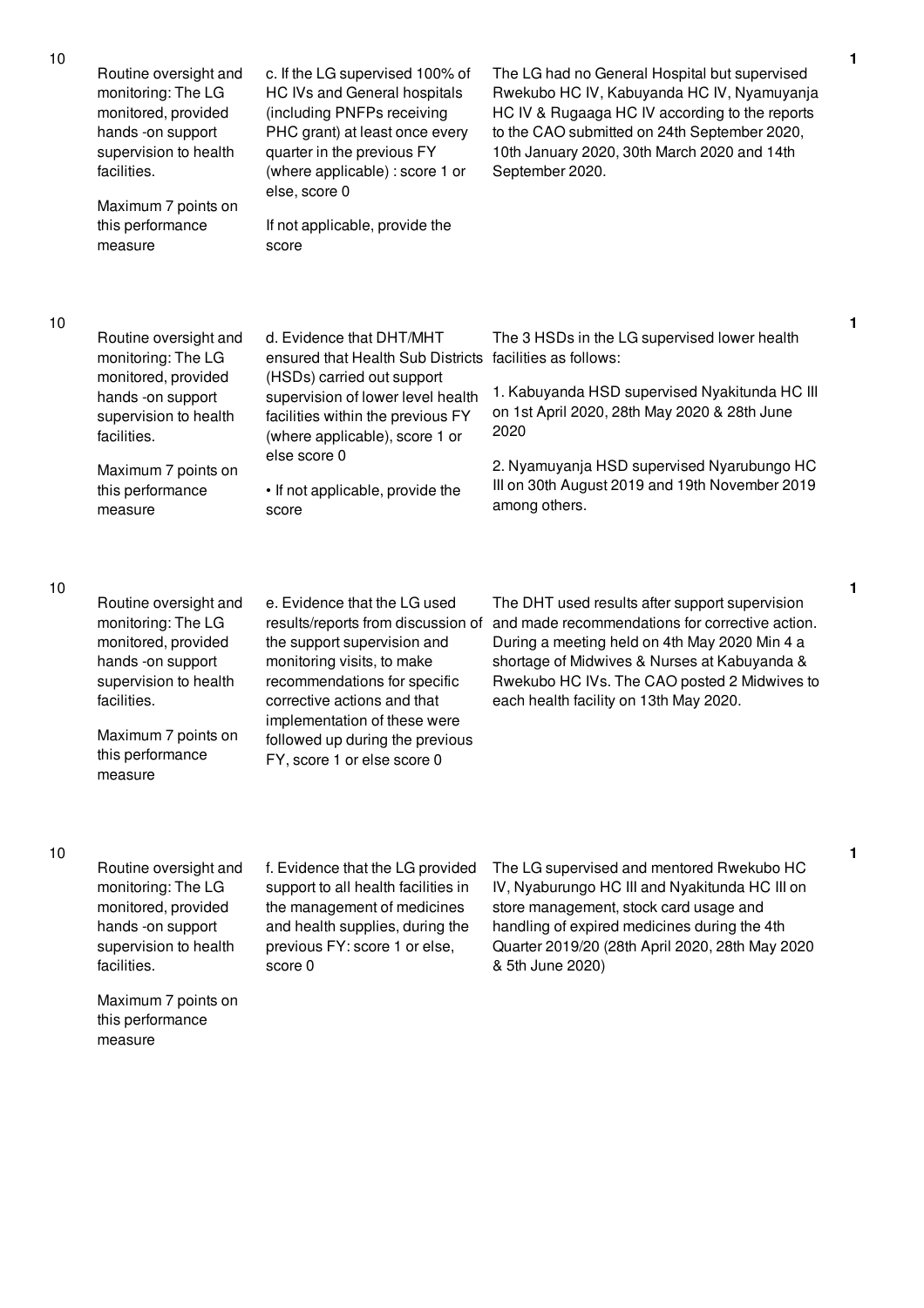| 11 | Health promotion,<br>disease prevention and<br>social mobilization: The<br>LG Health department<br>conducted Health<br>promotion, disease<br>prevention and social<br>mobilization activities | a. If the LG allocated at least<br>30% of District / Municipal<br>Health Office budget to health<br>promotion and prevention<br>activities, Score 2 or else score 0                       | The health department budget for non-wage<br>recurrent was shs. 493,102,000 as per page 23 of<br>the district approved budget for FY 2019/2020.<br>Shs. 147,930,6000 equivalent to 30% was<br>allocated health promotion and prevention as<br>required. |
|----|-----------------------------------------------------------------------------------------------------------------------------------------------------------------------------------------------|-------------------------------------------------------------------------------------------------------------------------------------------------------------------------------------------|---------------------------------------------------------------------------------------------------------------------------------------------------------------------------------------------------------------------------------------------------------|
|    | Maximum 4 points on<br>this performance<br>measure                                                                                                                                            |                                                                                                                                                                                           |                                                                                                                                                                                                                                                         |
| 11 | Health promotion,<br>disease prevention and<br>social mobilization: The<br>LG Health department<br>conducted Health<br>promotion, disease<br>prevention and social<br>mobilization activities | b. Evidence of DHT/MHT led<br>health promotion, disease<br>prevention and social<br>mobilization activities as per<br>ToRs for DHTs, during the<br>previous FY score 1 or else<br>score 0 | The DHT led health promotion, disease<br>prevention and social mobilization activities. From<br>report to the CAO dated 13th December 2019,<br>pre-triggering meetings were held in the 7<br>parishes of Nyakitunda S/C.                                |

Health promotion, disease prevention and LG Health department conducted Health promotion, disease prevention and social mobilization activities

Maximum 4 points on this performance

measure

Maximum 4 points on this performance measure

**Investment Management**

social mobilization: The promotion and disease c. Evidence of follow-up actions prevention issues in their minutes and reports: score 1 or else score 0

taken by the DHT/MHT on health disease prevention issues. According to the ODF The DHT followed up on health promotion and verification report which was 30th June 2020, 235 villages were followed up and 14 villages were verified as Open Defecation free.

**1**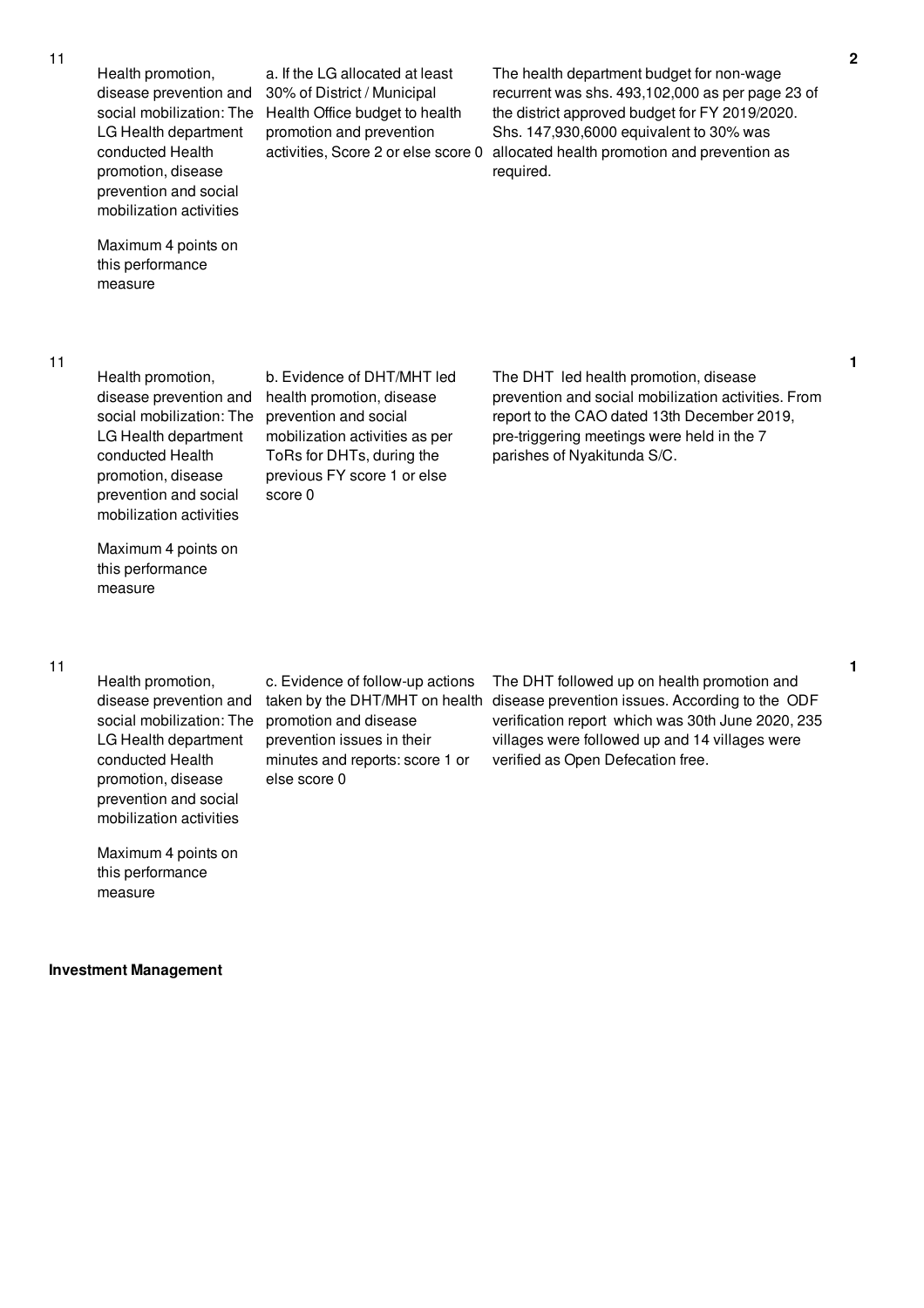Planning and Budgeting for Investments: The LG has carried out Planning and Budgeting for health investments as per guidelines.

Maximum 4 points on this performance measure

12

Planning and Budgeting for Investments: The LG has carried out Planning and Budgeting for health investments as per guidelines.

Maximum 4 points on this performance measure

sets out health facilities and equipment relative to basic standards: Score 1 or else 0

a. Evidence that the LG has an updated Asset register which

The LG had an updated asset register which set out health facilities and the equipment available (Rwekubo HC IV BP machine, Instrument Trolley, Anaesthetic machine) (Nyarubungo HC III BP machine, Fetoscope, Weighing scale) (Nyakitunda HC III BP machine, Weighing scale, Fetoscope).

b. Evidence that the prioritized investments in the health sector for the previous FY were: (i) derived from the LG Development Plan; (ii) desk appraisal by the LG; and (iii) eligible for expenditure under sector guidelines and funding source (e.g. sector development grant, Discretionary Development Equalization Grant (DDEG)): score 1 or else score 0

Prioritized investments were all appraised for FY 2019/20 and 2020/21:

(i) Construction of junior staff house at Ruborogota HC III in Ruborogota sub county which was budgeted for shs. 108,499,000 as provided on page 29 of the approved budget.

The project was captured on page 127 of the AWP and page 139 of the DDP. Actual expenditure for the project totaled shs. 100,039,553 as provided on page 23 of the fourth quarter budget performance report for FY 2019/2020.

Desk appraisal reports dated 16th May, 2019; 12th December, 2019 and 24th January, 2020.

(ii) Upgrading of Busheeka HC II to HC III in Endiinzi sub county. Renovation of structures, construction of placenta pit and supply of water tank at Rugaaga HC IV in Rugaaga sub county. Reference: DDP 3 page 83, AWP page 15 budgeted for shs. 102,898,000 as per page 19 of the approved budget.

(iii) Renovation of structures, construction of placenta pit and supply of water tank at Rugaaga HC IV

Desk appraisal reports dated 14th May, 2020 and another dated 18th July,2020.

Desk appraisal of the projects was conducted for all the planned projects which were captured in the approved budget, AWP and the DDP. Appraisal reports were conducted by the District Engineer covering both financial years dated 12th August, 2019; 16th April, 2020 and 23rd February, 2020 respectively.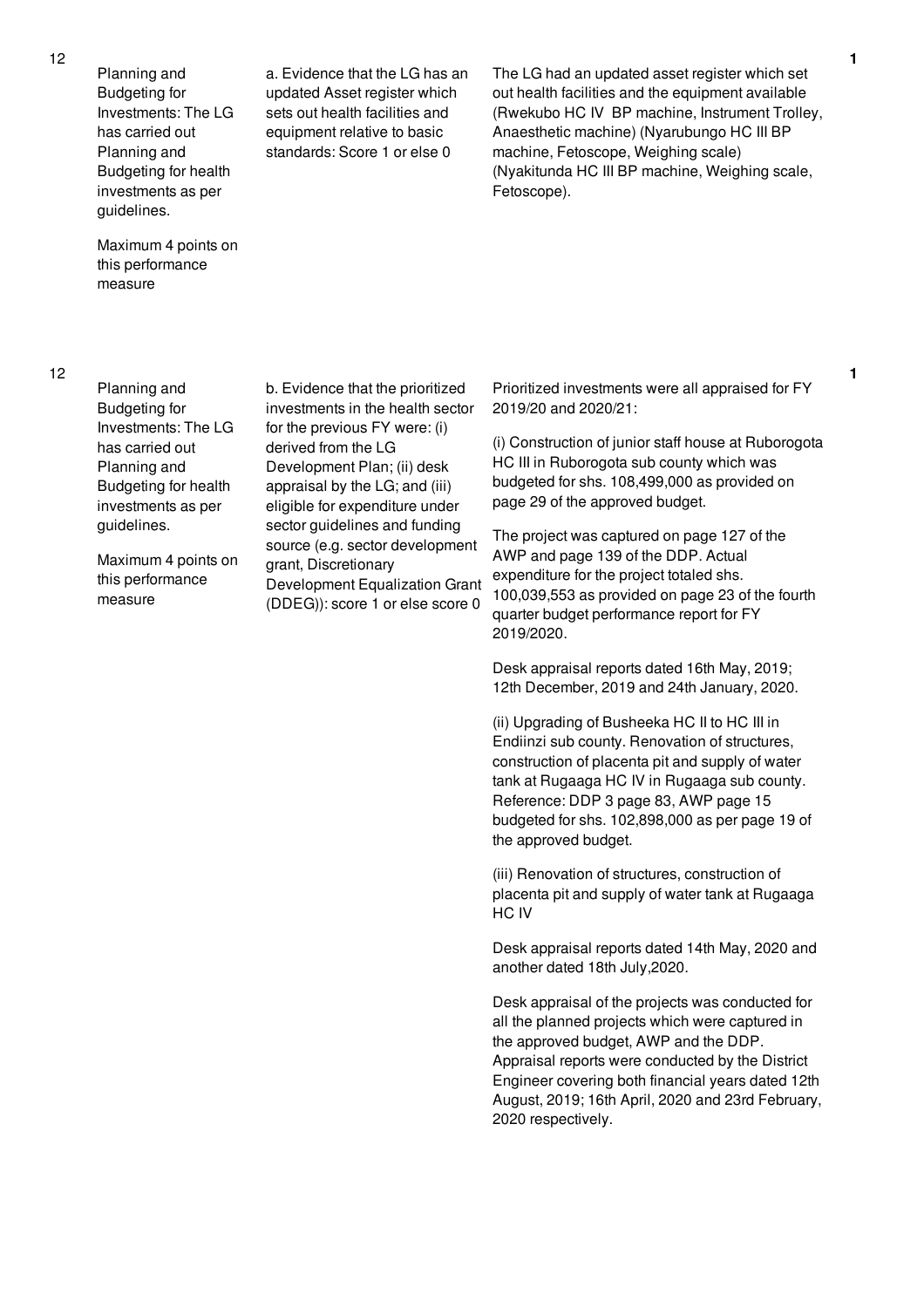Planning and Budgeting for Investments: The LG has carried out Planning and Budgeting for health investments as per guidelines.

Maximum 4 points on this performance measure

c. Evidence that the LG

has conducted field Appraisal to check for: (i) technical feasibility; (ii) environment and social acceptability; and (iii) customized designs to site conditions: score 1 or else score 0

Field reports by the District Engineer was in place dated 6th May, 2019, 15th October, 2019 and 22nd July, 2020 to check on technical feasibility, environmental and social acceptability. The field report was supplemented by site meetings headed by the District Engineer.

12

Planning and Budgeting for Investments: The LG has carried out Planning and Budgeting for health investments as per guidelines.

Maximum 4 points on this performance measure

d. Evidence that the health facility investments were screened for environmental and social risks and mitigation measures put in place before being approved for construction using the checklist: score 1 or else score 0

Screening was carried out by then CDO and the environment officer on 19th September 2019 and basing on the inspection report dated 01st June 2020, the mitigation measures recommended were put in place and these included planting trees.

### 13

13

| Procurement, contract<br>management/execution:<br>The LG procured and<br>managed health<br>contracts as per<br>guidelines<br>Maximum 10 points on<br>this performance<br>measure | a. Evidence that the LG health<br>department timely (by April 30 for<br>the current FY ) submitted all its<br>infrastructure and other<br>procurement requests to PDU for<br>incorporation into the approved<br>LG annual work plan, budget<br>and procurement plans: score 1<br>or else score 0 | There department submitted its procurement plan<br>to the PDU on 15th April, 2020, which was within<br>the timely requirement of 30th April. The projects<br>submitted include;<br>1. Construction of a 5-stance latrine at Kamubeizi<br>HCII with a 20,000-water tank at sh. 30,000,000<br>2. Construction of maternity ward at Ruhiira HCIII<br>a 20,000-water tank and toilet plus placenta pit at<br>sh. 177,853,300 |
|----------------------------------------------------------------------------------------------------------------------------------------------------------------------------------|--------------------------------------------------------------------------------------------------------------------------------------------------------------------------------------------------------------------------------------------------------------------------------------------------|--------------------------------------------------------------------------------------------------------------------------------------------------------------------------------------------------------------------------------------------------------------------------------------------------------------------------------------------------------------------------------------------------------------------------|
|                                                                                                                                                                                  |                                                                                                                                                                                                                                                                                                  | 3. And construction of General ward male<br>(Surgical and medical) at Rwekubo at sh.<br>500,000,000 among others.                                                                                                                                                                                                                                                                                                        |
| Procurement, contract<br>management/execution:<br>The LG procured and<br>managed health<br>contracts as per                                                                      | b. If the LG Health department<br>submitted procurement request<br>form (Form PP5) to the PDU by<br>1st Quarter of the current FY:<br>score 1 or else, score 0                                                                                                                                   | The LG Health department timely submitted on 4th<br>March, 2020 which was in accordance to the<br>PPDA required of submission by 30th April. The<br>submissions included;                                                                                                                                                                                                                                                |
| guidelines<br>Maximum 10 points on<br>this performance<br>measure                                                                                                                |                                                                                                                                                                                                                                                                                                  | Construction of Maternity General Ward, supply<br>and installation of 2 1000 litter HDPE water tanks,<br>construction of a placenta pit and construction of 2<br>stance latrines at Ruhiira HC III at shs.<br>147,853,292                                                                                                                                                                                                |

**1**

**1**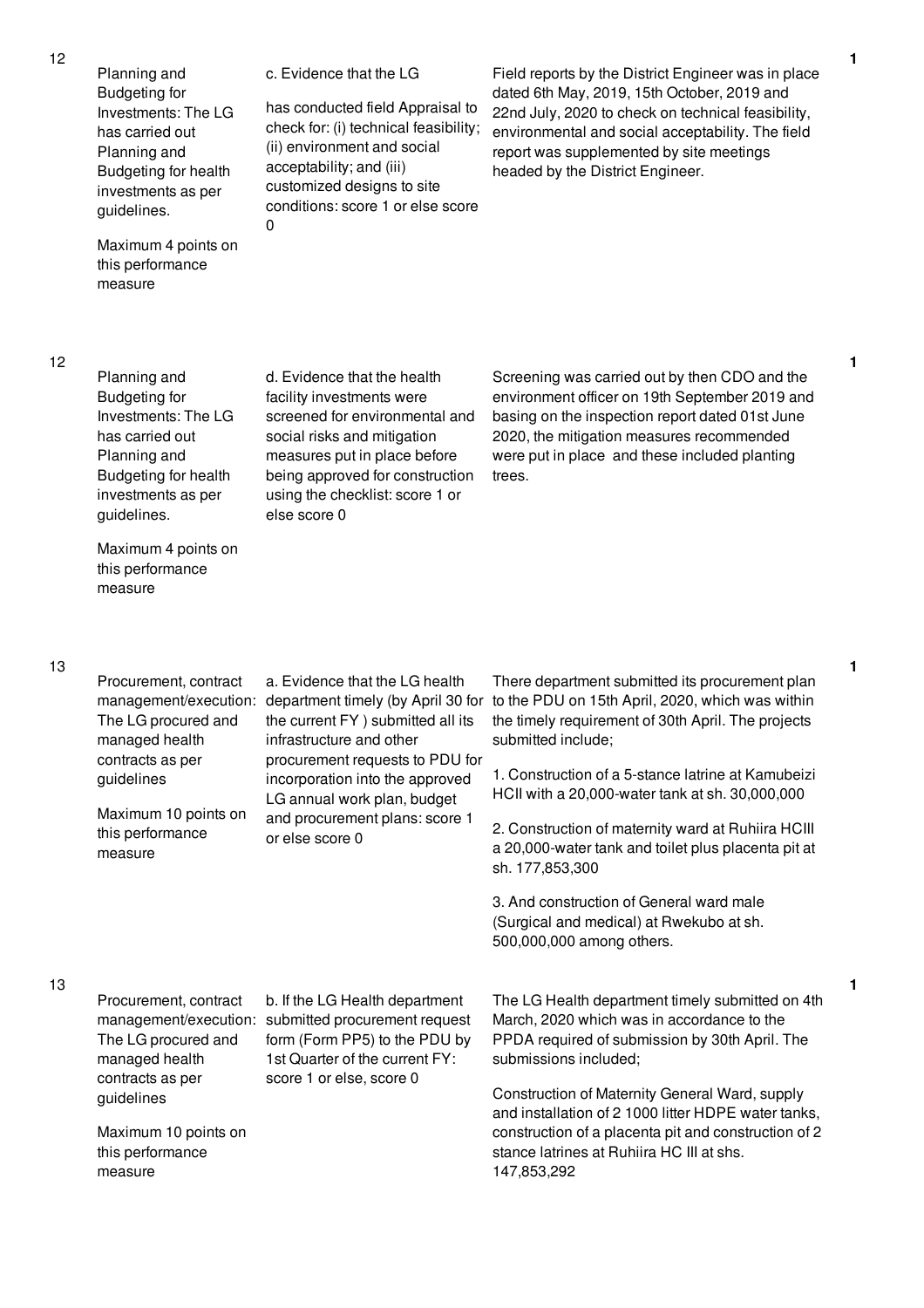|  | Procurement, contract<br>management/execution:<br>The LG procured and<br>managed health<br>contracts as per<br>guidelines<br>Maximum 10 points on<br>this performance<br>measure                       | c. Evidence that the health<br>infrastructure investments for the<br>previous FY was approved by<br>the Contracts Committee and<br>cleared by the Solicitor General<br>(where above the threshold),<br>before commencement of<br>construction: score 1 or else<br>score 0 | The project infrastructure was approved under<br>minute number 22/01/CC/18/19 of Isingiro District<br>Local Government Contracts Committee meeting<br>held on 28th January, 2019 |
|--|--------------------------------------------------------------------------------------------------------------------------------------------------------------------------------------------------------|---------------------------------------------------------------------------------------------------------------------------------------------------------------------------------------------------------------------------------------------------------------------------|----------------------------------------------------------------------------------------------------------------------------------------------------------------------------------|
|  | Procurement, contract<br>management/execution: established a Project<br>The LG procured and<br>managed health<br>contracts as per<br>guidelines<br>Maximum 10 points on<br>this performance<br>measure | d. Evidence that the LG properly<br>Implementation team for all<br>health projects composed of: (i) :<br>score 1 or else score 0<br>If there is no project, provide the<br>score                                                                                          | The Project Implementation Team for the upgrade<br>of Bushereka HC II to HC III was appointed on<br>12th December 2019 and it was composed of the<br>following.                  |
|  |                                                                                                                                                                                                        |                                                                                                                                                                                                                                                                           | DHO-Tumusherure Edson                                                                                                                                                            |
|  |                                                                                                                                                                                                        |                                                                                                                                                                                                                                                                           | Eng. Abenaitwe T. Asaph - District Engineer                                                                                                                                      |
|  |                                                                                                                                                                                                        |                                                                                                                                                                                                                                                                           | Mr. Mugarura Edward-DCDO                                                                                                                                                         |
|  |                                                                                                                                                                                                        |                                                                                                                                                                                                                                                                           | Mr. Turibamwe Silver-Labour Officer                                                                                                                                              |
|  |                                                                                                                                                                                                        |                                                                                                                                                                                                                                                                           |                                                                                                                                                                                  |
|  |                                                                                                                                                                                                        |                                                                                                                                                                                                                                                                           |                                                                                                                                                                                  |

| Procurement, contract | e. Evidence that the health                       | There was evidence that the upgrade of            |
|-----------------------|---------------------------------------------------|---------------------------------------------------|
|                       | management/execution: infrastructure followed the | Bushereka HC II to HC III followed standard       |
| The LG procured and   | standard technical designs                        | technical designs provided by the MoH. For        |
| managed health        | provided by the MoH: score 1 or                   | example the dimensions of the labour ward was     |
| contracts as per      | else score 0                                      | 5.4m by 5.5m, which was in line with the designs. |
| guidelines            |                                                   |                                                   |
|                       | If there is no project, provide the               |                                                   |
| Maximum 10 points on  | score                                             |                                                   |
| this performance      |                                                   |                                                   |
| measure               |                                                   |                                                   |

13

13

|                       | f. Evidence that the Clerk of       | The clerks of work   |
|-----------------------|-------------------------------------|----------------------|
| Procurement, contract |                                     |                      |
| management/execution: | Works maintains daily records       | site meetings in his |
| The LG procured and   | that are consolidated weekly to     | on 26th August 20    |
| managed health        | the District Engineer in copy to    | November 2019, a     |
| contracts as per      | the DHO, for each health            | others.              |
| guidelines            | infrastructure project: score 1 or  |                      |
|                       | else score 0                        |                      |
| Maximum 10 points on  |                                     |                      |
| this performance      | If there is no project, provide the |                      |
| measure               | score                               |                      |
|                       |                                     |                      |

s maintained daily records and site meetings in his file. Site meetings were held on 26th August 2019, 19th September 2019, 13th and 16th March 2020 among

**1**

**1**

**1**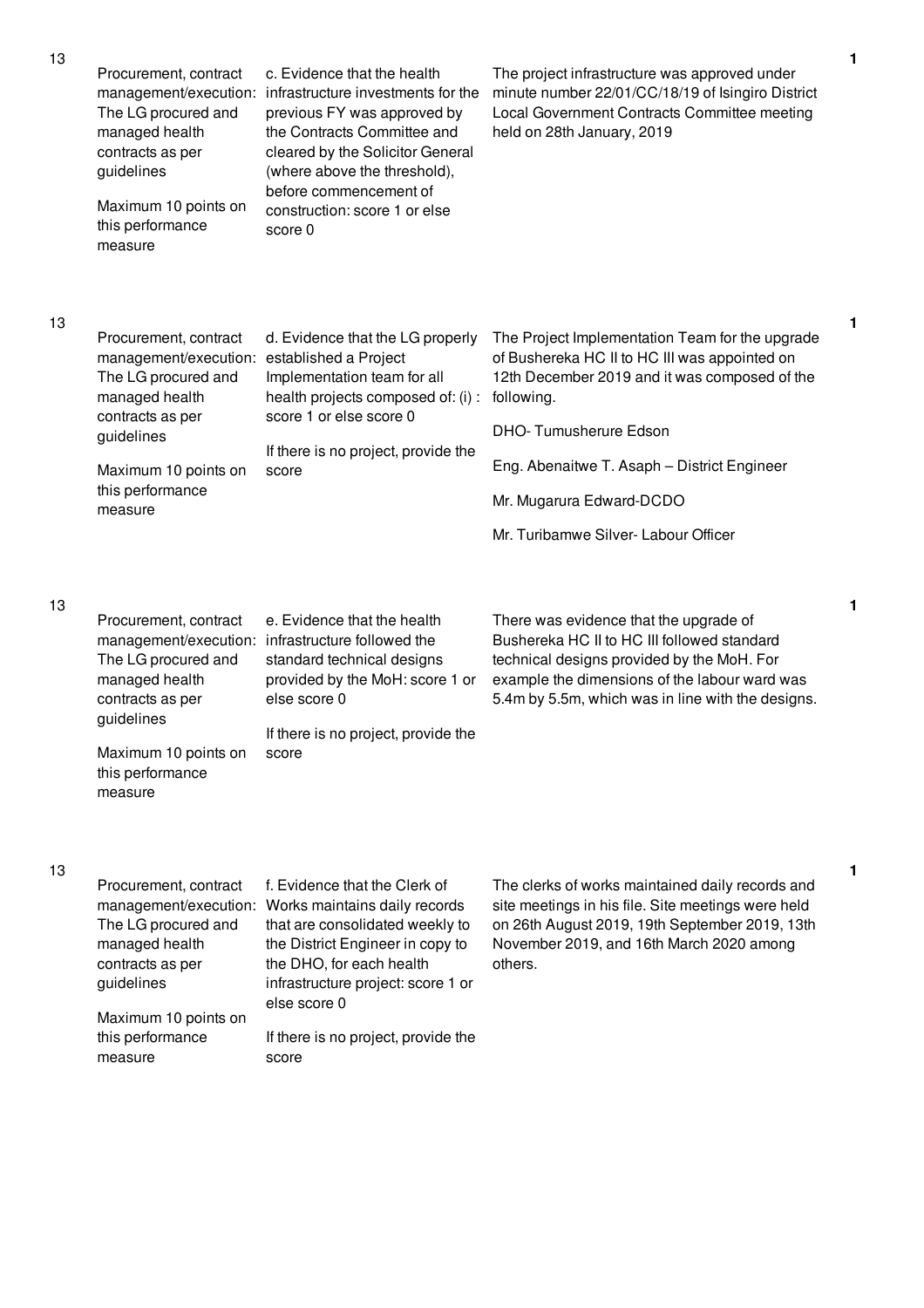| 13 | Procurement, contract<br>The LG procured and<br>managed health<br>contracts as per<br>guidelines<br>Maximum 10 points on<br>this performance<br>measure | g. Evidence that the LG held<br>management/execution: monthly site meetings by project<br>site committee: chaired by the<br>CAO/Town Clerk and comprised<br>of the Sub-county Chief (SAS),<br>the designated contract and<br>project managers, chairperson of<br>the HUMC, in-charge for<br>beneficiary facility, the<br>Community Development and<br>Environmental officers: score 1<br>or else score 0<br>If there is no project, provide the<br>score | The dates listed below are evident from site<br>meetings held;<br>24th February 2020<br>16th December 2019<br>28th September 2019                                                                                                                                                                                                                         | 1 |
|----|---------------------------------------------------------------------------------------------------------------------------------------------------------|----------------------------------------------------------------------------------------------------------------------------------------------------------------------------------------------------------------------------------------------------------------------------------------------------------------------------------------------------------------------------------------------------------------------------------------------------------|-----------------------------------------------------------------------------------------------------------------------------------------------------------------------------------------------------------------------------------------------------------------------------------------------------------------------------------------------------------|---|
| 13 | Procurement, contract<br>The LG procured and<br>managed health<br>contracts as per<br>guidelines<br>Maximum 10 points on<br>this performance<br>measure | h. Evidence that the LG carried<br>management/execution: out technical supervision of<br>works at all health infrastructure<br>projects at least monthly, by the<br>relevant officers including the<br>Engineers, Environment officers,<br>CDOs, at critical stages of<br>construction: score 1, or else<br>score 0<br>If there is no project, provide the<br>score                                                                                      | The LG held monthly site meetings chaired by<br>CAO on 13th July 2020, 5th May 2020 and 24th<br>April 2020 and among other personnel, these<br>comprised of the DCDO, DHO, District Engineer,<br>Senior Environment Officer who constituted a<br>project implementation team                                                                              | 1 |
| 13 | The LG procured and<br>managed health<br>contracts as per<br>guidelines<br>Maximum 10 points on<br>this performance<br>measure                          | management/execution: verified works and initiated<br>payments of contractors within<br>specified timeframes (within 2<br>weeks or 10 working days),<br>score 1 or else score 0                                                                                                                                                                                                                                                                          | Procurement, contract i. Evidence that the DHO/MMOH The payment was made in the allocated time<br>frame of 2weeks. The contractor made a claim on<br>17th May 2020 and payment was made on 23rd<br>May 2020                                                                                                                                               | 1 |
| 13 | Procurement, contract<br>The LG procured and<br>managed health<br>contracts as per<br>guidelines<br>Maximum 10 points on<br>this performance<br>measure | j. Evidence that the LG has a<br>management/execution: complete procurement file for<br>each health infrastructure<br>contract with all records as<br>required by the PPDA Law score<br>1 or else score 0                                                                                                                                                                                                                                                | The procurement file for the upgrade of Bushereka<br>HC II to HC III (ref. MoH- Ug<br>IFT/WRKS/2018/2019/0001-Lot) had a complete<br>procurement file with an evaluation report that was<br>approved by the Contracts Committee on 3rd<br>December 2018, minutes of the contracts<br>committee and the contract which was signed on<br>28th January 2019. | 1 |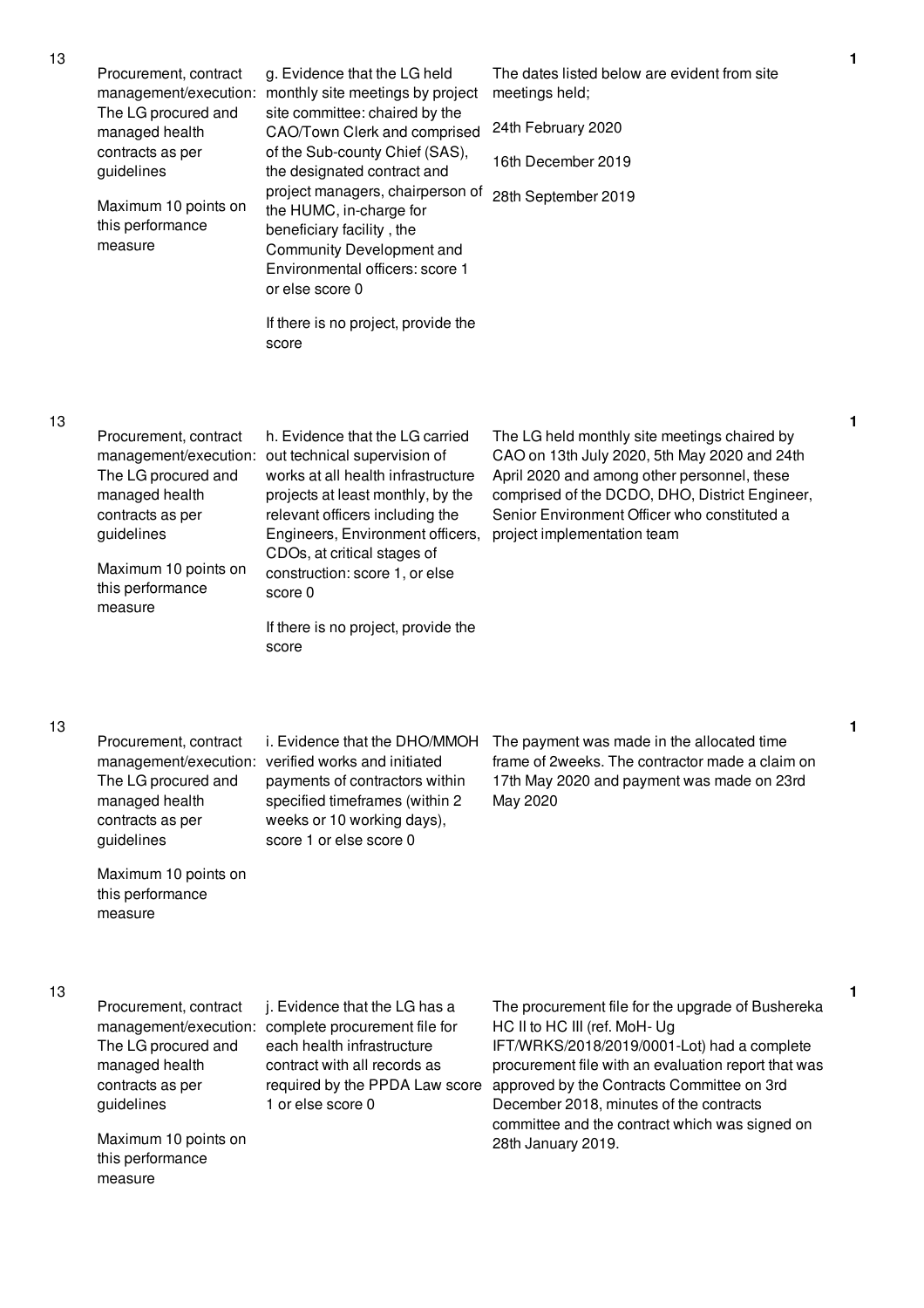# **Environment and Social Safeguards** 14

Grievance redress: The LG has established a mechanism of addressing health sector grievances in line with the LG grievance redress framework

a. Evidence that the Local Government has recorded, investigated, responded and reported in line with the LG grievance redress framework score 2 or else 0

Maximum 2 points on this performance measure

There was a complaint registered on 24th April 2020, where the people in the Kikagate Sub County were concerned about the Tanzanians who were escaping into Uganda via the Kagera river and there was likelihood these would accelerate the spread of Covid 19 in their communities. This complaint was investigated and responded in the health department which deferred the issue to the Police which in turn tightened security along the river.

## 15

Safeguards for service delivery: LG Health Department ensures safeguards for service delivery

Maximum 5 points on this performance

measure

a. Evidence that the LG has disseminated guidelines on health care / medical waste management to health facilities : score 2 points or else score 0

issued in different Health Centres. For instance they were found in Rwekubo HC IV and these explained the segregation of different wastes in different colour coded waste bins that is sharp objects put in yellow, food items in back color among others.

Guidelines on waste care management were

### 15

Safeguards for service delivery: LG Health Department ensures safeguards for service delivery

Maximum 5 points on this performance measure

b. Evidence that the LG has in place a functional system for Medical waste management or central infrastructures for managing medical waste (either an incinerator or Registered waste management service provider): score 2 or else score 0

The outsourced the function of transporting and disposing off its medical waste to Green Label Services Limited, a privately managed firm. There was also evidence that the firm collected the said report inform of collection forms from the different centres dated 13th May 2020.

## 15

Safeguards for service delivery: LG Health Department ensures safeguards for service delivery

c. Evidence that the LG has conducted training (s) and created awareness in healthcare waste management score 1 or else score 0

There was evidence that the LG conducted training and created awareness in healthcare waste management. For instance there was a training report dated 25th June 2020 which was about waste care management in all health centre IVs which included Rwekubo HC IV.

Maximum 5 points on this performance measure

**2**

**2**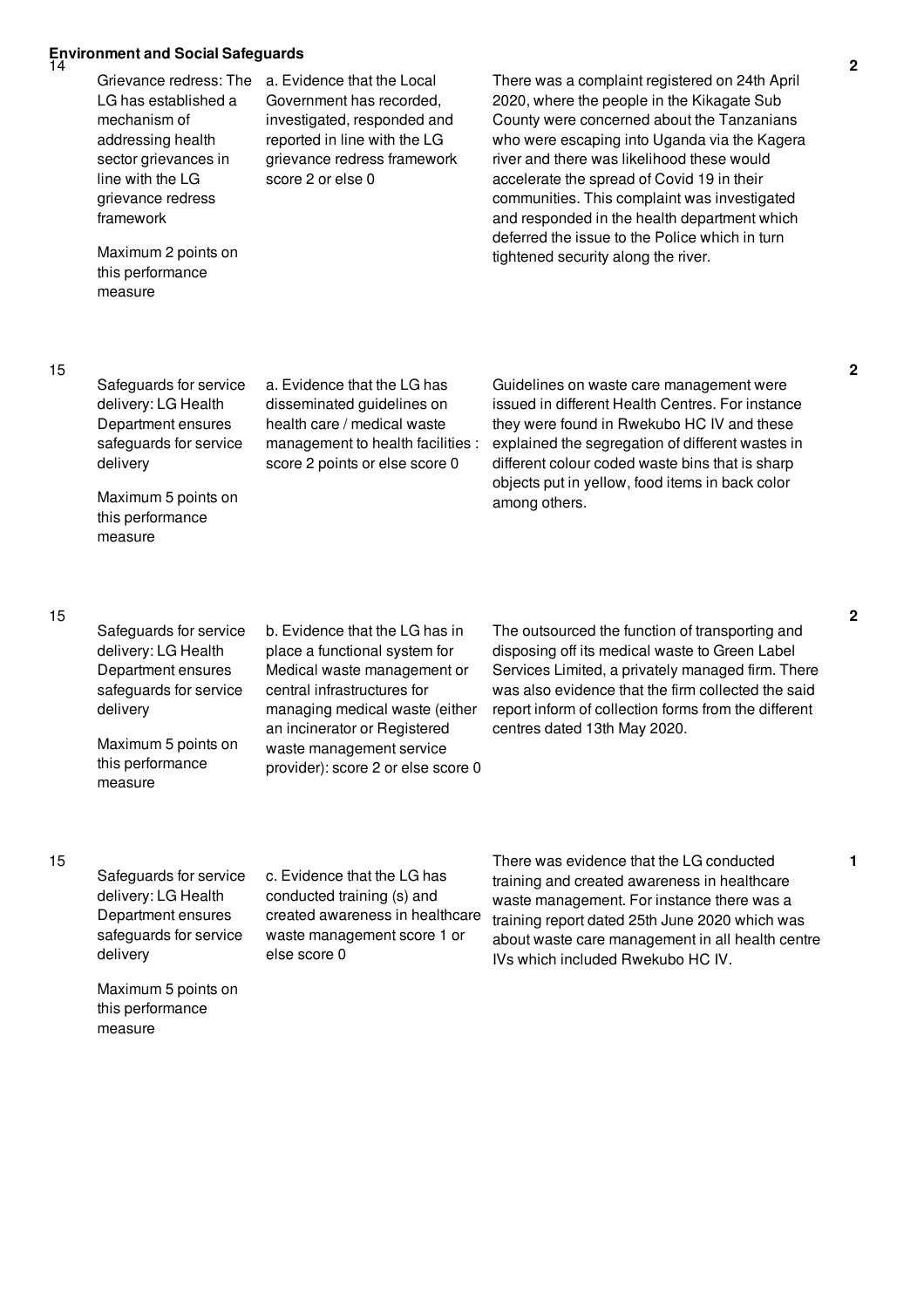Safeguards in the Delivery of Investment Management: LG Health infrastructure projects incorporate Safeguards in the delivery of the investments

Environment and Social previous FY: score 2 or else a. Evidence that a costed ESMP was incorporated into designs, BoQs, bidding and contractual documents for health infrastructure projects of the score 0

There was evidence of costed ESMPs incorporated in the BOQs. For instance planting grass, leveling the ground , PPEs for workers and establishment of a good waste management system at 600,000 shillings were all costed and incorporated in the BOQs for the construction of junior staff houses at Ruborogota HC.

Maximum 8 points on this performance measure

16

Safeguards in the Delivery of Investment Management: LG Health infrastructure projects incorporate Safeguards in the delivery of the investments

Maximum 8 points on this performance measure

Environment and Social agreement; Formal Consent, b. Evidence that all health sector projects are implemented on land where the LG has proof of ownership, access and availability (e.g. a land title, MoUs, etc.), without any encumbrances: score 2 or else, score 0

There was evidence showing that all health projects were implemented on land that belonged to the district. For example there was a formal consent dated 15th October 2019 and signed by the Senior Assistant Secretary of Ruborogota Sub County consenting to the district to construct a junior staff house at Kiborogota HC II

### 16

Safeguards in the Delivery of Investment Management: LG Health infrastructure projects incorporate Environment and Social Safeguards in the delivery of the investments

Maximum 8 points on this performance measure

c. Evidence that the LG Environment Officer and CDO conducted support supervision and monitoring of health projects to ascertain compliance with ESMPs; and provide monthly reports: score 2 or else score 0.

There was evidence of monitoring reports for the health projects. For example a progress report for the construction of a junior staff house at Ruborogota HC III dated 1st June 2020 ascertaining compliance of the ESMPs

**2**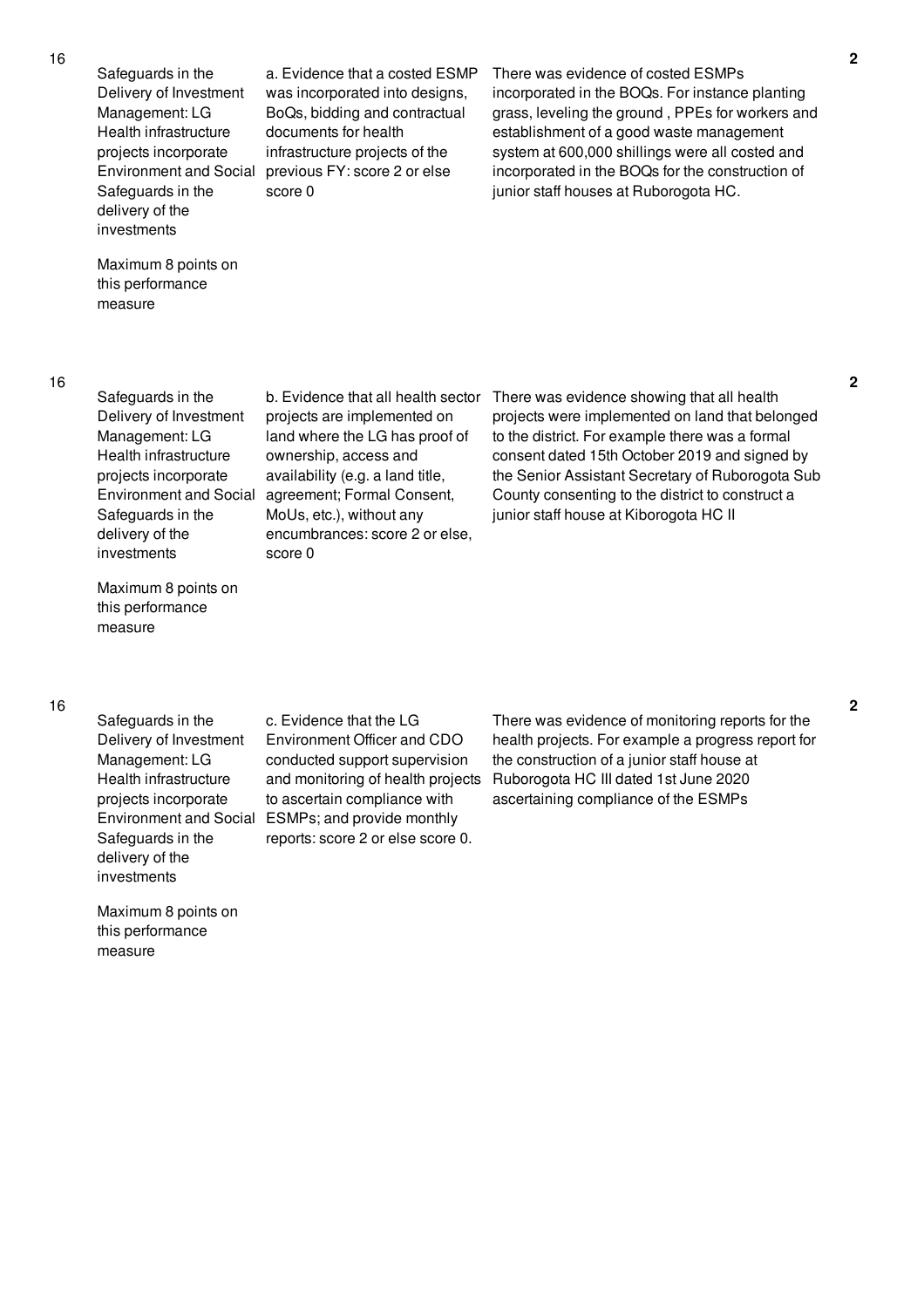Safeguards in the Delivery of Investment Management: LG Health infrastructure projects incorporate Safeguards in the delivery of the investments

Environment and Social contractor invoices/certificates at d. Evidence that Environment and Social Certification forms were completed and signed by the LG Environment Officer and CDO, prior to payments of interim and final stages of all health infrastructure projects score 2 or else score 0

There was evidence of Environment and Social Certification for health projects. For instance there was a certification for the construction of a junior staff house at Kiborogota HCIII dated 08th June 2020.

Maximum 8 points on this performance measure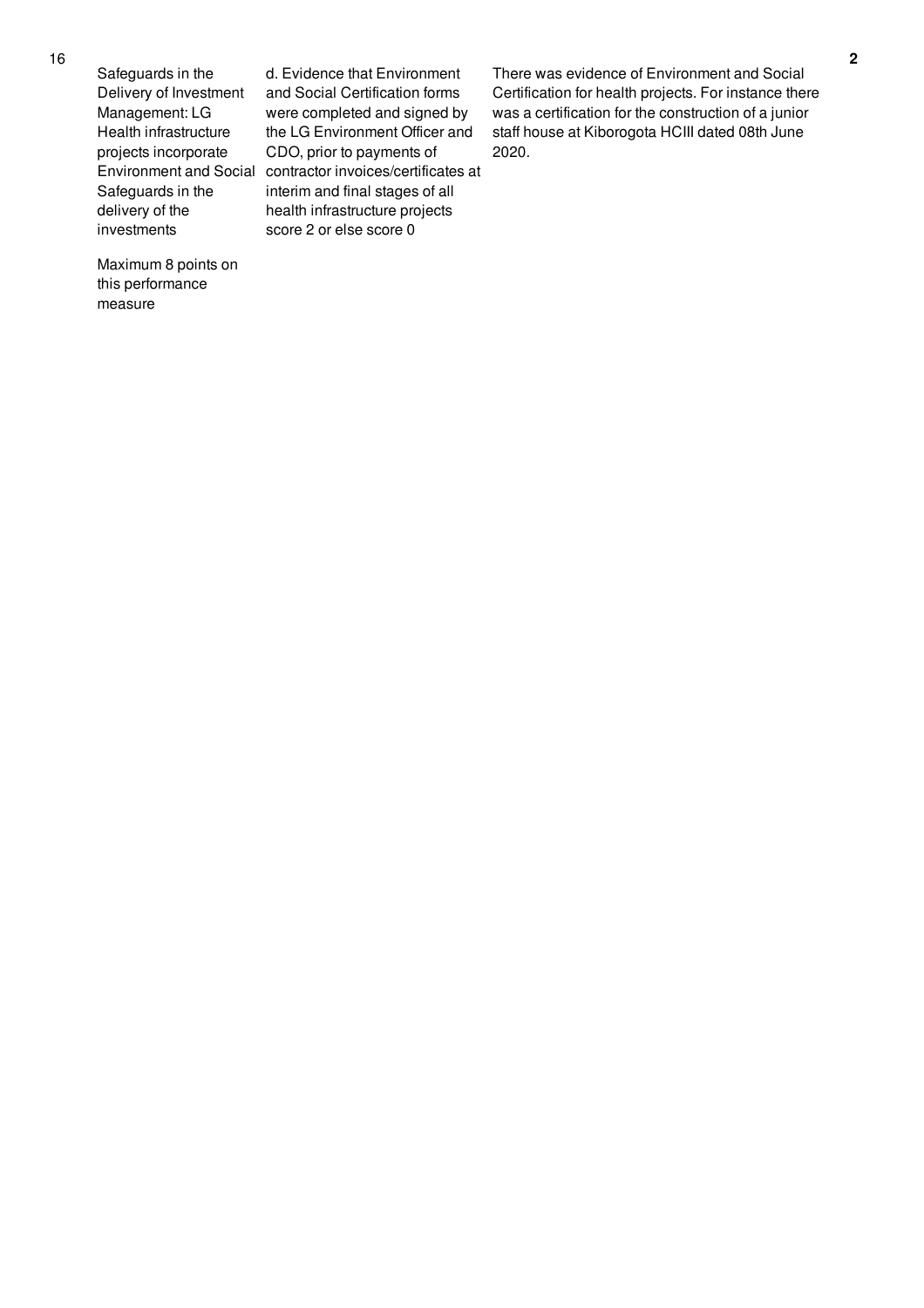| No.          | <b>Summary of</b><br>requirements                                                                                                   | <b>Definition of compliance</b>                                                                                                                                                                                                            | <b>Compliance justification</b>                                                                                                                           | <b>Score</b> |
|--------------|-------------------------------------------------------------------------------------------------------------------------------------|--------------------------------------------------------------------------------------------------------------------------------------------------------------------------------------------------------------------------------------------|-----------------------------------------------------------------------------------------------------------------------------------------------------------|--------------|
|              | <b>Local Government Service Delivery Results</b>                                                                                    |                                                                                                                                                                                                                                            |                                                                                                                                                           |              |
| $\mathbf{1}$ | Water & Environment<br>Outcomes: The LG has<br>registered high                                                                      | a. % of rural water sources that are<br>functional.                                                                                                                                                                                        | According to the water summary report<br>for 2019/20, Isingiro district had a water<br>source functionality of 97%.                                       | $\mathbf 2$  |
|              | functionality of water<br>sources and                                                                                               | If the district rural water source functionality<br>as per the sector MIS is:                                                                                                                                                              |                                                                                                                                                           |              |
|              | management<br>committees                                                                                                            | o 90 - 100%: score 2                                                                                                                                                                                                                       |                                                                                                                                                           |              |
|              | Maximum 4 points on                                                                                                                 | o 80-89%: score 1                                                                                                                                                                                                                          |                                                                                                                                                           |              |
|              | this performance<br>measure                                                                                                         | o Below 80%: 0                                                                                                                                                                                                                             |                                                                                                                                                           |              |
| 1            |                                                                                                                                     |                                                                                                                                                                                                                                            |                                                                                                                                                           | 1            |
|              | Water & Environment<br>Outcomes: The LG has<br>registered high<br>functionality of water<br>sources and<br>management<br>committees | b. % of facilities with functional water &<br>sanitation committees (documented water<br>user fee collection records and utilization<br>with the approval of the WSCs). If the<br>district WSS facilities that have functional<br>WSCs is: | According to the water and sanitation<br>committee report for 2019/20, Isingiro<br>district had a water and sanitation<br>committee functionality of 86%. |              |
|              |                                                                                                                                     | o 90 - 100%: score 2                                                                                                                                                                                                                       |                                                                                                                                                           |              |
|              | Maximum 4 points on<br>this performance                                                                                             | o 80-89%: score 1                                                                                                                                                                                                                          |                                                                                                                                                           |              |
|              | measure                                                                                                                             | o Below 80%: 0                                                                                                                                                                                                                             |                                                                                                                                                           |              |
| 2            | Service Delivery<br>Performance: Average<br>score in the water and                                                                  | a. The LG average score in the water and<br>environment LLGs performance<br>assessment for the current. FY.                                                                                                                                | Not applicable.                                                                                                                                           | 0            |
|              | environment LLGs<br>performance                                                                                                     | If LG average scores is                                                                                                                                                                                                                    |                                                                                                                                                           |              |
|              | assessment                                                                                                                          | a. Above 80% score 2                                                                                                                                                                                                                       |                                                                                                                                                           |              |
|              | Maximum 8 points on<br>this performance                                                                                             | b. 60 - 80%: 1                                                                                                                                                                                                                             |                                                                                                                                                           |              |
|              | measure                                                                                                                             | c. Below 60: 0                                                                                                                                                                                                                             |                                                                                                                                                           |              |
|              |                                                                                                                                     | (Only applicable when LLG assessment<br>starts)                                                                                                                                                                                            |                                                                                                                                                           |              |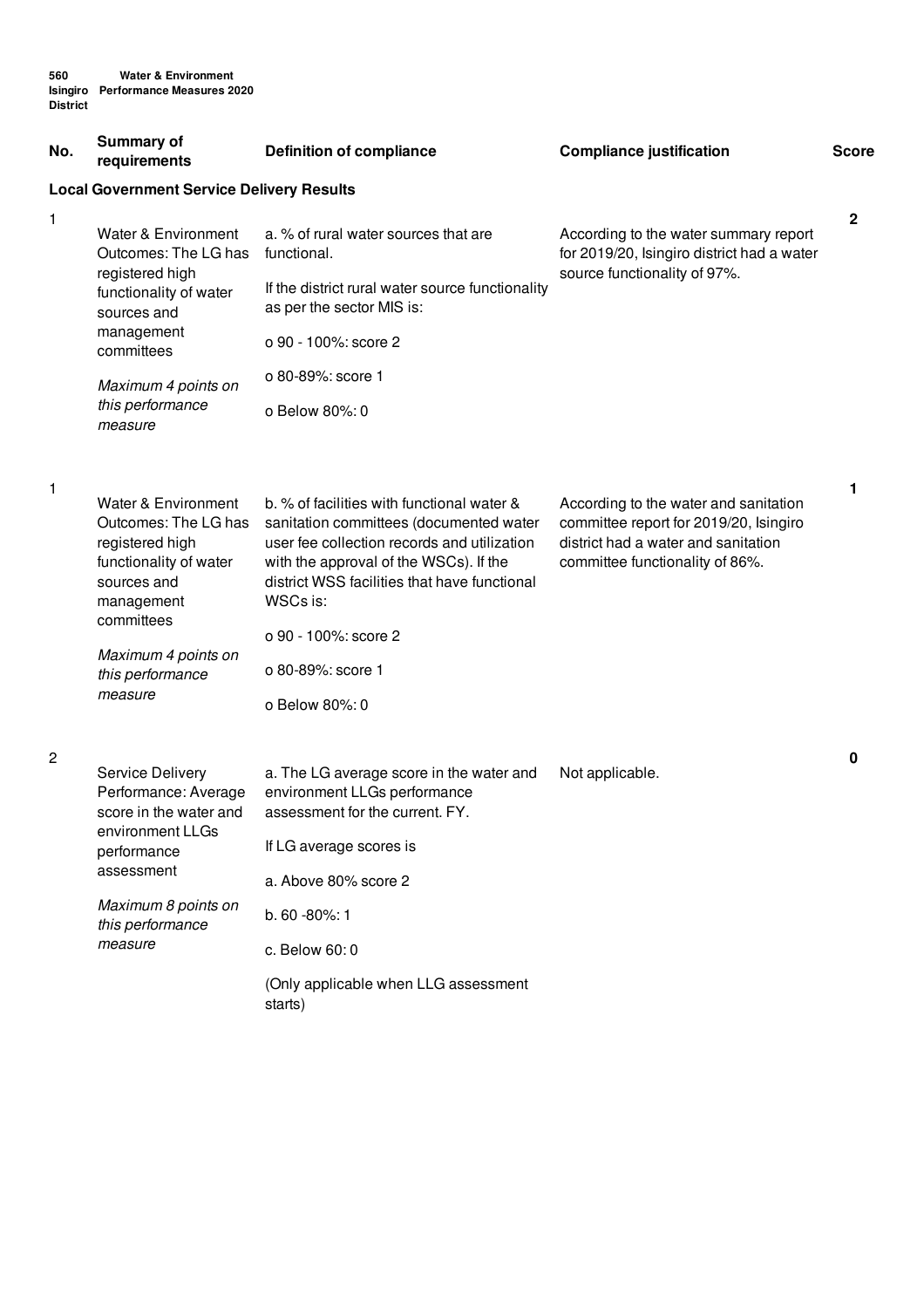| Service Delivery<br>Performance: Average<br>score in the water and<br>environment LLGs<br>performance<br>assessment<br>Maximum 8 points on<br>this performance<br>measure | b. % of budgeted water projects<br>implemented in the sub-counties with safe<br>water coverage below the district average<br>in the previous FY.<br>o If 100 % of water projects are<br>implemented in the targeted S/Cs: Score 2<br>o If 80-99%: Score 1<br>o If below 80 %: Score 0 | At the time of preparation of the annual<br>work plan for 2019/20, the safe water<br>coverage for Isingiro district was 37%.<br>The sub counties below this were<br>Endiinzi (30%), Kikagati (33%),<br>Kashumba (30%), Mbaare (28%),<br>Masha (24%), Ngarama (35%),<br>Kakamba (34%) and Rushaha (13%)<br>The LG planned and implemented one<br>project, which was phase IV of<br>Ngarama GFS. This was in Ngarama<br>Sub County which was one of the sub<br>counties below which represented<br>100% allocation. |
|---------------------------------------------------------------------------------------------------------------------------------------------------------------------------|---------------------------------------------------------------------------------------------------------------------------------------------------------------------------------------------------------------------------------------------------------------------------------------|-------------------------------------------------------------------------------------------------------------------------------------------------------------------------------------------------------------------------------------------------------------------------------------------------------------------------------------------------------------------------------------------------------------------------------------------------------------------------------------------------------------------|
| Service Delivery<br>Performance: Average<br>score in the water and<br>environment LLGs<br>performance<br>assessment<br>Maximum 8 points on<br>this performance<br>measure | c. If variations in the contract price of<br>sampled WSS infrastructure investments<br>for the previous FY are within +/- 20% of<br>engineer's estimates<br>o If within +/-20% score 2<br>o If not score 0                                                                            | The two water projects in water had<br>variations as follows;<br>1. The 4 stance latrine at the district had<br>an engineer's estimate of UGX<br>22,922,350 and contract price of UGX<br>22,806,627, with a variation of $+0.5%$<br>2. Phase IV of Ngarama water scheme<br>had an engineer's estimate of UGX<br>274,540,081 and contract price of UGX<br>260,829,076, with a variation of $+5.0\%$<br>All contracts were within +/- 20% of the<br>engineer's estimates.                                           |
| Service Delivery<br>Performance: Average<br>score in the water and<br>environment LLGs<br>performance<br>assessment<br>Maximum 8 points on<br>this performance<br>measure | d. % of WSS infrastructure projects<br>completed as per annual work plan by end<br>of FY.<br>o If 100% projects completed: score 2<br>o If 80-99% projects completed: score 1<br>o If projects completed are below 80%: 0                                                             | In the financial year 2019/20, the LG<br>water office planned to implement the<br>following WSS projects;<br>1. Phase IV of Ngarama water supply<br>system.<br>2. A 5 stance drainable latrine at the<br>district headquarters<br>3. Rehabilitate 9 boreholes.<br>All these planned facilities were<br>implemented as was reported on page<br>6, 7 and 8 respectively of the<br>department quarter 4 report for 2019/20                                                                                           |
| Achievement of<br>Standards: The LG has<br>met WSS infrastructure<br>facility standards<br>Maximum 4 points on<br>this performance                                        | a. If there is an increase in the % of water<br>supply facilities that are functioning<br>o If there is an increase: score 2<br>o If no increase: score 0.                                                                                                                            | The functionality of water sources<br>increased by 5% from 92% in 2018/19<br>to 97% in 2019/20.                                                                                                                                                                                                                                                                                                                                                                                                                   |

2

**2**

**2**

**2**

**2**

3

*measure*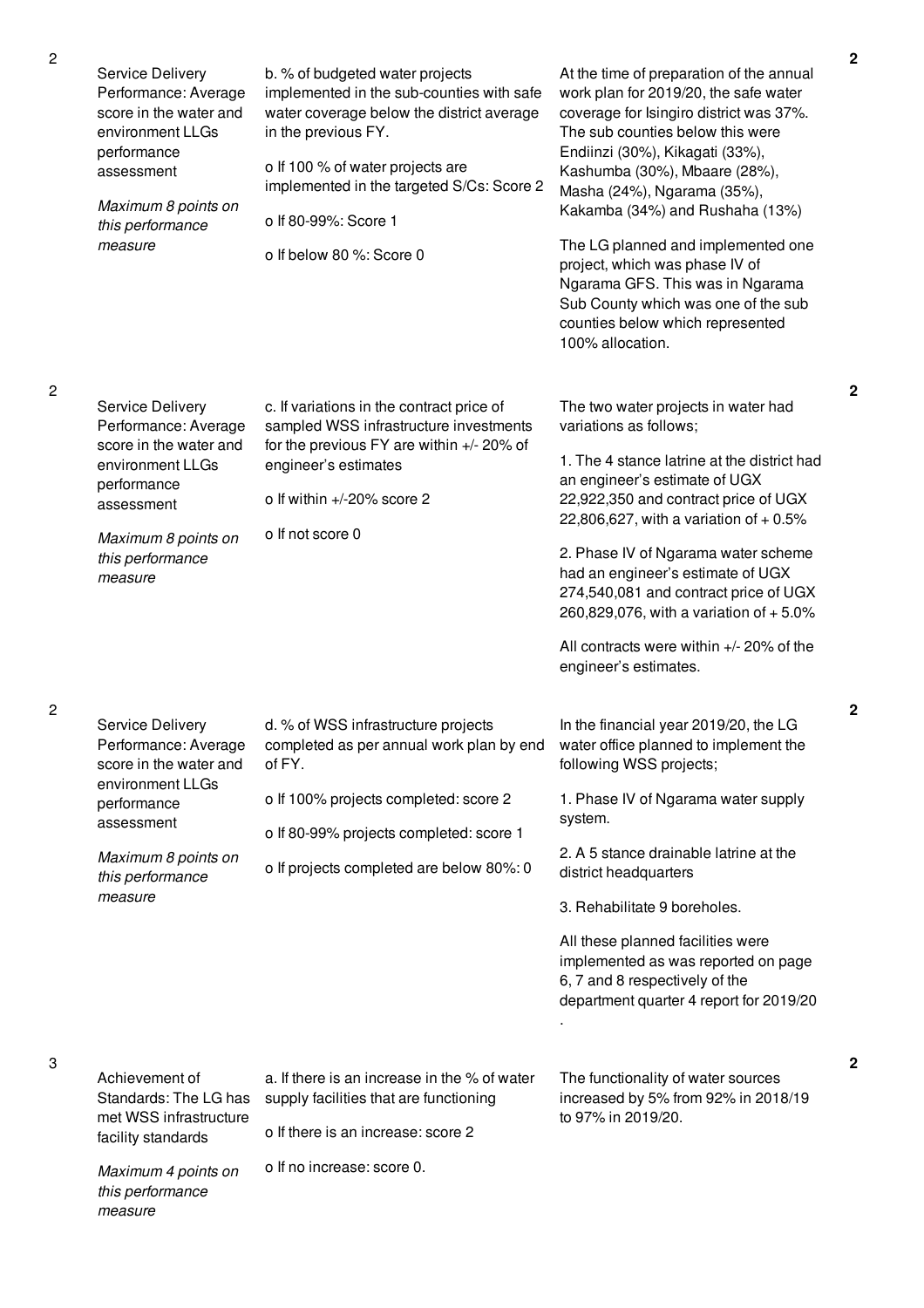| Achievement of<br>Standards: The LG has<br>met WSS infrastructure<br>facility standards | b. If there is an Increase in % of facilities<br>with functional water & sanitation<br>committees (with documented water user<br>fee collection records and utilization with<br>the approval of the WSCs). |
|-----------------------------------------------------------------------------------------|------------------------------------------------------------------------------------------------------------------------------------------------------------------------------------------------------------|
| Maximum 4 points on<br>this performance                                                 | o If increase is more than 5%: score 2                                                                                                                                                                     |
| measure                                                                                 | o If increase is between 0-5%; score 1                                                                                                                                                                     |
|                                                                                         | o If there is no increase: score 0.                                                                                                                                                                        |

## **Performance Reporting and Performance Improvement**

4

Accuracy of Reported accurately reported on constructed WSS infrastructure projects and service performance

Information: The LG has facilities constructed in the previous FY and performance of the facilities is as reported: Score: 3

The DWO has accurately reported on WSS The production well and pump house of Ngarama water supply system, and the latrine constructed at the district headquarters was visited and were found in place as had been reported on page 6 and 7 of the quarter 4 report. (dated 15th July 2020)

The WSC functionality increased by 8% from 78% in 2018/19 to 86% in 2019/20.

*Maximum 3 points on this performance measure*

5

Reporting and performance improvement: The LG information and supports LLGs to improve their performance

*Maximum 7 points on this performance*

*measure*

compiles, updates WSS functionality of facilities and WSCs, safe a. Evidence that the LG Water Office collects and compiles quarterly information on sub-county water supply and sanitation, water collection and storage and community involvement): Score 2

The LG water office carried out monitoring for WSS facilities in 2019/20 as follows;

1. Quarter one monitoring was done on 29th July, 29th August and 10th September 2019.

2. Quarter two monitoring was done on 25th October, 7th November and 20th December 2019

3. Quarter three monitoring was done on 7th January, 28th February and 24th March 2020

4. and quarter four monitoring was done on 17th and 30th June 2020

During these monitoring activities, facilities undergoing construction, those constructed in 2018/19 and other randomly sampled existing facilities were visited and assessed on functionality. Also in place were form 4 monitoring reports for all WSS in the district.

**2**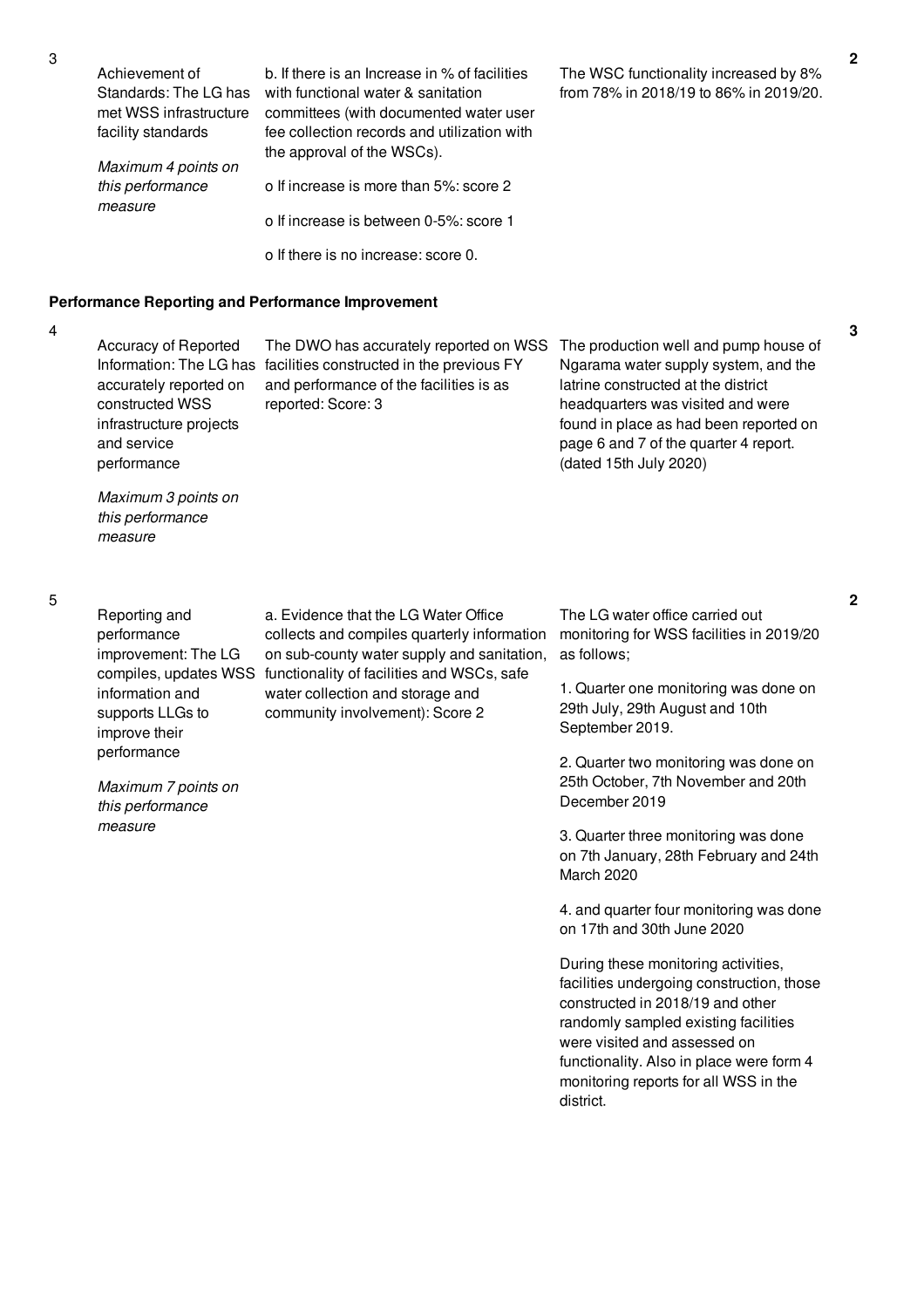| Reporting and       |
|---------------------|
| performance         |
| improvement: The LG |
|                     |

information and supports LLGs to improve their performance

compiles, updates WSS (new facilities, population served, b. Evidence that the LG Water Office updates the MIS (WSS data) quarterly with water supply and sanitation information functionality of WSCs and WSS facilities, etc.) and uses compiled information for planning purposes: Score 3 or else 0

The LG water office submitted WSS monitoring reports in 2019/20 on 30th July 2020. This was done once in the financial year and not on a quarterly basis as was required.

*Maximum 7 points on this performance measure*

5

5

| Reporting and<br>performance<br>improvement: The LG<br>compiles, updates WSS<br>information and | c. Evidence that DWO has supported the<br>25% lowest performing LLGs in the<br>previous FY LLG assessment to develop<br>and implement performance improvement<br>plans: Score 2 or else 0 | Not applicable. |
|-------------------------------------------------------------------------------------------------|-------------------------------------------------------------------------------------------------------------------------------------------------------------------------------------------|-----------------|
| supports LLGs to<br>improve their<br>performance                                                | Note: Only applicable from the assessment<br>where there has been a previous<br>assessment of the LLGs' performance. In                                                                   |                 |
| Maximum 7 points on<br>this performance<br>measure                                              | case there is no previous assessment<br>score 0.                                                                                                                                          |                 |

### **Human Resource Management and Development**

#### 6

Budgeting for Water & Sanitation and Environment & Natural Resources: The Local Government has budgeted for staff *Maximum 4 points on this performance measure* a. Evidence that the DWO has budgeted for The District Water Officer budgeted shs. the following Water & Sanitation staff: 1 Civil Engineer(Water); 2 Assistant Water Officers (1 for mobilization and 1 for sanitation & hygiene); 1 Engineering Assistant (Water) & 1 Borehole Maintenance Technician: Score 2 49,130,000 for the water staff as was indicated on page 54 of the approved budget estimates for 2020/21.

6

Budgeting for Water & Sanitation and Environment & Natural Resources: The Local Government has budgeted for staff

*Maximum 4 points on this performance measure*

b. Evidence that the Environment and Natural Resources Officer has budgeted for budged shs. 106,796,000 for the staff in the following Environment & Natural Resources staff: 1 Natural Resources Officer; 1 Environment Officer; 1 Forestry Officer: Score 2

The District Natural Resources Officer the Natural Resources department as was indicated on page 60 of the approved budget estimates for 2020/21. **2**

**0**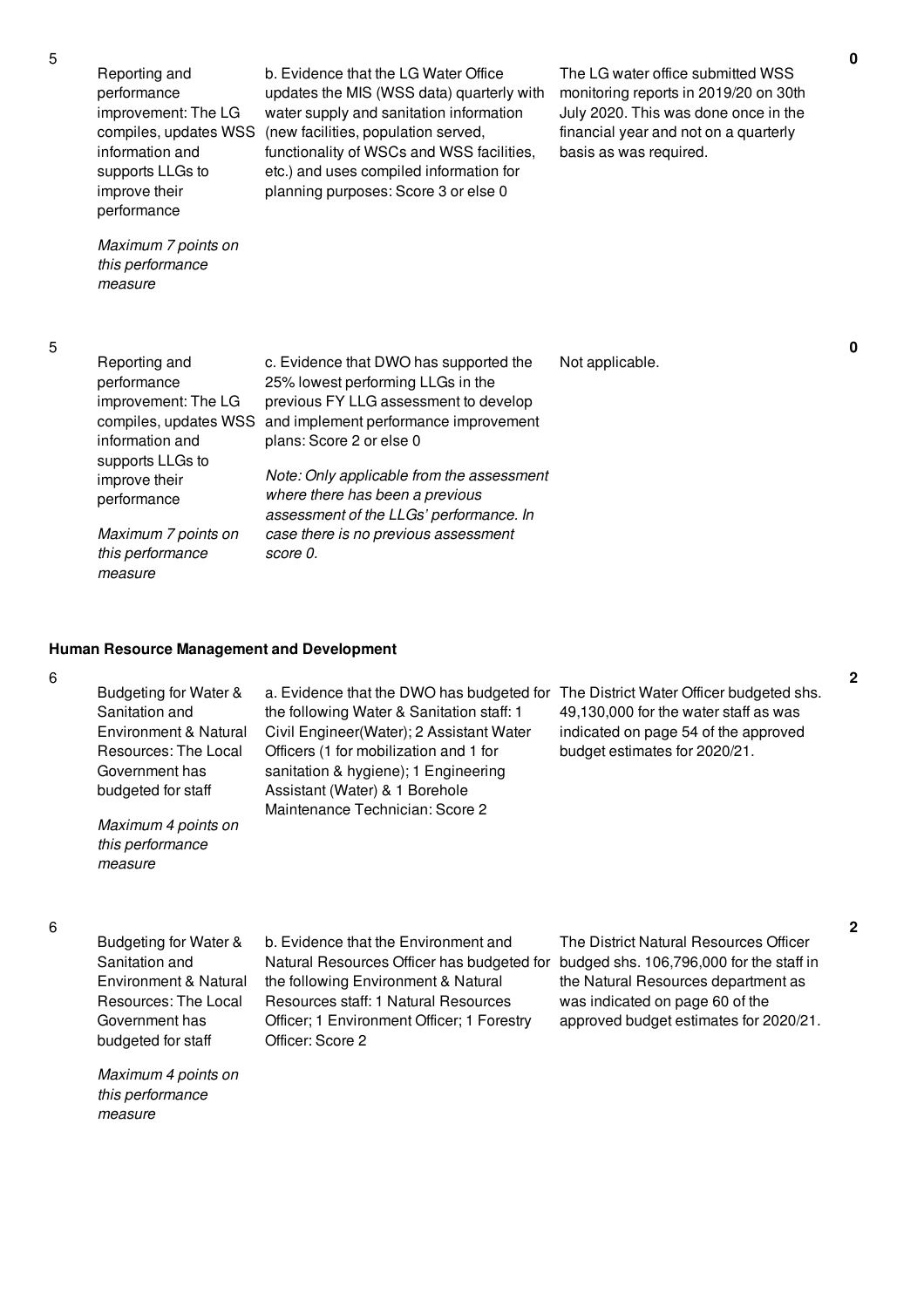*measure*

Performance Management: The LG appraised staff and conducted trainings in line with the district training plans. *Maximum 6 points on this performance measure* a. The DWO has appraised District Water Office staff against the agreed performance plans during the previous FY: Score 3 The District water Officer appraised staff against the agreed performance plans in 2019/20 as follows; 1.Nuwamanya Boaz, the Engineering Assistant was appraised on 3/8/2020 2.Rweyeshera Dourglas, the Borehole Maintenance Technician was appraised on 3/8/2020 3.Kobusingye Barbra, the Assistant Water officer for Community Mobilisation was appraised on 3/8/2020 . Performance Management: The LG appraised staff and conducted trainings in line with the district training plans. *Maximum 6 points on this performance* b. The District Water Office has identified capacity needs of staff from the performance appraisal process and ensured that training activities have been conducted in adherence to the training plans at district level and documented in the training database : Score 3 During the appraisal of water staff in 2019/20, the DWO identified groundwater modeling as a capacity gap. In the LG capacity assessment report for 2019/20, groundwater modeling had been captured and training of the same had been included in the LG training

## **Management, Monitoring and Supervision of Services.**

**3**

**3**

plan for 2020/21 in the section for water, planned for in the fourth quarter at UGX

4,000,000.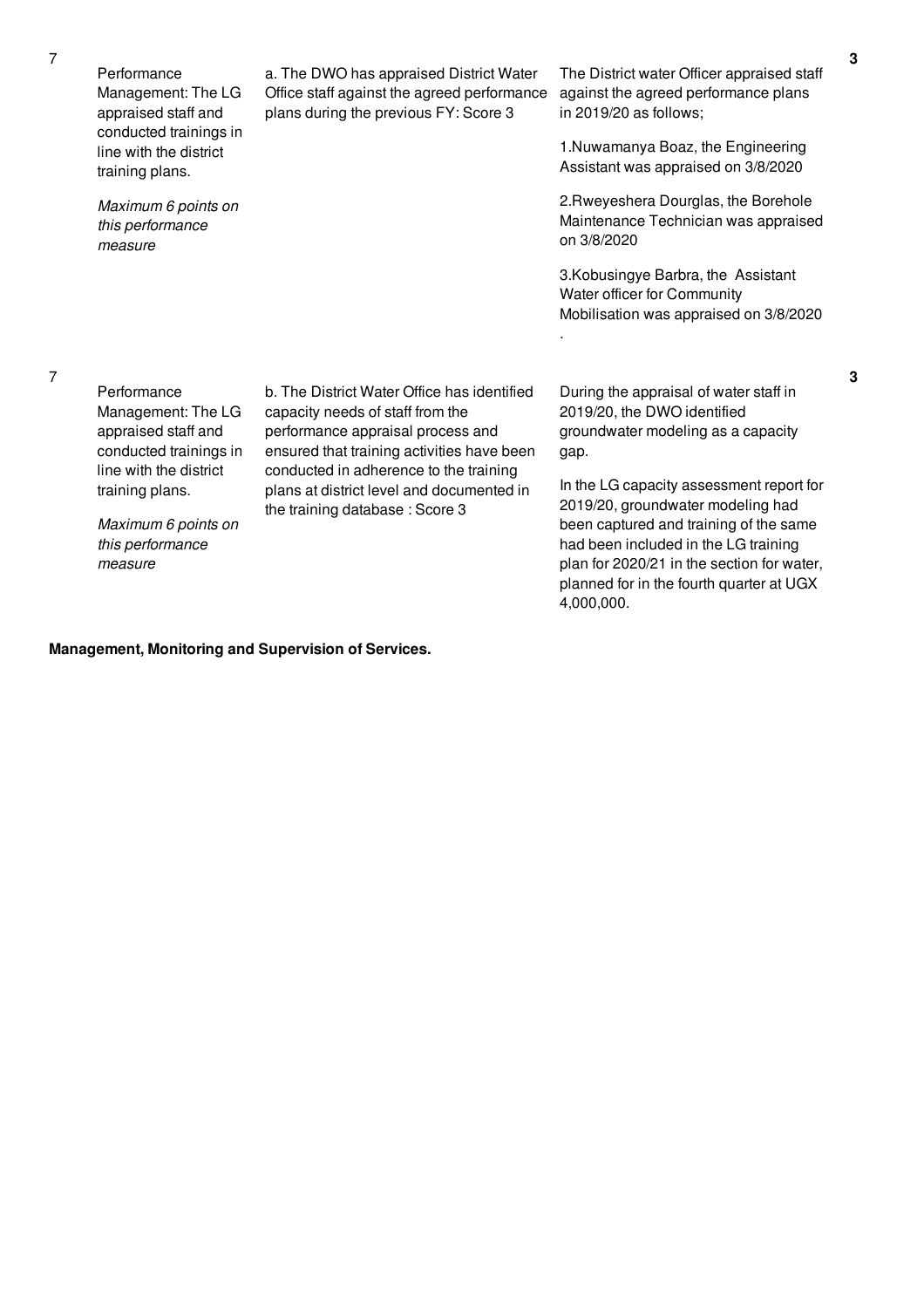Planning, Budgeting and Transfer of Funds for service delivery: The Local Government has allocated and spent funds for service delivery as prescribed in the sector guidelines.

*Maximum 6 points on this performance measure*

- a) Evidence that the DWO has prioritized budget allocations to subcounties that have safe water coverage below that of the district:
- If 100 % of the budget allocation for the current FY is allocated to S/Cs below the district average coverage: Score 3
- If 80-99%: Score 2
- $\bullet$   $\cdot$  If 60-79: Score 1
- If below 60 %: Score 0

At the time of preparation of the annual work plan for 2020/21, the safe water coverage for Isingiro district was 45%. the sub counties with safe water coverages below this were Endiinzi (30%), Kabingo (42%), Kikagati (33%), Kashumba (30%), Masha (24%), Ngarama (39%), Kakamba (34%) and Rushaha (17%)

The water supply projects planned for 2020/21 included;

1. 3 production wells in the sub counties of Kakamba, Mbaare and Kabingo each at UGX 45,000,000

2. Kinyara GFS in Kabuyanda T/C at UGX 592,799,595

3. And extension of Ngarama water supply system at 53,113,347

Out of the total budget of UGX 780,912,942 for new water sources, UGX 98,113,347 was planned for water sources in the sub counties of Kakamba and Ngarama which were among those with safe water coverage below that of the district, representing 12.6%.

An advocacy meeting was held on 14th October 2020 in which among the stakeholders involved, were representatives from the various sub counties. During this meeting, the DWO communicated the work plan for 2020/21 which included the allocated water sources to the various sub counties. For example Kabuyanda sub county had an allocation of UGX 592,799,595 for Kinyara GFS, and Kakamba, Mbaare and Kabingo sub counties had allocation of UGX 45,000,000 each for production wells among others.

Planning, Budgeting and Transfer of Funds Local Government has allocated and spent funds for service delivery as prescribed in the sector guidelines.

*Maximum 6 points on this performance measure*

for service delivery: The source to be constructed in the current FY: b) Evidence that the DWO communicated to the LLGs their respective allocations per Score 3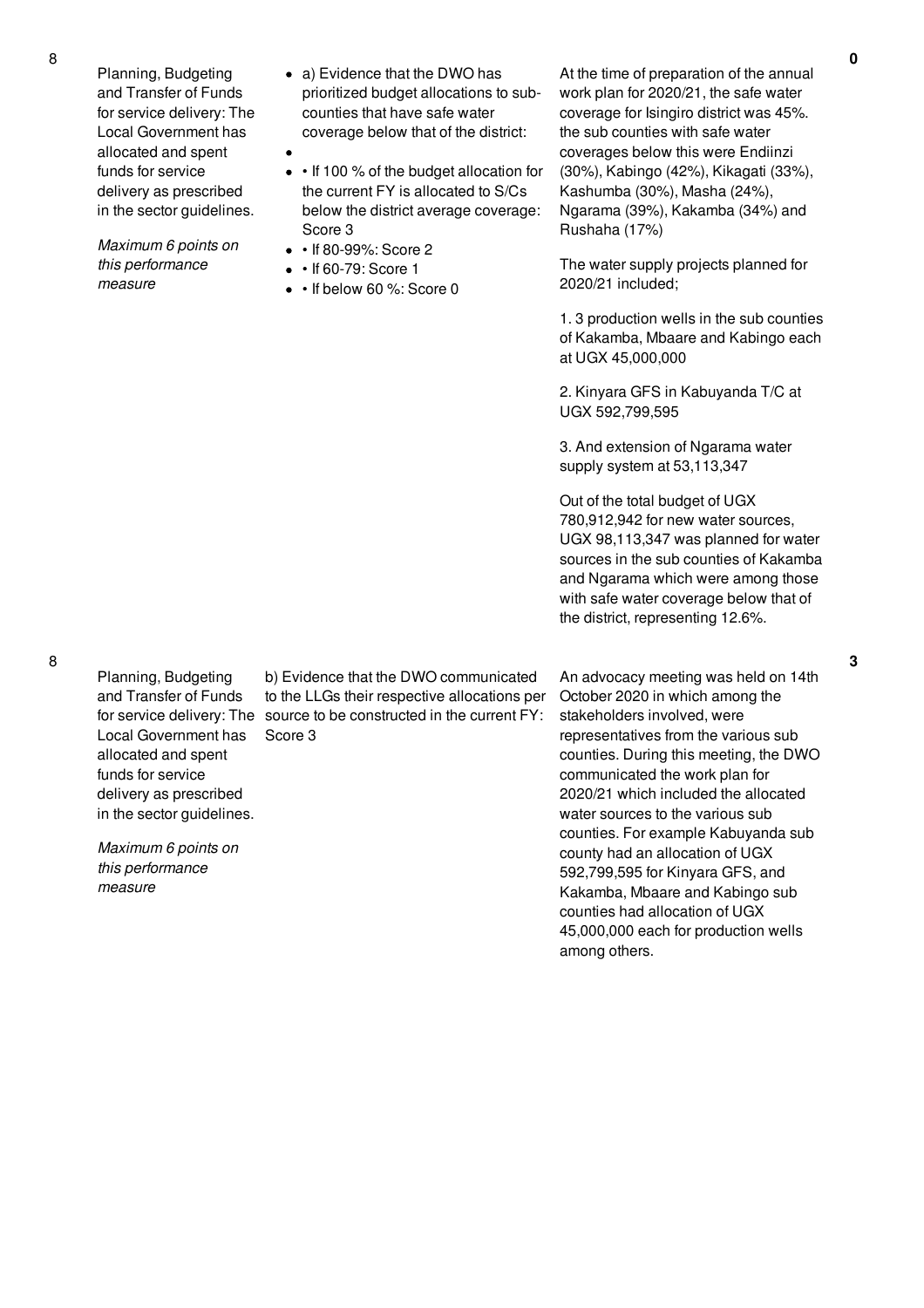| Routine Oversight and<br>Monitoring: The LG has<br>monitored WSS<br>facilities and provided<br>follow up support.<br>Maximum 8 points on<br>this performance<br>measure | a. Evidence that the district Water Office<br>has monitored each of WSS facilities at<br>least quarterly (key areas to include<br>functionality of Water supply and public<br>sanitation facilities, environment, and<br>social safeguards, etc.)<br>. If more than 95% of the WSS facilities<br>monitored quarterly: score 4<br>• If 80-99% of the WSS facilities monitored<br>quarterly: score 2<br>. If less than 80% of the WSS facilities<br>monitored quarterly: Score 0 | There was evidence that the LG water<br>office monitored all WSS facilities. In<br>place were WSS monitoring reports<br>(Form 4 monitoring reports for existing<br>water facilities) for all the two counties<br>in the district for all the four quarters of<br>2019/20.                                                                                                                                                                                                                                                                                                 |
|-------------------------------------------------------------------------------------------------------------------------------------------------------------------------|--------------------------------------------------------------------------------------------------------------------------------------------------------------------------------------------------------------------------------------------------------------------------------------------------------------------------------------------------------------------------------------------------------------------------------------------------------------------------------|---------------------------------------------------------------------------------------------------------------------------------------------------------------------------------------------------------------------------------------------------------------------------------------------------------------------------------------------------------------------------------------------------------------------------------------------------------------------------------------------------------------------------------------------------------------------------|
| Routine Oversight and<br>Monitoring: The LG has<br>monitored WSS<br>facilities and provided<br>follow up support.<br>Maximum 8 points on<br>this performance<br>measure | b. Evidence that the DWO conducted<br>quarterly DWSCC meetings and among<br>other agenda items, key issues identified<br>from quarterly monitoring of WSS facilities<br>were discussed and remedial actions<br>incorporated in the current FY AWP. Score<br>$\overline{c}$                                                                                                                                                                                                     | The LG conducted quarterly DWSCC<br>meetings as follows;<br>1. Quarter 1 meeting was held on 11th<br>October 2019<br>2. Quarter 2 meeting on 10th January<br>2020<br>3. Quarter 3 meeting was held on 30th<br>March 2020<br>4. And quarter 4 meeting on 8th July<br>2020.<br>In these meetings, issues identified in<br>monitoring of WSS facilities like<br>Kyabishaho GFS which were having<br>functionality problems, were discussed.<br>Also the resulting functionality of water<br>sources following monitoring was<br>discussed and used for planning<br>purposes. |
| Routine Oversight and<br>Monitoring: The LG has<br>monitored WSS<br>facilities and provided<br>follow up support.<br>Maximum 8 points on<br>this performance<br>measure | c. The District Water Officer publicizes<br>budget allocations for the current FY to<br>LLGs with safe water coverage below the<br>LG average to all sub-counties: Score 2                                                                                                                                                                                                                                                                                                     | The water department budget<br>breakdown was displayed on the LG<br>notice board dated 17th July 2020. On it<br>were water sources planned for the<br>various sub counties including those<br>with safe water coverage below that of<br>the district.                                                                                                                                                                                                                                                                                                                     |

**2**

**2**

9

9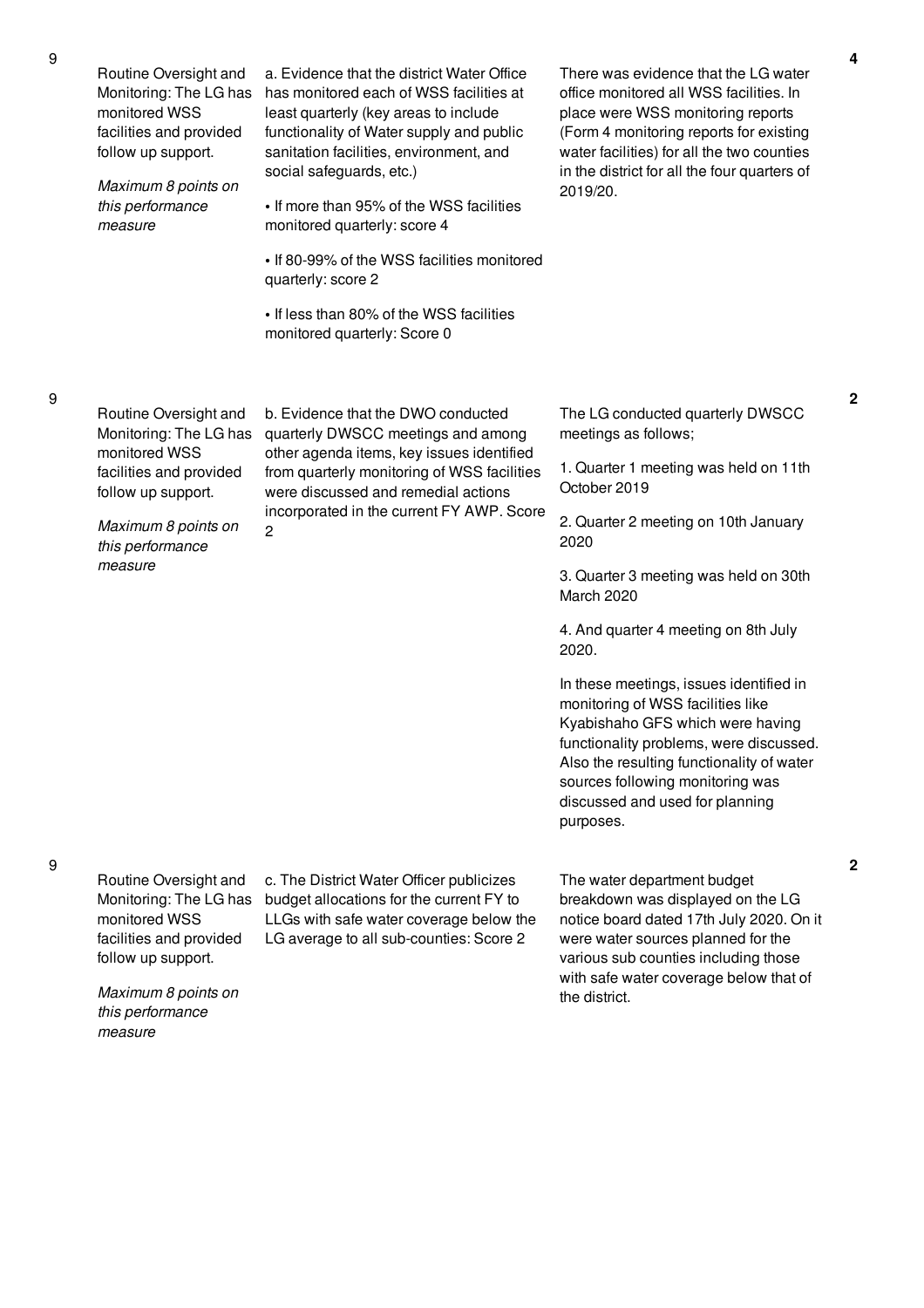| 10 | Mobilization for WSS is<br>conducted<br>Maximum 6 points on<br>this performance<br>measure                                             | a. For previous FY, the DWO allocated a<br>minimum of 40% of the NWR rural water<br>and sanitation budget as per sector<br>guidelines towards mobilization activities:<br>• If funds were allocated score 3<br>• If not score 0 | The DWO allocated UGX 3,817,036 for<br>stakeholder coordination and UGX<br>14,818,000 for software activities. This<br>resulted in an allocation of UGX<br>18,635,036 for mobilization out of the<br>total NWR budget of UGX 37,045,036.<br>50.3% was allocated to mobilization<br>activities.                                                                                    |
|----|----------------------------------------------------------------------------------------------------------------------------------------|---------------------------------------------------------------------------------------------------------------------------------------------------------------------------------------------------------------------------------|-----------------------------------------------------------------------------------------------------------------------------------------------------------------------------------------------------------------------------------------------------------------------------------------------------------------------------------------------------------------------------------|
| 10 | Mobilization for WSS is<br>conducted                                                                                                   | b. For the previous FY, the District Water<br>Officer in liaison with the Community                                                                                                                                             | For Ngarama pumped water scheme,<br>the District assigned Murema Water &                                                                                                                                                                                                                                                                                                          |
|    | Maximum 6 points on<br>this performance<br>measure                                                                                     | Development Officer trained WSCs on their<br>roles on O&M of WSS facilities: Score 3.                                                                                                                                           | Energy Cooperative Society Limited the<br>duty of Operation and Management of<br>the scheme on 21st August 2020. This<br>was because of the high cost of<br>operation it not being a Gravity Flow<br>Scheme and as such could not be<br>effectively managed by the community.<br>As to this, there was no need to train<br>water user committees.                                 |
|    |                                                                                                                                        |                                                                                                                                                                                                                                 | There also minutes of meetings held at<br>rehabilitated boreholes during which<br>the water user committees were given<br>refresher training on their roles on O&M.<br>Examples included one for Ruborogota<br>GFS held on 18th October 2019, for<br>Nyakabingo borehole held on 10th<br>January 2020, and for Kamwema valley<br>tank held on 11th November 2019<br>among others. |
|    | <b>Investment Management</b>                                                                                                           |                                                                                                                                                                                                                                 |                                                                                                                                                                                                                                                                                                                                                                                   |
| 11 | Planning and<br><b>Budgeting for</b><br>Investments is<br>conducted effectively<br>Maximum 14 points on<br>this performance<br>measure | a. Existence of an up-to-date LG asset<br>register which sets out water supply and<br>sanitation facilities by location and LLG:<br>Score 4 or else 0                                                                           | The LG water office had an MIS water<br>summary report for its asset register.<br>This was up to date with water points<br>constructed in 2019/20 which included<br>Ngarama catholic church PSP,<br>Jenerose Kentaro Kigungi rainwater<br>tank and Bwoma B zone rainwater tank<br>among others.                                                                                   |

**3**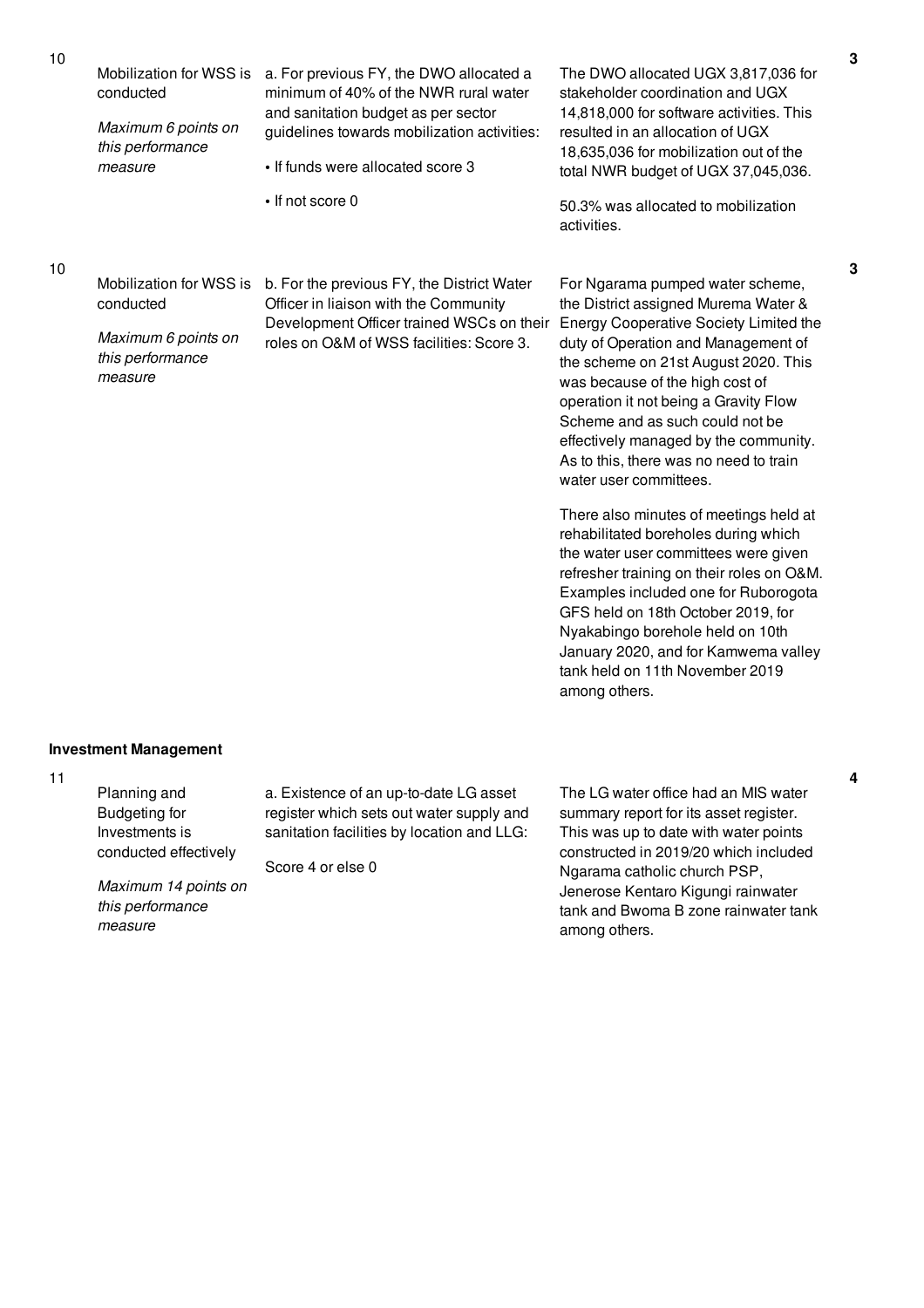| Planning and<br><b>Budgeting for</b><br>Investments is<br>conducted effectively<br>Maximum 14 points on<br>this performance<br>measure | b. Evidence that the LG DWO has<br>conducted a desk appraisal for all WSS<br>projects in the budget to establish whether<br>the prioritized investments were derived<br>from the approved district development<br>plans and are eligible for expenditure<br>under sector guidelines (prioritize<br>investments for sub-counties with safe<br>water coverage below the district average<br>and rehabilitation of non-functional<br>facilities) and funding source (e.g. sector<br>development grant, DDEG). If desk<br>appraisal was conducted and if all projects<br>are derived from the LGDP and are<br>eligible:<br>Score 4 or else score 0. | Much as there was a desk appraisal<br>report for WSS projects dated 3rd July<br>2020, the LG Water Office did not follow<br>the sector guidelines which required<br>that priority of water source allocation<br>be given to sub counties with safe water<br>coverage below that of the district.                                                                                                                                                                                                   |
|----------------------------------------------------------------------------------------------------------------------------------------|-------------------------------------------------------------------------------------------------------------------------------------------------------------------------------------------------------------------------------------------------------------------------------------------------------------------------------------------------------------------------------------------------------------------------------------------------------------------------------------------------------------------------------------------------------------------------------------------------------------------------------------------------|----------------------------------------------------------------------------------------------------------------------------------------------------------------------------------------------------------------------------------------------------------------------------------------------------------------------------------------------------------------------------------------------------------------------------------------------------------------------------------------------------|
| Planning and<br><b>Budgeting for</b><br>Investments is<br>conducted effectively<br>Maximum 14 points on<br>this performance<br>measure | c. All budgeted investments for current FY<br>have completed applications from<br>beneficiary communities: Score 2                                                                                                                                                                                                                                                                                                                                                                                                                                                                                                                              | In place were applications for Kinyara<br>GFS. For example;<br>1. And that of Iryango Ward applied for<br>GFS on 28th August 2018<br>2. The community of Kigarama Cell in<br>Kabuyanda TC applied for water taps<br>on 24th June 2020<br>3. That of Kinyara II also in Kabuyanda<br>TC applied for two taps on 17th April<br>2019                                                                                                                                                                  |
| Planning and<br><b>Budgeting for</b><br>Investments is<br>conducted effectively<br>Maximum 14 points on<br>this performance<br>measure | d. Evidence that the LG has conducted<br>field appraisal to check for: (i) technical<br>feasibility; (ii) environmental social<br>acceptability; and (iii) customized designs<br>for WSS projects for current FY. Score 2                                                                                                                                                                                                                                                                                                                                                                                                                       | In place were detailed design reports for<br>Kinyara GFS (dated May 2018) and for<br>Ngarama GFS dated November 2018.<br>These had incorporated feasibility<br>studies which included population<br>studies, existing water supplies and<br>terrain analyses among others (pages 3<br>- 12), with environmental impact<br>assessments on page 13 and<br>customized designs for the said<br>projects.<br>Also in place was a field appraisal<br>report for water sources dated 14th<br>August 2020. |
| Planning and<br><b>Budgeting for</b><br>Investments is<br>conducted effectively<br>Maximum 14 points on<br>this performance<br>measure | e. Evidence that all water infrastructure<br>projects for the current FY were screened<br>for environmental and social risks/impacts<br>and ESIA/ESMPs prepared before being<br>approved for construction - costed ESMPs<br>incorporated into designs, BoQs, bidding<br>and contract documents. Score 2                                                                                                                                                                                                                                                                                                                                         | E & S Screening was carried out on<br>25th August 2019, ESMPs prepared for<br>the construction of a 4 stance latrine at<br>the district headquarter and the<br>mitigation measures were put in place<br>for example planting the grass and trees<br>were recommended in the ESMPs and<br>also implemented.                                                                                                                                                                                         |

11

11

11

**2**

**2**

**2**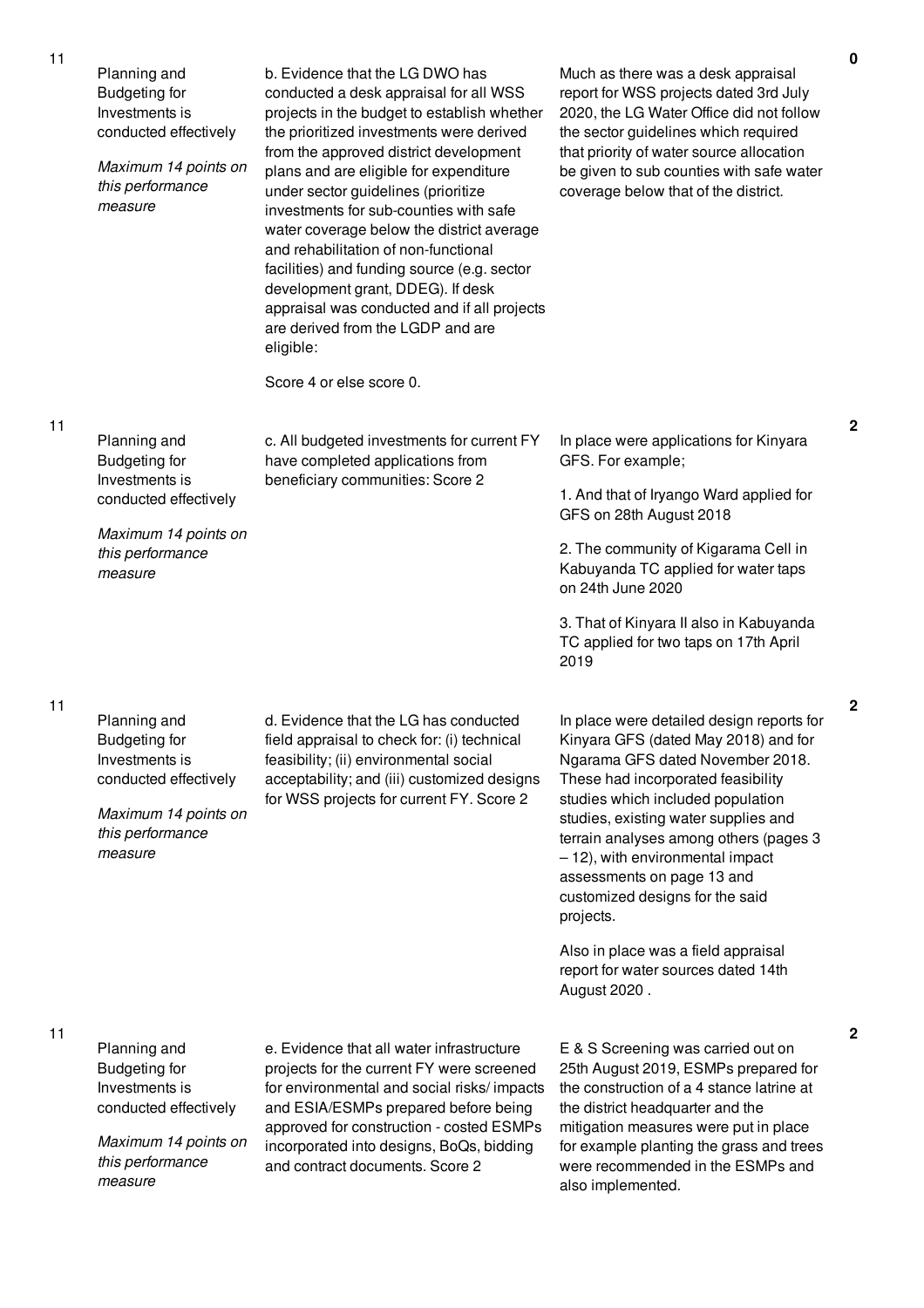Procurement and **Contract** Management/execution: approved: Score 2 or else 0 The LG has effectively managed the WSS procurements

*Maximum 14 points on this performance measure*

Procurement and

The LG has effectively managed the WSS procurements

*Maximum 14 points on this performance*

Management/execution: previous FY was approved by the

b. Evidence that the water supply and public sanitation infrastructure for the

commencement of construction Score 2:

Contracts Committee before

**Contract** 

*measure*

.

.

12

a. Evidence that the water infrastructure investments were incorporated in the LG The water department planned to implement the following WSS facilities;

> 1. Construction of a 5 stance drainable pit latrine at Kabegaramire Trading centre in Kakamba sub county at UGX 30,000,000

2. 3 motorized boreholes in Kakamba, Mbaare and Kabingo sub counties each at UGX 45,000,000

3. And construction of Kinyara GFS in Kabuyanda sub county at UGX 592,799,595 among others.

All these projects had been incorporated in the approved procurement plan for 2020/21

There was evidence that the contracts committee approved water and sanitation projects prior to commencement of works. For the two WSS projects, approval was as follows;

1. The evaluation report for construction of Ngarama pipe water scheme under phase IV was approved on 2nd October 2019 under minute number 11/10/CC/19/20 and the contract was cleared by the Solicitor General on 15th November 2019. Works started on 18th November 2019.

2. The evaluation report for construction of a 4 stance latrine at the District HQ was approved by the contracts committee on 18th September 2019 under minute number 05/09/CC/19/20 and works started on 21st November 2019.

12

Procurement and **Contract** Management/execution: Implementation team as specified in the The LG has effectively managed the WSS procurements *Maximum 14 points on this performance measure* . c. Evidence that the District Water Officer properly established the Project Water sector guidelines Score 2: Project Implementation teams for

Ngarama piped water scheme (phase IV) and the four stance latrine at the district headquarters were appointed on 18th November 2019 and 25th October 2019 respectively. They both included Eng. Abenaitwe T Ashaph as the Project Manager, Mr. Twerebere Jack as the Contract Manager, Mr. Mugarura Edward as the Community Development Officer, Mr. Kamoga Abdul as the Environment Officer and Mr. Turibamwe Silver as the Labour Officer.

**2**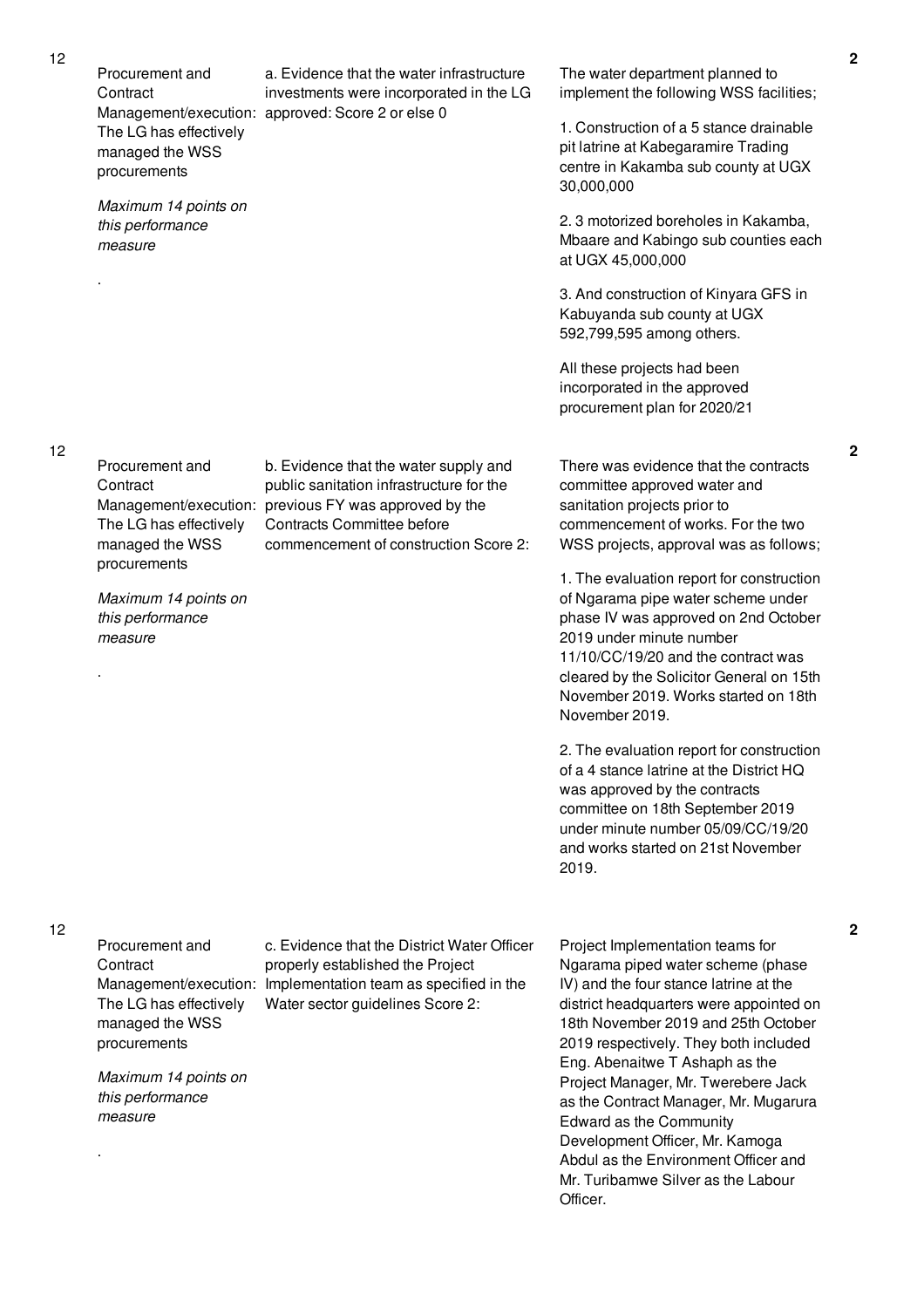12

12

Procurement and **Contract** Management/execution: constructed as per the standard technical The LG has effectively managed the WSS procurements *Maximum 14 points on this performance measure* . d. Evidence that water and public sanitation infrastructure sampled were designs provided by the DWO: Score 2 There was evidence that WSS projects were constructed as per standard technical designs. The production well constructed at Kyakabindi was visited and was found to be as per the designs. For example it had a submersible pump with capacity of 5.5 m3 per hour as was specified. Also the generator house had dimensions of 5.5m by 3.05 which were within design. Also the facility did not have any visible defects. Procurement and **Contract** Management/execution: supervision of WSS infrastructure projects: The LG has effectively managed the WSS procurements *Maximum 14 points on this performance measure* . e. Evidence that the relevant technical officers carry out monthly technical Score 2 There was evidence that the relevant technical officers carried out monthly technical supervision of WSS infrastructure projects. For example for Ngarama piped water, monitoring was done on 6th January, 3rd February and 18th March among others, and for the four stance latrine, monitoring was done on 17th December, 20th January and 17th February. In all these monitoring activities, there was participation by the District Engineer, Water officer, Environment Officer and CDO. On file were also minutes of a meeting held on 22nd May 2020, involving the various stakeholders of Ngarama water scheme. The main issue discussed was about land consent, following the refusal of the owner to grant the contractor access to the site. The issue was resolved and the land owner gave his written consent to the district to proceed with works. Procurement and **Contract** Management/execution: and initiated payments of contractors within The LG has effectively managed the WSS procurements *Maximum 14 points on this performance measure* . f. For the sampled contracts, there is evidence that the DWO has verified works specified timeframes in the contracts o If 100 % contracts paid on time: Score 2 o If not score 0 1. For Ngarama piped water scheme, the contract acknowledged receipt of a payment of UGX 92,331,098 on 25th June 2020, following verification and certification respectively done on 16th June and 18th June 2020 2. For the latrine constructed at the district headquarters, the contractor acknowledged receipt of UGX 21,666,296 on 20th March 2020, following verification and certification respectively done on 17th February and 13th March 2020 All payments were made within 2

months of certification.

**2**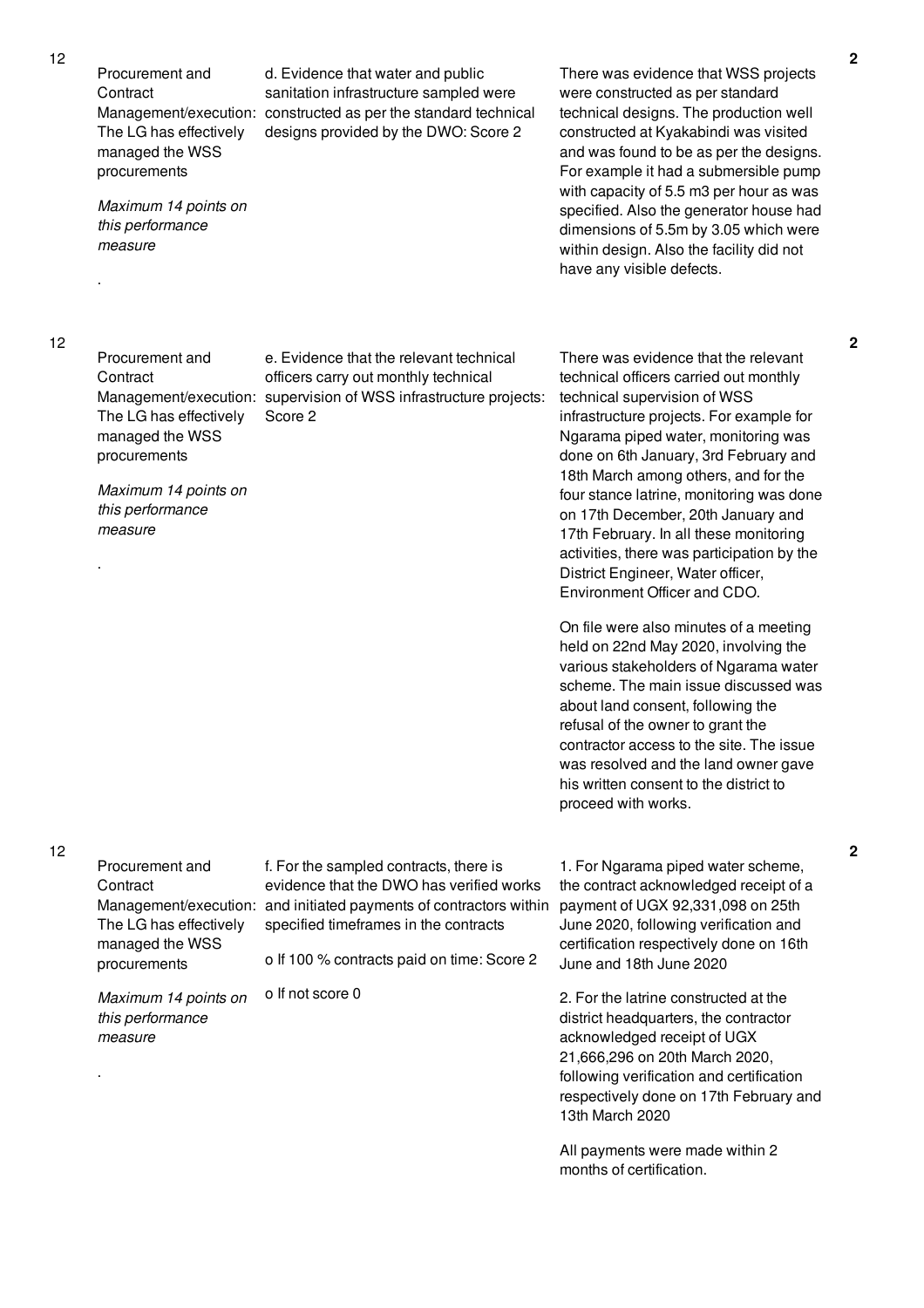Procurement and **Contract** The LG has effectively managed the WSS procurements

Management/execution: place for each contract with all records as g. Evidence that a complete procurement file for water infrastructure investments is in water scheme (phase IV) and the 4 required by the PPDA Law:

Score 2, If not score 0

The procurement files for Ngarama pipe stance latrine constructed at the LG headquarters were not availed for assessment.

*Maximum 14 points on this performance measure*

.

13

14

15

## **Environment and Social Requirements**

| Grievance Redress:<br>The LG has established<br>a mechanism of<br>addressing WSS<br>related grievances in<br>line with the LG<br>grievance redress<br>framework | Evidence that the DWO in liaison with the<br>District Grievances Redress Committee<br>recorded, investigated, responded to and<br>reported on water and environment<br>grievances as per the LG grievance<br>redress framework:<br>Score 3, If not score 0 | Although there was a report dated 12th<br>May 2020 of solving a conflict between<br>land owners and the project<br>beneficiaries of a water project, the<br>complaint was not registered in the log<br>of complaints.                                                                                                             |
|-----------------------------------------------------------------------------------------------------------------------------------------------------------------|------------------------------------------------------------------------------------------------------------------------------------------------------------------------------------------------------------------------------------------------------------|-----------------------------------------------------------------------------------------------------------------------------------------------------------------------------------------------------------------------------------------------------------------------------------------------------------------------------------|
| Maximum 3 points this<br>performance measure                                                                                                                    |                                                                                                                                                                                                                                                            |                                                                                                                                                                                                                                                                                                                                   |
| Safeguards for service<br>delivery<br>Maximum 3 points on<br>this performance<br>measure                                                                        | Evidence that the DWO and the<br>Environment Officer have disseminated<br>guidelines on water source & catchment<br>protection and natural resource<br>management to CDOs:<br>Score 3, If not score 0                                                      | There was evidence that the DWO and<br>Environment Officer disseminated<br>guidelines on water source and<br>catchment protection to CDOs. This<br>was done in the inter sub county<br>training of extension workers which was<br>conducted on 25th May 2020.                                                                     |
| Safeguards in the<br>Delivery of Investments<br>Maximum 10 points on<br>this performance<br>measure                                                             | a. Evidence that water source protection<br>plans & natural resource management<br>plans for WSS facilities constructed in the<br>previous FY were prepared and<br>implemented: Score 3, If not score 0                                                    | In place was water source and<br>catchment protection plan for the<br>different water facilities dated 30th June<br>2019. It included plans for mobilizing<br>and sensitizing people to stop them<br>from farming close to the catchment<br>area and to constantly monitor and<br>report on the water facilities among<br>others. |
| Safeguards in the                                                                                                                                               | b. Evidence that all WSS projects are                                                                                                                                                                                                                      | For Phase IV of Ngarama pumped                                                                                                                                                                                                                                                                                                    |

**0**

**3**

15

| Safeguards in the       | b. Evidence that all WSS projects are   | For Phase IV of Ngarama pumped           |
|-------------------------|-----------------------------------------|------------------------------------------|
| Delivery of Investments | implemented on land where the LG has    | water scheme, there was a land           |
|                         | proof of consent (e.g. a land title,    | agreement between a one Mutabazi         |
| Maximum 10 points on    | agreement; Formal Consent, MoUs, etc.), | Elineo, the owner of the land onto which |
| this performance        | without any encumbrances:               | the LG constructed the production well   |
| measure                 |                                         | and pumping station at Kyakabindi        |
|                         | Score 3, If not score 0                 | south, and the district signed on 2nd    |
|                         |                                         | June 2020.                               |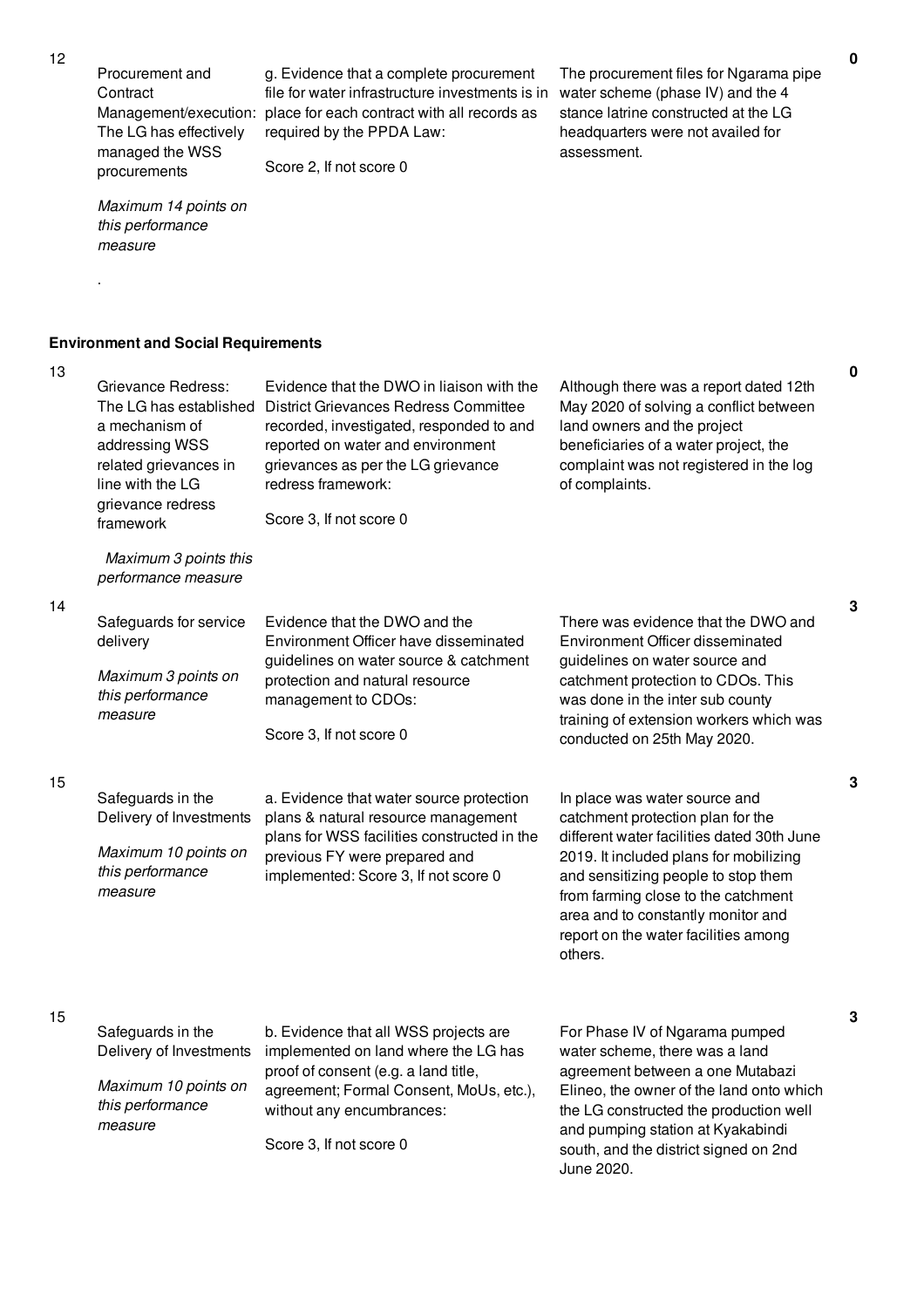| 10 | Safeguards in the<br>Delivery of Investments<br>Maximum 10 points on<br>this performance<br>measure | c. Evidence that E&S Certification forms<br>are completed and signed by<br>Environmental Officer and CDO prior to<br>payments of contractor invoices/certificates<br>at interim and final stages of projects:<br>Score 2, If not score 0 | In place was an environment and social<br>certification form for Phase IV of<br>Ngarama pumped water scheme which<br>was signed by both the CDO and the<br>Environment Officer on 18th May 2020,<br>before the contractor was finally paid on<br>25th June 2020 |
|----|-----------------------------------------------------------------------------------------------------|------------------------------------------------------------------------------------------------------------------------------------------------------------------------------------------------------------------------------------------|-----------------------------------------------------------------------------------------------------------------------------------------------------------------------------------------------------------------------------------------------------------------|
| 15 | Safeguards in the<br>Delivery of Investments<br>Maximum 10 points on<br>this performance<br>measure | d. Evidence that the CDO and environment<br>Officers undertakes monitoring to ascertain<br>compliance with ESMPs; and provide<br>monthly reports:<br>Score 2, If not score 0                                                             | There was evidence of monitoring<br>reports conducted by both CDO and the<br>environment officer for example there<br>was an environmental and social<br>inspection report of Ngarama piped<br>water scheme phase IV dated 6th<br>January 2020.                 |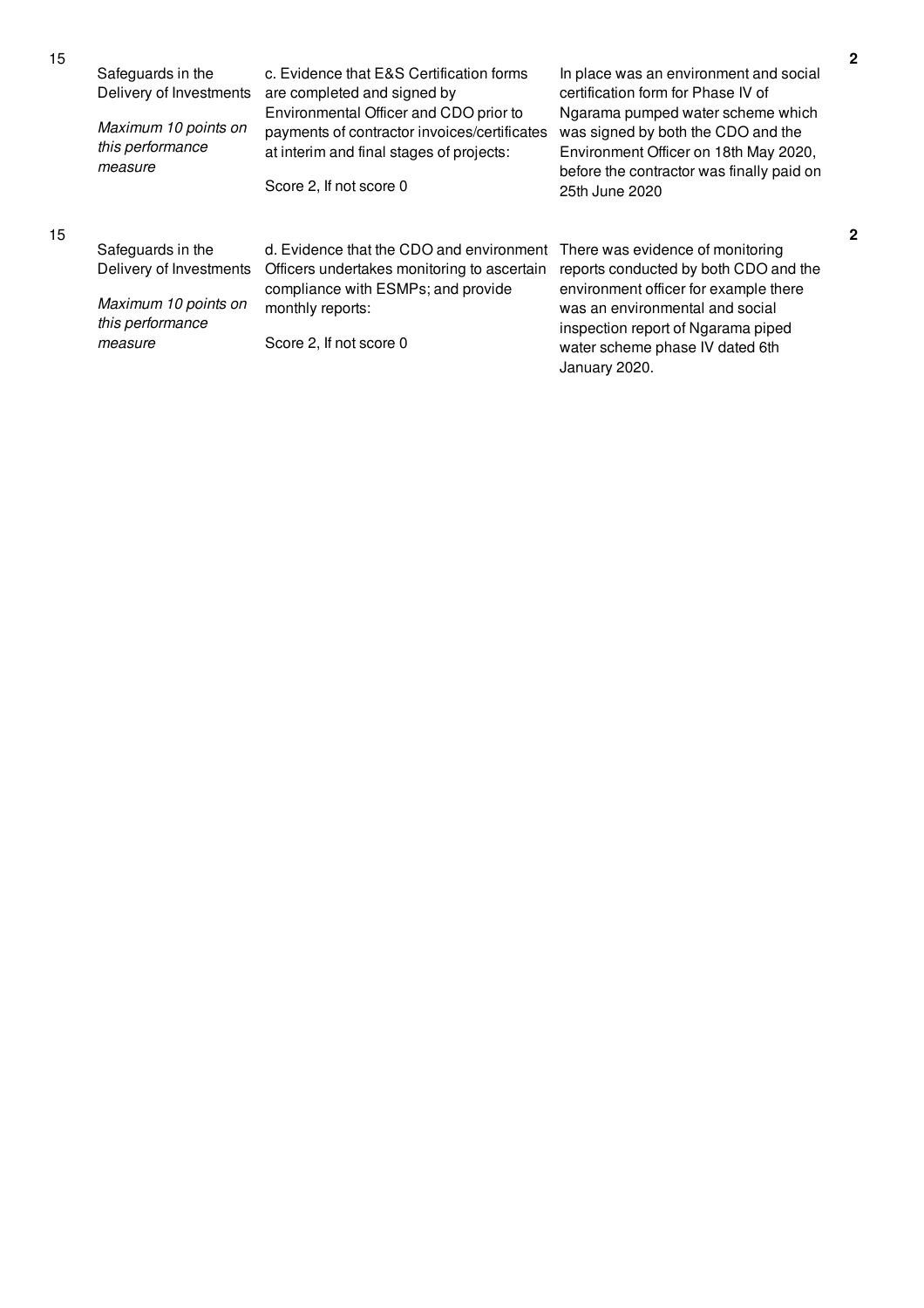| No.            | Summary of<br>requirements                                                                                                                      | <b>Definition of compliance</b>                                                                                                                                                                                                                                    | <b>Compliance justification</b> | <b>Score</b> |
|----------------|-------------------------------------------------------------------------------------------------------------------------------------------------|--------------------------------------------------------------------------------------------------------------------------------------------------------------------------------------------------------------------------------------------------------------------|---------------------------------|--------------|
|                | <b>Local Government Service Delivery Results</b>                                                                                                |                                                                                                                                                                                                                                                                    |                                 |              |
| 1              | Outcome: The LG has<br>increased acreage of<br>newly irrigated land<br>Maximum score 4<br>Maximum 20 points for                                 | a) Evidence that the LG has up to-date data on<br>irrigated land for the last two FYs disaggregated<br>between micro-scale irrigation grant beneficiaries and<br>non-beneficiaries - score 2 or else 0                                                             | Not Applicable                  | 0            |
| 1              | this performance area<br>Outcome: The LG has<br>increased acreage of<br>newly irrigated land                                                    | b) Evidence that the LG has increased acreage of<br>newly irrigated land in the previous FY as compared to<br>previous FY but one:                                                                                                                                 | Not Applicable                  | 0            |
|                | Maximum score 4                                                                                                                                 | • By more than 5% score 2                                                                                                                                                                                                                                          |                                 |              |
|                | Maximum 20 points for<br>this performance area                                                                                                  | • Between 1% and 4% score 1<br>• If no increase score 0                                                                                                                                                                                                            |                                 |              |
| $\overline{c}$ | Service Delivery<br>Performance: Average<br>score in the micro-scale<br>irrigation for the LLG<br>performance<br>assessment. Maximum<br>score 4 | a) Evidence that the average score in the micro-scale<br>irrigation for LLG performance assessment is:<br>• Above 70%; score 4<br>$\cdot$ 60 - 69%; score 2<br>· Below 60%; score 0<br>Maximum score 4                                                             | Not Applicable                  | 0            |
| 3              | Investment<br>Performance: The LG<br>has managed the<br>supply and installation<br>of micro-scale                                               | a) Evidence that the development component of micro-<br>scale irrigation grant has been used on eligible<br>activities (procurement and installation of irrigation<br>equipment, including accompanying supplier manuals<br>and training): Score 2 or else score 0 | Not Applicable                  | 0            |

Maximum score 6

per guidelines

irrigations equipment as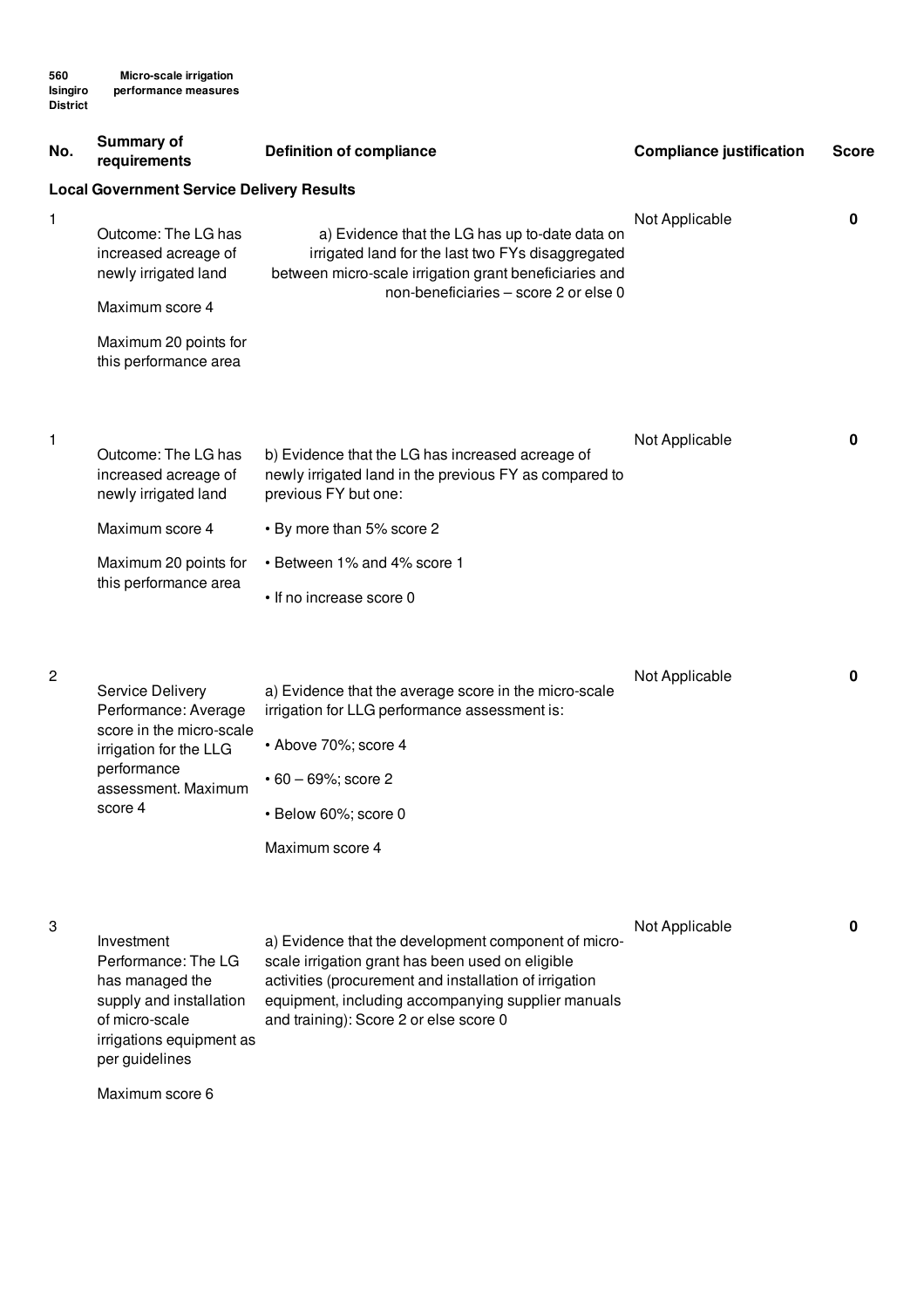| Investment<br>Performance: The LG<br>has managed the<br>supply and installation<br>of micro-scale<br>irrigations equipment as<br>per guidelines<br>Maximum score 6 | b) Evidence that the approved farmer signed an<br>Acceptance Form confirming that equipment is<br>working well, before the LG made payments to the<br>suppliers: Score 1 or else score 0                                                   | Not Applicable | 0           |
|--------------------------------------------------------------------------------------------------------------------------------------------------------------------|--------------------------------------------------------------------------------------------------------------------------------------------------------------------------------------------------------------------------------------------|----------------|-------------|
| Investment<br>Performance: The LG<br>has managed the<br>supply and installation<br>of micro-scale<br>irrigations equipment as<br>per guidelines<br>Maximum score 6 | Evidence that the variations in the contract price are<br>within +/-20% of the Agriculture Engineers estimates:<br>Score 1 or else score 0                                                                                                 | Not Applicable | 0           |
| Investment<br>Performance: The LG<br>has managed the<br>supply and installation<br>of micro-scale<br>irrigations equipment as<br>per guidelines<br>Maximum score 6 | d) Evidence that micro-scale irrigation equipment<br>where contracts were signed during the previous FY<br>were installed/completed within the previous FY<br>$\cdot$ If 100% score 2<br>· Between 80 - 99% score 1<br>• Below 80% score 0 | Not Applicable | $\mathbf 0$ |

3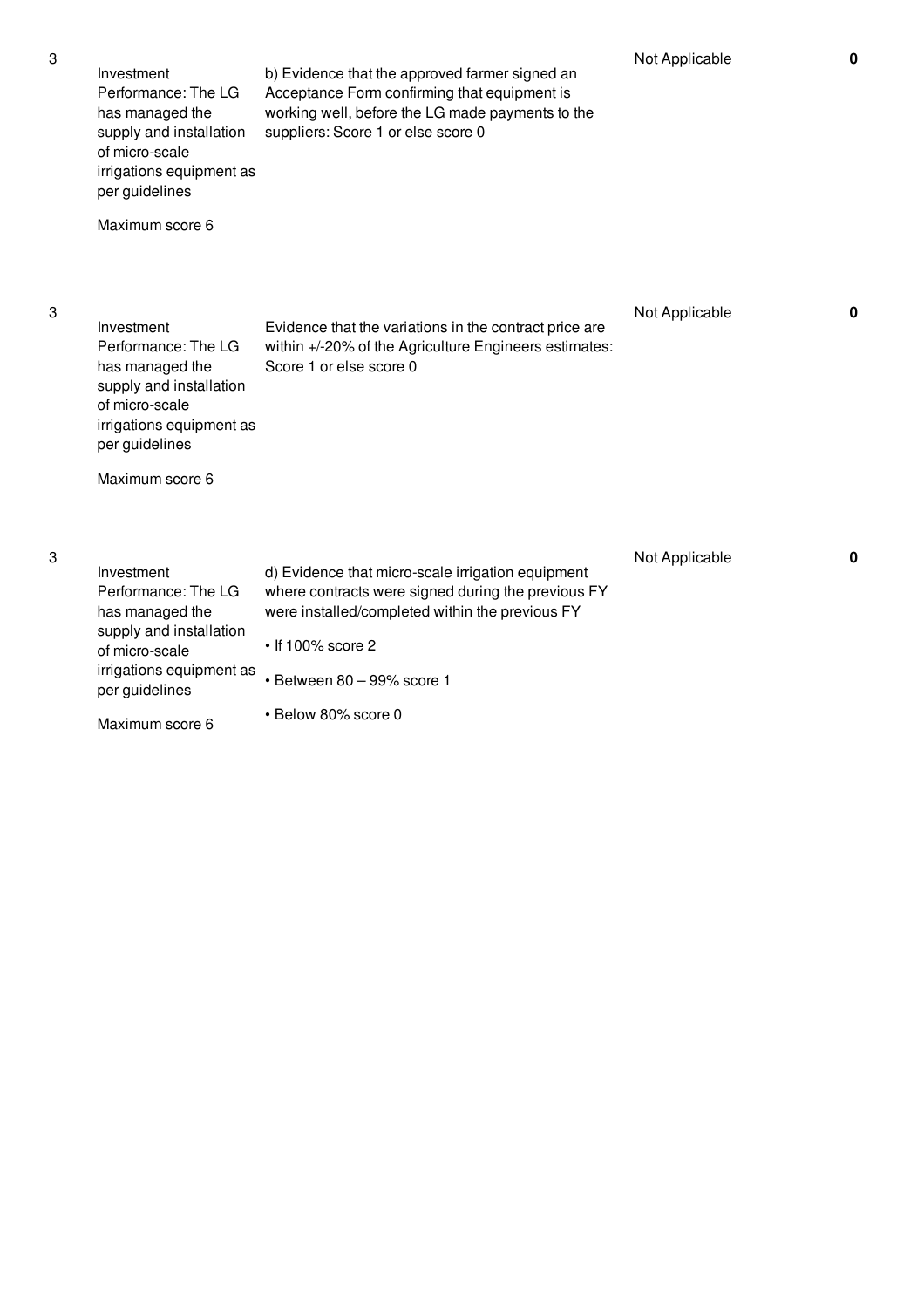|   |                                             |                                                                                              |                                                                                                                                                                         | 0 |
|---|---------------------------------------------|----------------------------------------------------------------------------------------------|-------------------------------------------------------------------------------------------------------------------------------------------------------------------------|---|
| 4 | Achievement of<br>standards: The LG has     | a) Evidence that the LG has recruited LLG extension<br>workers as per staffing structure     | For all the sampled sub<br>counties Kikagate,                                                                                                                           |   |
|   | met staffing and micro-<br>scale irrigation | • If 100% score 2                                                                            | Ngarama, and Isingiro Town<br>Council despite the fact staff                                                                                                            |   |
|   | standards<br>Maximum score 6                | • If $75 - 99\%$ score 1                                                                     | the information on staffing as<br>indicated on the staff lists                                                                                                          |   |
|   |                                             | • If below 75% score 0                                                                       | was consistent and<br>accurate, not all positions<br>were filled substantively as<br>per minimum staffing<br>standards.                                                 |   |
|   |                                             |                                                                                              | Isingiro DLG had 15 sub<br>counties and 4 Town<br>Councils                                                                                                              |   |
|   |                                             |                                                                                              | There were 12 Agriculture<br>Officers, 13 Assistant Animal<br>Husbandry Officers, 06<br><b>Assistant Agriculture</b><br>Officers, and 01 Assistant<br>fisheries Officer |   |
|   |                                             |                                                                                              | The %age of LLG extension<br>workers that are filled was<br>42%                                                                                                         |   |
| 4 | Achievement of<br>standards: The LG has     | b) Evidence that the micro-scale irrigation equipment<br>meets standards as defined by MAAIF | Not Applicable                                                                                                                                                          | 0 |

• If 100% score 2 or else score 0

Maximum score 6

scale irrigation standards

met staffing and micro-

4

| Achievement of<br>standards: The LG has<br>met staffing and micro-<br>scale irrigation<br>standards | b) Evidence that the installed micro-scale irrigation<br>systems during last FY are functional<br>• If 100% are functional score 2 or else score 0 | Not Applicable |  |
|-----------------------------------------------------------------------------------------------------|----------------------------------------------------------------------------------------------------------------------------------------------------|----------------|--|
| Maximum score 6                                                                                     |                                                                                                                                                    |                |  |

**Performance Reporting and Performance Improvement**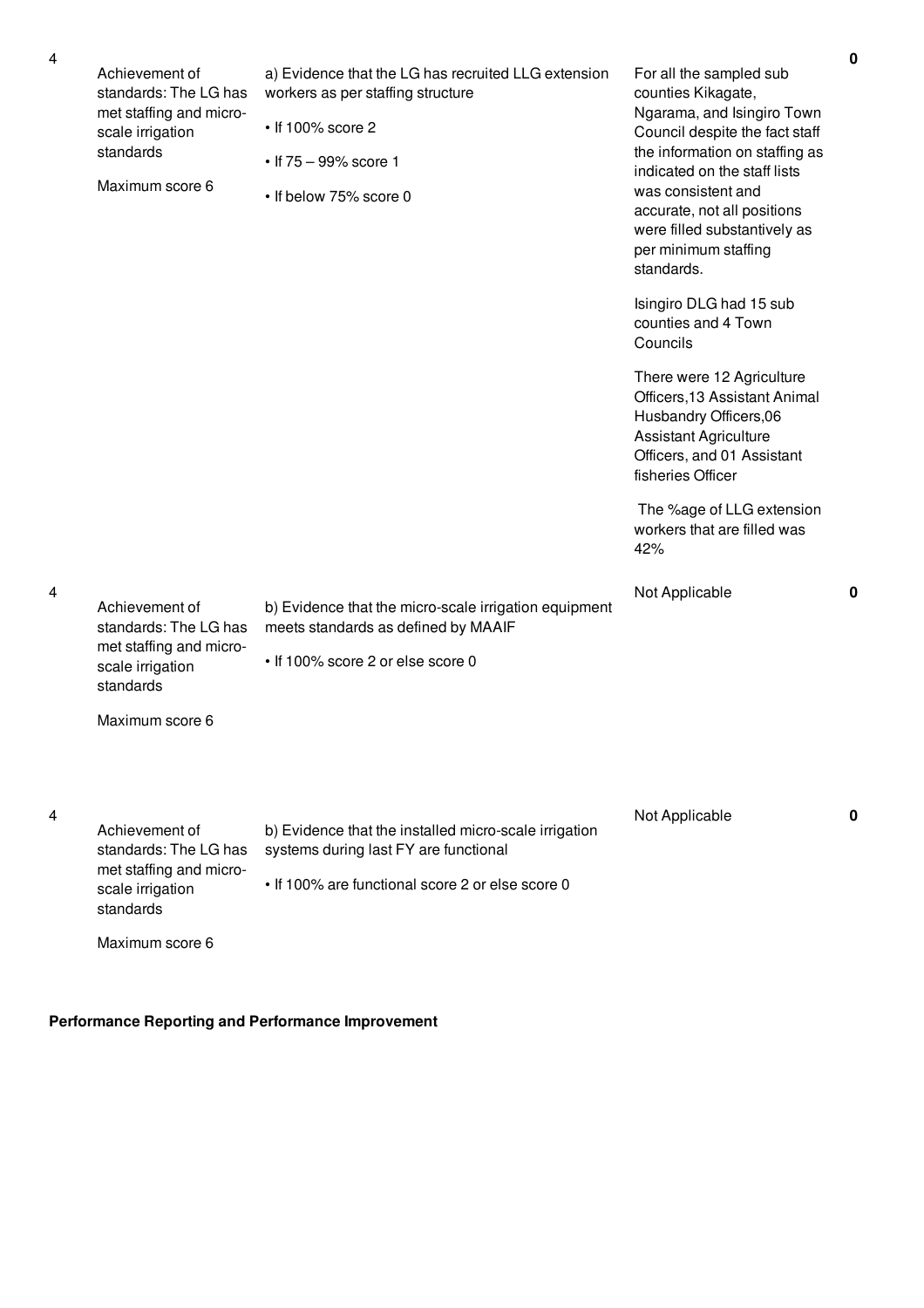| Accuracy of reported<br>reported accurate<br>information<br>Maximum score 4                                                                                                                          | a) Evidence that information on position of extension<br>information: The LG has workers filled is accurate: Score 2 or else 0                                                                                                     | For all the sampled sub<br>counties of Kikagate,<br>Ngarama, and Isingiro Town<br>Council, despite the fact staff<br>the information on staffing as<br>indicated on the staff lists<br>was consistent and<br>accurate, not all positions<br>were filled substantively as<br>per minimum staffing<br>standards | $\mathbf 2$ |
|------------------------------------------------------------------------------------------------------------------------------------------------------------------------------------------------------|------------------------------------------------------------------------------------------------------------------------------------------------------------------------------------------------------------------------------------|---------------------------------------------------------------------------------------------------------------------------------------------------------------------------------------------------------------------------------------------------------------------------------------------------------------|-------------|
| Accuracy of reported<br>reported accurate<br>information                                                                                                                                             | b) Evidence that information on micro-scale irrigation<br>information: The LG has system installed and functioning is accurate: Score 2<br>or else 0                                                                               | Not Applicable                                                                                                                                                                                                                                                                                                | 0           |
| Maximum score 4                                                                                                                                                                                      |                                                                                                                                                                                                                                    |                                                                                                                                                                                                                                                                                                               |             |
| Reporting and<br>Performance<br>Improvement: The LG<br>has collected and<br>entered information into<br>MIS, and developed<br>and implemented<br>performance<br>improvement plans<br>Maximum score 6 | a) Evidence that information is collected quarterly on<br>newly irrigated land, functionality of irrigation<br>equipment installed; provision of complementary<br>services and farmer Expression of Interest: Score 2 or<br>else 0 | Not Applicable                                                                                                                                                                                                                                                                                                | 0           |
| Reporting and<br>Performance<br>Improvement: The LG<br>has collected and<br>entered information into<br>MIS, and developed<br>and implemented<br>performance<br>improvement plans                    | b) Evidence that the LG has entered up to-date LLG<br>information into MIS: Score 1 or else 0                                                                                                                                      | Not Applicable                                                                                                                                                                                                                                                                                                | 0           |

Maximum score 6

5

5

6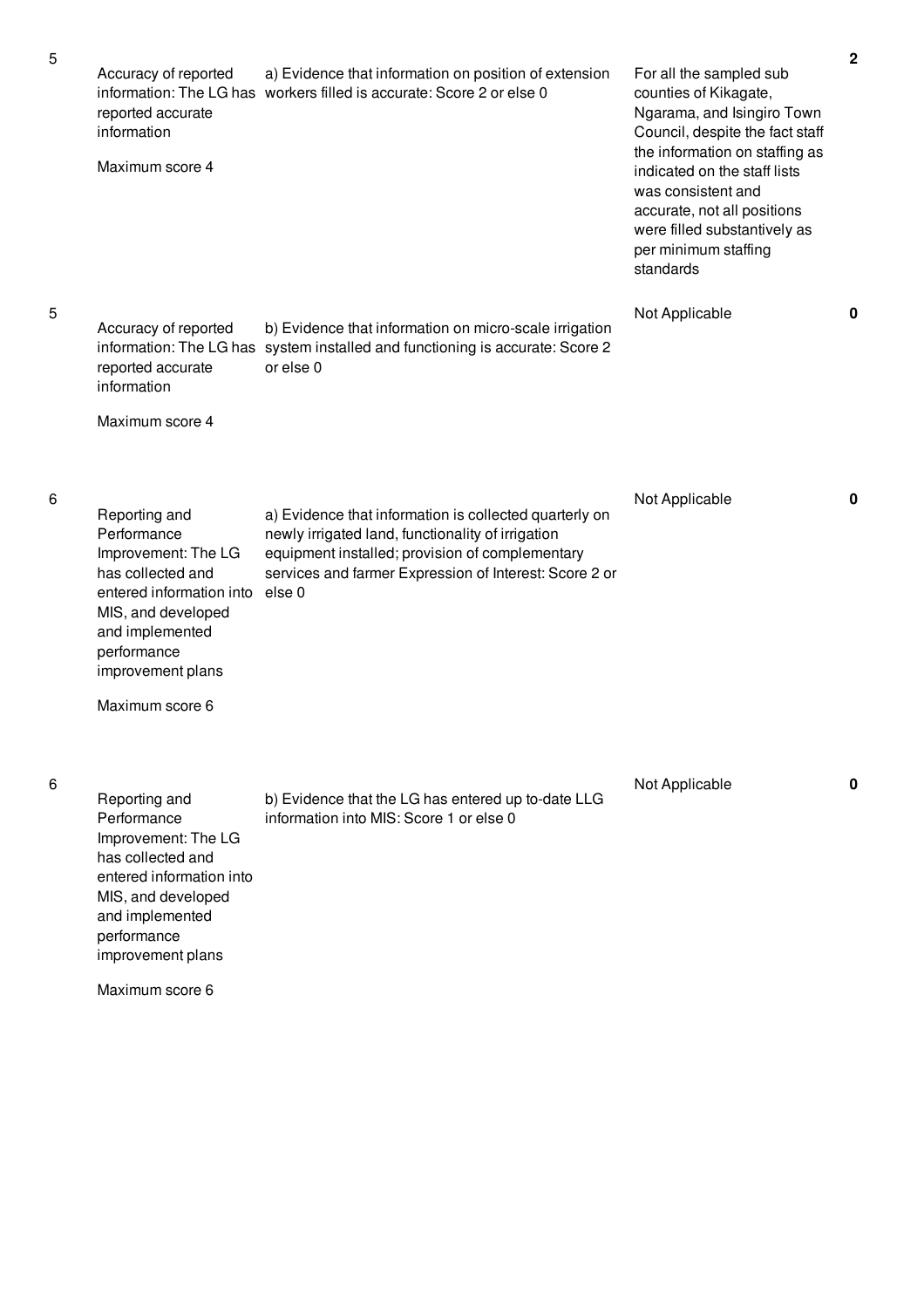Not Applicable **0**

| 6 | Reporting and<br>Performance<br>Improvement: The LG<br>has collected and<br>entered information into<br>MIS, and developed<br>and implemented<br>performance<br>improvement plans<br>Maximum score 6                                           | c. Evidence that the LG has prepared a quarterly report<br>using information compiled from LLGs in the MIS:<br>Score 1 or else 0               | Not Applicable | 0 |
|---|------------------------------------------------------------------------------------------------------------------------------------------------------------------------------------------------------------------------------------------------|------------------------------------------------------------------------------------------------------------------------------------------------|----------------|---|
| 6 | Reporting and<br>Performance<br>Improvement: The LG<br>has collected and<br>entered information into<br>MIS, and developed<br>and implemented<br>performance<br>improvement plans<br>Maximum score 6                                           | d) Evidence that the LG has:<br>i. Developed an approved Performance Improvement<br>Plan for the lowest performing LLGs score 1 or else 0      | Not Applicable | 0 |
| 6 | Reporting and<br>Performance<br>Improvement: The LG<br>has collected and<br>entered information into<br>MIS, and developed<br>and implemented<br>performance<br>improvement plans<br>Maximum score 6                                           | ii. Implemented Performance Improvement Plan for<br>lowest performing LLGs: Score 1 or else 0                                                  | Not Applicable | 0 |
| 7 | <b>Human Resource Management and Development</b><br>Budgeting for, actual<br>recruitment and<br>deployment of staff: The<br>Local Government has<br>budgeted, actually<br>recruited and deployed<br>staff as per guidelines<br>Maximum score 6 | a) Evidence that the LG has:<br>i. Budgeted for extension workers as per guidelines/in<br>accordance with the staffing norms score 1 or else 0 | Not Applicable | 0 |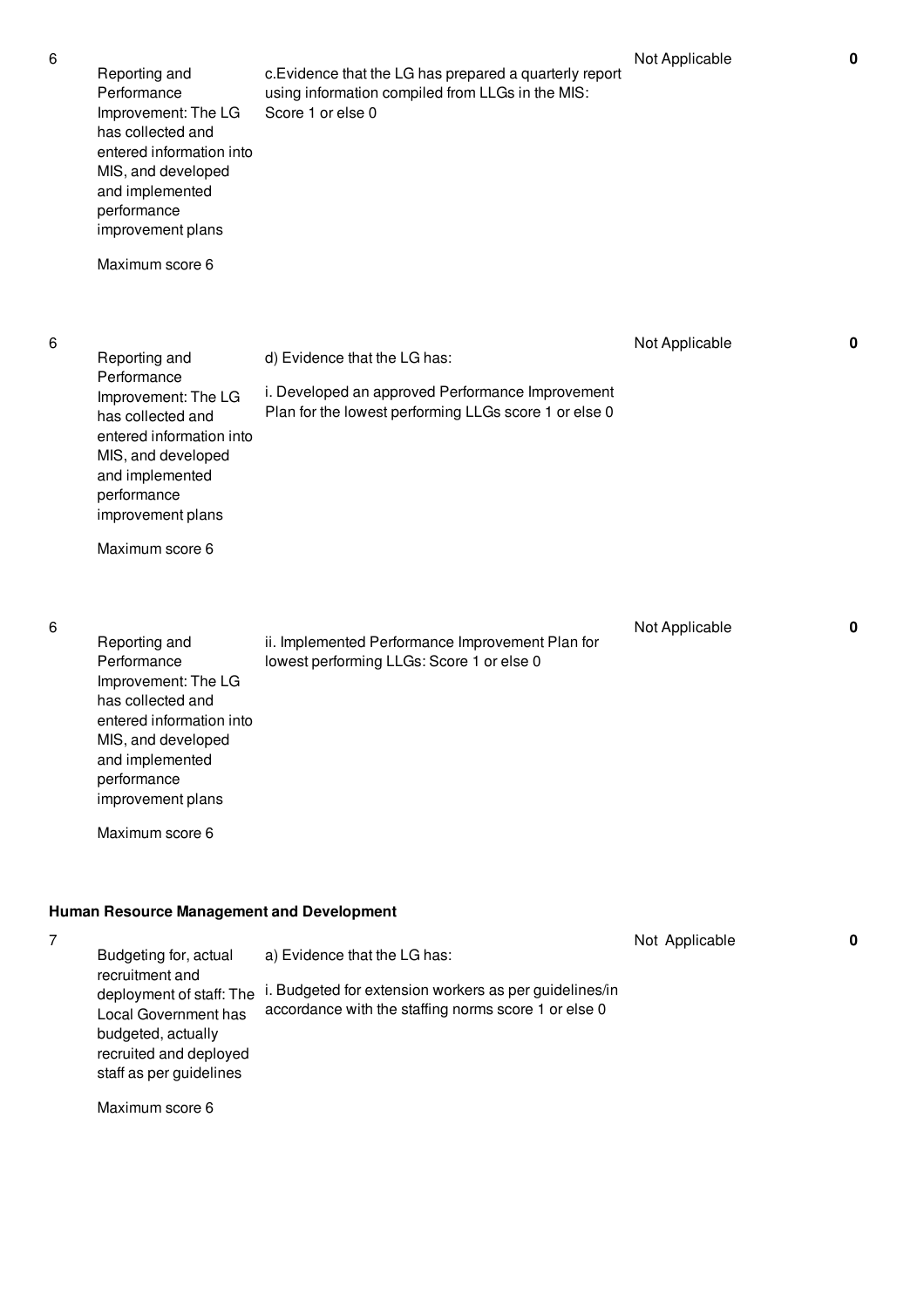1 or else 0

Maximum score 6

7

7

Budgeting for, actual recruitment and deployment of staff: The Local Government has budgeted, actually recruited and deployed staff as per guidelines

Maximum score 6

b) Evidence that extension workers are working in LLGs where they are deployed: Score 2 or else 0

ii Deployed extension workers as per guidelines score

For all the sampled sub counties of Ngarama,Kikagate and Isingiro Town Council, despite the fact staff the information on staffing as indicated on the staff lists was consistent and accurate, not all positions were filled substantively as per minimum staffing standards

From the staff list obtained from the Human Resource Office dated 1st July 2020, it was established that extension workers were working in LLGS where they were deployed

For example Musimenta Angella Agriculture Officer was working in Isingiro Town Council where she was deployed

7

Budgeting for, actual recruitment and Local Government has budgeted, actually recruited and deployed staff as per guidelines

Maximum score 6

deployment of staff: The others displaying staff list on the LLG notice board. c) Evidence that extension workers deployment has been publicized and disseminated to LLGs by among Score 2 or else 0

There was evidence that the Extension workers were working in the LLGs they were deployed in as per deployment list obtained from Human Resource's office staff list dated 1st July 2020

In all the sampled LLGS ( Ngarama, Kikagate and Isingiro Town Council) extension workers deployed was displayed on public notice boards.

**2**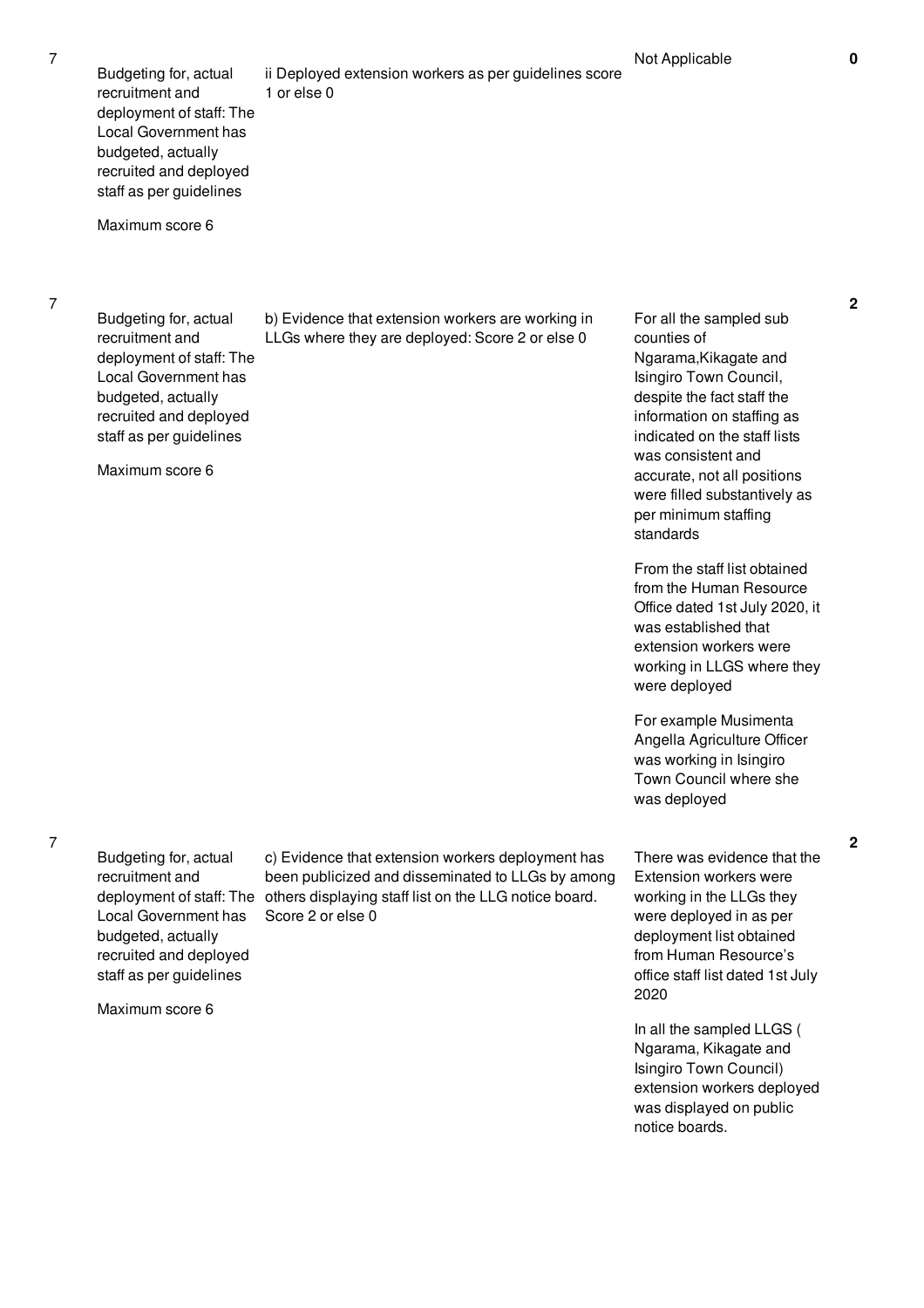Performance management: The LG has appraised, taken corrective action and trained Extension **Workers** 

Maximum score 4

a) Evidence that the District Production Coordinator has:

i. Conducted annual performance appraisal of all Extension Workers against the agreed performance plans and has submitted a copy to HRO during the previous FY: Score 1 else 0

a) Evidence that the District Production Coordinator

Taken corrective actions: Score 1 or else 0

From the personnel files, it was established that the annual performance appraisal of all Extension workers had been conducted

### For Example

1.Ssemujju Abduwahab Agriculture Officer of Kashumba Sub county was appraised on 30th June 2020

2.Kigale Emmanuel Assistant Agriculture Officer Rugaaga Sub county was appraised on 30th June 2020

3.Andrew Owamazima Animal Husbandry Officer of Ngarama sub county was appraise on 30th June 2020

There was a mentoring on performance appraisal in the meeting for all Extension workers held on 31st July 2020

Maximum score 4

trained Extension

Maximum score 4

**Workers** 

**Performance** 

**Workers** 

management: The LG has appraised, taken corrective action and trained Extension

has;

8

8

8

**Performance** management: The LG has appraised, taken corrective action and trained Extension **Workers** Maximum score 4 b) Evidence that: i. Training activities were conducted in accordance to the training plans at District level: Score 1 or else 0 Not Applicable **0** Performance management: The LG has appraised, taken corrective action and ii Evidence that training activities were documented in the training database: Score 1 or else 0 Not Applicable **0**

**1**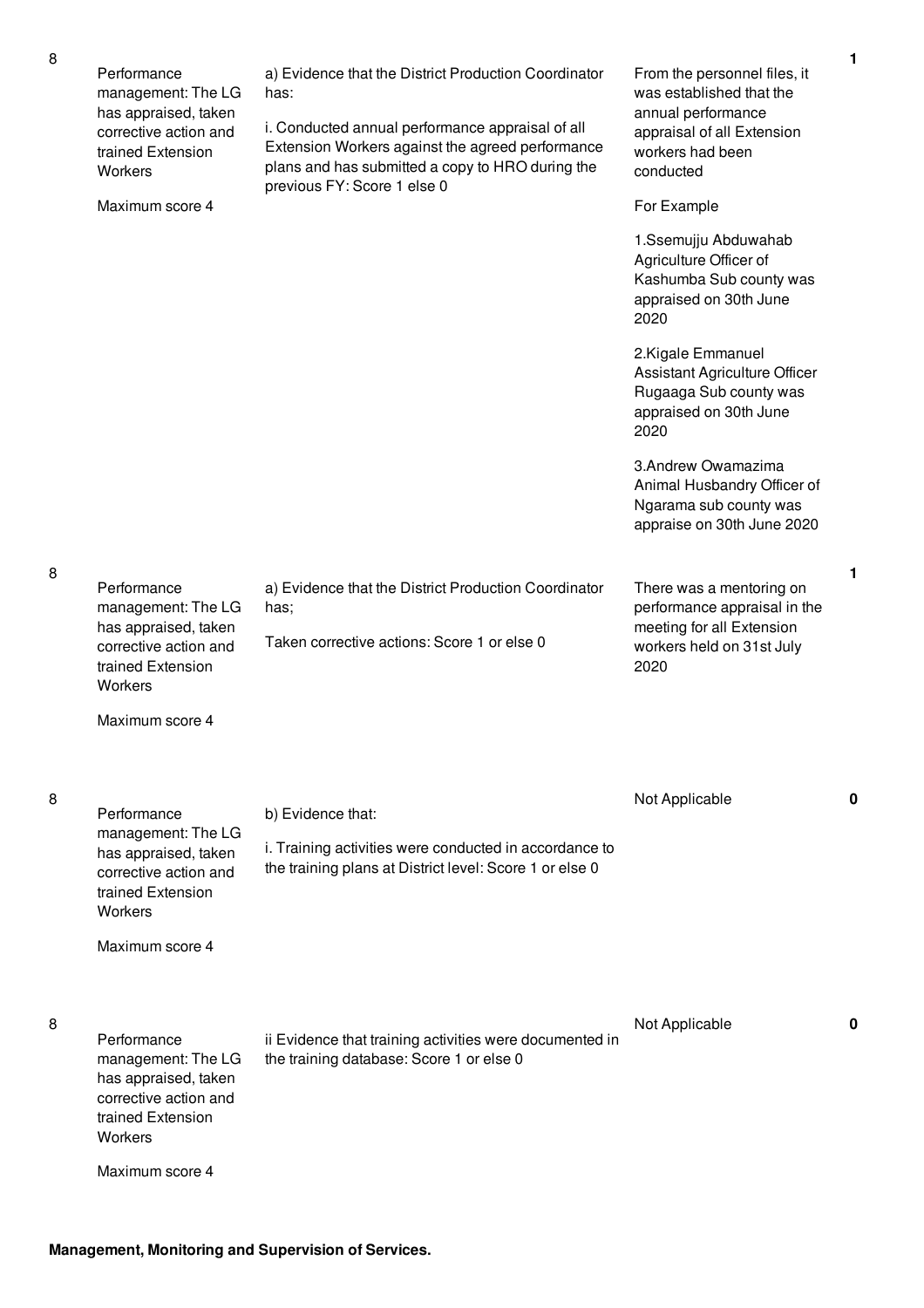9

9

9

| Planning, budgeting<br>and transfer of funds for<br>service delivery: The<br>Local Government has<br>budgeted, used and<br>disseminated funds for<br>service delivery as per<br>guidelines.<br>Maximum score 10 | a) Evidence that the LG has appropriately allocated<br>the micro scale irrigation grant between (i) capital<br>development (micro scale irrigation equipment); and<br>(ii) complementary services (in FY 2020/21 100% to<br>complementary services; starting from FY 2021/22 -<br>75% capital development; and 25% complementary<br>services): Score 2 or else 0                                                                                                                                                                                        | Not Applicable | $\mathbf 0$ |
|-----------------------------------------------------------------------------------------------------------------------------------------------------------------------------------------------------------------|---------------------------------------------------------------------------------------------------------------------------------------------------------------------------------------------------------------------------------------------------------------------------------------------------------------------------------------------------------------------------------------------------------------------------------------------------------------------------------------------------------------------------------------------------------|----------------|-------------|
| Planning, budgeting<br>and transfer of funds for<br>service delivery: The<br>Local Government has<br>budgeted, used and<br>disseminated funds for<br>service delivery as per<br>guidelines.<br>Maximum score 10 | b) Evidence that budget allocations have been made<br>towards complementary services in line with the sector<br>guidelines i.e. (i) maximum 25% for enhancing LG<br>capacity to support irrigated agriculture (of which<br>maximum 15% awareness raising of local leaders and<br>maximum 10% procurement, Monitoring and<br>Supervision); and (ii) minimum 75% for enhancing<br>farmer capacity for uptake of micro scale irrigation<br>(Awareness raising of farmers, Farm visit,<br>Demonstrations, Farmer Field Schools): Score 2 or<br>else score 0 | Not Applicable | $\mathbf 0$ |
| Planning, budgeting<br>and transfer of funds for<br>service delivery: The<br>Local Government has<br>budgeted, used and<br>disseminated funds for<br>service delivery as per<br>guidelines.<br>Maximum score 10 | c) Evidence that the co-funding is reflected in the LG<br>Budget and allocated as per guidelines: Score 2 or<br>else <sub>0</sub>                                                                                                                                                                                                                                                                                                                                                                                                                       | Not Applicable | $\mathbf 0$ |
| Planning, budgeting<br>and transfer of funds for<br>service delivery: The<br><b>Local Government has</b><br>budgeted, used and                                                                                  | d) Evidence that the LG has used the farmer co-<br>funding following the same rules applicable to the<br>micro scale irrigation grant: Score 2 or else 0                                                                                                                                                                                                                                                                                                                                                                                                | Not Applicable | 0           |

Maximum score 10

guidelines.

disseminated funds for service delivery as per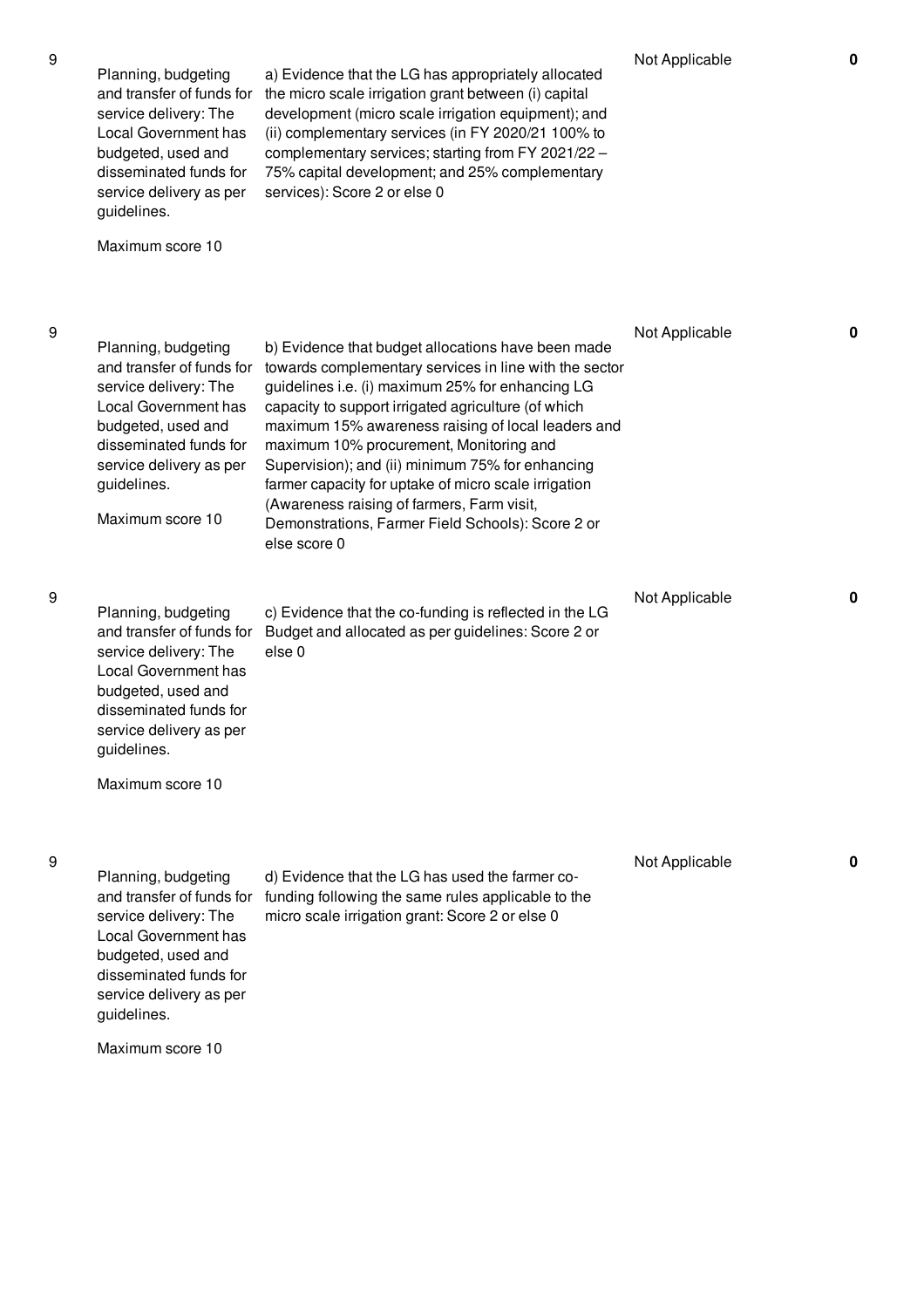| 9  | Planning, budgeting<br>and transfer of funds for<br>service delivery: The<br>Local Government has<br>budgeted, used and<br>disseminated funds for<br>service delivery as per<br>guidelines.<br>Maximum score 10 | e) Evidence that the LG has disseminated information<br>on use of the farmer co-funding: Score 2 or else 0                                                                                                                                                                                                                                                                                                                             | Not Applicable | $\mathbf 0$ |
|----|-----------------------------------------------------------------------------------------------------------------------------------------------------------------------------------------------------------------|----------------------------------------------------------------------------------------------------------------------------------------------------------------------------------------------------------------------------------------------------------------------------------------------------------------------------------------------------------------------------------------------------------------------------------------|----------------|-------------|
| 10 | Routine oversight and<br>monitoring: The LG<br>monitored, provided<br>hands-on support and<br>ran farmer field schools<br>as per guidelines<br>Maximum score 8                                                  | a) Evidence that the DPO has monitored on a monthly<br>basis installed micro-scale irrigation equipment (key<br>areas to include functionality of equipment,<br>environment and social safeguards including<br>adequacy of water source, efficiency of micro irrigation<br>equipment in terms of water conservation, etc.)<br>• If more than 90% of the micro-irrigation equipment<br>monitored: Score 2<br>• 70-89% monitored score 1 | Not Applicable | $\mathbf 0$ |
|    |                                                                                                                                                                                                                 | Less than 70% score 0                                                                                                                                                                                                                                                                                                                                                                                                                  |                |             |
| 10 | Routine oversight and<br>monitoring: The LG<br>monitored, provided<br>hands-on support and<br>ran farmer field schools<br>as per guidelines<br>Maximum score 8                                                  | b. Evidence that the LG has overseen technical<br>training & support to the Approved Farmer to achieve<br>servicing and maintenance during the warranty period:<br>Score 2 or else 0                                                                                                                                                                                                                                                   | Not Applicable | $\mathbf 0$ |
| 10 | Routine oversight and<br>monitoring: The LG<br>monitored, provided<br>hands-on support and<br>ran farmer field schools<br>as per guidelines<br>Maximum score 8                                                  | c) Evidence that the LG has provided hands-on<br>support to the LLG extension workers during the<br>implementation of complementary services within the<br>previous FY as per guidelines score 2 or else 0                                                                                                                                                                                                                             | Not Applicable | 0           |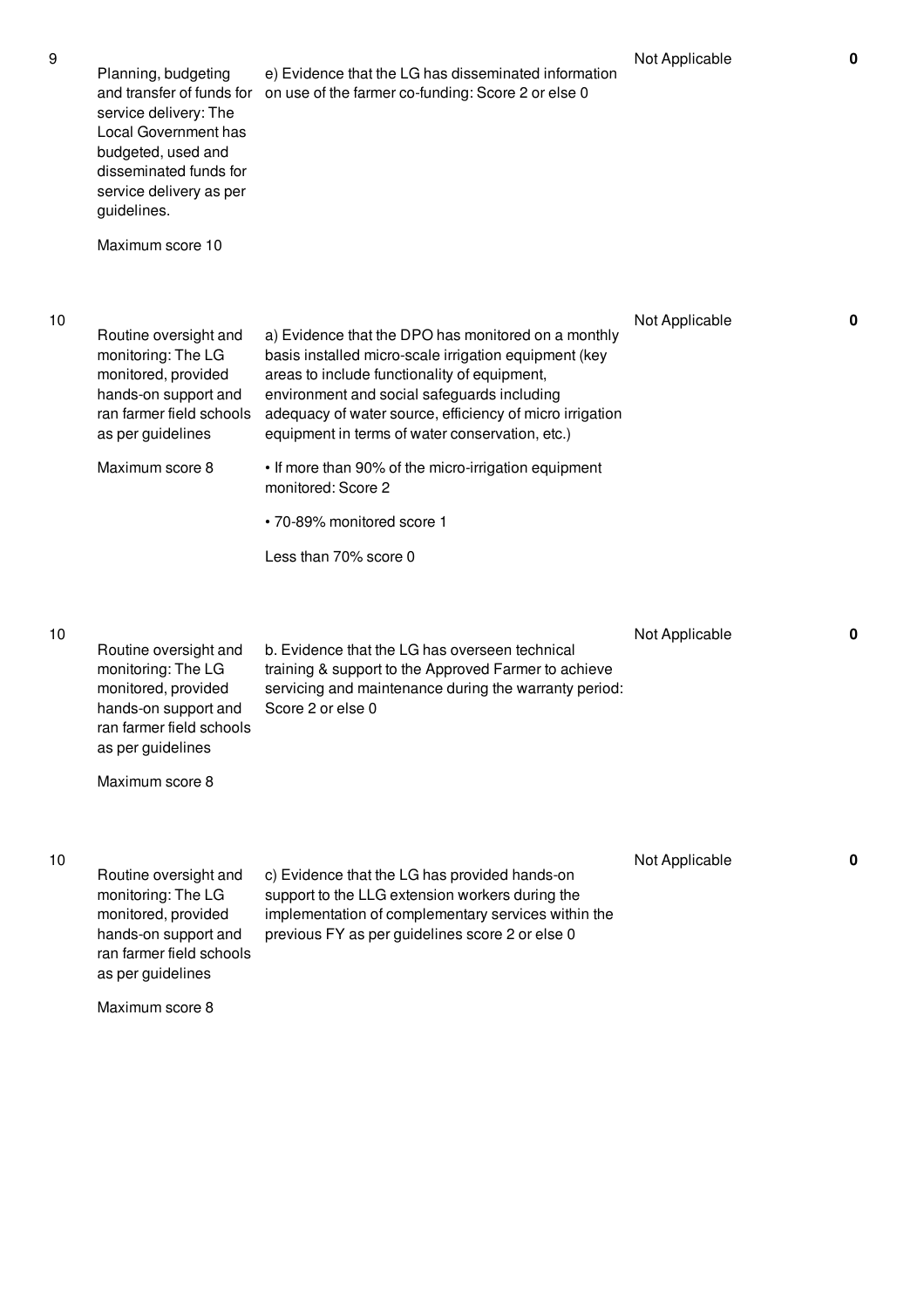| 10 | Routine oversight and<br>monitoring: The LG<br>monitored, provided<br>hands-on support and<br>ran farmer field schools<br>as per guidelines<br>Maximum score 8         | d) Evidence that the LG has established and run<br>farmer field schools as per guidelines: Score 2 or else<br>0                                                                              | Not Applicable | $\mathbf 0$ |
|----|------------------------------------------------------------------------------------------------------------------------------------------------------------------------|----------------------------------------------------------------------------------------------------------------------------------------------------------------------------------------------|----------------|-------------|
| 11 | Mobilization of farmers:<br>The LG has conducted<br>activities to mobilize<br>farmers to participate in<br>irrigation and irrigated<br>agriculture.<br>Maximum score 4 | a) Evidence that the LG has conducted activities to<br>mobilize farmers as per guidelines: Score 2 or else 0                                                                                 | Not Applicable | $\mathbf 0$ |
| 11 | Mobilization of farmers:<br>The LG has conducted<br>activities to mobilize<br>farmers to participate in<br>irrigation and irrigated<br>agriculture.<br>Maximum score 4 | b) Evidence that the District has trained staff and<br>political leaders at District and LLG levels: Score 2 or<br>else <sub>0</sub>                                                         | Not Applicable | $\mathbf 0$ |
| 12 | <b>Investment Management</b><br>for investments: The LG<br>has selected farmers<br>and budgeted for micro-<br>scale irrigation as per<br>guidelines<br>Maximum score 8 | Planning and budgeting a) Evidence that the LG has an updated register of<br>micro-scale irrigation equipment supplied to farmers in<br>the previous FY as per the format: Score 2 or else 0 | Not Applicable | $\mathbf 0$ |
| 12 | for investments: The LG<br>has selected farmers<br>and budgeted for micro-<br>scale irrigation as per<br>guidelines<br>Maximum score 8                                 | Planning and budgeting b) Evidence that the LG keeps an up-to-date database<br>of applications at the time of the assessment: Score 2<br>or else 0                                           | Not Applicable | $\mathbf 0$ |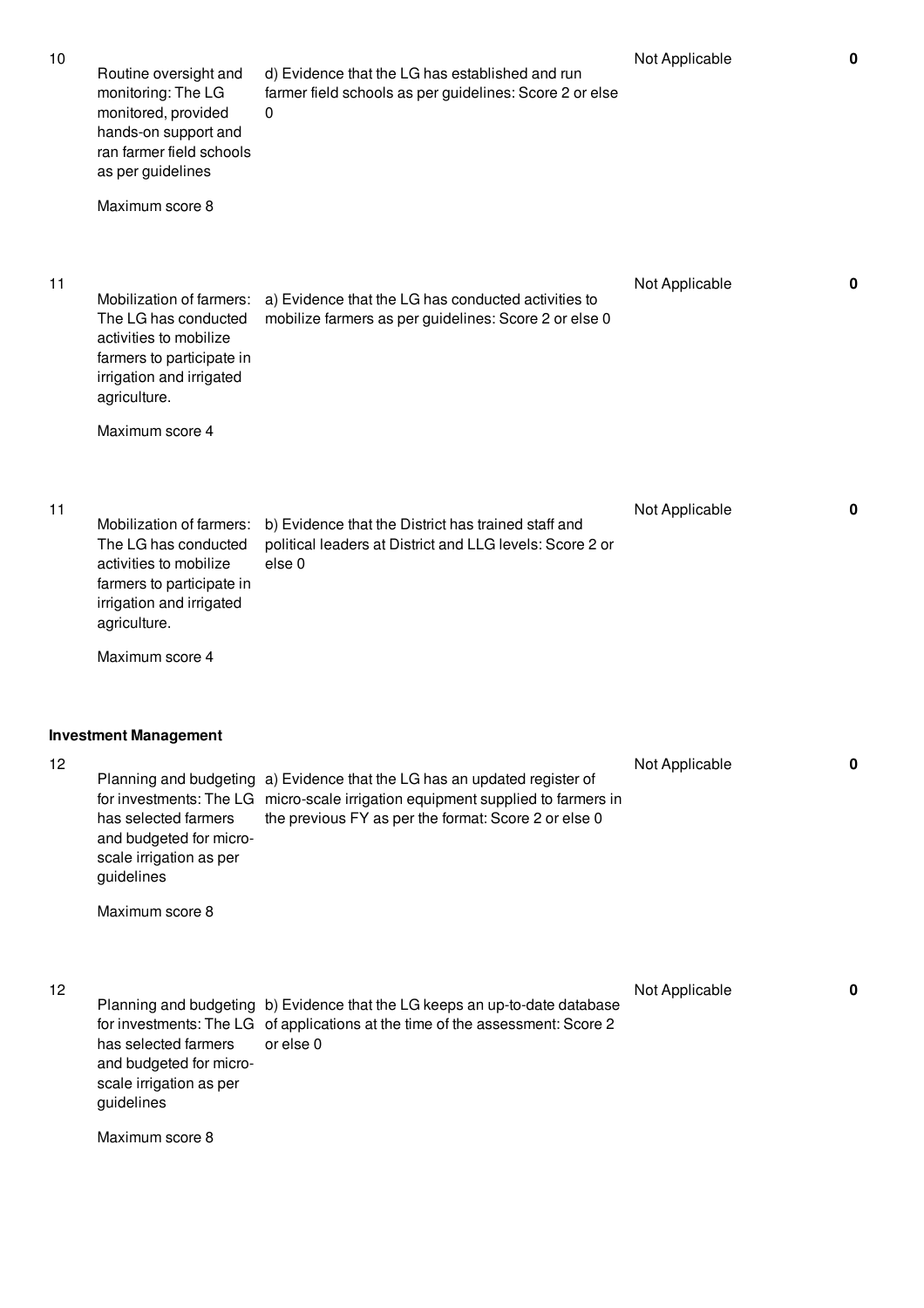| 12 | for investments: The LG<br>has selected farmers<br>and budgeted for micro-<br>scale irrigation as per<br>guidelines<br>Maximum score 8 | Planning and budgeting d) For DDEG financed projects:<br>Evidence that the LG District Agricultural Engineer (as<br>Secretariat) publicized the eligible farmers that they<br>have been approved by posting on the District and<br>LLG noticeboards: Score 2 or else 0 | Not Applicable | 0 |
|----|----------------------------------------------------------------------------------------------------------------------------------------|------------------------------------------------------------------------------------------------------------------------------------------------------------------------------------------------------------------------------------------------------------------------|----------------|---|
| 13 | Procurement, contract<br>The LG procured and<br>managed micro-scale<br>irrigation contracts as<br>per guidelines<br>Maximum score 18   | a) Evidence that the micro-scale irrigation systems<br>management/execution: were incorporated in the LG approved procurement<br>plan for the current FY: Score 1 or else score 0.                                                                                     | Not Applicable | 0 |
| 13 | Procurement, contract<br>The LG procured and<br>managed micro-scale<br>irrigation contracts as<br>per guidelines<br>Maximum score 18   | b) Evidence that the LG requested for quotation from<br>management/execution: irrigation equipment suppliers pre-qualified by the<br>Ministry of Agriculture, Animal Industry and Fisheries<br>(MAAIF): Score 2 or else 0                                              | Not Applicable | 0 |
| 13 | Procurement, contract<br>The LG procured and<br>managed micro-scale<br>irrigation contracts as<br>per guidelines<br>Maximum score 18   | c) Evidence that the LG concluded the selection of the<br>management/execution: irrigation equipment supplier based on the set criteria:<br>Score 2 or else 0                                                                                                          | Not Applicable | 0 |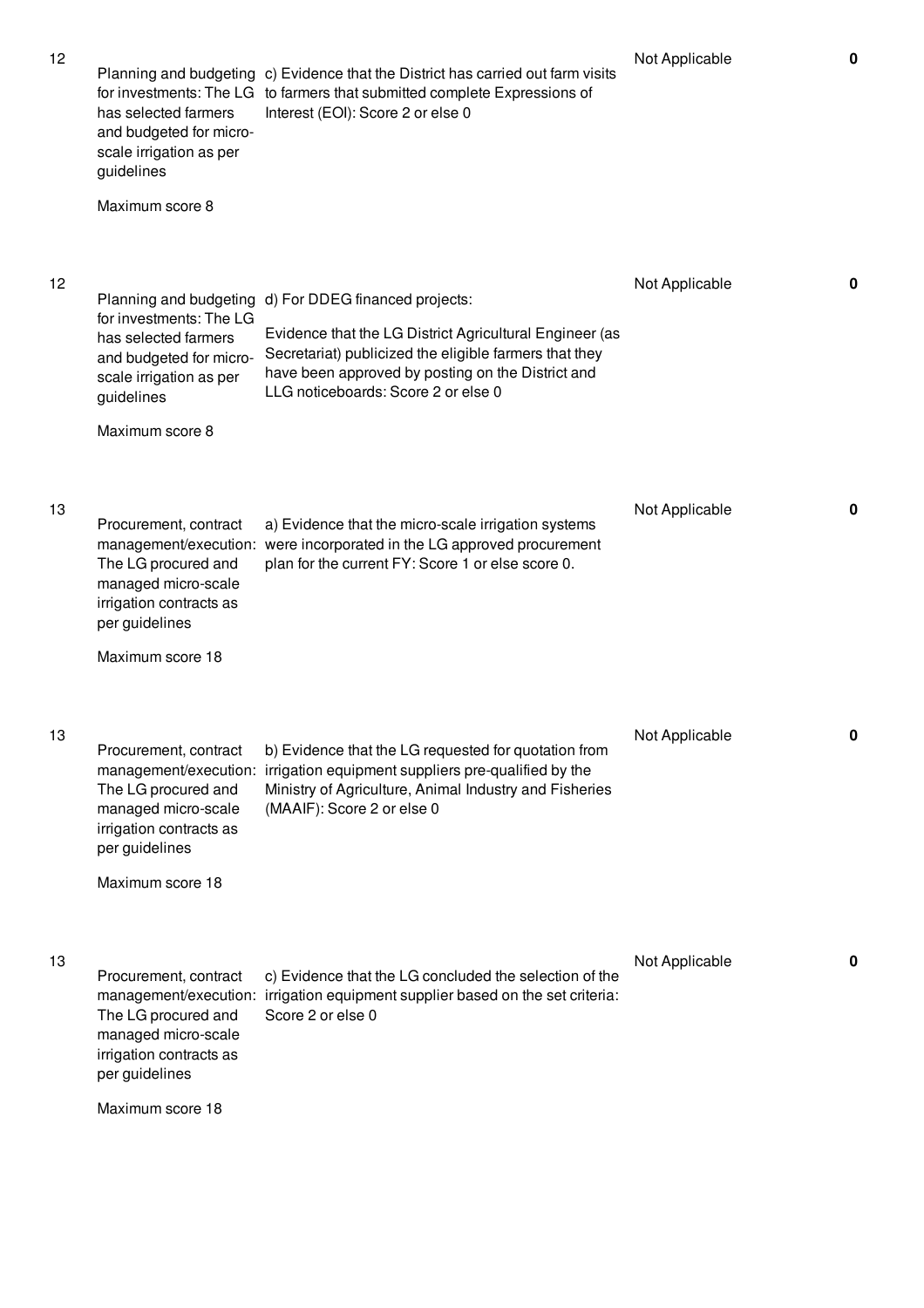| 13 | Procurement, contract<br>The LG procured and<br>managed micro-scale<br>irrigation contracts as<br>per guidelines                          | d) Evidence that the micro-scale irrigation systems<br>management/execution: was approved by the Contracts Committee: Score 1 or<br>else <sub>0</sub>                                                                               | Not Applicable | $\mathbf 0$ |
|----|-------------------------------------------------------------------------------------------------------------------------------------------|-------------------------------------------------------------------------------------------------------------------------------------------------------------------------------------------------------------------------------------|----------------|-------------|
|    | Maximum score 18                                                                                                                          |                                                                                                                                                                                                                                     |                |             |
| 13 | Procurement, contract<br>management/execution:<br>The LG procured and<br>managed micro-scale<br>irrigation contracts as<br>per guidelines | e. Evidence that the LG signed the contract with the<br>lowest priced technically responsive irrigation<br>equipment supplier for the farmer with a farmer as a<br>witness before commencement of installation score 2<br>or else 0 | Not Applicable | 0           |
|    | Maximum score 18                                                                                                                          |                                                                                                                                                                                                                                     |                |             |
| 13 | Procurement, contract<br>The LG procured and<br>managed micro-scale<br>irrigation contracts as<br>per guidelines                          | f)Evidence that the micro-scale irrigation equipment<br>management/execution: installed is in line with the design output sheet<br>(generated by IrriTrack App): Score 2 or else 0                                                  | Not Applicable | 0           |
|    | Maximum score 18                                                                                                                          |                                                                                                                                                                                                                                     |                |             |
| 13 | Procurement, contract<br>management/execution:<br>The LG procured and<br>managed micro-scale<br>irrigation contracts as<br>per guidelines | g) Evidence that the LG have conducted regular<br>technical supervision of micro-scale irrigation projects<br>by the relevant technical officers (District Agricultural<br>Engineer or Contracted staff): Score 2 or else 0         | Not Applicable | 0           |
|    | Maximum score 18                                                                                                                          |                                                                                                                                                                                                                                     |                |             |
| 13 | Procurement, contract<br>management/execution:<br>The LG procured and<br>managed micro-scale<br>irrigation contracts as<br>per guidelines | h) Evidence that the LG has overseen the irrigation<br>equipment supplier during:<br>i. Testing the functionality of the installed equipment:<br>Score 1 or else 0                                                                  | Not Applicable | 0           |
|    | Maximum score 18                                                                                                                          |                                                                                                                                                                                                                                     |                |             |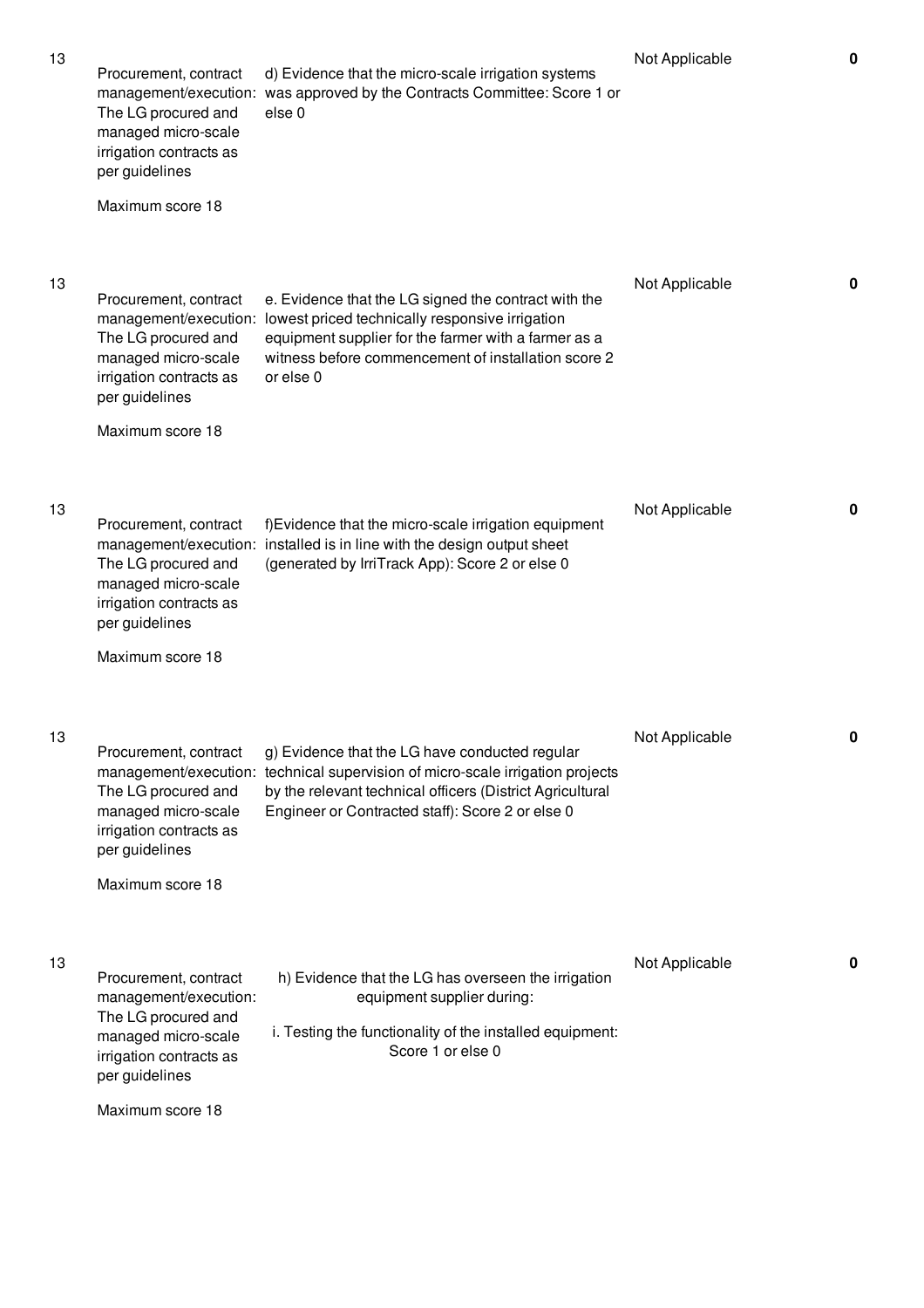| 13 | Procurement, contract<br>management/execution:<br>The LG procured and<br>managed micro-scale<br>irrigation contracts as<br>per guidelines | ii. Hand-over of the equipment to the Approved Farmer<br>(delivery note by the supplies and goods received note<br>by the approved farmer): Score 1 or 0                                               | Not Applicable  | $\mathbf 0$  |
|----|-------------------------------------------------------------------------------------------------------------------------------------------|--------------------------------------------------------------------------------------------------------------------------------------------------------------------------------------------------------|-----------------|--------------|
|    | Maximum score 18                                                                                                                          |                                                                                                                                                                                                        |                 |              |
| 13 | Procurement, contract<br>management/execution:<br>The LG procured and<br>managed micro-scale<br>irrigation contracts as<br>per guidelines | i) Evidence that the Local Government has made<br>payment of the supplier within specified timeframes<br>subject to the presence of the Approved farmer's<br>signed acceptance form: Score 2 or else 0 | Not Applicable  | $\mathbf{0}$ |
|    | Maximum score 18                                                                                                                          |                                                                                                                                                                                                        |                 |              |
| 13 | Procurement, contract<br>The LG procured and<br>managed micro-scale<br>irrigation contracts as<br>per guidelines                          | j) Evidence that the LG has a complete procurement<br>management/execution: file for each contract and with all records required by<br>the PPDA Law: Score 2 or else 0                                 | Not Applicable  | $\mathbf{0}$ |
|    | Maximum score 18                                                                                                                          |                                                                                                                                                                                                        |                 |              |
|    | <b>Environment and Social Safeguards</b>                                                                                                  |                                                                                                                                                                                                        |                 |              |
| 14 | Grievance redress: The<br>LG has established a<br>mechanism of                                                                            | a) Evidence that the Local Government has displayed<br>details of the nature and avenues to address<br>grievance prominently in multiple public areas: Score                                           | Not applicable. | $\bf{0}$     |

Maximum score 6

addressing micro-scale irrigation grievances in line with the LG grievance redress framework

2 or else 0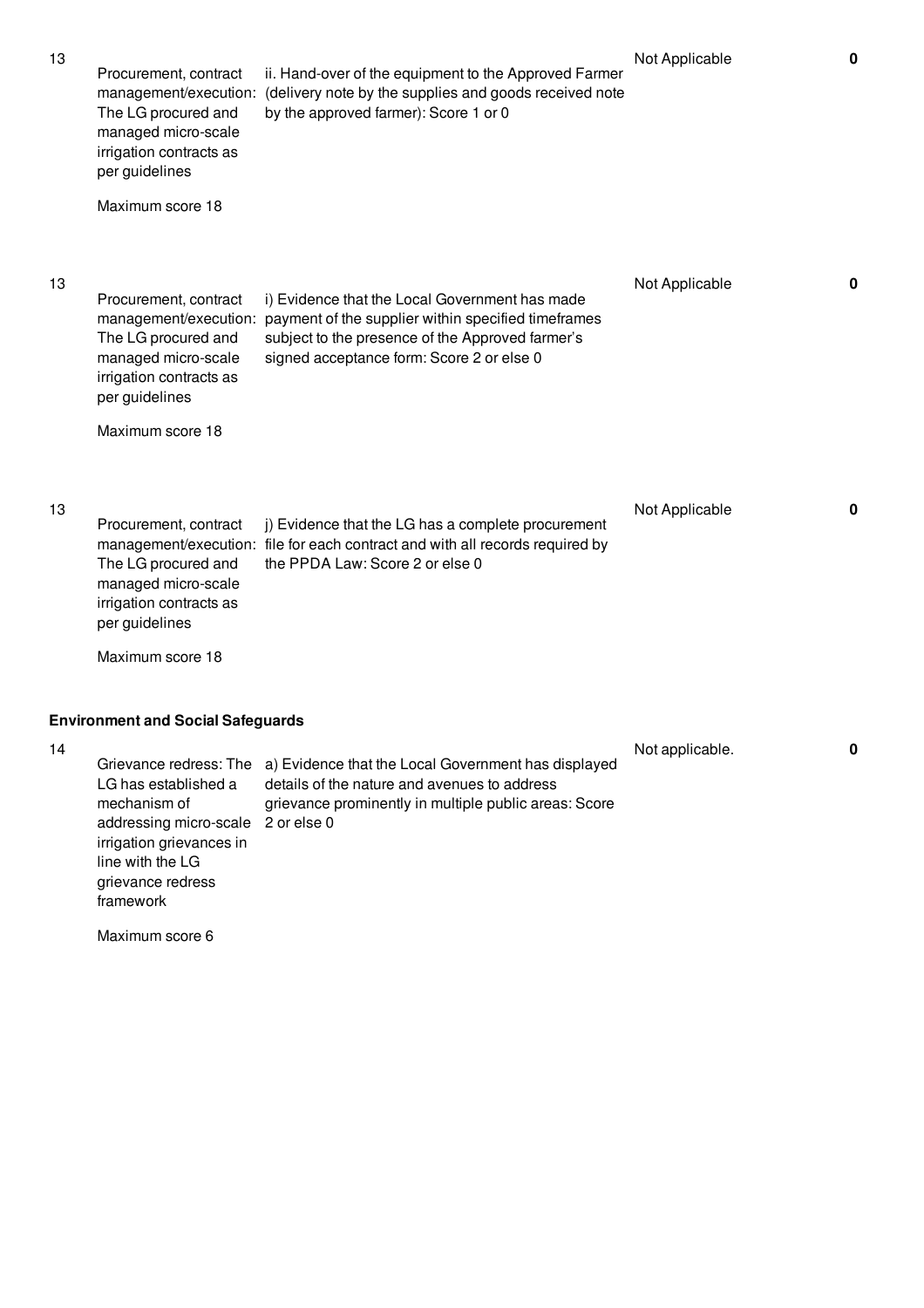| 14 | Grievance redress: The<br>LG has established a<br>mechanism of<br>addressing micro-scale<br>irrigation grievances in<br>line with the LG<br>grievance redress<br>framework<br>Maximum score 6 | b) Micro-scale irrigation grievances have been:<br>i). Recorded score 1 or else 0<br>ii). Investigated score 1 or else 0<br>iii). Responded to score 1 or else 0<br>iv). Reported on in line with LG grievance redress<br>framework score 1 or else 0 | Not applicable. | $\mathbf 0$ |
|----|-----------------------------------------------------------------------------------------------------------------------------------------------------------------------------------------------|-------------------------------------------------------------------------------------------------------------------------------------------------------------------------------------------------------------------------------------------------------|-----------------|-------------|
| 14 | Grievance redress: The<br>LG has established a<br>mechanism of<br>addressing micro-scale<br>irrigation grievances in<br>line with the LG<br>grievance redress<br>framework<br>Maximum score 6 | b) Micro-scale irrigation grievances have been:<br>ii. Investigated score 1 or else 0<br>iii. Responded to score 1 or else 0<br>iv. Reported on in line with LG grievance redress<br>framework score 1 or else 0                                      | Not applicable. | $\mathbf 0$ |
| 14 | Grievance redress: The<br>LG has established a<br>mechanism of<br>addressing micro-scale<br>irrigation grievances in<br>line with the LG<br>grievance redress<br>framework<br>Maximum score 6 | b) Micro-scale irrigation grievances have been:<br>iii. Responded to score 1 or else 0<br>iv. Reported on in line with LG grievance redress<br>framework score 1 or else 0                                                                            | Not applicable. | $\mathbf 0$ |
| 14 | Grievance redress: The<br>LG has established a<br>mechanism of<br>addressing micro-scale<br>irrigation grievances in<br>line with the LG<br>grievance redress<br>framework<br>Maximum score 6 | b) Micro-scale irrigation grievances have been:<br>iv. Reported on in line with LG grievance redress<br>framework score 1 or else 0                                                                                                                   | Not applicable. | 0           |

**Environment and Social Requirements**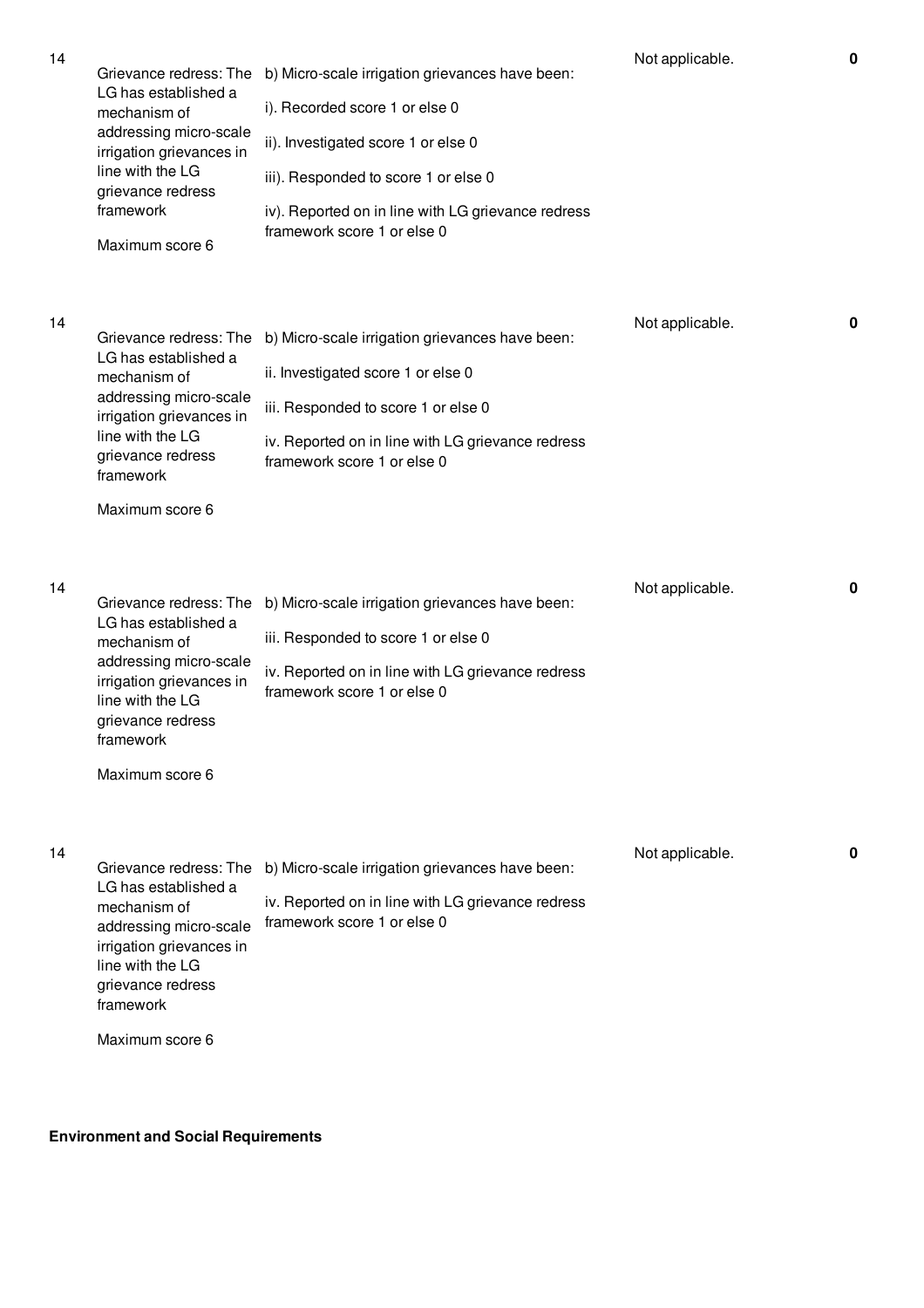| 15 | Safeguards in the<br>delivery of investments<br>Maximum score 6 | a) Evidence that LGs have disseminated Micro-<br>irrigation guidelines to provide for proper siting, land<br>access (without encumbrance), proper use of<br>agrochemicals and safe disposal of chemical waste<br>containers etc.<br>score 2 or else 0                                                               | Not applicable. | 0           |
|----|-----------------------------------------------------------------|---------------------------------------------------------------------------------------------------------------------------------------------------------------------------------------------------------------------------------------------------------------------------------------------------------------------|-----------------|-------------|
| 15 | Safeguards in the<br>delivery of investments<br>Maximum score 6 | b) Evidence that Environmental, Social and Climate<br>Change screening have been carried out and where<br>required, ESMPs developed, prior to installation of<br>irrigation equipment.<br>i. Costed ESMP were incorporated into designs,<br>BoQs, bidding and contractual documents score 1 or<br>else <sub>0</sub> | Not applicable. | $\mathbf 0$ |
| 15 | Safeguards in the<br>delivery of investments<br>Maximum score 6 | ii. Monitoring of irrigation impacts e.g. adequacy of<br>water source (quality & quantity), efficiency of system<br>in terms of water conservation, use of agro-chemicals<br>& management of resultant chemical waste containers<br>score 1 or else 0                                                               | Not applicable. | $\mathbf 0$ |
| 15 | Safeguards in the<br>delivery of investments<br>Maximum score 6 | iii. E&S Certification forms are completed and signed<br>by Environmental Officer prior to payments of<br>contractor invoices/certificates at interim and final<br>stages of projects score 1 or else 0                                                                                                             | Not applicable. | $\mathbf 0$ |
| 15 | Safeguards in the<br>delivery of investments<br>Maximum score 6 | iv. E&S Certification forms are completed and signed<br>by CDO prior to payments of contractor<br>invoices/certificates at interim and final stages of<br>projects score 1 or else 0                                                                                                                                | Not applicable. | 0           |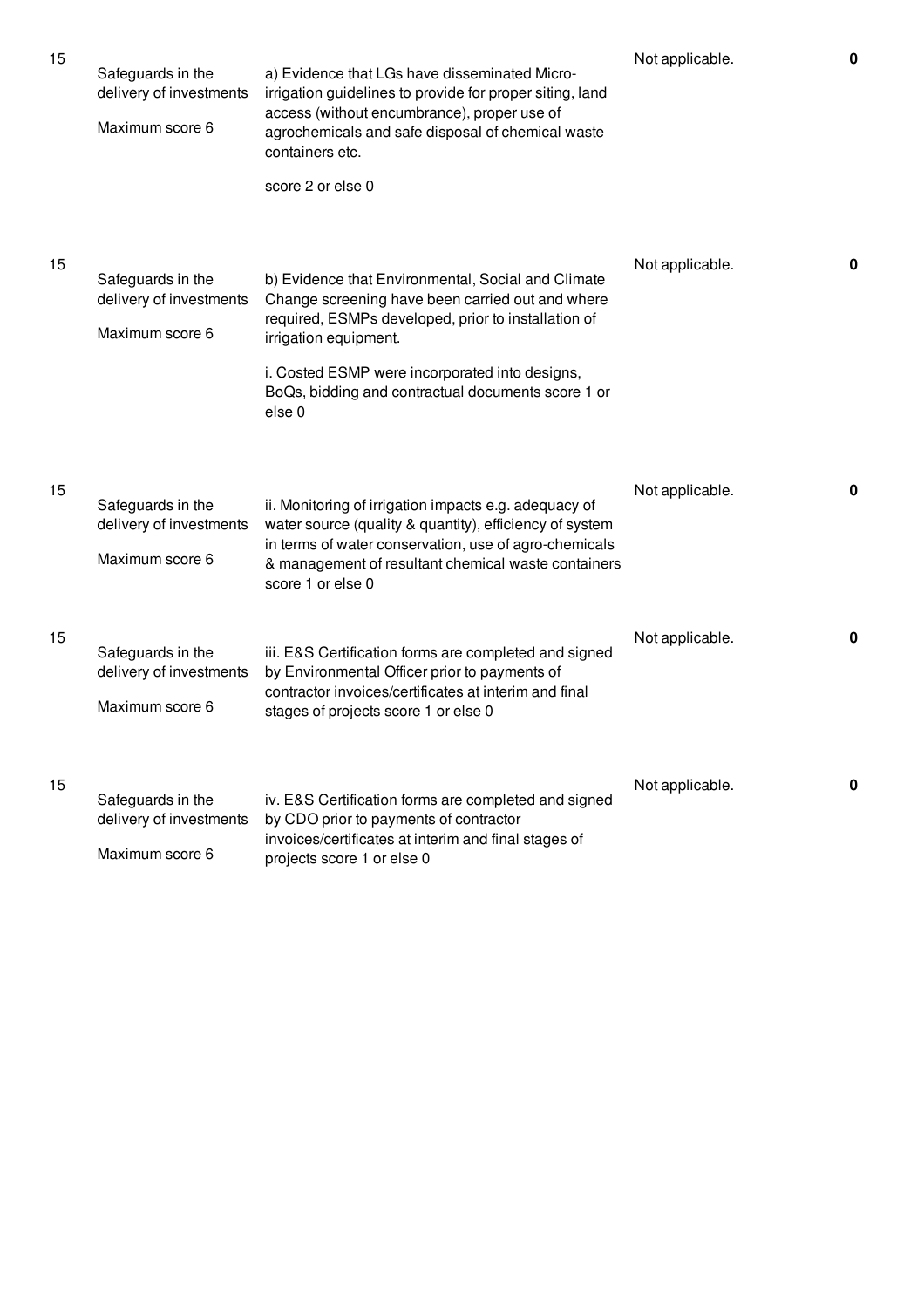| No. | <b>Summary of requirements</b>                                                                                                                                                                                        | <b>Definition of</b><br>compliance                                                                               | <b>Compliance justification</b>                                                                                                                                                                                                                                        | <b>Score</b> |
|-----|-----------------------------------------------------------------------------------------------------------------------------------------------------------------------------------------------------------------------|------------------------------------------------------------------------------------------------------------------|------------------------------------------------------------------------------------------------------------------------------------------------------------------------------------------------------------------------------------------------------------------------|--------------|
|     | <b>Human Resource Management and Development</b>                                                                                                                                                                      |                                                                                                                  |                                                                                                                                                                                                                                                                        |              |
| 1   | Evidence that the LG has recruited or<br>requested for secondment of staff for all<br>critical positions in the District Production<br>Office responsible for micro-scale irrigation<br>Maximum score is 70           | If the LG has<br>recruited the Senior<br><b>Agriculture Engineer</b><br>score 70 or else 0.                      | The position of Senior Agriculture<br>Engineer was not substantively filled<br>However, the LG had formally requested<br>for secondment of staff as per letter dated<br>23rd December 2019 that was received<br>by the Ministry of Agriculture on 6th<br>January 2020. | 70           |
|     | <b>Environment and Social Requirements</b>                                                                                                                                                                            |                                                                                                                  |                                                                                                                                                                                                                                                                        |              |
| 2   | Evidence that the LG has carried out<br>Environmental, Social and Climate Change<br>screening have been carried out for<br>potential investments and where required<br>costed ESMPs developed.<br>Maximum score is 30 | If the LG:<br>a. Carried out<br>Environmental,<br>Social and Climate<br>Change screening,<br>score 15 or else 0. | Not applicable.                                                                                                                                                                                                                                                        | 0            |

(ESIAs) where required, score 15 or

else 0.

### 2

Evidence that the LG has carried out Environmental, Social and Climate Change screening have been carried out for potential investments and where required costed ESMPs developed.

Maximum score is 30

b. Carried out Social Impact Assessments Not applicable. **0**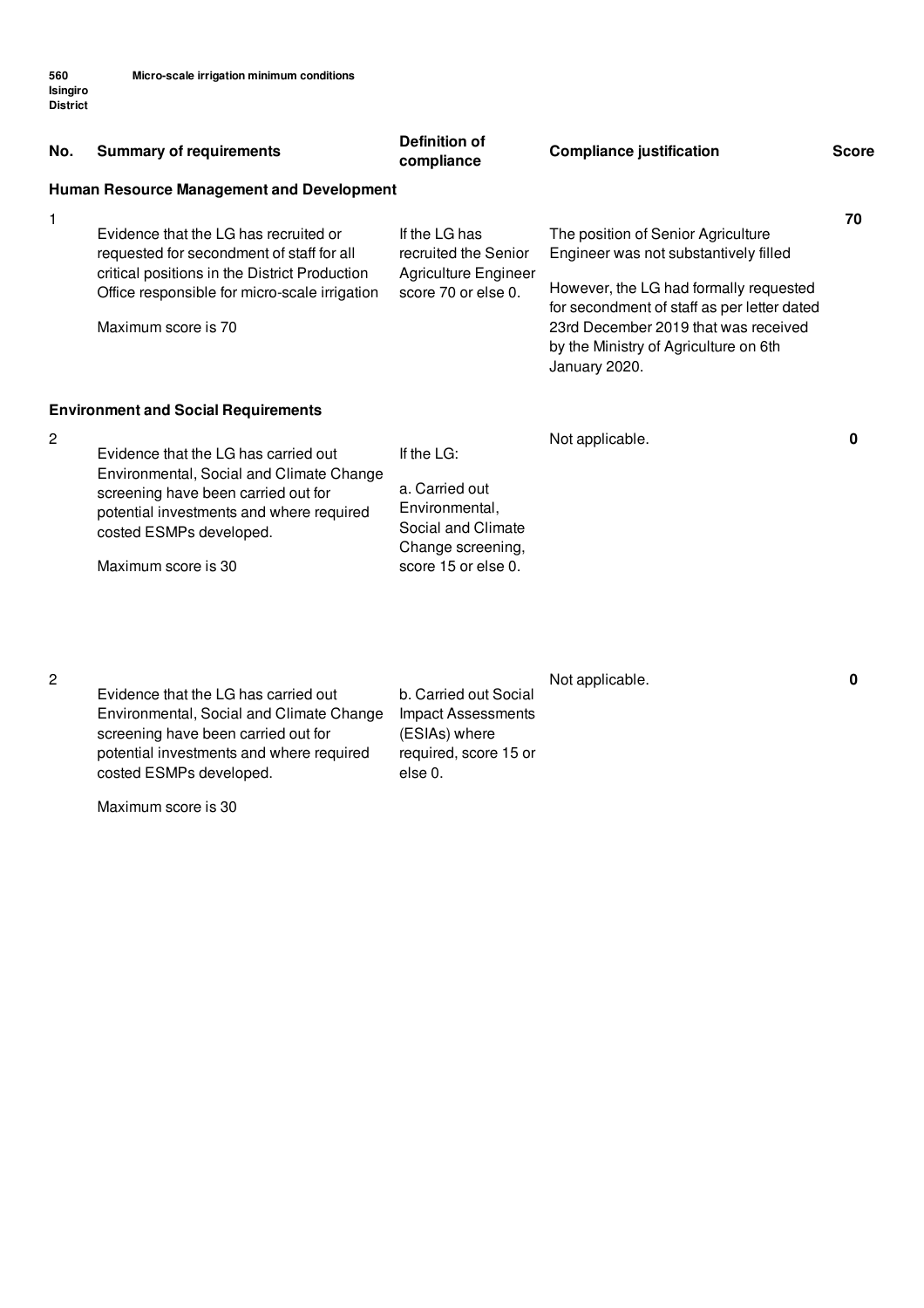| No. | <b>Summary of requirements</b>                                                                                     | <b>Definition of</b><br>compliance                                                                  | <b>Compliance justification</b>                                                                                                                                                                                                                                                                      | <b>Score</b> |
|-----|--------------------------------------------------------------------------------------------------------------------|-----------------------------------------------------------------------------------------------------|------------------------------------------------------------------------------------------------------------------------------------------------------------------------------------------------------------------------------------------------------------------------------------------------------|--------------|
|     | <b>Human Resource Management and Development</b>                                                                   |                                                                                                     |                                                                                                                                                                                                                                                                                                      |              |
| 1   | Evidence that the LG has recruited or formally<br>requested for secondment of staff for all critical<br>positions. | If the LG has recruited:<br>a. 1 Civil Engineer<br>(Water), score 15 or<br>else 0.                  | The position of Civil Engineer<br>(Water) was substantively<br>filled. Twerebere Jack was<br>appointed on 2nd July 2018<br>under DSC Min 3025/6/2018:1                                                                                                                                               | 15           |
| 1   | Evidence that the LG has recruited or formally<br>requested for secondment of staff for all critical<br>positions. | b. 1 Assistant Water<br>Officer for mobilization,<br>score 10 or else 0.                            | The position of Assistant<br>Water Officer for mobilization<br>was not substantively filled.<br>However the LG had formally<br>requested for secondment of<br>staff as per the letter date 23rd<br>December 2019 that was<br>received by ministry of Water<br>and Environment on 2nd<br>January 2020 | 10           |
| 1   | Evidence that the LG has recruited or formally<br>requested for secondment of staff for all critical<br>positions. | c. 1 Borehole<br>Maintenance<br>Technician/Assistant<br>Engineering Officer,<br>score 10 or else 0. | The position of Borehole<br>Maintenance Technician was<br>substantively filled.<br>Rweyeshera Douglas was<br>appointed on 7th March 2008<br>under DSC Min No<br>55/9/2007(a)                                                                                                                         | 10           |
| 1   | Evidence that the LG has recruited or formally<br>requested for secondment of staff for all critical<br>positions. | d. 1 Natural Resources<br>Officer, score 15 or<br>else 0.                                           | The position of Natural<br>Resources Officer was not<br>substantively filled. However<br>the LG had formally requested<br>for secondment of staff as per<br>the letter date 23rd December<br>2019 that was received by<br>ministry of Water and<br>Environment on 2nd January<br>2020.               | 15           |
| 1   | Evidence that the LG has recruited or formally<br>requested for secondment of staff for all critical<br>positions. | e. 1 Environment<br>Officer, score 10 or else<br>0.                                                 | The position of Environment<br>Officer was substantively filled.<br>Kamoga Abdu was appointed<br>on 9th January 2018 under<br>DSC Min No 20141/12/2017.                                                                                                                                              | 10           |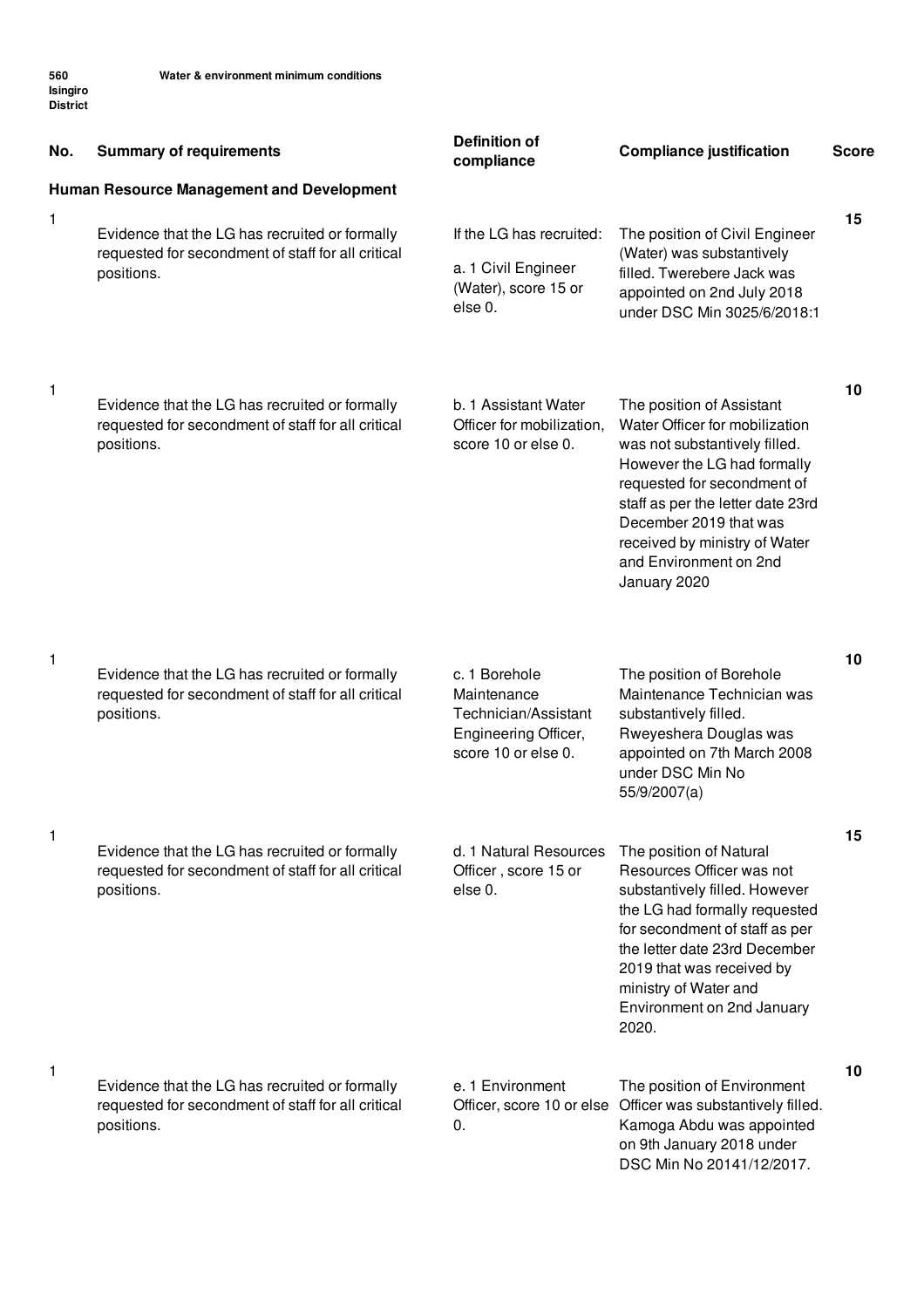Evidence that the LG has recruited or formally requested for secondment of staff for all critical positions.

# 10 or else 0.

f. Forestry Officer, score The position of Forestry Officer was not substantively filled. However the LG had formally requested for secondment of staff as per the letter date 13th November 2019 that was received by ministry of Water and Environment on 19th November 2020

### **Environment and Social Requirements**

2

Evidence that the LG has carried out Environmental. Social and Climate Change screening/Environment and Social Impact Assessment (ESIAs) (including child protection plans) where applicable, and abstraction permits have been issued to contractors by the Directorate of Water Resources Management (DWRM) prior to commencement of all civil works on all water sector projects

If the LG:

a. Carried out Environmental, Social and Climate Change screening/Environment, score 10 or else 0.

There was evidence that environment, social and climate change screening was carried out for projects in the water sector. For example in place was a screening report for Ngarama piped water scheme which was endorsed by the CDO and the Environment Officer on 25th August 2019.

There were no ESIAs required to be carried out

2

2

Evidence that the LG has carried out Environmental. b. Carried out Social Social and Climate Change screening/Environment and Social Impact Assessment (ESIAs) (including child protection plans) where applicable, and abstraction permits have been issued to contractors by the Directorate of Water Resources Management (DWRM) prior to commencement of all civil works on all water sector projects

Social and Climate Change screening/Environment and Social Impact Assessment (ESIAs) (including child protection plans) where applicable, and abstraction permits have been issued to contractors by the Directorate of Water Resources Management (DWRM) prior to commencement of all civil works on

all water sector projects

Evidence that the LG has carried out Environmental. c. Ensured that contractors got

> abstraction permits issued by DWRM, score 10 or else 0.

Impact Assessments (ESIAs) , score 10 or

else 0.

There was no evidence provided for assessment. **10**

**10**

**10**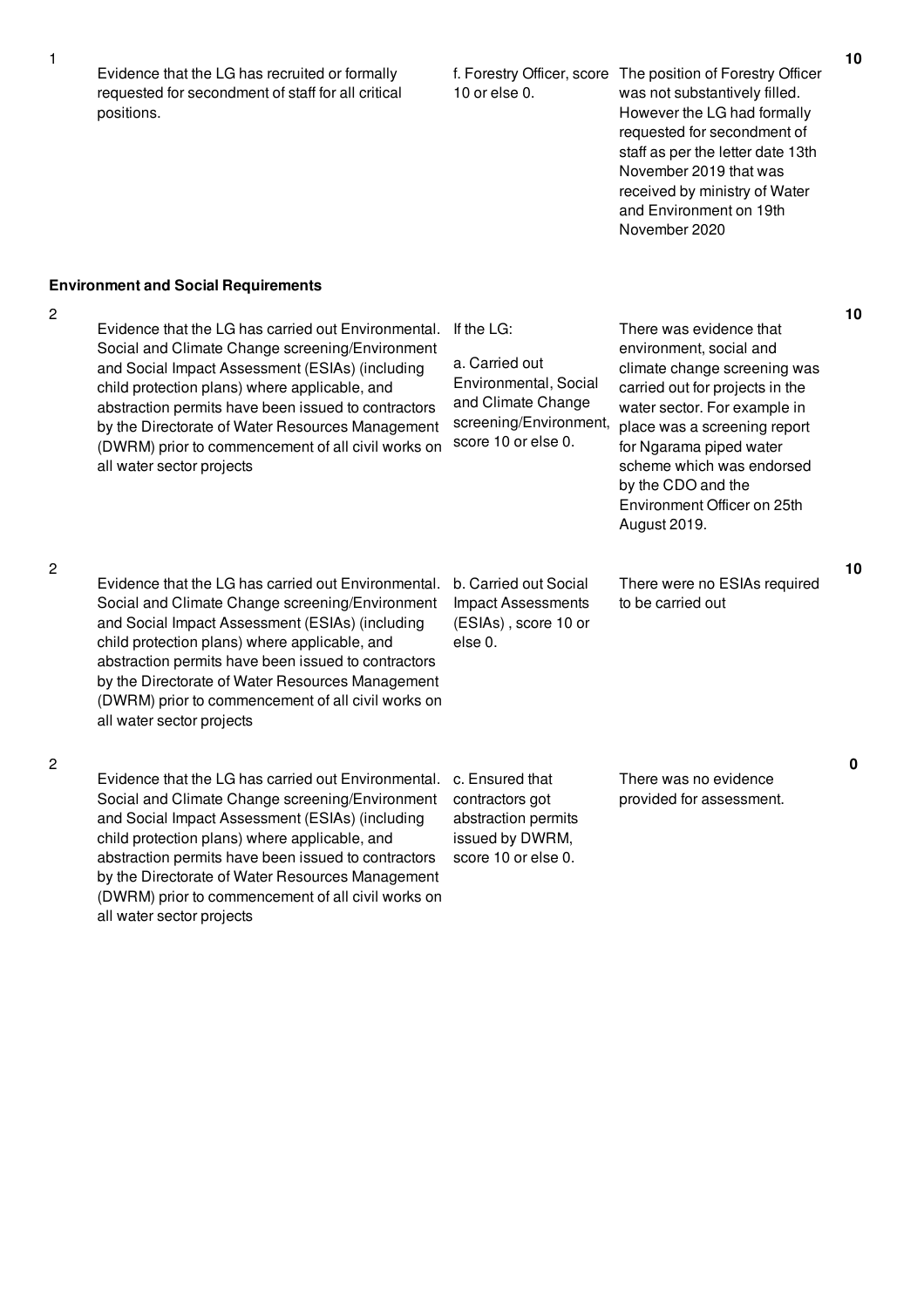| No. | <b>Summary of requirements</b>                                                                                                                                                                    | <b>Definition of</b><br>compliance                                                                                 | <b>Compliance justification</b>                                                                                                                                                                                                                                                       | <b>Score</b> |
|-----|---------------------------------------------------------------------------------------------------------------------------------------------------------------------------------------------------|--------------------------------------------------------------------------------------------------------------------|---------------------------------------------------------------------------------------------------------------------------------------------------------------------------------------------------------------------------------------------------------------------------------------|--------------|
|     | <b>Human Resource Management and Development</b>                                                                                                                                                  |                                                                                                                    |                                                                                                                                                                                                                                                                                       |              |
| 1   | Evidence that the District has<br>substantively recruited or formally<br>requested for secondment of staff<br>for all critical positions.                                                         | If the LG has<br>substantively recruited<br>or formally requested for<br>secondment of:                            | The position of District health Officer was<br>substantively filled. Dr. Edson Tumusherure was<br>appointed on 12th September 2012 under DSC<br>Min No 619/09/12;1                                                                                                                    | 10           |
|     | Applicable to Districts only.                                                                                                                                                                     | a. District Health Officer,                                                                                        |                                                                                                                                                                                                                                                                                       |              |
|     | Maximum score is 70                                                                                                                                                                               | score 10 or else 0.                                                                                                |                                                                                                                                                                                                                                                                                       |              |
| 1   | Evidence that the District has<br>substantively recruited or formally<br>requested for secondment of staff<br>for all critical positions.<br>Applicable to Districts only.<br>Maximum score is 70 | b. Assistant District<br>Health Officer Maternal,<br>Child Health and<br>Nursing, score 10 or<br>else <sub>0</sub> | The position of Assistant District Health Officer<br>Maternal Child and Nursing was not<br>substantively filled. However, the LG had<br>formally requested for secondment as per letter<br>dated 16th December 2019 that was received by<br>Ministry of Health on 16th December 2019. | 10           |
| 1   | Evidence that the District has<br>substantively recruited or formally<br>requested for secondment of staff<br>for all critical positions.<br>Applicable to Districts only.<br>Maximum score is 70 | c. Assistant District<br><b>Health Officer</b><br>Environmental Health,<br>score 10 or else 0.                     | The position of Assistant District Health Officer<br>Environment was not substantively filled.<br>However, the LG had formally requested for<br>secondment as per letter dated 16th December<br>2019 that was received by Ministry of Health on<br>16th December 2019.                | 10           |
| 1   | Evidence that the District has<br>substantively recruited or formally<br>requested for secondment of staff<br>for all critical positions.<br>Applicable to Districts only.<br>Maximum score is 70 | d. Principal Health<br>Inspector (Senior<br>Environment Officer),<br>score 10 or else 0.                           | The position of Senior Environment Officer was<br>not substantively filled. However, the LG had<br>formally requested for secondment as per letter<br>dated 16th December 2019 that was received by<br>Ministry of Health on 16th December 2019.                                      | 10           |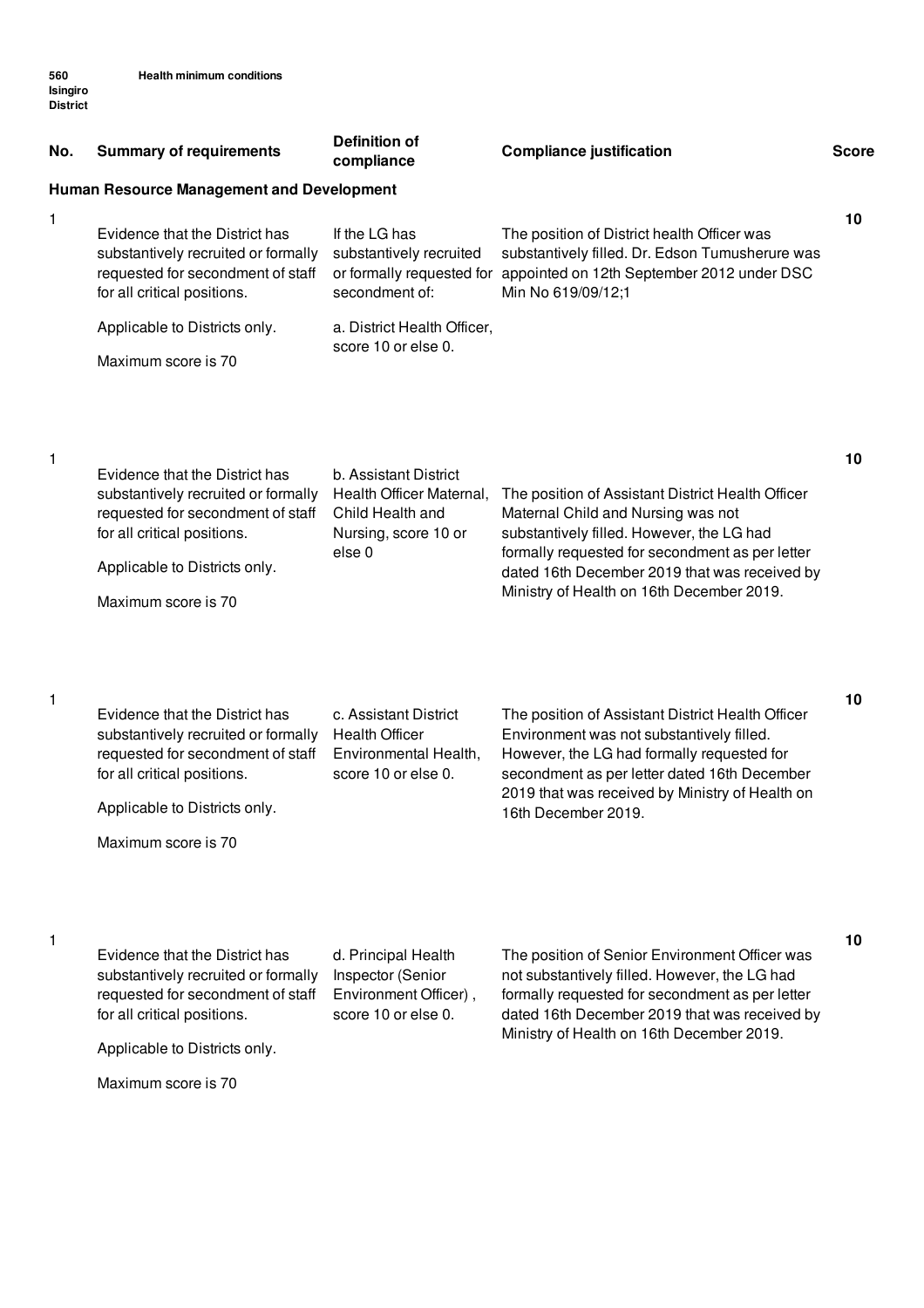| Evidence that the District has<br>f. Biostatistician, score<br>The position of Senior Health Educator was not<br>substantively recruited or formally<br>10 or 0.<br>substantively filled. However, the LG had<br>requested for secondment of staff<br>formally requested for secondment as per letter<br>for all critical positions.<br>dated 16th December 2019 that was received by<br>Ministry of Health on 16th December 2019.<br>Applicable to Districts only.<br>Maximum score is 70<br>Evidence that the District has<br>g. District Cold Chain<br>The position of District Cold Chain Technicians<br>Technician, score 10 or<br>not substantively filled. However, the LG had<br>substantively recruited or formally<br>requested for secondment of staff<br>formally requested for secondment as per letter<br>else 0.<br>dated 16th December 2019 that was received by<br>for all critical positions.<br>Ministry of Health on 16th December 2019.<br>Applicable to Districts only.<br>Maximum score is 70<br>Evidence that the Municipality has<br>h. If the MC has in place<br>in place or formally requested for<br>or formally requested for<br>secondment of staff for all critical<br>secondment of Medical<br>Officer of Health<br>positions.<br>Services /Principal<br>Applicable to MCs only.<br>Medical Officer, score<br>30 or else 0.<br>Maximum score is 70<br>Evidence that the Municipality has i. If the MC has in place<br>in place or formally requested for<br>or formally requested for<br>secondment of staff for all critical<br>secondment of Principal<br>Health Inspector, score<br>positions.<br>20 or else 0.<br>Applicable to MCs only.<br>Maximum score is 70 | Evidence that the District has<br>substantively recruited or formally<br>requested for secondment of staff<br>for all critical positions.<br>Applicable to Districts only.<br>Maximum score is 70 | e. Senior Health<br>Educator, score 10 or<br>else 0. | The position of Senior Health Educator was not<br>substantively filled. However, the LG had<br>formally requested for secondment as per letter<br>dated 16th December 2019 that was received by<br>Ministry of Health on 16th December 2019. | 10 |
|------------------------------------------------------------------------------------------------------------------------------------------------------------------------------------------------------------------------------------------------------------------------------------------------------------------------------------------------------------------------------------------------------------------------------------------------------------------------------------------------------------------------------------------------------------------------------------------------------------------------------------------------------------------------------------------------------------------------------------------------------------------------------------------------------------------------------------------------------------------------------------------------------------------------------------------------------------------------------------------------------------------------------------------------------------------------------------------------------------------------------------------------------------------------------------------------------------------------------------------------------------------------------------------------------------------------------------------------------------------------------------------------------------------------------------------------------------------------------------------------------------------------------------------------------------------------------------------------------------------------------------------------------------------------------------------------------|---------------------------------------------------------------------------------------------------------------------------------------------------------------------------------------------------|------------------------------------------------------|----------------------------------------------------------------------------------------------------------------------------------------------------------------------------------------------------------------------------------------------|----|
|                                                                                                                                                                                                                                                                                                                                                                                                                                                                                                                                                                                                                                                                                                                                                                                                                                                                                                                                                                                                                                                                                                                                                                                                                                                                                                                                                                                                                                                                                                                                                                                                                                                                                                      |                                                                                                                                                                                                   |                                                      |                                                                                                                                                                                                                                              | 10 |
|                                                                                                                                                                                                                                                                                                                                                                                                                                                                                                                                                                                                                                                                                                                                                                                                                                                                                                                                                                                                                                                                                                                                                                                                                                                                                                                                                                                                                                                                                                                                                                                                                                                                                                      |                                                                                                                                                                                                   |                                                      |                                                                                                                                                                                                                                              | 10 |
|                                                                                                                                                                                                                                                                                                                                                                                                                                                                                                                                                                                                                                                                                                                                                                                                                                                                                                                                                                                                                                                                                                                                                                                                                                                                                                                                                                                                                                                                                                                                                                                                                                                                                                      |                                                                                                                                                                                                   |                                                      |                                                                                                                                                                                                                                              |    |
|                                                                                                                                                                                                                                                                                                                                                                                                                                                                                                                                                                                                                                                                                                                                                                                                                                                                                                                                                                                                                                                                                                                                                                                                                                                                                                                                                                                                                                                                                                                                                                                                                                                                                                      |                                                                                                                                                                                                   |                                                      |                                                                                                                                                                                                                                              |    |

1

1

1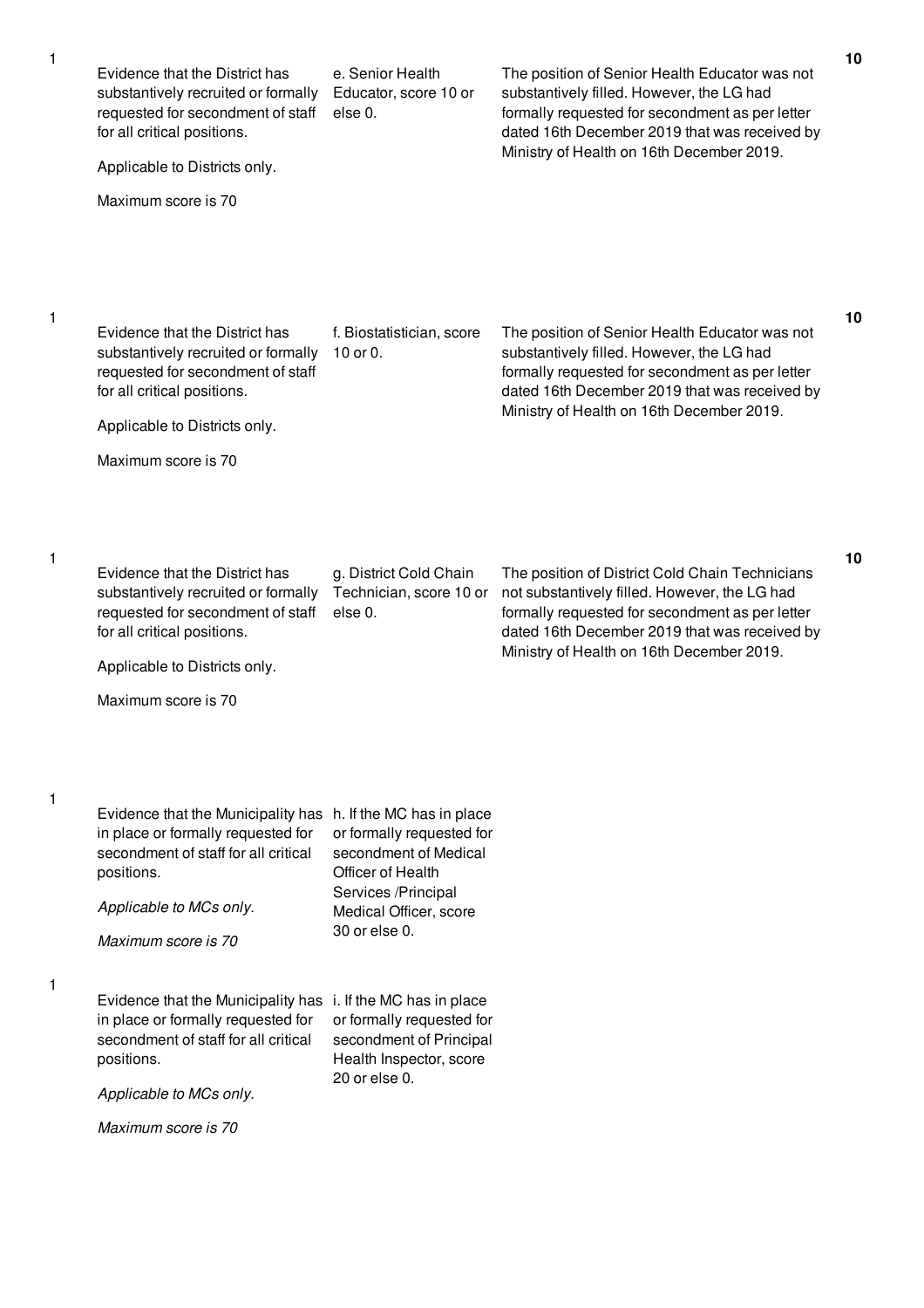Evidence that the Municipality has j. If the MC has in place in place or formally requested for secondment of staff for all critical positions.

or formally requested for secondment of Health Educator, score 20 or else 0.

*Applicable to MCs only.*

*Maximum score is 70*

### **Environment and Social Requirements**

2

| Evidence that prior to<br>commencement of all civil works<br>for all Health sector projects, the<br>LG has carried out:<br>Environmental, Social and<br>Climate Change<br>screening/Environment Social<br>Impact Assessments (ESIAs) | If the LG carried out:<br>a. Environmental,<br>Social and Climate<br>Change<br>screening/Environment,<br>score 15 or else 0. | There was evidence of environmental, social<br>and climate change screening for projects<br>implemented in the health sector. For example in<br>place was a screen report for the construction of<br>a Junior Staff House at Roborogota HC II which<br>was signed by both the Environment Officer and<br>CDO on 19th August 2019. |
|--------------------------------------------------------------------------------------------------------------------------------------------------------------------------------------------------------------------------------------|------------------------------------------------------------------------------------------------------------------------------|-----------------------------------------------------------------------------------------------------------------------------------------------------------------------------------------------------------------------------------------------------------------------------------------------------------------------------------|
| Maximum score is 30                                                                                                                                                                                                                  |                                                                                                                              |                                                                                                                                                                                                                                                                                                                                   |

2

Evidence that prior to commencement of all civil works for all Health sector projects, the LG has carried out: Environmental, Social and Climate Change screening/Environment Social Impact Assessments (ESIAs)

Maximum score is 30

b. Social Impact Assessments (ESIAs) , score 15 or else 0.

There was no project that required preparation of ESIAs.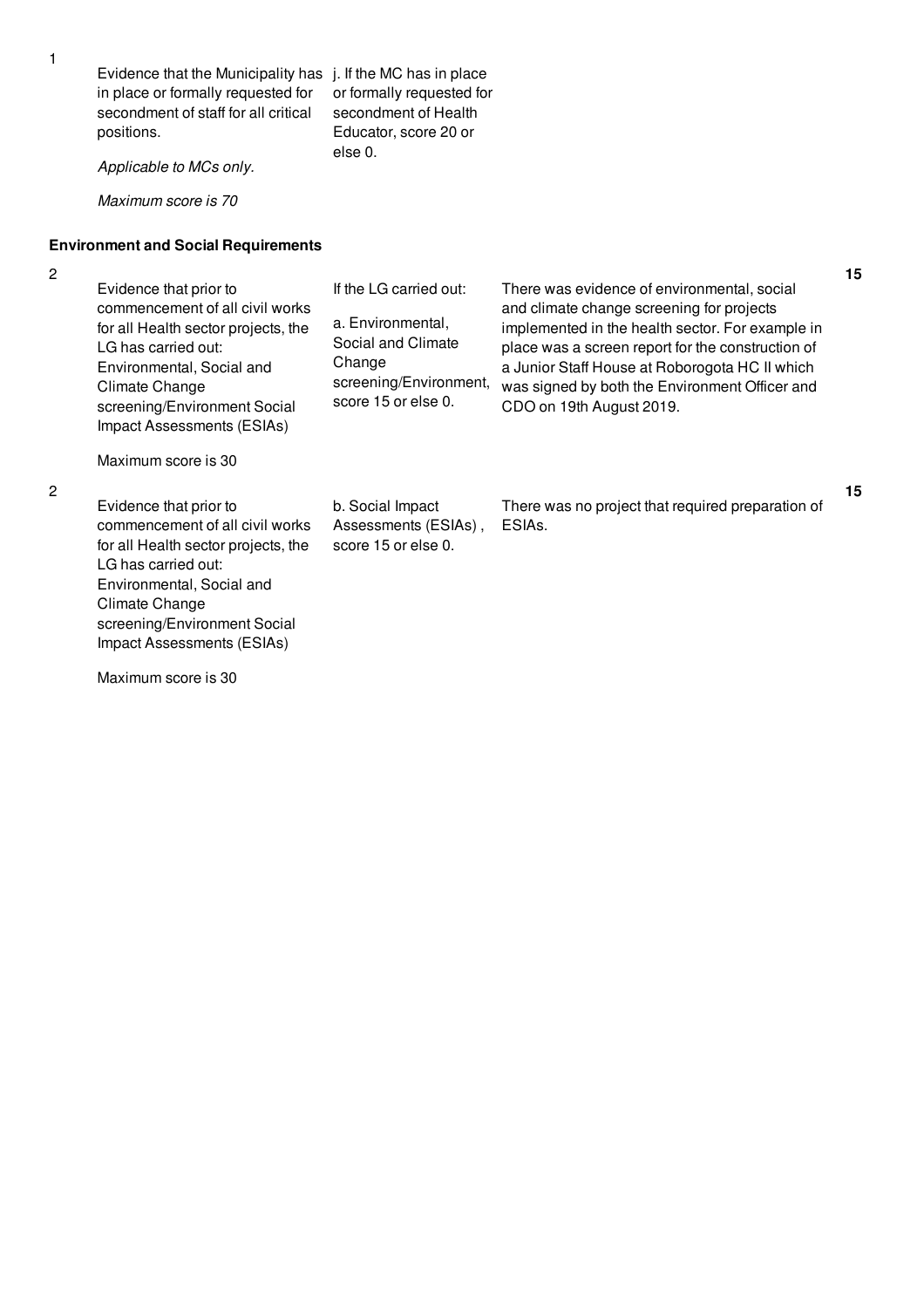| No. | <b>Summary of requirements</b>                                                                                                                                                                                         | <b>Definition of</b><br>compliance                                                                                                                                                  | <b>Compliance justification</b>                                                                                                                                                                                                                                            | <b>Score</b> |
|-----|------------------------------------------------------------------------------------------------------------------------------------------------------------------------------------------------------------------------|-------------------------------------------------------------------------------------------------------------------------------------------------------------------------------------|----------------------------------------------------------------------------------------------------------------------------------------------------------------------------------------------------------------------------------------------------------------------------|--------------|
|     | <b>Human Resource Management and Development</b>                                                                                                                                                                       |                                                                                                                                                                                     |                                                                                                                                                                                                                                                                            |              |
| 1   | Evidence that the LG has<br>substantively recruited or formally<br>requested for secondment of staff<br>for all critical positions in the<br>District/Municipal Education Office<br>namely:<br>The maximum score is 70 | If the LG has<br>substantively recruited<br>or formally requested<br>for secondment of:<br>a) District Education<br>Officer/ Principal<br>Education Officer,<br>score 30 or else 0. | The position of District Education Officer was not<br>substantively filled. However, the LG formally<br>requested for secondment of staff as per letter<br>dated 23rd December 2019 that was received on<br>23rd December 2019 by the Ministry of<br>Education and Sports. | 30           |
| 1   | Evidence that the LG has<br>substantively recruited or formally<br>requested for secondment of staff<br>for all critical positions in the<br>District/Municipal Education Office<br>namely:<br>The maximum score is 70 | If the LG has<br>substantively recruited<br>or formally requested<br>for secondment of:<br>b) All District/Municipal<br>Inspector of Schools,<br>score 40 or else 0.                | Amanyire Deogratias Senior Inspector of<br>Schools was appointed on 8th May 2014 under<br>DSC Min No 743/5/2014(e)(l)<br>Yesigyemukama Charles Inspector of Schools<br>was appointed on 25th February 2015 under<br>DSC Minute No 774/02/2015(e)                           | 40           |

## **Environment and Social Requirements**

2

|                                                                                                                                                                                                                                        |                                                                                                                              |                                                                                                                                                                                                                                                                                                                                                                                           | 15 |
|----------------------------------------------------------------------------------------------------------------------------------------------------------------------------------------------------------------------------------------|------------------------------------------------------------------------------------------------------------------------------|-------------------------------------------------------------------------------------------------------------------------------------------------------------------------------------------------------------------------------------------------------------------------------------------------------------------------------------------------------------------------------------------|----|
| Evidence that prior to<br>commencement of all civil works<br>for all Education sector projects<br>the LG has carried out:<br>Environmental, Social and<br>Climate Change<br>screening/Environment Social<br>Impact Assessments (ESIAs) | If the LG carried out:<br>a. Environmental,<br>Social and Climate<br>Change<br>screening/Environment,<br>score 15 or else 0. | There was evidence of environmental, social and<br>climate change screening for projects<br>implemented in the education sector. For<br>example in place was a screen report for the<br>construction of a classroom block at Kabugu<br>Primary School which was endorsed by both the<br>CDO and Environment Officer on 31st July 2019<br>before works commenced on 20th November<br>2019. |    |

The Maximum score is 30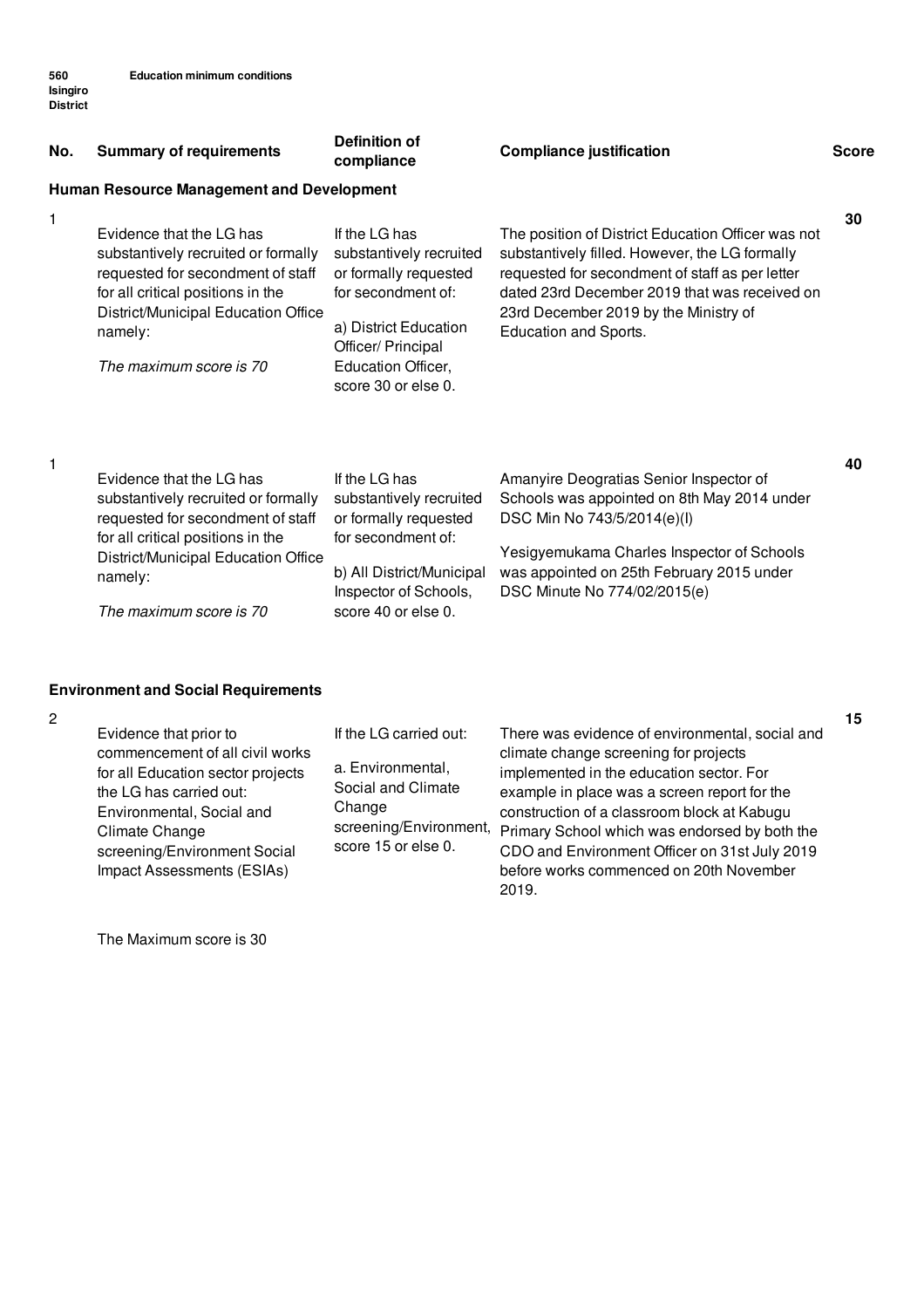Evidence that prior to commencement of all civil works for all Education sector projects the LG has carried out: Environmental, Social and Climate Change screening/Environment Social Impact Assessments (ESIAs)

If the LG carried out:

b. Social Impact Assessments (ESIAs) , score 15 or else 0.

There was no project that required preparation of ESIAs

The Maximum score is 30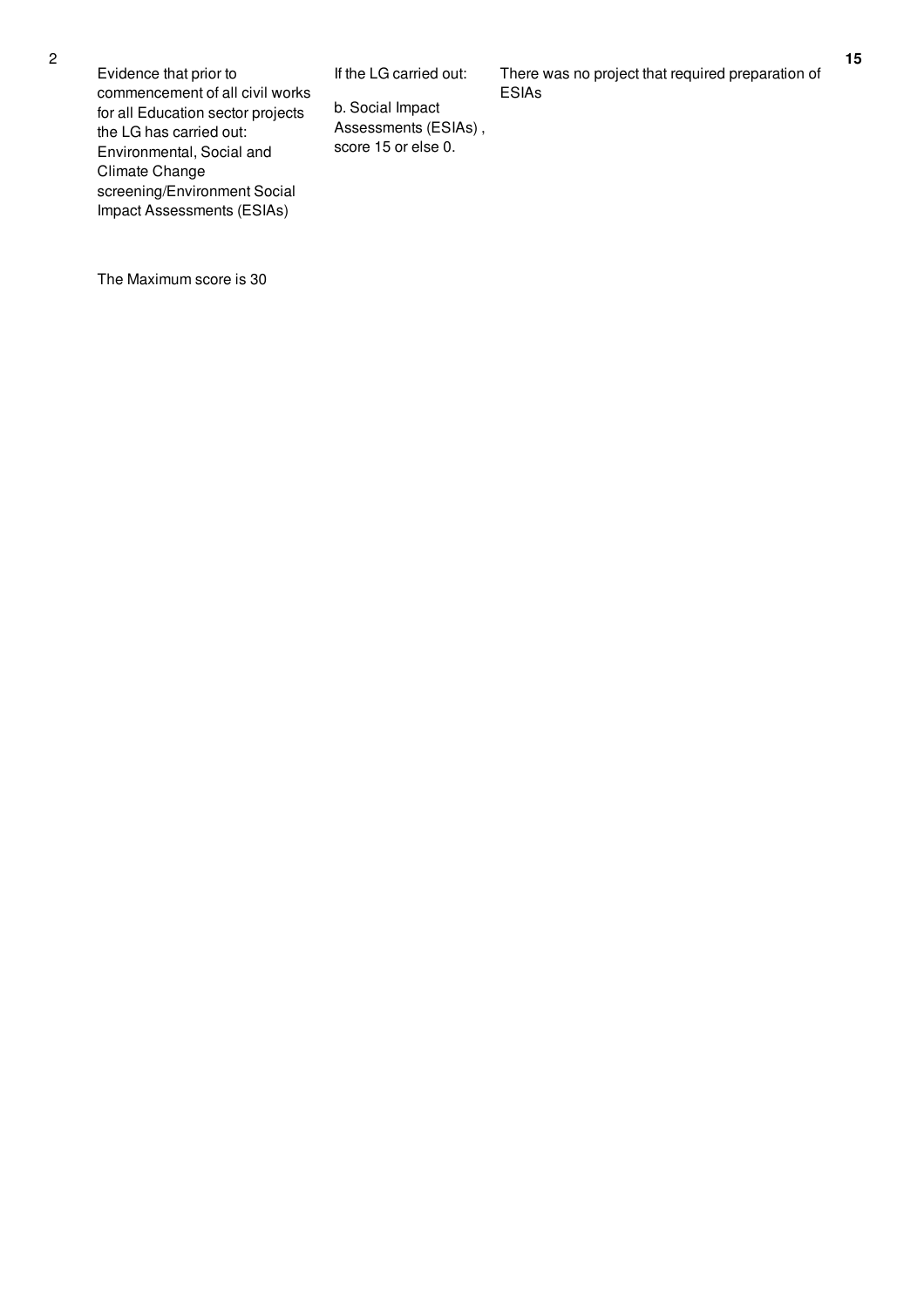| No. | <b>Summary of requirements</b>                                                                                                                                                                 | <b>Definition of</b><br>compliance                                                              | <b>Compliance justification</b>                                                                                                                                                                                                                                                                                                                                                                                                                                                                                                     | <b>Score</b> |
|-----|------------------------------------------------------------------------------------------------------------------------------------------------------------------------------------------------|-------------------------------------------------------------------------------------------------|-------------------------------------------------------------------------------------------------------------------------------------------------------------------------------------------------------------------------------------------------------------------------------------------------------------------------------------------------------------------------------------------------------------------------------------------------------------------------------------------------------------------------------------|--------------|
|     | Human Resource Management and Development                                                                                                                                                      |                                                                                                 |                                                                                                                                                                                                                                                                                                                                                                                                                                                                                                                                     |              |
| 1   | Evidence that the LG has recruited or<br>formally requested for secondment of<br>staff for all critical positions in the<br>District/Municipal Council<br>departments.<br>Maximum score is 37. | a. Chief Finance<br>Officer/Principal<br>Finance Officer,<br>score 3 or else 0                  | According to the approved staff structure by<br>MoPS dated 2nd November, 2017 Ref<br>(ARC/135/306/1), the position of Chief Finance<br>Officer was substantively filled. Byagageire<br>Innocent was appointed into this position on<br>28th June 2016 under District Service<br>Commission Minute No DSC 896/06/2016 (d)<br>ref.CR/153/1                                                                                                                                                                                            | 3            |
| 1   | Evidence that the LG has recruited or<br>formally requested for secondment of<br>staff for all critical positions in the<br>District/Municipal Council<br>departments.<br>Maximum score is 37. | b. District<br>Planner/Senior<br>Planner, score<br>3 or else 0                                  | The position of District Planner was<br>substantively filled. Besiga Stephen was<br>appointed into this position on 7th December<br>2017 under District Service Commission Minute<br>No DSC 2025/11/2017 (I) ref.CR/160/1.                                                                                                                                                                                                                                                                                                          | 3            |
| 1   | Evidence that the LG has recruited or<br>formally requested for secondment of<br>staff for all critical positions in the<br>District/Municipal Council<br>departments.<br>Maximum score is 37. | c. District<br>Engineer/Principal<br>Engineer,<br>score 3 or else 0                             | The position of District Engineer was<br>substantively filled. Abeneitwe Turyamureba<br>Asaph was appointed into it on 25th August<br>2016 under District Service Commission Minute<br>No DSC 934/08/2016 (a)(l) ref.CR/156/2.                                                                                                                                                                                                                                                                                                      | 3            |
| 1   | Evidence that the LG has recruited or<br>formally requested for secondment of<br>staff for all critical positions in the<br>District/Municipal Council<br>departments.<br>Maximum score is 37. | d. District Natural<br>Resources<br>Officer/Senior<br>Environment Officer,<br>score 3 or else 0 | The position of District Natural Resources<br>Officer was not substantively filled. However,<br>on 23rd December, 2019 through letter<br>CR/156/1, the CAO requested the Permanent<br>Secretary Ministry of Water and Environment<br>for the secondment to substantive appointment<br>of the Acting District Natural Resources Officer<br>to Salary Scale U1E Upper. The letter to<br>Ministry of water and Environment and copied<br>to MoFPED was received by the Registry on<br>2nd January, 2020 and MoFPED on the same<br>day. | 3            |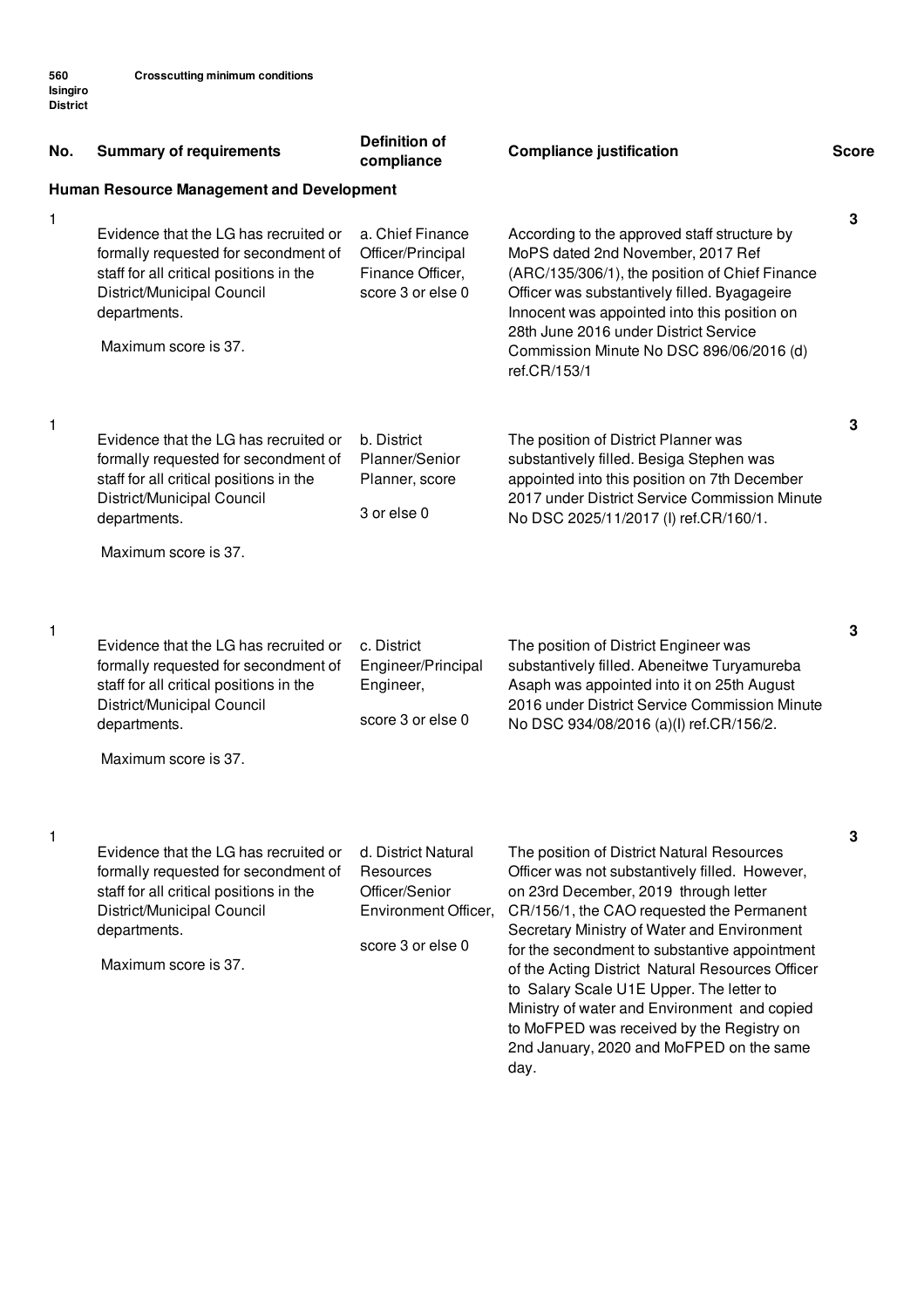| 1 | Evidence that the LG has recruited or<br>formally requested for secondment of<br>staff for all critical positions in the<br>District/Municipal Council<br>departments.<br>Maximum score is 37. | e. District Production<br>Officer/Senior<br>Veterinary Officer,<br>score 3 or else 0                                                  | The position of District Production Officer was<br>substantively filled. Karugaba Aloysius was<br>appointed into it on 20th February 2018 under<br>District Service Commission Minute No DSC<br>2067/2/2018 (a)(l).      | 3            |
|---|------------------------------------------------------------------------------------------------------------------------------------------------------------------------------------------------|---------------------------------------------------------------------------------------------------------------------------------------|--------------------------------------------------------------------------------------------------------------------------------------------------------------------------------------------------------------------------|--------------|
| 1 | Evidence that the LG has recruited or<br>formally requested for secondment of<br>staff for all critical positions in the<br>District/Municipal Council<br>departments.<br>Maximum score is 37. | f. District Community<br>Development Officer/<br>Principal CDO,<br>score 3 or else 0                                                  | The position of District Community<br>Development Officer was substantively filled.<br>Mugarura Edward was appointed into it on 24th<br>July 2015 under District Service Commission<br>Minute No DSC 808/07/2015 (d)(l). | 3            |
| 1 | Evidence that the LG has recruited or<br>formally requested for secondment of<br>staff for all critical positions in the<br>District/Municipal Council<br>departments.<br>Maximum score is 37. | g. District<br>Commercial<br>Officer/Principal<br>Commercial Officer,<br>score 3 or else 0                                            | The position of District Commercial Officer was<br>substantively filled. Musinguzi Patrick Danny<br>was appointed in it on 13th June 2018 under<br>District Service Commission Minute No DSC<br>3027/5/2018;1.           | 3            |
| 1 | Evidence that the LG has recruited or<br>formally requested for secondment of<br>staff for all critical positions in the<br>District/Municipal Council<br>departments.<br>Maximum score is 37. | other critical staff<br>h (i). A Senior<br><b>Procurement Officer</b><br>(Municipal:<br>Procurement<br>Officer)<br>score 2 or else 0. | The position of Senior Procurement Officer was<br>substantively filled. Kamwine Frank was<br>appointed in it on 23rd September 2018 under<br>District Service Commission Minute No DSC<br>30/9/5/2018.                   | $\mathbf{2}$ |
| 1 | Evidence that the LG has recruited or<br>formally requested for secondment of<br>staff for all critical positions in the<br>District/Municipal Council<br>departments.<br>Maximum score is 37. | h(ii). Procurement<br>Officer (Municipal<br>Assistant<br>Procurement<br>Officer),<br>score 2 or else 0                                | The position of Procurement Officer was<br>substantively filled. Nareba Sylvia was<br>appointed in it on 4th December 2018 under<br>District Service Commission Minute No DSC<br>3068/11/2018(b) 1.                      | $\mathbf{2}$ |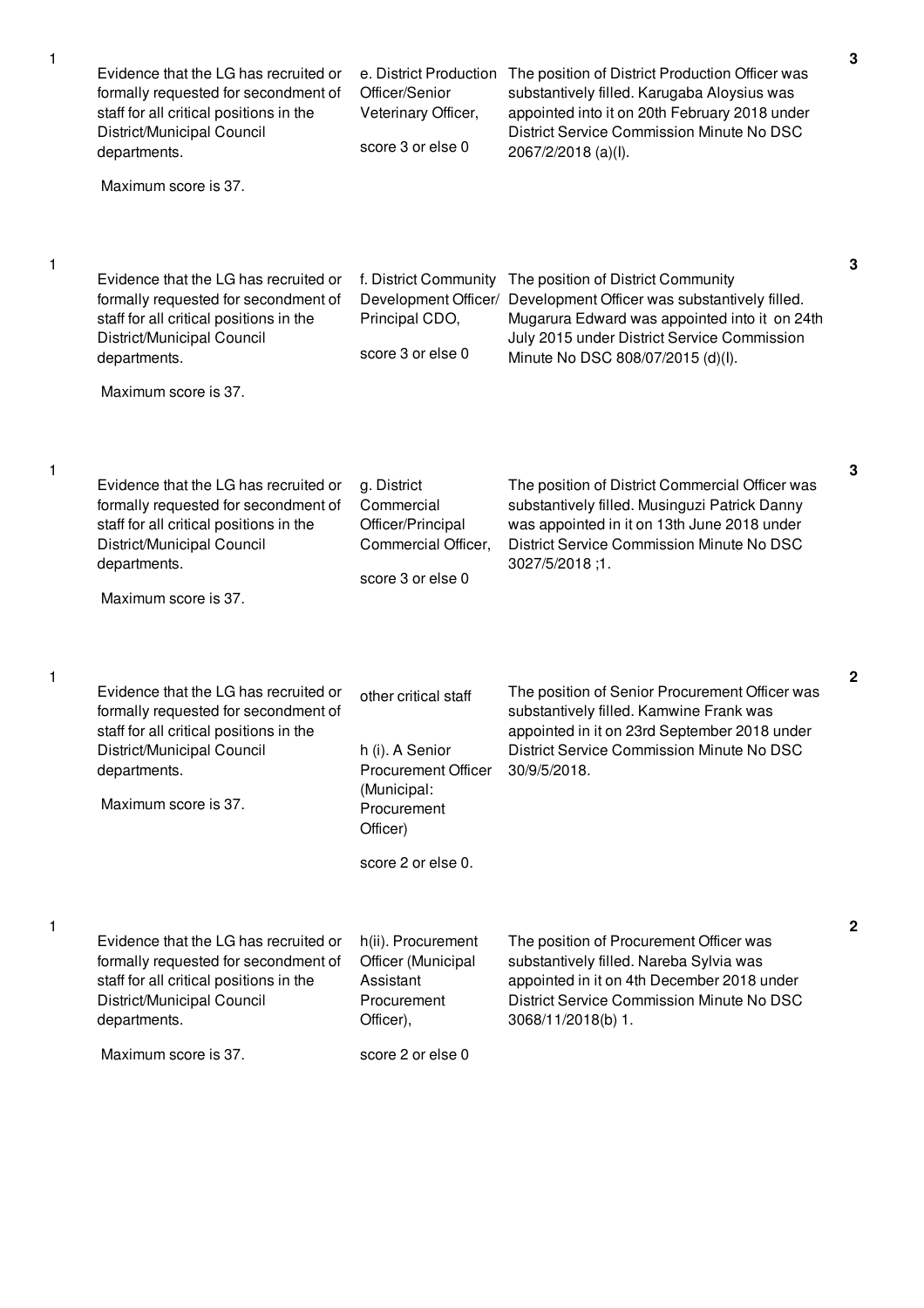| 1 | Evidence that the LG has recruited or<br>formally requested for secondment of<br>staff for all critical positions in the<br>District/Municipal Council<br>departments.<br>Maximum score is 37. | i. Principal Human<br>Resource Officer,<br>score 2 or else 0                                                          | The position of Principal Human Resource<br>Officer was substantively filled. Mwebaze<br>Andrew Kaletwa was appointed in it on 5th<br>April 2019 under District Service Commission<br>Minute No DSC 3103/3/2019(a) 1. | $\mathbf 2$  |
|---|------------------------------------------------------------------------------------------------------------------------------------------------------------------------------------------------|-----------------------------------------------------------------------------------------------------------------------|-----------------------------------------------------------------------------------------------------------------------------------------------------------------------------------------------------------------------|--------------|
| 1 | Evidence that the LG has recruited or<br>formally requested for secondment of<br>staff for all critical positions in the<br>District/Municipal Council<br>departments.<br>Maximum score is 37. | j. A Senior<br>Environment Officer,<br>score 2 or else 0                                                              | The position of Senior Environment Officer was<br>substantively filled. Bwengye Emmanuel was<br>appointed into it on 9th May 2018 under District<br>Service Commission Minute No DSC<br>3005/3/2018.                  | $\mathbf{2}$ |
| 1 | Evidence that the LG has recruited or<br>formally requested for secondment of<br>staff for all critical positions in the<br>District/Municipal Council<br>departments.<br>Maximum score is 37. | k. Senior Land<br>Management Officer,<br>score 2 or else 0                                                            | The position of Senior Land Management<br>Officer was not substantively filled.                                                                                                                                       | $\bf{0}$     |
| 1 | Evidence that the LG has recruited or<br>formally requested for secondment of<br>staff for all critical positions in the<br>District/Municipal Council<br>departments.<br>Maximum score is 37. | I. A Senior<br>Accountant,<br>score 2 or else 0                                                                       | The position of Senior Accountant was<br>substantively filled. Tumuhimbise Chris was<br>appointed on 10th August 2020 under DSC Min<br>No 3262/8/2020(a) I                                                            | 2            |
| 1 | Evidence that the LG has recruited or<br>formally requested for secondment of<br>staff for all critical positions in the<br>District/Municipal Council<br>departments.<br>Maximum score is 37. | m. Principal Internal<br><b>Auditor for Districts</b><br>and Senior Internal<br>Auditor for MCs,<br>score 2 or else 0 | The position of Principal Internal Auditor was<br>substantively filled. Mwesigye Andrew Kagirita<br>was appointed on 25th February 2015 under<br>District Service Commission Minute No DSC<br>774/02/2015;(b).        | $\mathbf{2}$ |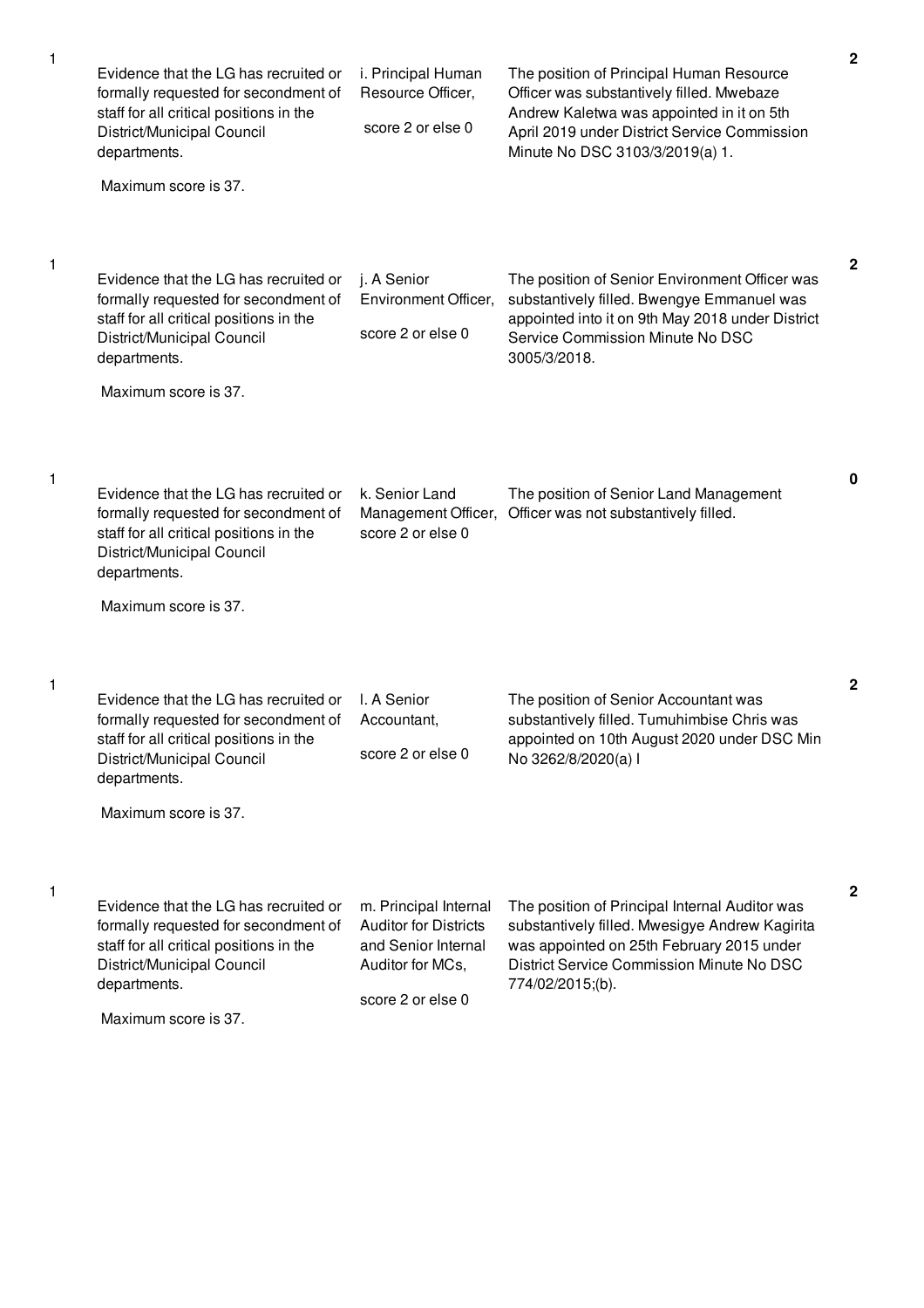| Evidence that the LG has recruited or<br>formally requested for secondment of<br>staff for all critical positions in the<br>District/Municipal Council<br>departments. | n. Principal Human<br>Resource Officer<br>(Secretary DSC),<br>score 2 or else 0                                                                                           | The position of Principal Human Resource<br>Officer(Secretary District Service Commission)<br>was not substantively filled.                                                                                                                                                                                                                                                                                                                                                                                                                                                                                                                                                                                                                                                           |
|------------------------------------------------------------------------------------------------------------------------------------------------------------------------|---------------------------------------------------------------------------------------------------------------------------------------------------------------------------|---------------------------------------------------------------------------------------------------------------------------------------------------------------------------------------------------------------------------------------------------------------------------------------------------------------------------------------------------------------------------------------------------------------------------------------------------------------------------------------------------------------------------------------------------------------------------------------------------------------------------------------------------------------------------------------------------------------------------------------------------------------------------------------|
| Maximum score is 37.                                                                                                                                                   |                                                                                                                                                                           |                                                                                                                                                                                                                                                                                                                                                                                                                                                                                                                                                                                                                                                                                                                                                                                       |
| Evidence that the LG has recruited or<br>formally requested for secondment of<br>staff for all essential positions in every<br>LLG<br>Maximum score is 15              | If LG has recruited or<br>requested for<br>secondment of:<br>a. Senior Assistant<br>Secretaries in all<br>LLGS,<br>score 5 or else 0                                      | Isingiro LG had 15 Sub counties and 4 Town<br>Councils.<br>The sub counties included; Kabuyanda,<br>Nyakitunda, Endiizi, Birere, Kabingo, Kakamba,<br>Kashumba, Kikagate, Masha, Mbaare,<br>Ngarama, Nyamuyanja, Ruborogota,<br>Rugaaga, Rusha and the Town Councils were<br>Isingiro, Kabuyanda, Endiizi and Kaberebere.<br>From the reviewed appointment letters and staff<br>list from the HRM office, all LLGS had positions<br>of Senior Assistant Secretaries and Principal<br>Township Officers substantively filled.<br>Some of the staff substantively appointed<br>included;<br>1. Kwokunzire Alex Kashegu (Senior Assistant<br>Secretary ) Rushasha Sub county, appointed<br>on 8th May 2014 under DSC Min No<br>743/5/2014(c) 2<br>2. Kalanzi Emmanuel Principal Township |
|                                                                                                                                                                        |                                                                                                                                                                           | Officer Kabuyanda Town Council was<br>appointed on 25th July 2011 under DSC Min<br>No 544/07/11(a);1                                                                                                                                                                                                                                                                                                                                                                                                                                                                                                                                                                                                                                                                                  |
| Evidence that the LG has recruited or<br>formally requested for secondment of<br>staff for all essential positions in every<br><b>LLG</b><br>Maximum score is 15       | If LG has recruited or<br>requested for<br>secondment of:<br>b. A Community<br>Development Officer<br>or Senior CDO in<br>case of Town<br>Councils, in all<br><b>LLGS</b> | Not all the positions of Community<br>Development Officers were substantively filled.<br>For example Sub Counties of Kikagate, Birere,<br>Ngarama, and Rushasha had Assistant<br>Community Development Officers.                                                                                                                                                                                                                                                                                                                                                                                                                                                                                                                                                                      |

2

2

score 5 or else 0.

**5**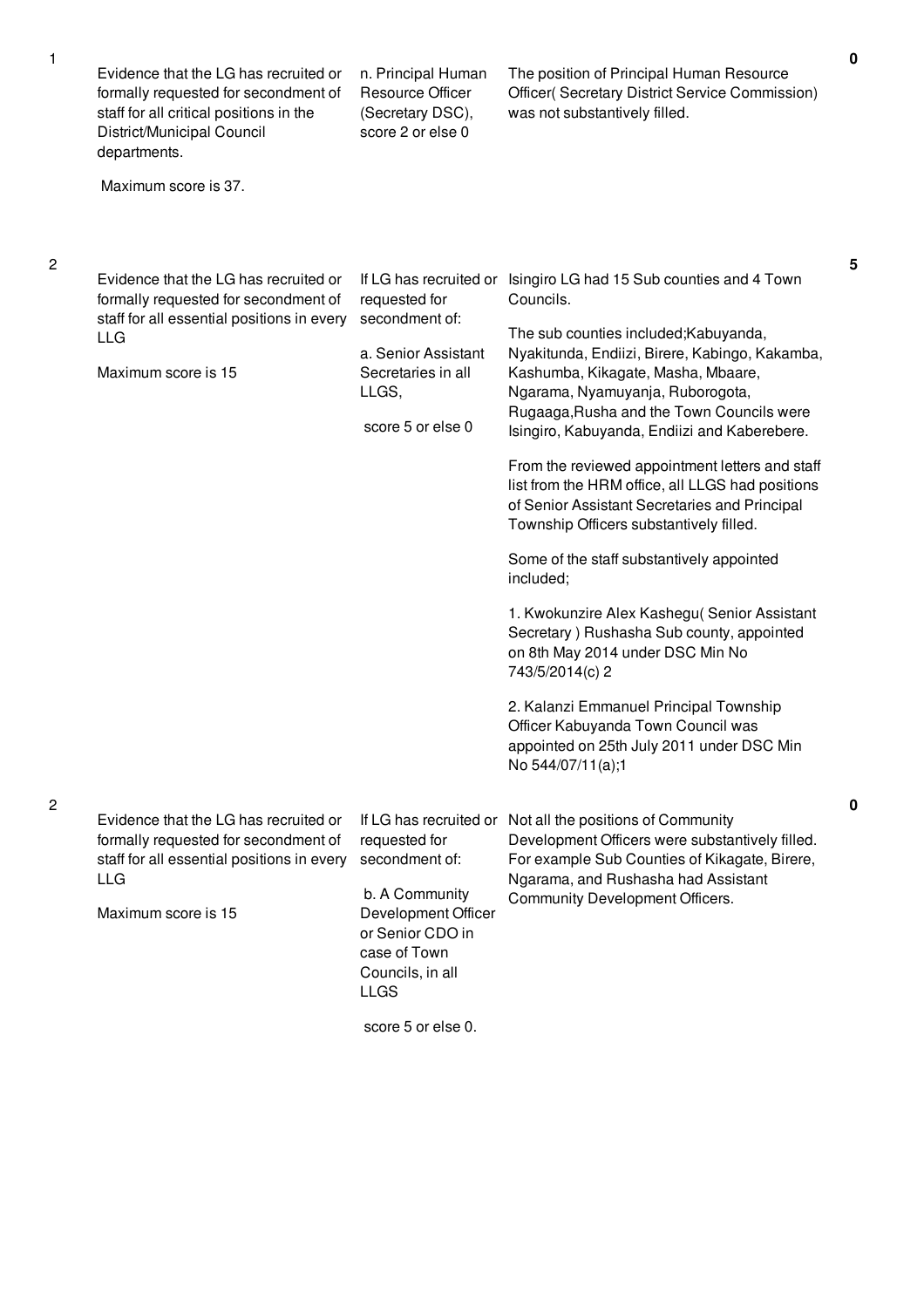| $\sqrt{2}$ | Evidence that the LG has recruited or<br>formally requested for secondment of<br>staff for all essential positions in every                                                     | requested for<br>secondment of:                                                      | If LG has recruited or All LLGs had positions of Senior Accounts<br>Assistant substantively filled. Some of the Staff<br>substantively included;                                                       |
|------------|---------------------------------------------------------------------------------------------------------------------------------------------------------------------------------|--------------------------------------------------------------------------------------|--------------------------------------------------------------------------------------------------------------------------------------------------------------------------------------------------------|
|            | LLG<br>Maximum score is 15                                                                                                                                                      | c. A Senior Accounts<br>Assistant or an<br><b>Accounts Assistant</b><br>in all LLGS, | 1. Tumuramye Justine (Senior Accounts<br>Assistant) Ruborogota sub county, appointed<br>on 6th December 2018 under DSC Min No<br>3072/11/2018(f)1                                                      |
|            |                                                                                                                                                                                 | score 5 or else 0.                                                                   | 2, Barigye Gervase (Treasurer) Endiizi Town<br>Council, appointed on 23rd May 2018 under<br>DSC Min no 3024/5/2018.                                                                                    |
|            | <b>Environment and Social Requirements</b>                                                                                                                                      |                                                                                      |                                                                                                                                                                                                        |
| 3          | Evidence that the LG has released all<br>funds allocated for the implementation<br>of environmental and social<br>safeguards in the previous FY.                                | If the LG has<br>released 100% of<br>funds allocated in<br>the previous FY to:       | Isingiro DLG budgeted shs 128,534,269 for the<br>Natural Resources Department as detailed on<br>page 09 in the district financial statements for<br>FY 2019/2020. MOFPED warranted shs<br>123,367,269. |
|            | Maximum score is 4                                                                                                                                                              | a. Natural<br>Resources<br>department,<br>score 2 or else 0                          | The total expenditure for the department was<br>shs 123,273,444 as per page 09 of the financial<br>statements mentioned above. Computation:                                                            |
|            |                                                                                                                                                                                 |                                                                                      | $(123,273,444/128,534,269)$ x 100 = 96                                                                                                                                                                 |
|            |                                                                                                                                                                                 |                                                                                      | This was equivalent to 96% performance. Not<br>all funds as warranted for implementation of<br>environmental and social safeguards were<br>released to the department and spent as<br>required (100%). |
| 3          | Evidence that the LG has released all If the LG has<br>funds allocated for the implementation released 100% of<br>of environmental and social<br>safeguards in the previous FY. | funds allocated in<br>the previous FY to:                                            | The Community Based Services department<br>budgeted for shs 148,672,000 as provided on<br>page 09 of the District financial statements for<br>FY 2019/2020. The MOFPED warranted shs                   |
|            | Maximum score is 4                                                                                                                                                              | b. Community Based<br>Services<br>department.                                        | 133,869,000. The actual expenditure for the<br>year amounted to shs 132,901,000 per page 26<br>of the 4th Quarter Budget Performance Report<br>for FY 2019/2020. Computation:                          |
|            |                                                                                                                                                                                 | score 2 or else 0.                                                                   | $(132,901,000/148,672,000) \times 100 = 90\%$                                                                                                                                                          |
|            |                                                                                                                                                                                 |                                                                                      | This was equivalent to 90% performance and<br>therefore not all funds as warranted for<br>implementation of environmental and social<br>safeguards were released and spent by the<br>department.       |

**0**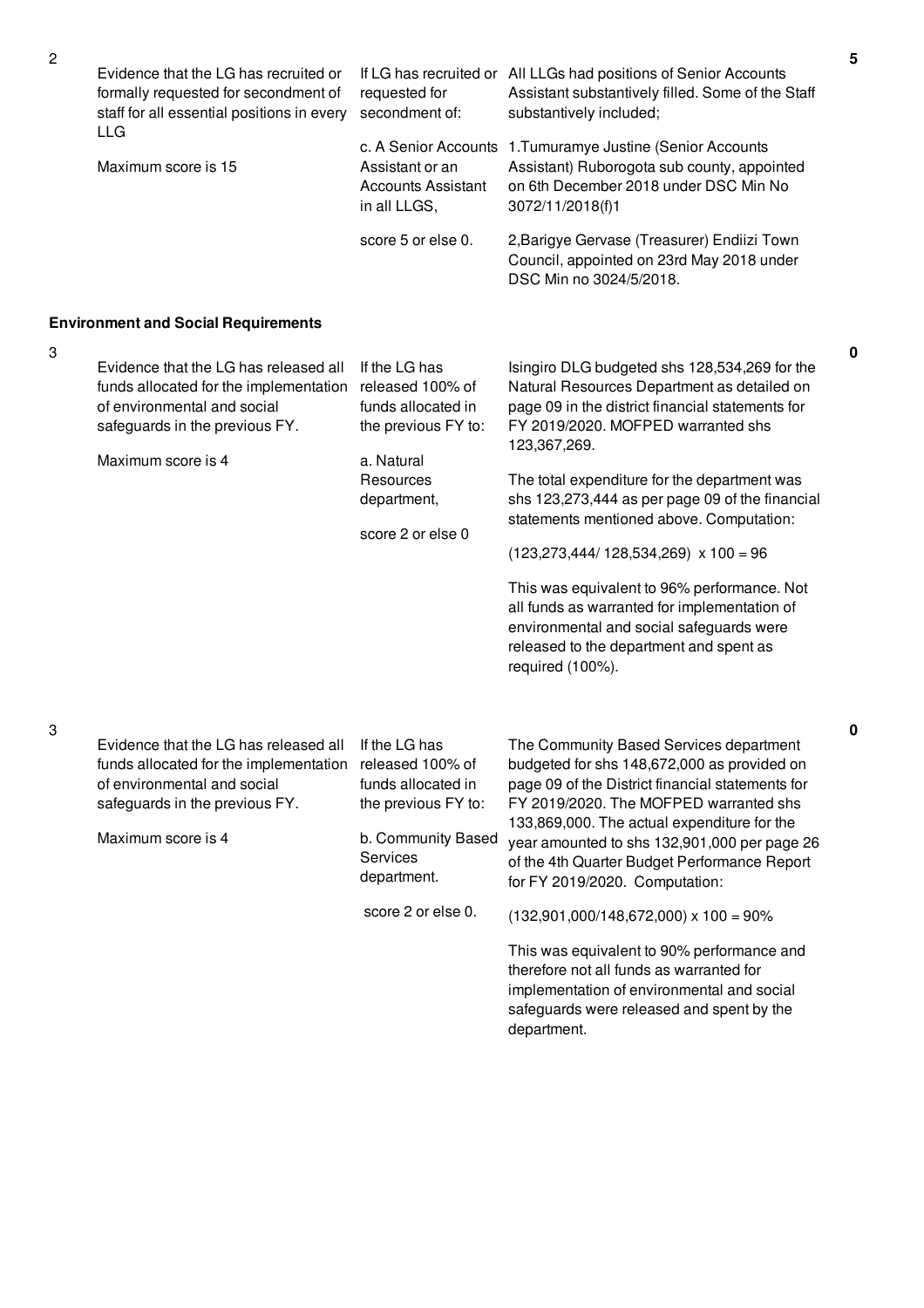|   | Evidence that the LG has carried out<br>Environmental, Social and Climate<br>Change screening/Environment and<br>Social Impact Assessments (ESIAs)<br>and developed costed Environment<br>and Social Management Plans<br>(ESMPs) (including child protection<br>plans) where applicable, prior to<br>commencement of all civil works.                        | a. If the LG has<br>carried out<br>Environmental,<br>Social and Climate<br>Change screening,<br>score 4 or else 0                                                                                                                                                                 | There was evidence of environment, social and<br>climate change screening for DDEG funded<br>projects. For example in place was a screening<br>report for the construction of a Junior Staff<br>House at Ruborogota HC III which was<br>endorsed by both the CDO and Environment<br>Officer on 19th August 2019. |   |
|---|--------------------------------------------------------------------------------------------------------------------------------------------------------------------------------------------------------------------------------------------------------------------------------------------------------------------------------------------------------------|-----------------------------------------------------------------------------------------------------------------------------------------------------------------------------------------------------------------------------------------------------------------------------------|------------------------------------------------------------------------------------------------------------------------------------------------------------------------------------------------------------------------------------------------------------------------------------------------------------------|---|
|   | Maximum score is 12                                                                                                                                                                                                                                                                                                                                          |                                                                                                                                                                                                                                                                                   |                                                                                                                                                                                                                                                                                                                  |   |
| 4 | Evidence that the LG has carried out<br>Environmental, Social and Climate<br>Change screening/Environment and<br>Social Impact Assessments (ESIAs)<br>and developed costed Environment<br>and Social Management Plans<br>(ESMPs) (including child protection<br>plans) where applicable, prior to<br>commencement of all civil works.<br>Maximum score is 12 | b. If the LG has<br>carried out<br>Environment and<br>Social Impact<br>Assessments<br>(ESIAs) prior to<br>commencement of<br>all civil works for all<br>projects<br>implemented using<br>the Discretionary<br>Development<br><b>Equalization Grant</b><br>(DDEG),<br>score 4 or 0 | There was no project that required preparation<br>of ESIAs.                                                                                                                                                                                                                                                      | 4 |
| 4 | Evidence that the LG has carried out<br>Environmental, Social and Climate<br>Change screening/Environment and<br>Social Impact Assessments (ESIAs)<br>and developed costed Environment<br>and Social Management Plans<br>(ESMPs) (including child protection<br>plans) where applicable, prior to<br>commencement of all civil works.<br>Maximum score is 12 | c. If the LG has a<br>Costed ESMPs for<br>all projects<br>implemented using<br>the Discretionary<br>Development<br><b>Equalization Grant</b><br>(DDEG);<br>score 4 or 0                                                                                                           | There was evidence of costed ESMPs for the<br>construction junior staff house at Ruborogota<br>HC II, for instance ensuring a good waste care<br>management system was costed at 600,000<br>shillings.                                                                                                           | 0 |

**Financial management and reporting**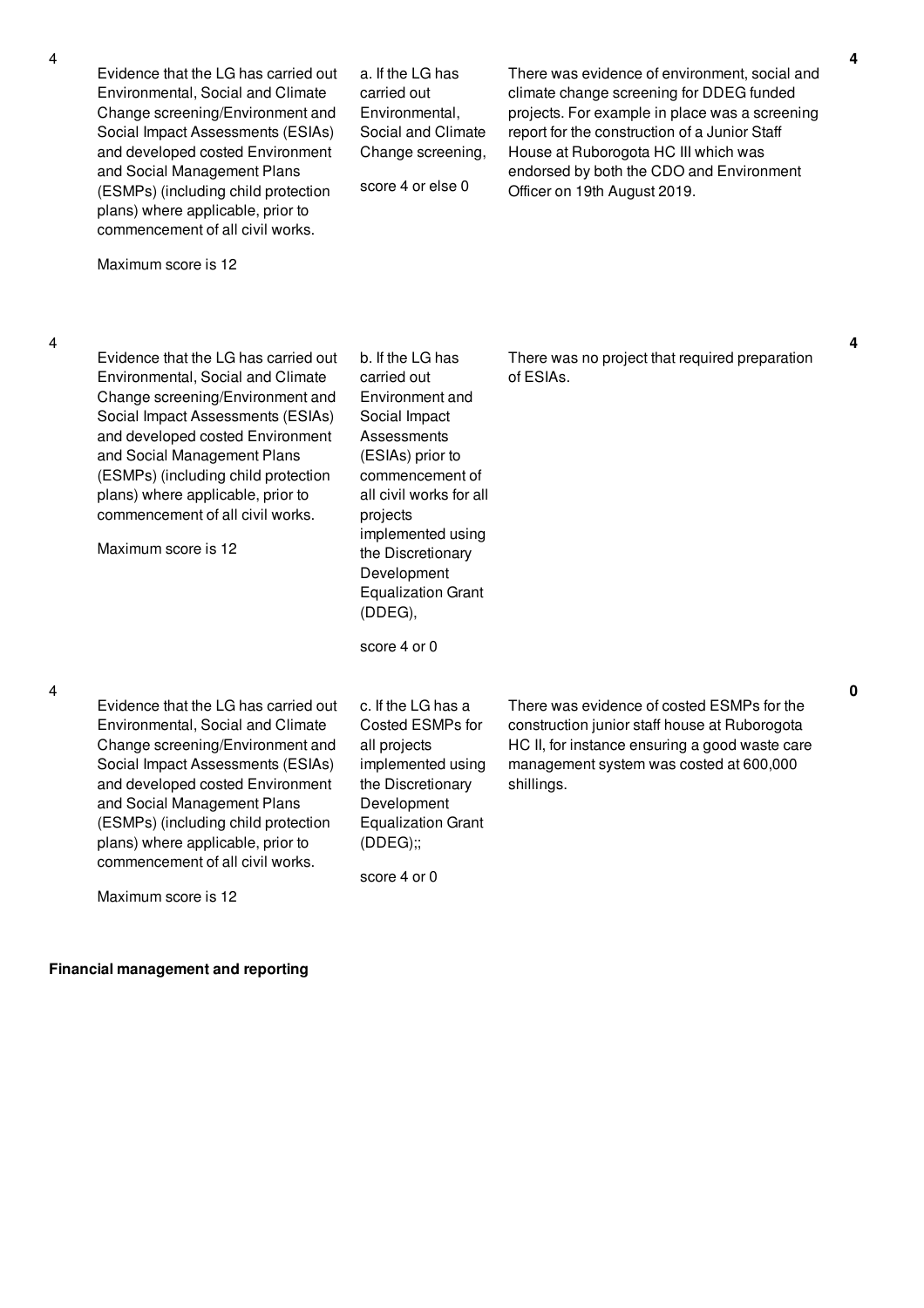| Evidence that the LG does not have<br>an adverse or disclaimer audit opinion<br>for the previous FY.                                                                                                                                                                                                                                                                                                                                                       | If a LG has a clean<br>audit opinion, score<br>10;                                                                                                                                                                                                          | Awaits OAG Report for FY 2019/2020 in<br>January, 2021                                                                                                                                                                                                                                                                                                                                                                                                                                                                                                                 | $\mathbf 0$ |
|------------------------------------------------------------------------------------------------------------------------------------------------------------------------------------------------------------------------------------------------------------------------------------------------------------------------------------------------------------------------------------------------------------------------------------------------------------|-------------------------------------------------------------------------------------------------------------------------------------------------------------------------------------------------------------------------------------------------------------|------------------------------------------------------------------------------------------------------------------------------------------------------------------------------------------------------------------------------------------------------------------------------------------------------------------------------------------------------------------------------------------------------------------------------------------------------------------------------------------------------------------------------------------------------------------------|-------------|
| Maximum score is 10                                                                                                                                                                                                                                                                                                                                                                                                                                        | If a LG has a<br>qualified audit<br>opinion, score 5                                                                                                                                                                                                        |                                                                                                                                                                                                                                                                                                                                                                                                                                                                                                                                                                        |             |
|                                                                                                                                                                                                                                                                                                                                                                                                                                                            | If a LG has an<br>adverse or<br>disclaimer audit<br>opinion for the<br>previous FY, score 0                                                                                                                                                                 |                                                                                                                                                                                                                                                                                                                                                                                                                                                                                                                                                                        |             |
|                                                                                                                                                                                                                                                                                                                                                                                                                                                            |                                                                                                                                                                                                                                                             |                                                                                                                                                                                                                                                                                                                                                                                                                                                                                                                                                                        |             |
| Evidence that the LG has provided<br>information to the PS/ST on the status<br>of implementation of Internal Auditor<br>General and Auditor General findings<br>for the previous financial year by end<br>of February (PFMA s. 11 2g). This<br>statement includes issues,<br>recommendations, and actions<br>against all findings where the Internal<br><b>Auditor and Auditor General</b><br>recommended the Accounting Officer<br>to act (PFM Act 2015). | If the LG has<br>provided information<br>to the PS/ST on the<br>status of<br>implementation of<br><b>Internal Auditor</b><br><b>General and Auditor</b><br>General findings for<br>the previous<br>financial year by end<br>of February (PFMA<br>s. 11 2g), | The CAO responded to PS/ST in respect to four<br>queries that were raised by the OAG for the<br>financial year 2018/19 through a letter dated<br>14th February 2020. All queries were cleared.<br>CAO's letter was ref.CR/210/38 which was<br>responding to PS/ST's letter dated 28th<br>January 2020 under ref.11A/5/260/01. MoFPED<br>acknowledged CAO's letter on 17th February<br>2020 which was within the prescribed time<br>frame. CAO's letter was copied to LG PAC, IAG,<br>IGG, MoLG, Accountant General and DIA<br>As for the IAG, the CAO responded to the | 10          |
| maximum score is 10                                                                                                                                                                                                                                                                                                                                                                                                                                        | score 10 or else 0.                                                                                                                                                                                                                                         | seventeen queries that were raised in FY<br>2018/2019 through a letter dated 13th<br>December, 2019 under reference CR/251/1 and<br>copied to IAG, RDC and MoFPED. The<br>MoFPED acknowledged receipt of the CAO's<br>letter on 23rd December, 2019. All queries<br>raised by the OAG were attended to and<br>cleared.                                                                                                                                                                                                                                                 |             |
| Evidence that the LG has submitted                                                                                                                                                                                                                                                                                                                                                                                                                         | If the LG has                                                                                                                                                                                                                                               | The DLG submitted an Annual Performance                                                                                                                                                                                                                                                                                                                                                                                                                                                                                                                                | 4           |
| an annual performance contract by<br>August 31st of the current FY                                                                                                                                                                                                                                                                                                                                                                                         | submitted an annual<br>performance contract Budget System.<br>by August 31st of the                                                                                                                                                                         | Contract on 2nd June, 2020 by the Programme                                                                                                                                                                                                                                                                                                                                                                                                                                                                                                                            |             |
| Maximum Score 4                                                                                                                                                                                                                                                                                                                                                                                                                                            | current FY,<br>score 4 or else 0.                                                                                                                                                                                                                           |                                                                                                                                                                                                                                                                                                                                                                                                                                                                                                                                                                        |             |
|                                                                                                                                                                                                                                                                                                                                                                                                                                                            |                                                                                                                                                                                                                                                             |                                                                                                                                                                                                                                                                                                                                                                                                                                                                                                                                                                        |             |
| Evidence that the LG has submitted<br>the Annual Performance Report for the<br>previous FY on or before August 31, of Annual Performance<br>the current Financial Year<br>maximum score 4 or else 0                                                                                                                                                                                                                                                        | If the LG has<br>submitted the<br>Report for the<br>previous FY on or<br>before August 31, of<br>the current Financial<br>Year,                                                                                                                             | The DLG submitted the Annual Performance<br>Report for FY 2019/2020 on 16th July, 2020<br>within the prescribed time frame.                                                                                                                                                                                                                                                                                                                                                                                                                                            | 4           |
|                                                                                                                                                                                                                                                                                                                                                                                                                                                            | score 4 or else 0.                                                                                                                                                                                                                                          |                                                                                                                                                                                                                                                                                                                                                                                                                                                                                                                                                                        |             |

6

7